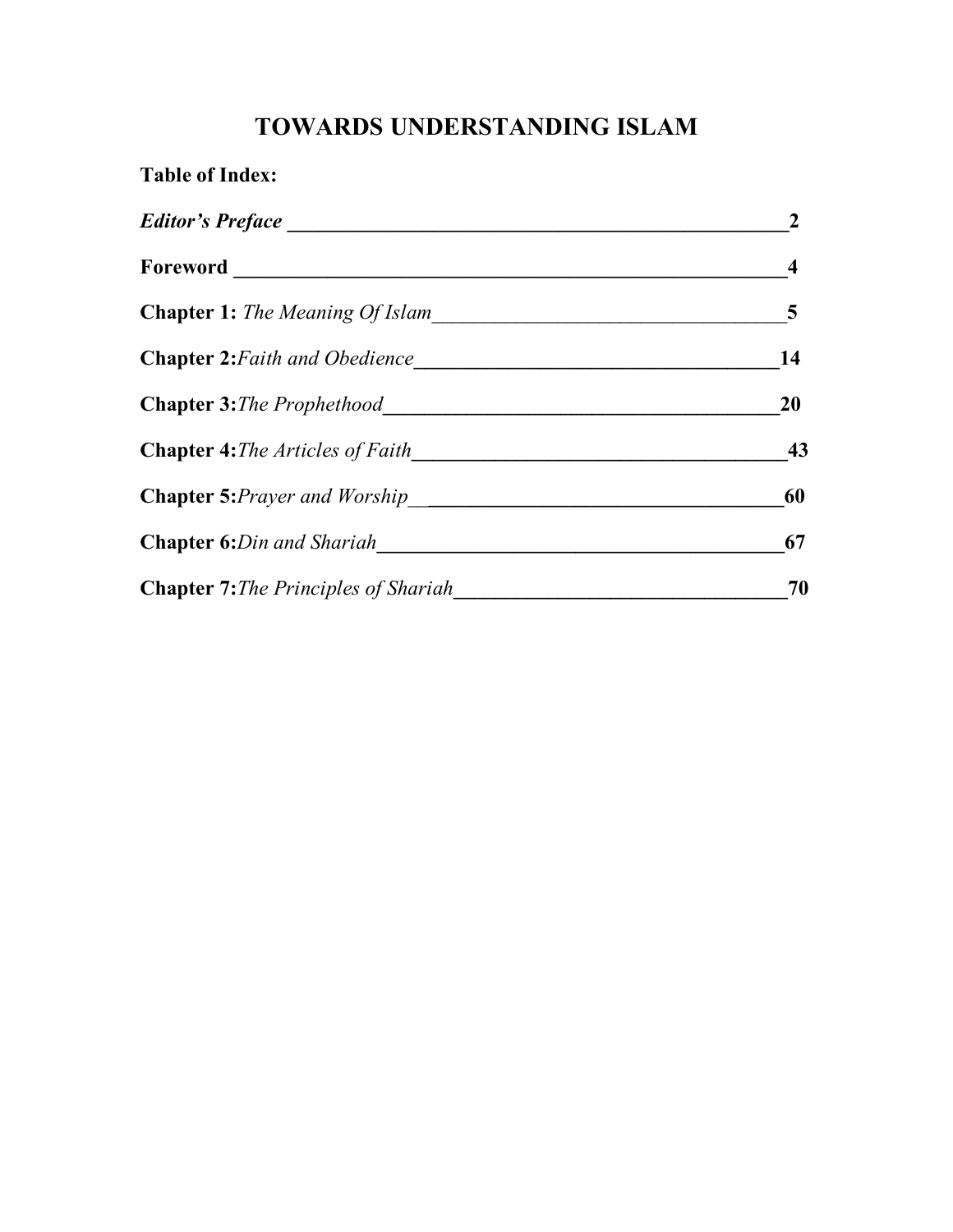# **EDITOR'S PREFACE**

Ours is an age of anxiety and restlessness. A change is imperceptibly overtaking the world. The old order is disintegrating; the new one is, however, yet to come. And history tells us that such ages of restlessness have also been periods of birth for new movements and cultures. The world is in the grip of a tension and awaits a twentieth-century renaissance of man.

A significant feature of the present century is the new and wide-spread trend of Islam revival. After a long period of stagnation the world of Islam is rising from its stupor. A new awakening has appeared on the horizon; a new life is being infused into the community of Islam. This trend is visible in every country and at every place and has within it the possibilities of its becoming the harbinger of a new age.

But this revivalist trend can become the messenger of a New only if is accompanied by an intellectual revolution-a thorough appraisal of the intellectual and cultural heritage of Islam and its representation to the world in the language of today. Thus the importance of Dr. Muhammad Iqbal and Maulana Maududi as the authors of this new intellectual awakening is immense. Maulana Maududi is the author of more than eighty books and pamphlets on Islam and has written more or less on each and every aspect of Islamic culture. His writings have provided the present-day revival of Islam with its intellectual foundations.

TOWARDS UNDERSTANDING ISLAM also is one of his important book. It is an elementary study of Islam and a simple, understandable and unsophisticated interpretation of the religion for the younger folk. It has not been written in the browbeaten style of theology books, through which the reader gets enmeshed in a quagmire of legal quibbling and is unable to understand the real spirit and message of Islam. The work is simple exposition of Islam, its approach to life, the articles of faith, its worships and prayers and the scheme of life which it envisages. The method of exposition used in the book is the same as adopted in the Qur'an itself and an attempt has been made to present in it a summary of the teachings of Islam. And as the book is primarily for the students and younger people, the discussion has been made to burden the mind of the reader with difficult or philosophic dissertations.

Originally the book was written in 1932 in Urdu and was intended as a test-book for students of the higher classes and the general public. It filled an important gap and became a primer of Islam. Most of the schools and colleges of the indo-Pakistan subcontinent adopted it as a text- book in theology and made its study a part of their curricula. It has been translated into *Arabic, Hindi, Bengali, Gujrati, Sindhi, Tamil, Turkish, Japanese and French languages.* Realizing its importance for the Englishreading public, the late Dr. Abdul Ghani translated it into English in 1940. But for a number of reasons, including the fact that in the latest editions of the Urdu text the author had made certain additions and alterations the need has long been felt for a new translation. I have made an attempt to fulfill this need. The present translation is altogether a new one and only a few pages of the earlier translation have been embodied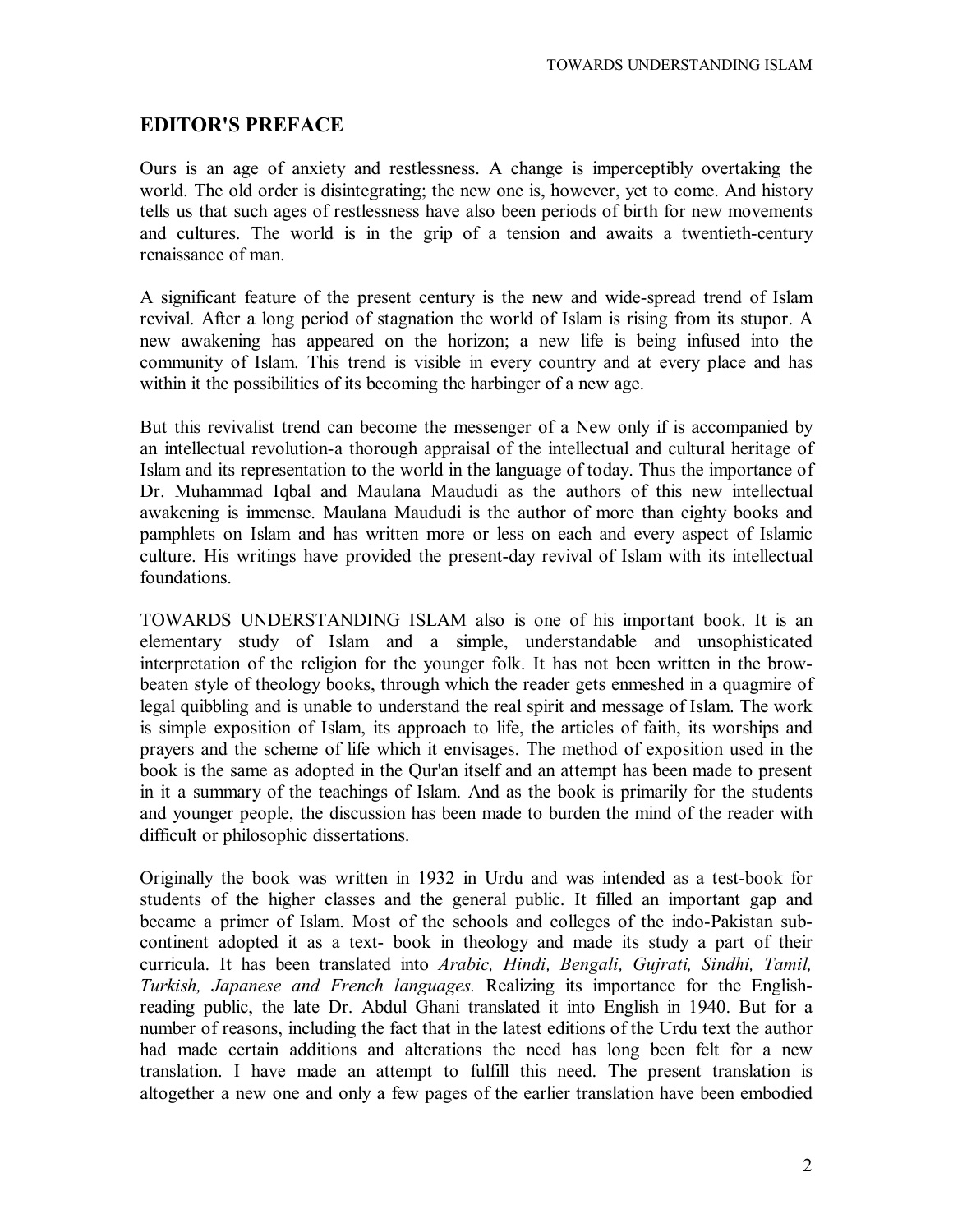in it, and these too with necessary changes and alterations. The text on which it is based is that of the sixteenth (revised) edition of the Risala-e-Diniyat.

Strictly speaking it is not a literal world-for-word translation of the original text. I have tried to follow the original as faithfully as possible, but have departed from a strictly literal rendering wherever necessary in the interest of the language. I have also added explanatory notes wherever necessary.

The learned author has, however, been kind enough to go through the translation, which therefore has his approval and the reader can rest assured that the translation is a faithful one.

I am grateful to all those friends who have kindly helped me in the preparation of this book. I am particularly grateful to khwaja Abdul wahid who went through the manuscript and gave me very helpful suggestions and to my friend Mr. Ansar Azam who assisted me in the translation of Chapters 5 and Chapters 6. My thanks are also due to Mr. Shahzad Muhammad who ungrudgingly typed form my badly written manuscript again and again.

### KHURSHID AHMAD

1,New Queens Road Karachi  $23^{\text{rd}}$  March, 1959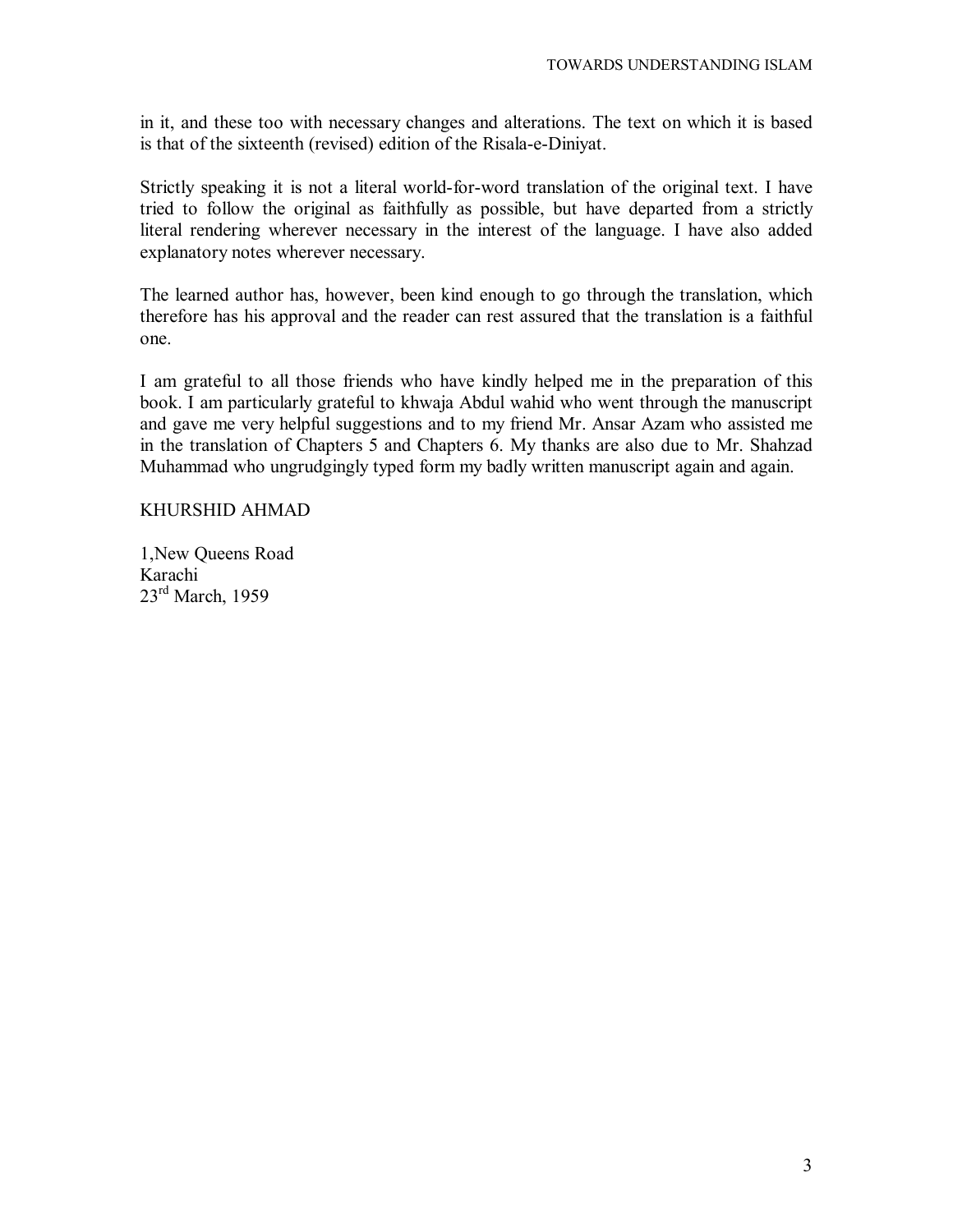### **FOREWORD**

The present edition of TOWARDS UNDER STANDING ISLAM is not only a new translation of my book Risala-e-Diniyat but is also an entirely new and revised edition of it. The first edition of the book which was revised edition of it. The first edition of the book which was rendered into English by the late Dr. Abdul Guhani (Director of public instruction, Afghanistan), was very brief and sketchy. Unfortunately), was very brief sketchy. Unfortunately Dr. Abdul Ghani passed away immediately after the completion of the translation and thus he did not live to improve and revise it. Later on I revised the original book and made substantial additions to it. Now Mr. Khurshid Ahmad has very ably and skillfully rendered a new translation of the revised edition of Risala-e-Diniyat and my heartfelt thanks are due to him for this labour of love. I am confident that in this new form the book will be much more useful for the purpose for which it has been written.

My purpose in writing this book has been to provide all those persons -Muslims non-Muslims-who have no access to the original sources of Islam with a brief treatise giving a lucid, comprehensive and all-embracing view of Islam. That is why I have avoided discussion over the minute details and have endeavored to portray the entire picture of Islam in one perspective. Moreover, I have not confined myself to stating what we Muslims believe in and stand for, but have also tried to explain the rational bases of our beliefs. Similarly I have not only presented the Islamic modes of worship and the outlines of the Islamic way of life but have also tried to unveil the wisdom behind them. I hope this small treatise will go a long way to satisfy the intellectual cravings of the Muslim youth and will help the non-Muslims in understanding our real position.

Lahore 11<sup>th</sup>September, 1960 ABUL A'LA MAWDUDI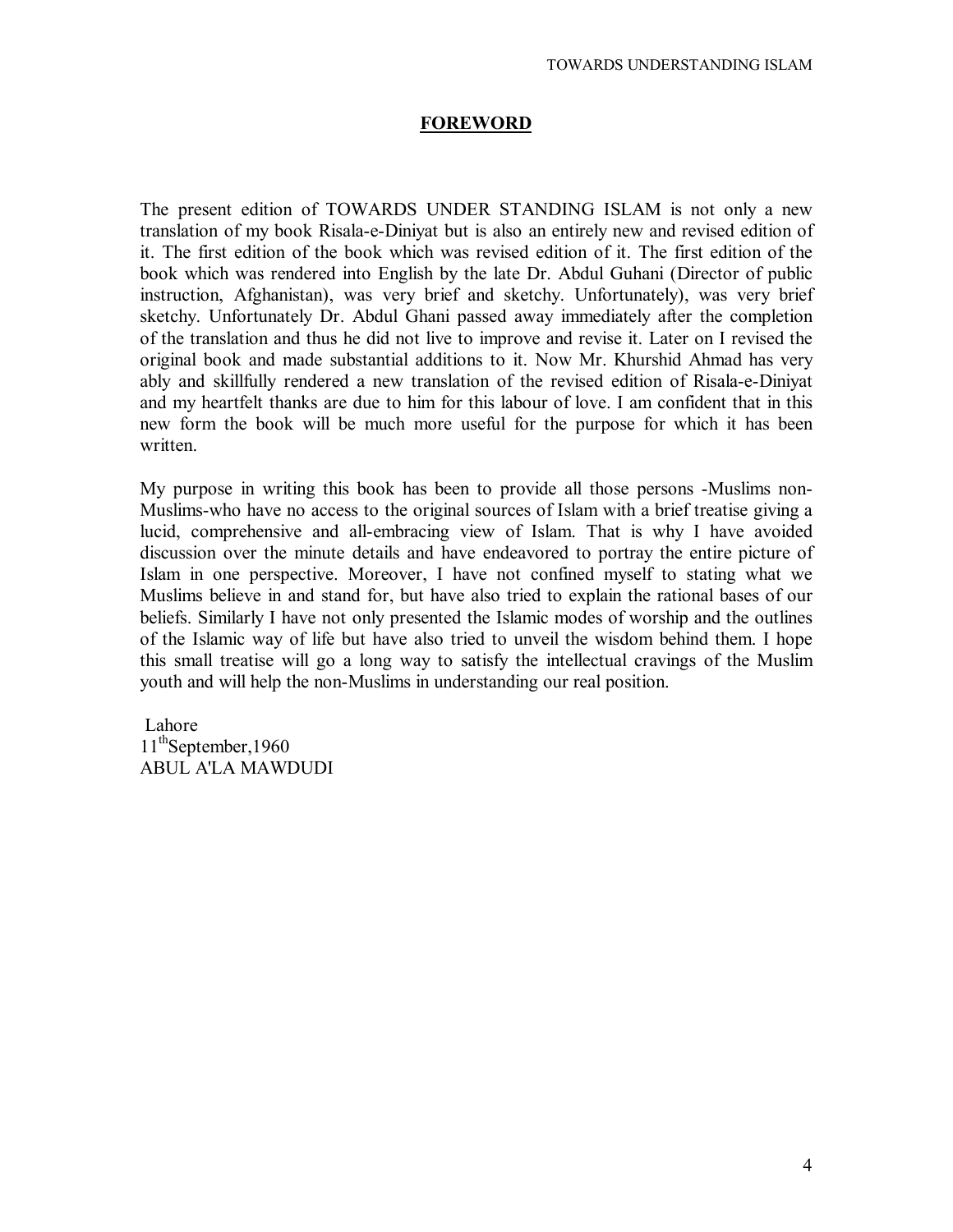# CHAPTER 1

# THE MEANING OF ISLAM

Every religion of the world has been named either after the name of its founder or after the community and nation in which that religion took its birth. For instance, Christianity takes its appellation from the name of its prophet Jesus Christ; Zoroastrians from its founder zoroaster; and Judaism, the religion of the Jews, from the name of the tribe Judah (of the country of judea) wherein it took its birth. Similar is the case with other religions. But not so with Islam. This religion enjoys the unique distinction of having no such association with any particular person or people. The word 'Islam' does not confer any such relationship-for it does not belong to any particular person, people, or country. It is neither the product of any human mind nor is it confined to any particular community. It is a universal religion and its objective is to create and cultivate in man the quality and attitude of Islam.

Islam, as a matter of fact, is an attributive title. Whosoever possesses this attributive, may he belong to any race, community, country, or clan, is a Muslim. According to the Qur'an (the Holy Book of the Muslims), among every people and in all ages there have been good and righteous people who possessed this attribute of them were and are Muslims.

This automatically brings us to the question: What does Islam mean? And who is a Muslim?

# **ISLAM - WHAT DOES IT MEAN?**

'Islam' is an Arabic word and connotes submission, surrender, and obedience As a religion, Islam stands for complete submission and obedience to Allah and that is why it is called 'ISLAM'. Everyone can see that the universe we live in is an orderly universe. There is law and order among all the units that comprise this universe. Everything is assigned a place in a grand scheme, which is working in a magnificent and superb way. The sun, the moon, the stars and in fact all the heavenly bodies are knit together in a splendid system. They follow an unalterable law and do not make even the slightest deviation from their ordained course. The earth rotates on its own axis and in its revolution round the sun scrupulously follows the path laid down for it. Similarly, everything in the world, from the little whirling electron to the mighty nebulae, invariably follows its own laws. Matter energy, and life-all obey their laws and grow and change and live and die in accordance with those laws. EVEN in the human world the laws of nature are quite manifest. Man's birth, growth, and life are all regulated by a set of biological laws. He derives sustenance from nature in

Accordance with an unalterable law. All the organs of his body from the small tissues to the heart and the brain are governed by the laws prescribed for them. In Short, ours is a law-governed universe and everything in it is following the course that has been ordained for it. This powerful, all-pervasive law, which governs all that comprises the universe, from the tiniest specks of dust to the magnificent galaxies in high heavens, is the law of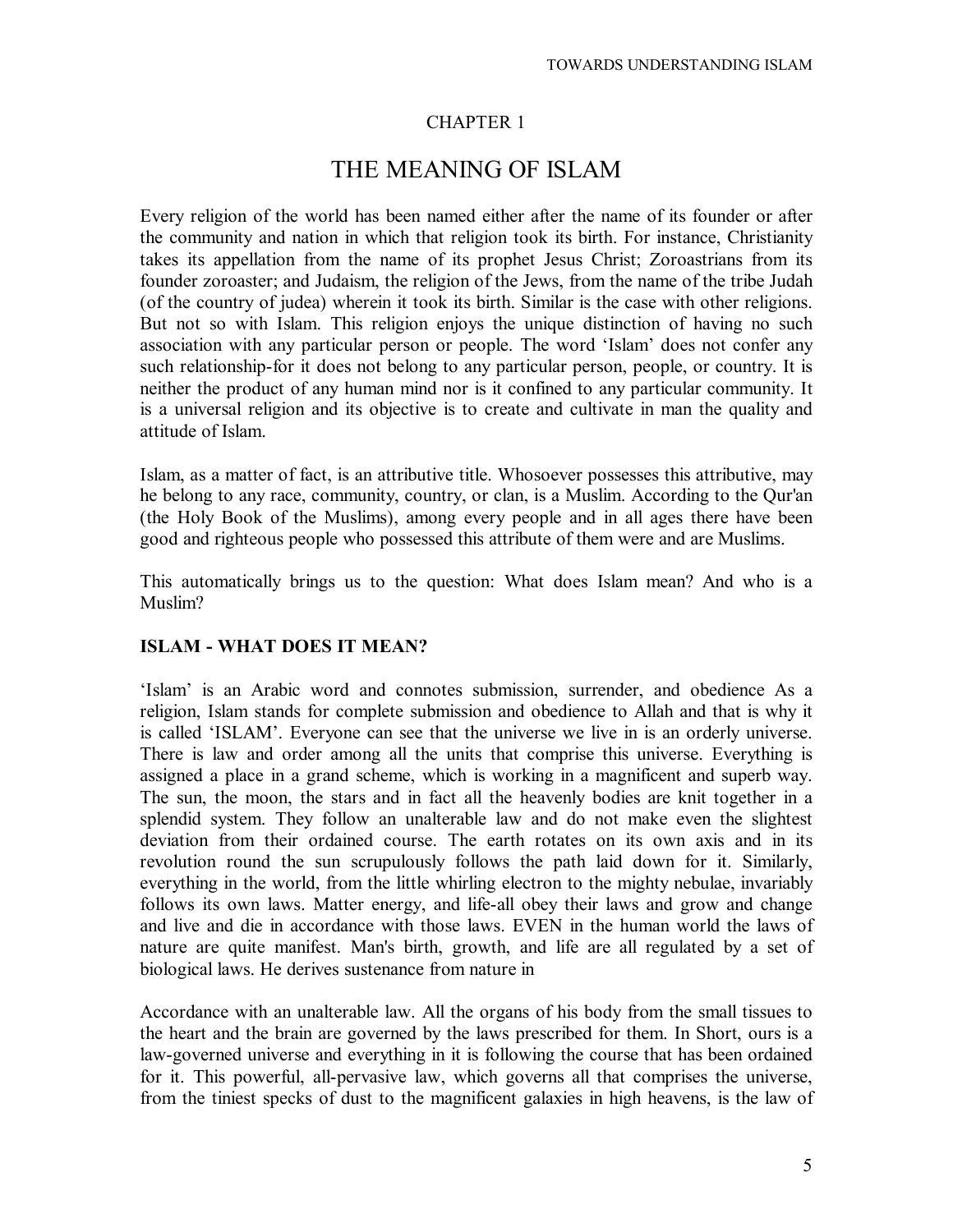God, the creator and ruler of the universe. As the entire creation obeys the law of God, the whole universe, therefore, literally follows the religion of Islam-for Islam signifies nothing but obedience and submission to Allah, the Lord of the universe. The sun, the moon, the earth, and all other heavenly bodies are thus 'Muslim'. So is the case with air, water, and heat, stones, trees, and animals. Everything in the universe is 'Muslim' for it obeys God by submission to his laws. Even a man who refuses to believe in God, or offers his worship to someone other than Allah has perforce to be a 'Muslim' as far as his bodily existence is concerned. For his entire life, from the embryonic stage to the body's dissolution info dust after death, and every tissue of his muscles and every limb of his body follow the course prescribed for each by God's law. His very tongue which, on account of his ignorance, advocates the denial of God or professes multiple deities, is in its very nature a 'Muslim'. His head which he wantonly bows to other besides Allah is a born Muslim. His heart wherein, through his lack of true knowledge, he cherishes love and reverence for others, is 'Muslim' by intuition. These are all obedient to the divine Law, and their functions and movements are governed by the injunctions of that law alone. This, in short, is the real position of man and the universe. Let us now examine the problem in a different light. Man is so constituted that there are two aspects of his life: two distinct spheres of his activity. One is the sphere in which he finds himself totally regulated by the Divine Law. He cannot budge an inch or move a step away from it. Nor can he evade it in any way or from. In fact, like other creatures, he is completely caught in the grip of the law of nature and is bound to follow it. But there is another sphere of his activity as well. He has been endowed with reason and intellect. He has the power to think and form judgments, to choose and reject, and to adopt and spurn. He is free to adopt whatever course of life chooses. He can embrace any faith, adopt any way of life and formulate his living according to whatever ideologies he likes. He may prepare his own code of conduct or accept one formulated by others. He has been bestowed with free will and can chalk out his own course of behaviour. In this latter aspect, he, unlike the other creatures, has been given freedom of thought, choice, and action.

Both these aspects distinctly co-exist in man's life.

In the first he, like all other creatures, is a born Muslim, invariably obeys the injunctions of God, and is bound to remain so. As far as the second aspect is concerned, he is free to become or not to become a Muslim. Here he has been given the freedom of choice-and it is the way a person exercises this freedom, which divides mankind into two groups: believers and non-believers. An individual who chooses to acknowledge his creator, accepts Him as his real Master, honestly and scrupulously submits to His laws and injunctions and follows the code He has revealed unto man for his individual and social life, thereby becomes a perfect Muslim. He has, so to say, achieved completeness in his Islam by consciously deciding to obey God in the domain in which he was endowed with freedom and choice. Now his entire life has become one of submission to God and there is no conflict in his personality. He is a perfect Muslim and his Islam is complete-for this submission of his entire self to the will of Allah is Islam and nothing but Islam. He has now consciously submitted to Him whom he had already been unconsciously obeying. He has now willingly offered obedience to the Master whom he already owed obedience unintentionally. His knowledge is now real for he has acknowledged the Being who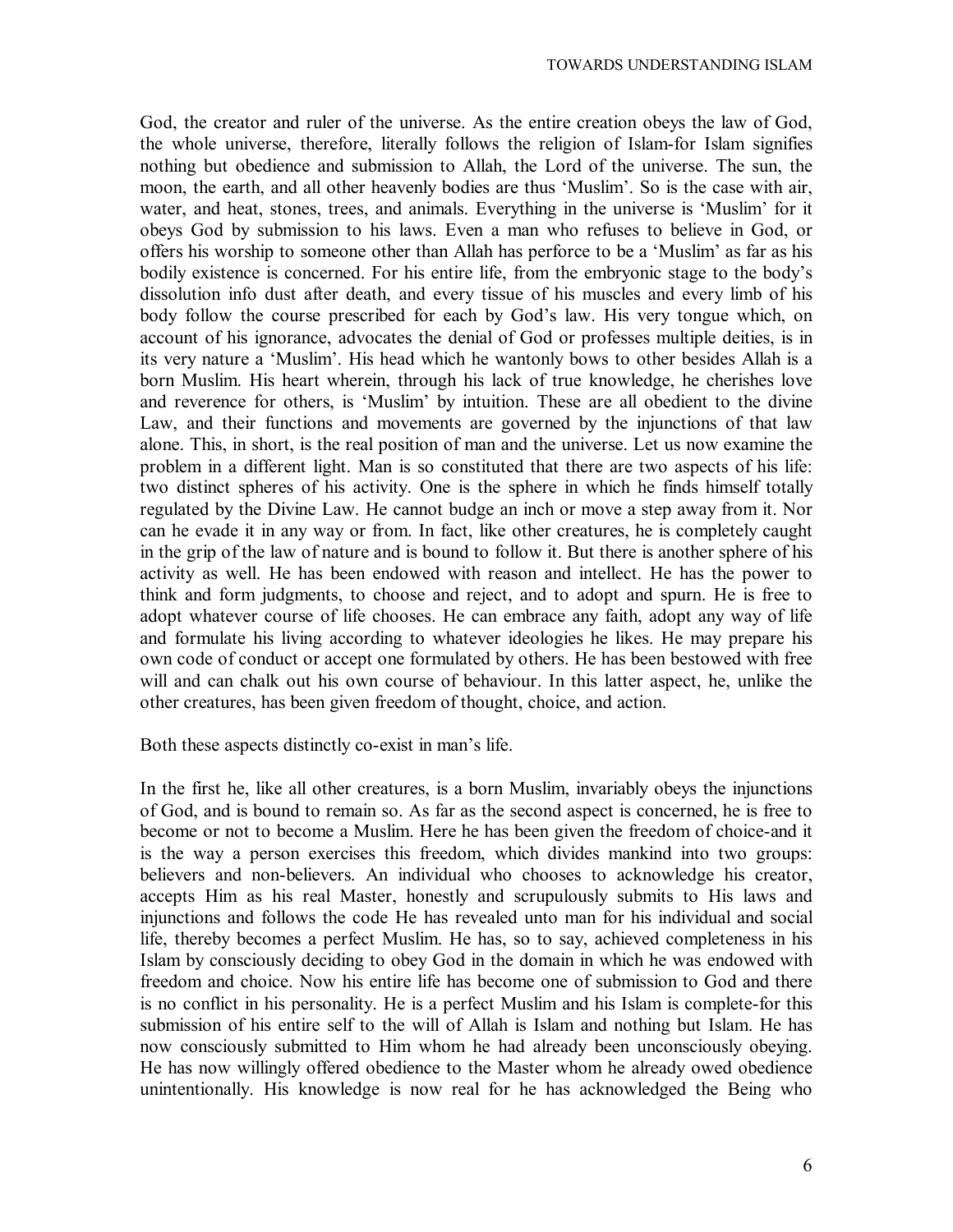endowed him with the power to learn and to know. Now his reason and judgment are set on an even keel-for he has rightly decided to obey the Being who bestowed upon him the faculty of thinking and judging. His tongue also is truthful for it expresses with conviction its confession of the Lord who gave it the faculty speech. New the whole of this existence is an embodiment of, in all spheres of life, he voluntarily as well as involuntarily obeys the laws of the same One God with the whole universe for he worships Him whom the whole world is for him and he is for God.

### **THE NATURE OF KUFR**

In contrast to the man described above, there is the man who, although a born Muslim and unconsciously

Remaining one throughout his life, does not exercise his faculties of reason, intellect, and intuition for recognizing his Lord and creator and misuses his freedom of choice by choosing to deny Him. Such a man becomes an unbeliever-in the language of Islam a kafir.

Kufr literally means 'to cover' or 'to conceal'. The man who denies God is called kafir (concealer) because he conceals by his disbelief what is inherent in his nature and embalmed in his own soul-for, indeed, his nature is instinctively imbued with 'Islam'. His whole body, every sinew and every fibre, functions in obedience to that instinct. Each and every particle of existence-living or lifeless-functions in accordance with 'Islam' and is fulfilling the duty that has been assigned to it. But the vision of this man has been blurred, his intellect has been befogged , and he is unable to see the manifest. His own nature has become concealed from his eyes and he thinks and acts in utter disregard of it. The reality become estranged form him and he gropes in the dark such is the nature of kufr.

Kufr is a form of ignorance, rather it is ignorance pure and simple. What ignorance can be greater than to be ignorant of God, the creator, the Lord of the universe? A man observes the vast panorama of nature, the superb mechanism that is ceaselessly working, the grand design that is manifest in every nook and corner of the creation-he observes this vast machine, but he does not know who is its maker and Director. He looks to his own body, the wonderful organism that works in the most superb way, and uses it to achieve his own ends but is unable to comprehend the force that brought it into existence, the engineer who designed and produced this machine, the creator who made the unique living being out of lifeless stuff: carbon, calcium, sodium, and the like. He witnesses a superb plan in the universe-but fails to see the planner behind it. he sees great beauty and harmony in its working-but not the creator of this all. He observes wonderful design in nature-but not the Designer! In the universe all around him he observes the choicest demonstrations of skill in science and wisdom, mathematics and engineering, design and purpose, but he blinds himself to the being Who brought all this vast incomprehensible universe into existence. How can a man, who has blinded himself to this great and significant reality, approach the true perspectives of knowledge? How can the vistas of truth and knowledge be opened to such a man? How can one who has made the wrong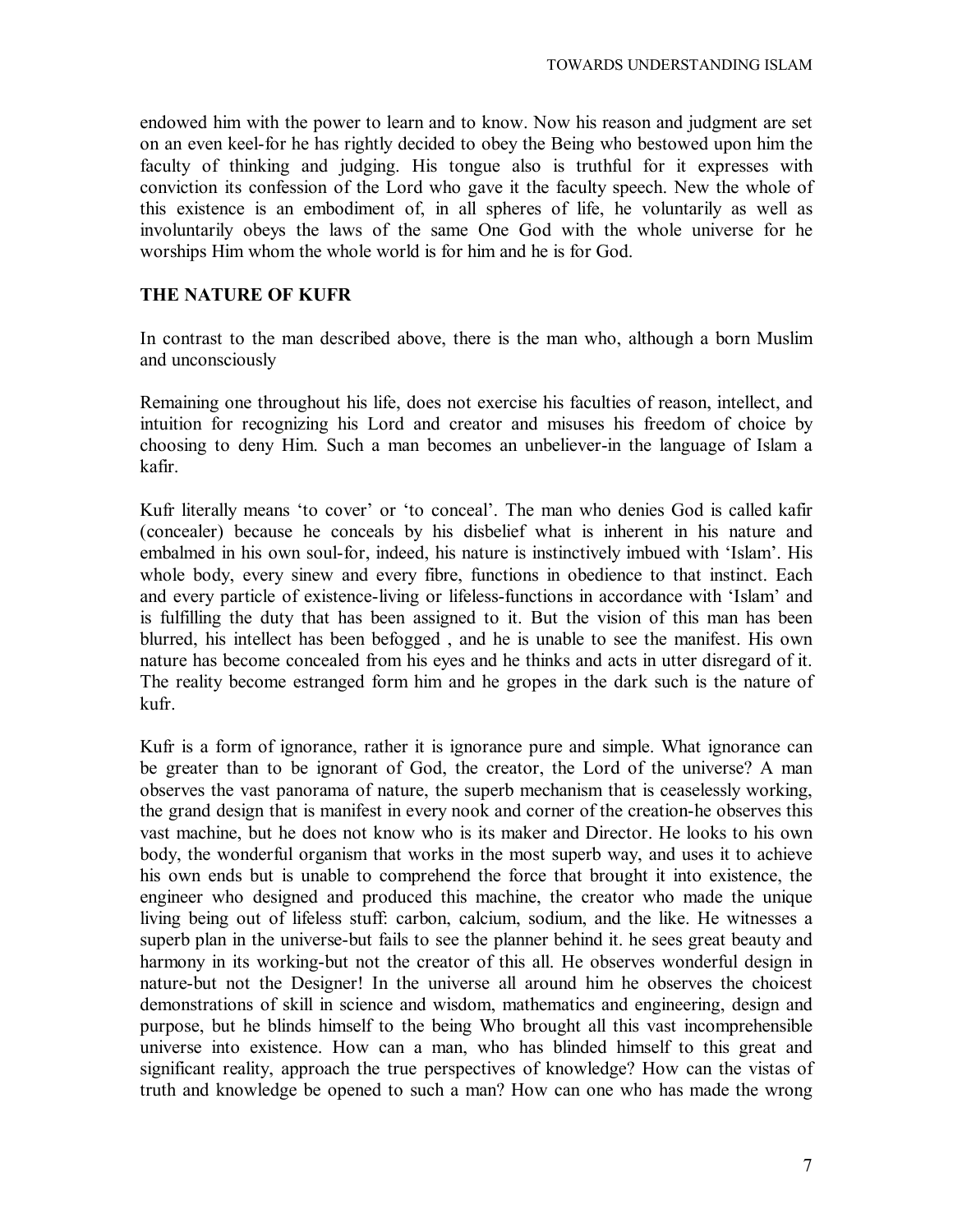beginning reach the right destination? He will fail to find the clue to Reality. The Right path will remain concealed for him and whatever be his endeavors in sciences and arts, he will never be able to avail himself of the lights of truth and wisdom. He would be groping in the dark, and stumbling in the gloom of ignorance.

Not only that; kufr is also a tyranny, nay, the wars of tyrannies. And what is 'tyranny'? It is an act of cruel and unjust use of any force or power. If you force a thing to act unjustly or to act against its true nature, its real will and its inherent attitude,-that is tyranny, root and branch.

We have seen that all that is in the universe is obedient to God the creator. to obey, to live in accordance with His will and His Law or (to put it more precisely) to be a Muslim is ingrained in their very nature. God has given manpower over these things, but it is incumbent in the very nature of these things that they should be used for the fulfillment of His will and not otherwise. But one who disobeys God and resorts to kufr is the person who perpetrates the greatest injustice, for he uses all these powers of body and mind to rebel against the course of nature and becomes an unwilling instrument in the drama of disobedience. He forces his head to bow down before deities other than God and cherishes in his heart the love, reverence, and fear of other powers in utter disregard to the instinctive urge of these organs. He uses his own powers and all those things upon which he has authority against the explicit of good and thus establishes a reign of tyranny. Can there be any greater injustice, tyranny, and cruelty than that exhibited by this man who exploits and misuses everything under the sun and unscrupulously forces them to a course which affronts nature and justice? Kufr is not mere tyranny; it is, to say the least, sheer rebellion, ingratitude, and infidelity. After all, what is the reality of man? What is his power and authority? Is he himself the creator of his mind, his heart, his soul, and other organs of his body-or have they been created by God? Has he himself created the universe and all that is within her-or has it been created by God? Who has harnessed all the powers and energies for the service of man-man or God? If everything has been created by God and God alone, then to whom do they belong? Who is their real owner? Who is their rightful sovereign? Verily, it is God and none else. And if God is the creator, the Master, and the sovereign, then who would be a greater rebel than the man who uses God's creation against His injunctions-who makes his mind think against God, harbors in his heart thoughts against Him, and uses his various faculties against the sovereign's will. If a servant betrays his master you denounce him as faithless. If an officer become disloyal to the state you dub him as traitor and renegade. If a person cheats his benefactor you have no hesitation in condemning him as ingrate. But what match can this betrayal, this ingratitude, and this rebellion have to the one which the disbeliever commits by his Kufr? After all, who is the real mainspring of all power and authority? Who gave man command over the resources? Who elevated people to positions of high authority and power? All that a man has and all that he uses for the benefit of others is a bestowal of God. The greatest obligation that man owes on this earth is to his parents. But who has implanted the love of children in the parents' hearts? Who endowed the mother with the will and power to nurture, nourish, and feed her children? Who inspired the parents with the passion to spend everything in their possession for the well being of their children? A little reflection would reveal that God is the greatest benefactor of man. He is his creator,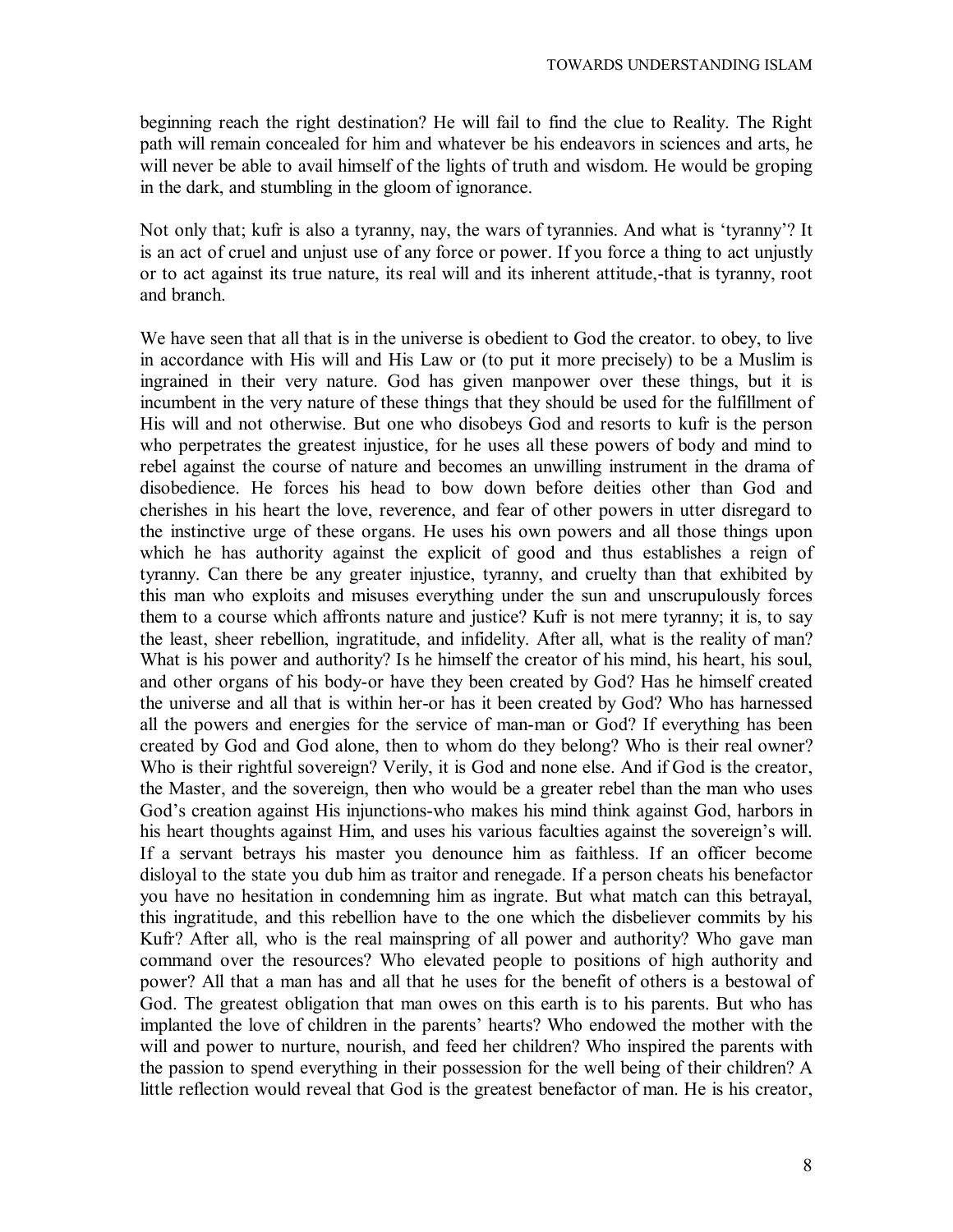Lord, Nourisher, sustainer, as well as his real king and sovereigns. And this being the position of God vis-à-vis man, what can be greater betrayal, ingratitude, rebellion, and treason than Kufr, through which a man denies and disobeys his real Lord and sovereign?

Do not think that bay committing Kufr man does or can do any harm to God Almighty. No, not the least. An insignificant speck on the face of a tiny ball in this limitless universe that man is, what harm can he do to the Lord of the universe whose dominions are so infinitely vast that we have not yet been able to explore their boundaries even with the help of the most powerful telescope; Whose power is so great that myriad's of heavenly bodies, like the Earth, the Moon, the sun and the stars, are at His bidding, whirling link tiny balls; Whose wealth is so boundless that He is the sole Master of the whole universe; and who provides for all and needs none to provide for Him. Man's revolt against Him can do Him no harm; on the other hand by his disobedience, man treads the path of utter ruin and disgrace.

The inevitable consequence of this revolt and denial of reality is a failure in the ultimate ideals of life. such a rebel will never find the thread of real knowledge and vision; for the knowledge that fails to reveal its own creator can reveal no truth. Such a man's intellect and reason always run astray; for reason which errs in knowing its own creator cannot illumine the paths of life. Such a man will meet with failures in all the affairs of his life. His morality, his civic and social life, his struggle for livelihood and his family life, in short, his entire living, will be upset. He will spread confusion and disorder on the earth. He will without the least compunction, shed blood, violate other men's rights, be cruel to them, and create disorder and destruction in the world. His perverted thoughts and ambitions, his blurred vision and disturbed scale of values, and his evil-spelling activities would make life bitter for him and for all around him. Such a man would destroy the calm and poise of life on earth. And in the life hereafter he would be held guilty for the crimes he committed upon his nature, his powers, and resources. Every organ of his body-his very brain, eyes, nose, hands, and feet-will complain against the injustice and cruelty he had done unto them. every tissue of his being will decry him before God Who, as the very fountain of justice, will award him the fullest punishment he deserves. This is the inglorious consequence of Kufr. It leads to the blind alley of utter failure, here and hereafter

# **THE BLESSINGS OF ISLAM**

After surveying the evils and disadvantages of Kufr, let us now cast a glance over the blessings of Islam. You find in the world around you and in the small kingdom of your own self innumerable manifestations of God's divine power. This grand universe, which ceaselessly works with matchless order and in accordance with an unalterable law, is in itself a witness to the fact that its Designer, Creator, and Governor is an Omnipotent, Allpowerful Being with infinite, all-embracing, and limit-less power, knowledge, and resources, Whose wisdom is the most perfect, and Whom nothing in the universe dare disobey. It is in the very nature of man, as it is with every other thing in this universe, to obey Him. As a matter of fact, he is unconsciously obeying His Law day in and day out,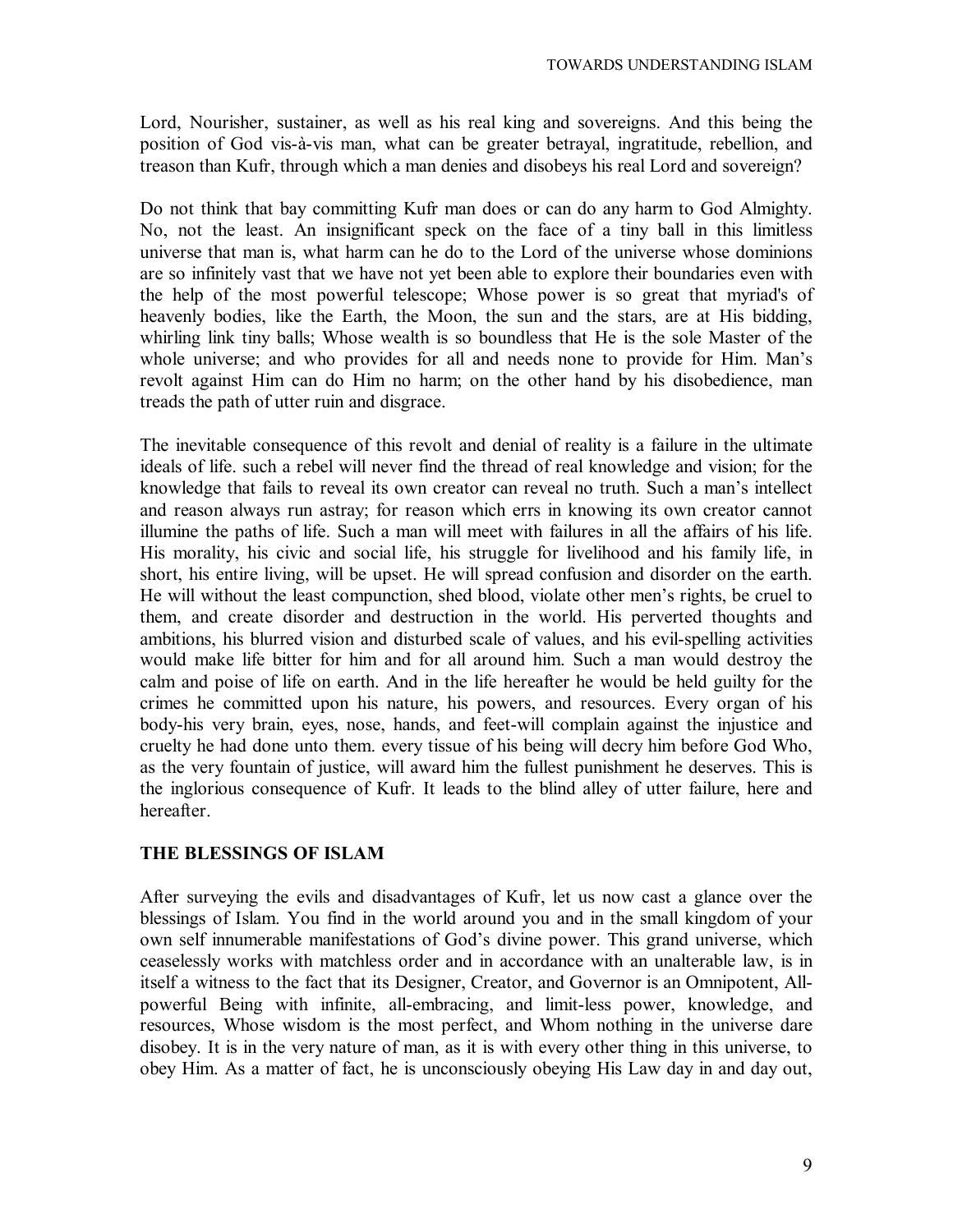because the moment he goes against this Law, he is exposed to death and destruction. This is the law of nature, our everyday observance.

Besides endowing man with the capacity to acquire knowledge, the faculty to think and ponder, and the sense of distinguishing right from wrong, God has granted him with a certain amount of freedom of will and action. In this freedom lies man's real trial; his knowledge, his wisdom, his power of discrimination, and his freedom of will and action are all being tried and tested. In this trial and test man has not been obliged to adopt any particular course, for by compulsion the very object of the trial would have been defeated. Evidently if in an examination you are compelled to write a certain answer to a question, the examination will be of no use. Your merit can be properly judged only if you are allowed to answer the questions freely, according to your own knowledge and understanding. If your answer is correct you will succeed, and will get access to future progress; and if your answer is wrong, you will fail, and your failure will bar the way to further progress. Similar is the situation which man faces in the world. God has given him freedom of will and action so that he may remain free to choose whatever attitude in life he likes and considers proper for himself-Islam or Kufr. Now, on the one hand, there is a man who under-stands neither his own nature nor that of the universe. He errs in recognizing his real Master and in knowing His attributes, and misuses his freedom by pursuing the path of disobedience and revolt. such a man has failed in the trial of his knowledge, intelligence, and duty-consciousness. He has failed to come up to the standard and does not deserve a better a destiny than the one discussed above.

On the other hand, there is another man who emerges successful from this trial. By the correct use of his knowledge and intellect he recognizes his creator, reposes belief in Him, and, in spite of being under no compulsion to do so, chooses the path of obedience to Him. He does not err in distinguishing the right from the wrong and chooses to follow the right despite the fact that he had the power to lean towards evil. He understands his own nature, and realizes the law and realities of nature and, despite the power and freedom of adopting any course, adopts the way of obedience and loyalty to God the creator. He is successful in his trial because he has used his intellect and all other faculties properly. He uses his eyes to see the Reality, his ears to listen to the Truth, his mind to form right opinions and puts all his heart and soul in following the right way he has so chosen. He chooses Truth, sees the reality, and willingly and joyfully submits to his Lord and Master. He is intelligent, truthful, and dutiful, for he has chosen light over darkness, and after seeing the light of reality has responded to its call willingly and enthusiastically. Thus he has proved by his conduct that he is not only a seeker after Truth but is its knower and worshipper as well. Verily, he is on the Right path, and such a man is destined to succeed in this world and in the life to come.

Such a man will always choose the Right path in every field of knowledge and action. The man who knows God with all His attributes knows the beginning as well as the ultimate end of Reality. He can never be led astray, for his first step is on the right path, and he is sure of the direction and destination of his journey in life. In philosophy he will ponder over the secrets of the universe, and will try to fathom the mysteries of nature, but, unlike an unbelieving philosopher, he will not lose his way in the maze of doubt and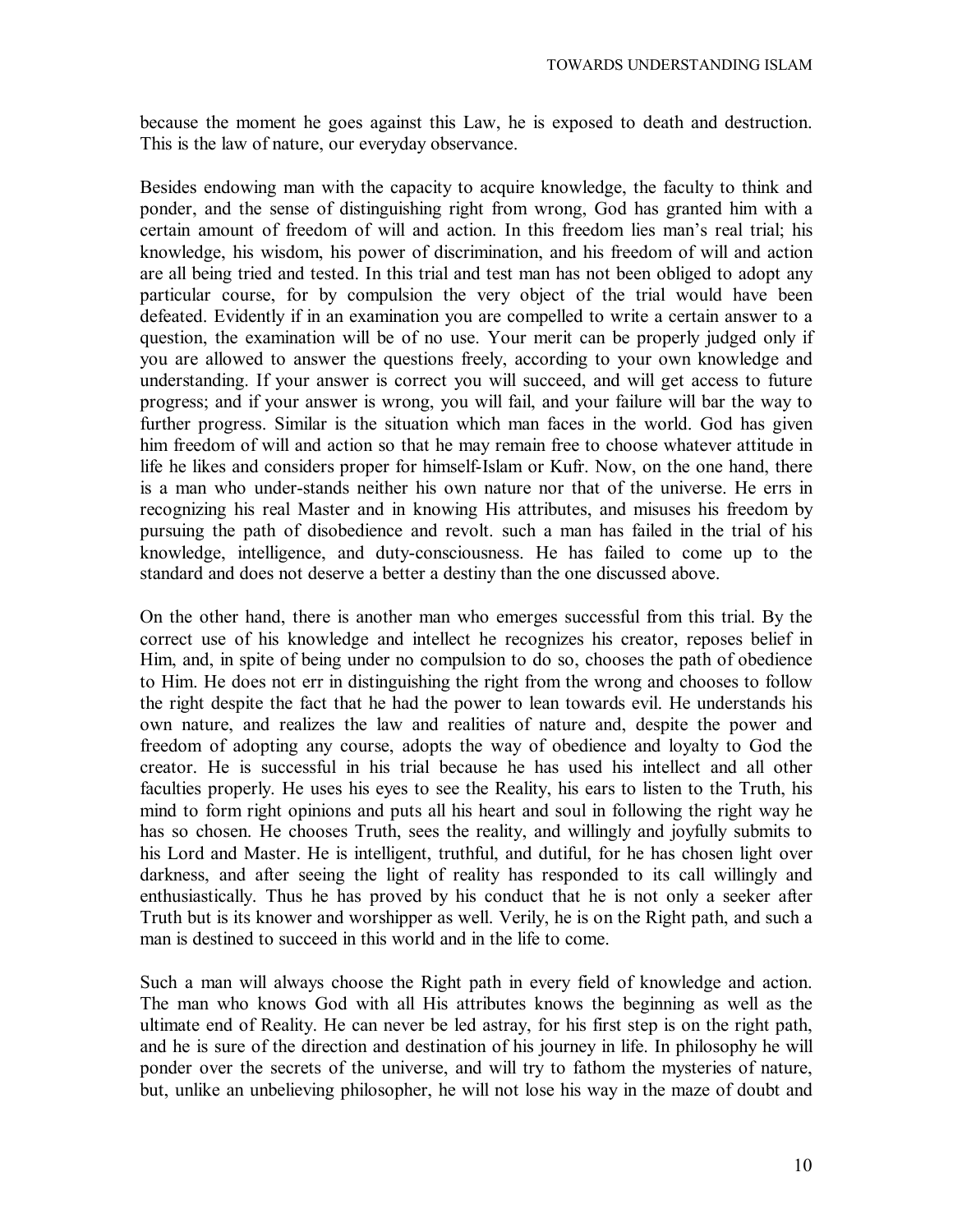skepticism. His path being illumined with Divine Vision, his every step would fall in right direction. In science, he will endeavor to know the laws of nature, uncover the hidden treasures of earth and direct all the hitherto unknown forces of mind and matterall for the betterment of humanity. He will try his level best to explore all avenues of knowledge and power and to harness all that exists in earth and heavens in the interests of mankind. At every stage of his inquiry his God-consciousness will save him from making evil and destructive uses of science and scientific method. He will never conceive himself claiming to be a master of all these objects, boasting to be the conqueror of nature, arrogating to himself the godly and sovereign powers and nourishing the ambition of subverting the world, subduing the human race and establishing his supremacy over all and sundry by means fair and foul.

Such an attitude of revolt and defiance can never be entertained by a Muslim scientistonly a Kafir scientist can fall a prey to such illusions and by submitting to them expose the entire human race to dangers of total destruction and annihilation. A Muslim scientist, on the other hand, will behave in an altogether different way. The deeper his insight into the world of science, the stronger will be his faith in God. His head will bow down before Him in gratitude. His feelings will be that as his Master has blessed him with greater power and knowledge so he must exert himself for his own good and for the good of humanity. Instead of arrogance there will be humility. Instead of power-drunkenness there will be strong realization to serve humanity. His freedom will not be unbridled. He will be guided by the tenets of morality and Divine Revelation. Thus science would in his hands, instead of becoming an instrument of destruction, become an agency for human welfare and moral regeneration. And this is the way in which he will express his gratitude to his Master for the gifts and blessings He has bestowed upon man.

Similarly, in history, economics, politics, law, and other branches of arts and science, a Muslim will no-where lag behind a Kafir in the fields of inquiry and struggle, but their angles of view and consequently their modus operandi will be widely different. A Muslim will study every branch of knowledge in its right perspective, will strive for the right objective, and will arrive at right conclusion. In history he will draw correct lessons from the past experiences of man, and will find out true causes of the rise and fall of civilization. He will try to benefit from all that was good and right in the past and will scrupulously avoid all that had led to the decline and fall of nations. In politics his sole objective will be to strive for the establishment of a polity wherein peace, justice, fraternity, and goodness reign, where man is a brother of man and respects his humanity, where no form of exploitation or slavery is rampant, where rights of the individual are respectfully upheld, and where the powers of the state are considered as a sacred trust from God and are used for the common welfare of all. In the field of law, the endeavor of a Muslim will be to make it the true embodiment of justice and the real protector of the rights of all-particularly of the weak. He will see that everybody gets his due share and no injustice or oppression is inflicted upon anyone. He will respect the law, make others respect it, and will see that it is administered justly, fairly, and equitably.

The moral life of a Muslim will always be filled with godliness, piety, righteousness and truthfulness. He will live in the world with the belief that God alone is the master of all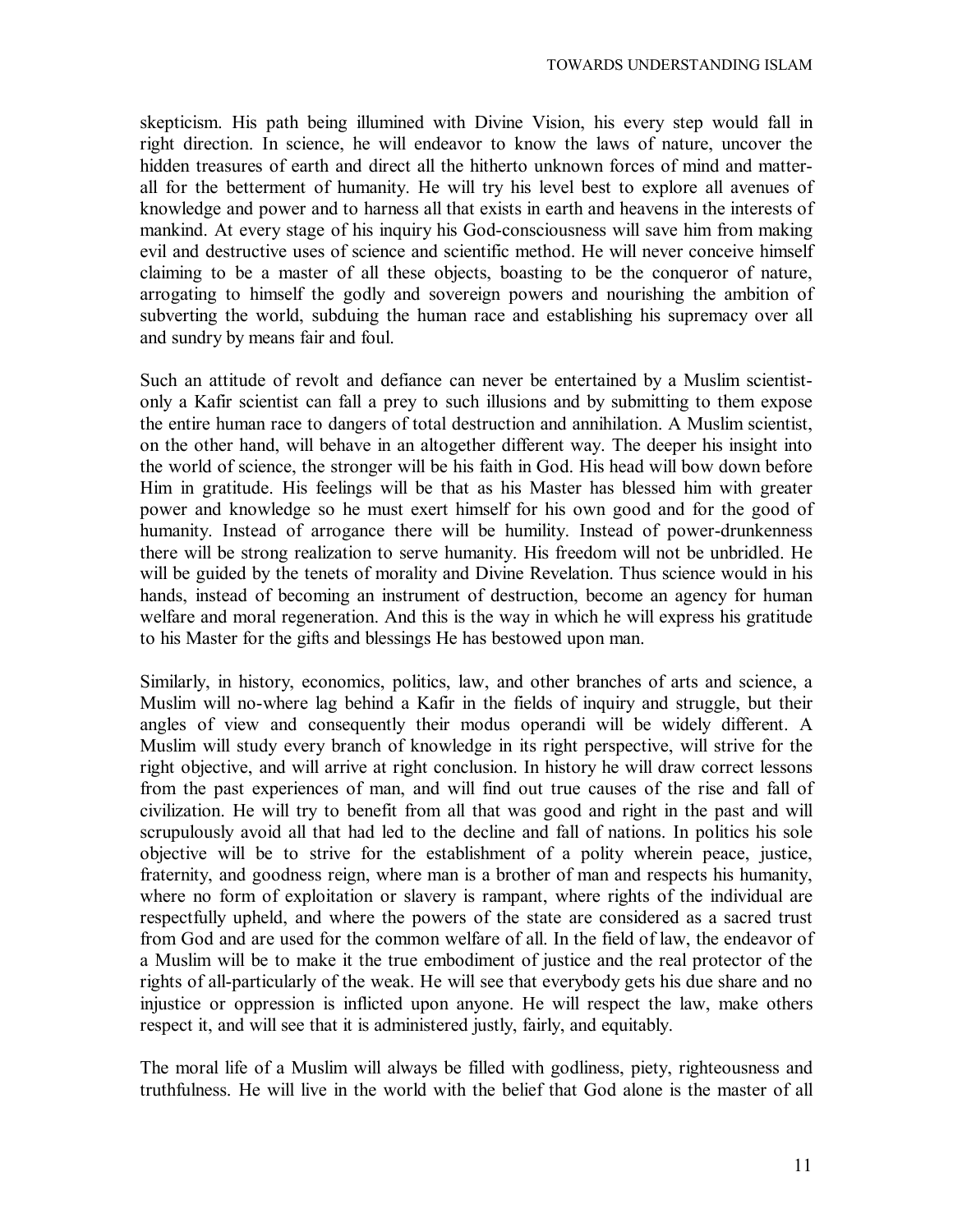that whatever he and other men possess has been given by God, that the powers he wields are only a trust from God, that the freedom he has been endowed with is not to be used indiscriminately, and that it is in his own interest to use it in accordance with God's Will. He will constantly keep in view that one day he will have to return to the Lord and submit an account of his entire life. The sense of accountability will always remain firmly implanted in his mind and he will never behave in a carefree and irresponsible way.

Think of the moral excellence of the man who lives with this mental attitude-his will be a life of purity and piety and love and altruism. He will be a blessing unto mankind. His thinking would not be polluted with evil thoughts and perverted ambitions. He will abstain from seeing evil, hearing evil, and doing evil. He will guard his tongue and will never utter a word of life. He will earn his living through just and fair means and will prefer hunger to a food acquired unfairly through exploitation or injustice. He will never be a party to oppression or violation of human life and honour, whatever be their form or colour. He will never yield to evil, however high the defiance may cost him. He will be an embodiment of goodness and nobility and will uphold right and truth even at the cost of his life. He will abhor all shades of injustice and will stand firm for truth, undaunted by the tempests of adversity. Such a man will be a power to be reckoned with. He is bound to succeed. Nothing on earth can deter him or impede his way.

He will be the most honored and the most respected one. No one can excel him in this respect. How can humiliation ever visit a person who is not prepared to bow his head or even spread his hand for any favor before anyone except God the Almighty, the Sovereign of the universe?

He will be most powerful and effective. No one can be more powerful than he-for he fears none but God and seeks blessings from none but Him. What power can make him deviate from the Right Path? What wealth can buy his faith? What force can mould his conscience? What power can coerce his behaviour?

He will be the most wealthy and rich. No one in the world can be richer or more independent than he-for he will live a life of austerity, satiety, and contentment. He will be neither sensualist, nor indulgent, nor greedy. He will be contented with whatever he earns fairly and honestly and even if heaps of ill-gotten wealth are put before him he will not even like to look at them, to say the least of availing them. He will have the peace and contentment of heart-and what can be a greater wealth than this?

He will be the most revered, popular, and the loved one. No one can be more lovable than he-for he lives a life of charity and benevolence. He will do justice to all and sundry, discharge his duties honestly, and work for the good of others sincerely. People's hearts would be naturally drawn towards him and they would like him, love him, and revere him.

He will be the most trusted and honored one. No one can be trustworthy than he-for he will not betray his trust, nor will he go astray from righteousness: he will be true to his word, and straightforward and honest in his dealings. He will be fair and just in all his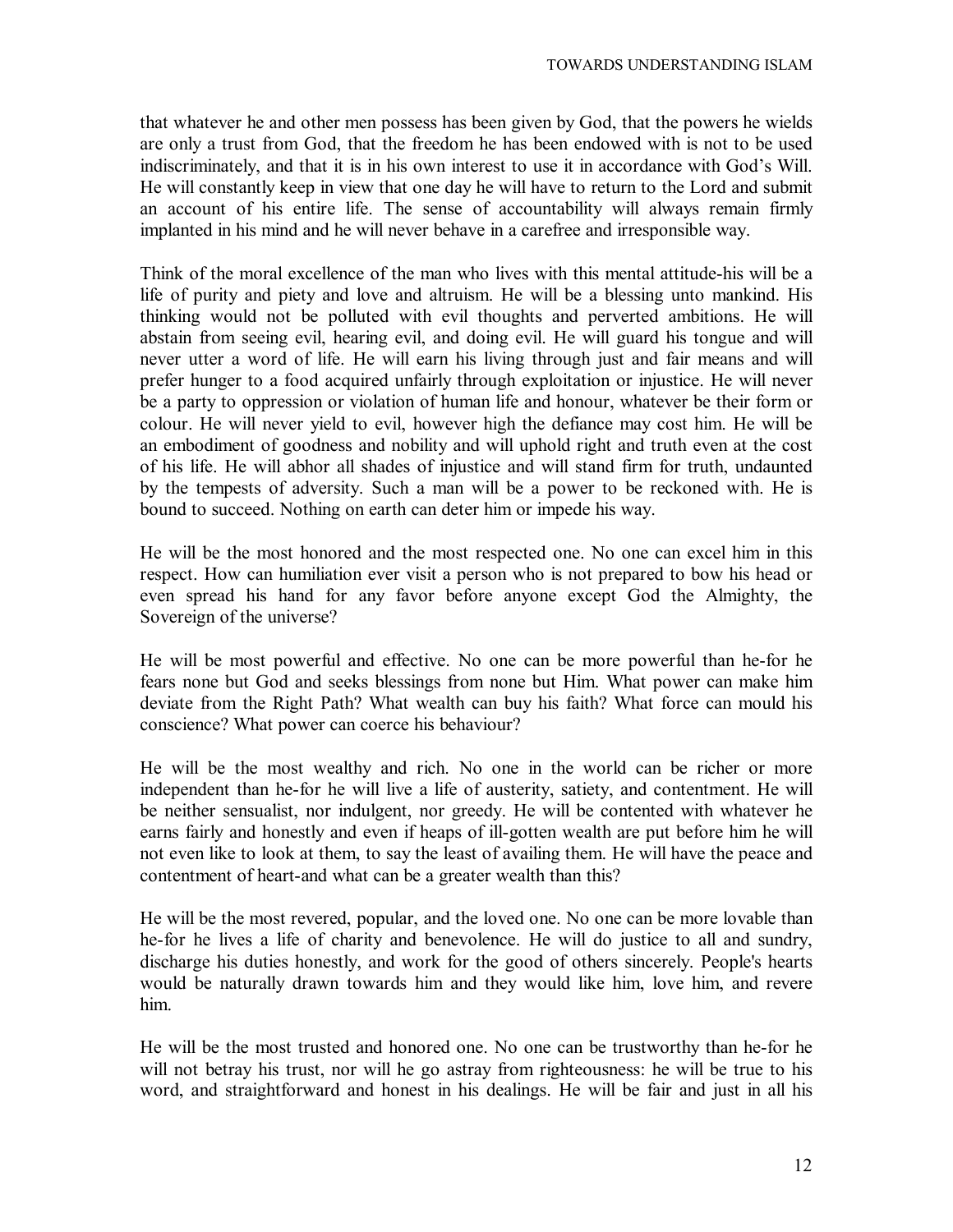affairs, for he is sure that God is ever- present, ever vigilant. Words fail to describe the credit and goodwill, which such a man commands. Can there be anyone who will not trust him?-such is the life and character of a Muslim.

If you understand the true character of a Muslim, you will be convinced that he cannot live in humiliation, abasement, or subjugation. He is bound to prevail and no power on earth can overwhelm him or subdue him. For Islam inculcates in him the qualities which cannot be overshadowed by any charm or illusion.

And after living a respectable and honorable life on this earth, he will return to his Creator Who will shower upon him the choicest of His blessings-for he discharged his duty ably, fulfilled his mission successfully, and emerged from the trial triumphantly. He is successful in life in this world and in the hereafter will live in eternal peace, joy, and bliss.

This is Islam, the natural religion of man, the religion, which is not associated with any person, people, period, or place. It is the way of nature, the religion of man. In every age, in ever country, and among every people, all God-knowing and truth-loving men have believed and lived this very religion. They were all Muslim, irrespective of the fact whether they called that way Islam or anything else. Whatever is name was, it signified Islam and nothing but Islam.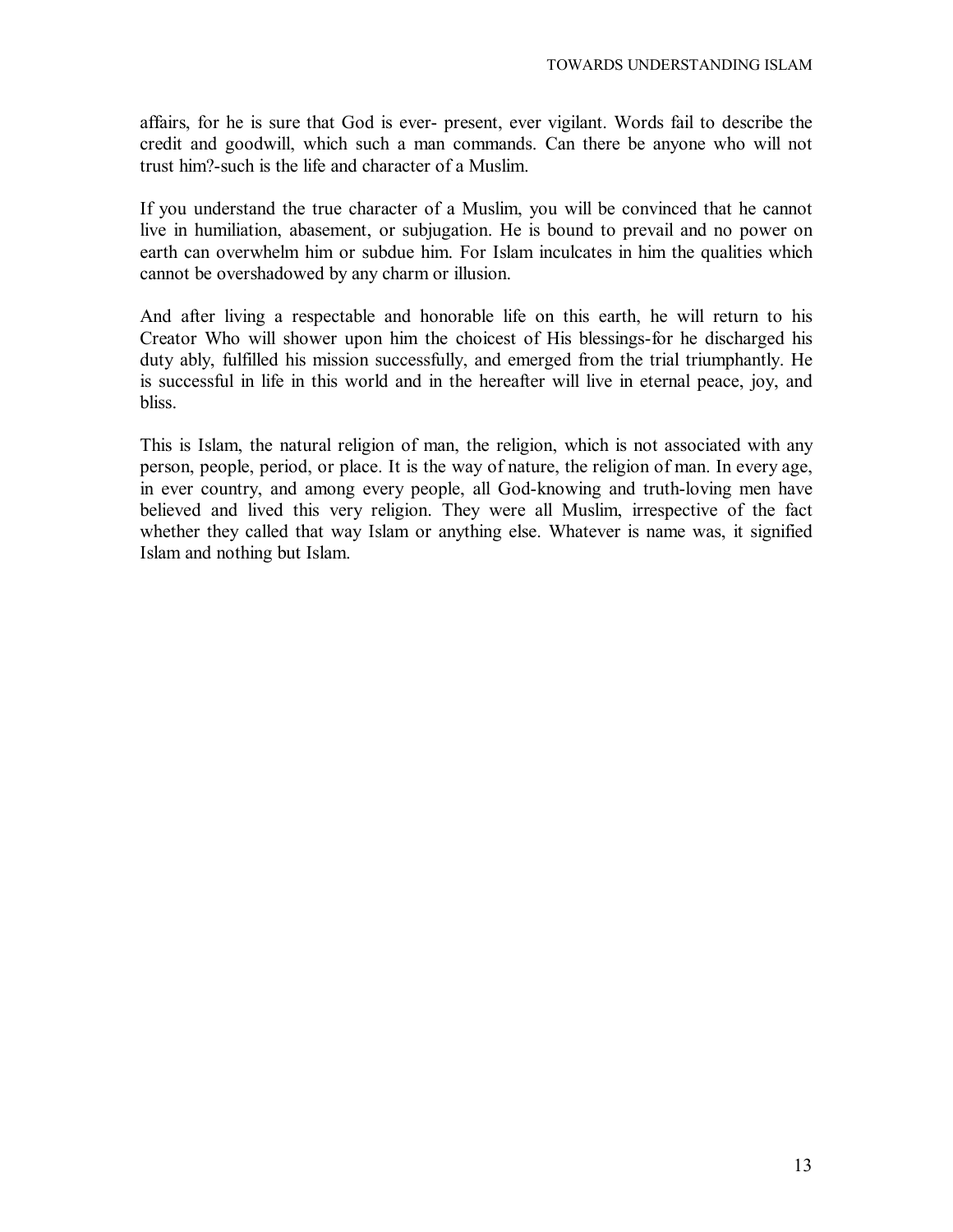### CHAPTER 2

# FAITH AND OBEDIENCE

ISLAM means obedience to God. And it is a matter of common sense that this obedience cannot ensure in full measure unless man knows certain basic facts of live and reposes firm faith in them. What are those facts? And what are the primary essentials, which a man must know to fashion his life, in accordance with the Divine Way? This we propose to discuss in the present chapter.

First of all, one should have unshakable belief in the existence of God, for unless a man has a firm and unalloyed faith in God's existence, how can he render obedience to Him?

Then one must know the attributes of God. It is the knowledge of the attributes of God, which enables man to cultivate in him the nobles of human qualities and to fashion his life in virtue and godliness. If a man dose not know that there is one and only one God Who is the Creator, the ruler, and the Sustainer of the universe and there is none else to share with Him even a shred of the Divine power and authority, he may fall a prey to false god's and offer his homage to them solicit their favor. But if he knows the divine attribute of tawhid (oneness of God), there is not the least possibility of his falling a prey to this illusion. Similarly, if a man knows that God is omnipresent and omniscient and He sees, hears, and knows everything that we do in public or in private-nay, even our unexpressed thoughts!-then how can he afford to be indulgent and disobedient to God? He will feel that he is under eternal vigil and will, therefore, behave in the most appropriate way. But he who is not aware of these attributes of God may be misled, because of his ignorance, into God's disobedience. So is the case with all other attributes of God. the fact is that the qualities and attributes which a man must possess, if he wants to pursue the way of Islam, can be cultivated and developed only out of profound knowledge of the attributes of God. It is the knowledge of God's attributes, which purifies a man's mind and soul, his beliefs, morals, and actions. And a mere cursory acquaintance with or just an academic knowledge of these attributes is not sufficient for the task ahead-there must be an unflinching conviction firmly rooted in the mind and heart of man so that he may remain immune from insidious doubts and perversions.

Moreover, one must know in detail the way of living by following which one can seek the pleasure of God. Unless a man knows the likes and dislikes of God, how can he choose and adopt the one and reject the other? If a man has no knowledge of the Divine Law, how can he follow it? Thus the knowledge of the Divine Law and the Revealed code of Life is also extremely essential in this respect.

But here, again, mere knowledge will not suffice. Man must have full confidence and conviction that it is the Divine Law and that his salvation lies in following this code alone. For knowledge without this conviction will fail to spur man to the Right Path and he may be lost in the blind alley of disobedience.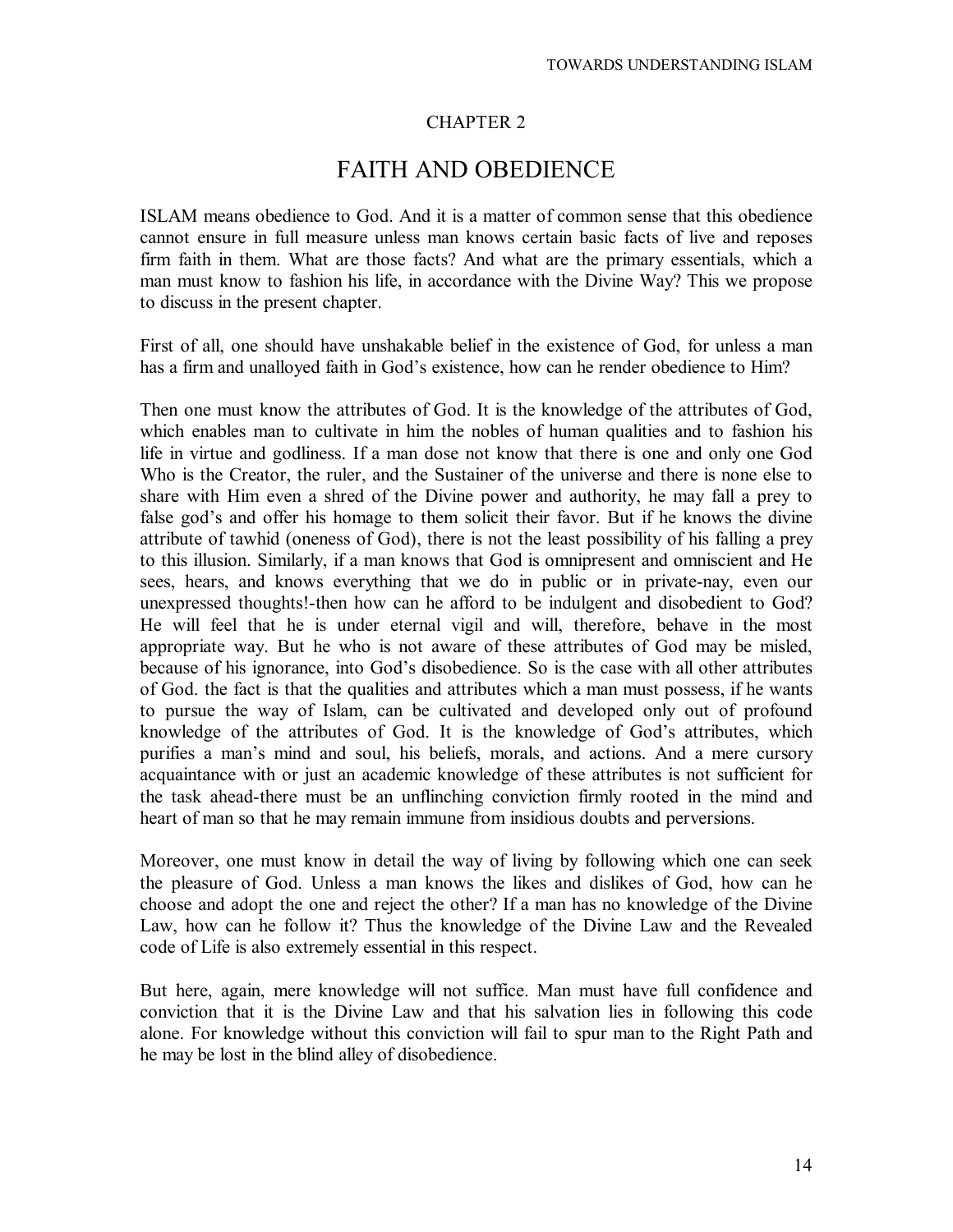Finally, one must also know the consequence of be-life and obedience and those of disbelief and disobedience. He must know what blessings would be showered upon him if he chooses God's way and leads a life of purity, virtue, and obedience. And he must also know what evil and harrowing consequences would follow if he adopts the way of disobedience and revolt. Thus the knowledge of life after death is absolutely essential for this purpose. Man must have an unwavering belief in the fact that death does not mean the end of life; that there will be resurrection and he will be brought to the highest court of justice, to be presided over by God Himself; that on the Day of Judgment complete justice will prevail; and that good deeds will be rewarded and misdeeds punished. Everybody will get his due and there is no escape. This is bound to happen. This sense of responsibility and accountability is quite essential for the full-fledged obedience of the Law of God.

A man who has no knowledge of the world to come may consider obedience and disobedience quite immaterial. He may think that the obedient and the disobedient will both meet a similar end: for, after death both will be reduced to mere dust. With this attitude of mind, how can he be expected to submit to all the inconveniences and troubles that are inextricably associated with the life of active obedience, and shun those sins the commission of which does not apparently bring to him any moral or material loss in this world? With this mental attitude a man cannot acknowledge and submit to God's Law.

Nor can a man, who lacks firm belief in the life hereafter and in the Divine Court of Judgment, remain firm and steadfast in the turbulent waters of life with its attraction or sin, crime and evil; for doubt and hesitancy rob a man of his will to action. You can remain firm in your behaviour only if you are firm in your beliefs. if you carry a wavering mind you cannot remain firm and steadfast. You can whole-heartedly follow a course only if you are sure of the benefits that will accrue to you by following it and of the losses and grievances that will engulf you if you disobey it. Thus, a profound knowledge of the consequences of belief and disbelief and of the life after death is extremely necessary for canalizing life into God's obedience.

These are the essential facts which one must know if one wants to live the life of obedience, i.e. Islam.

# **FAITH : WHAT DOES IT MEAN?**

Faith is what we have described in the foregoing discussion as 'Knowledge and belief'. The Arabic word Imaan, which we have rendered in English as faith, literally means 'to know', 'to believe', and 'to be convinced beyond the least shadow of doubt'. Faith, thus, is firm belief arising out of knowledge and conviction. And the man who knows and reposes unshakable belief in the unity of God, in His Attributes, in His Law and the Revealed Guidance, and in the Divine code of Reward and punishment is called Mo'min (faithful). This faith invariably leads man to a life of obedience and submission to the will of God. And one who lives this life of submission is known as Muslim.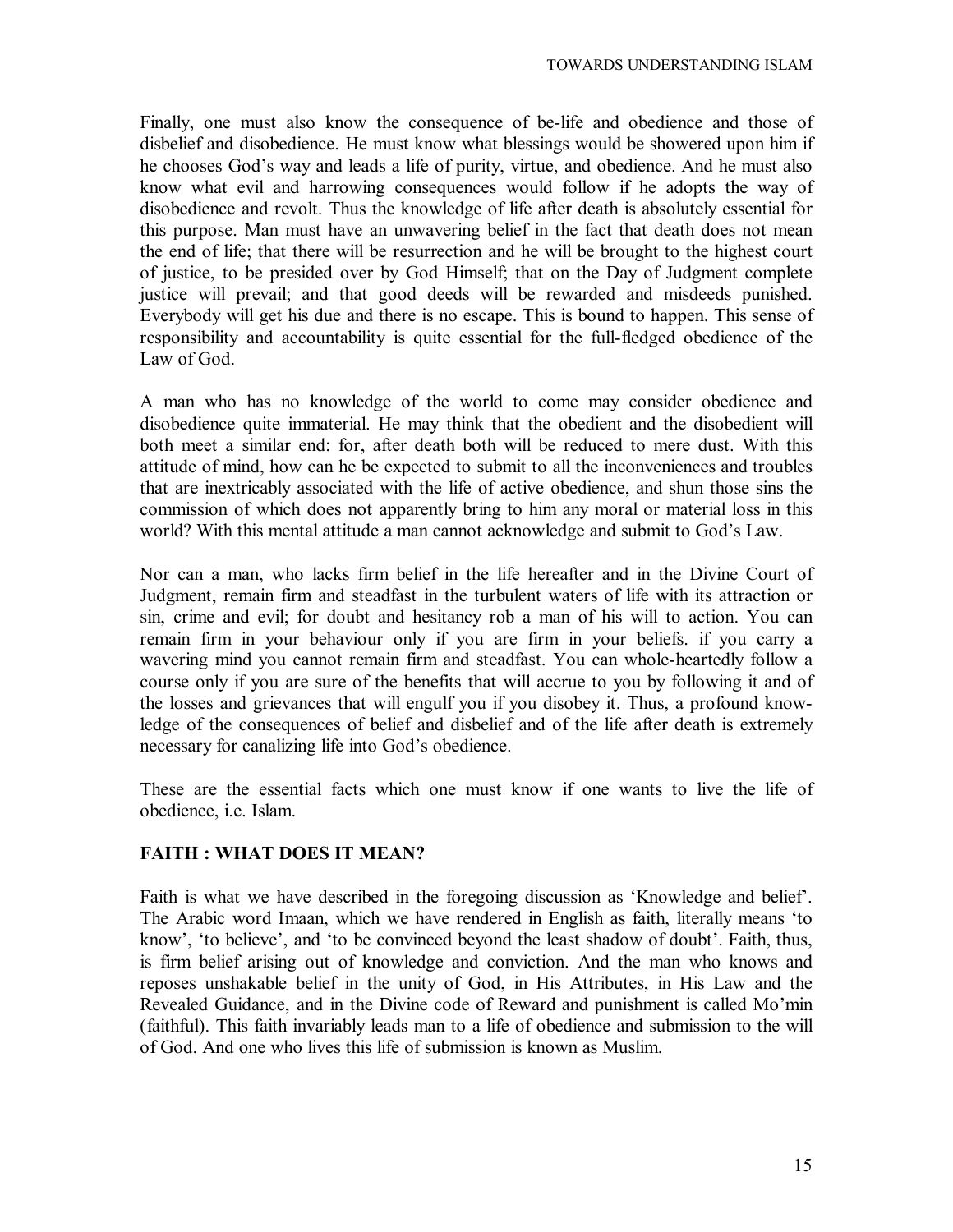This should clearly bring home the fact that without faith (Imaan) no man can be a true Muslim. It is the indispensable essential; rather, the very starting point, without which no beginning can be made. The relation of Islam to Imaan is the same as of a tree to its seed. As a tree cannot sprout forth without its seed, in the same way it is not possible for a man, who has no belief to start with, to become a 'Muslim'. On the other hand, just as it can happen that, in spite of sowing the seed, the tree may not grow for a multiple of reasons, or if it sprouts, its growth may be impaired or retarded, in the same way, a man may have faith, but due to a number of weaknesses, he may not become a true and staunch Muslim. Thus we find that faith is the starting point and leads man to the life of submission to God, and that a man cannot become a Muslim without faith. On the contrary, it is possible that a man may have faith but, because of the weakness of his will power, poor training, or bad company, he may not be living the life of a true Muslim. As such, from the viewpoint of Islam and Imaan, all men may be classified into four categories:

- 1. Those who have firm faith-a faith that makes them absolutely and wholeheartedly submit to God. They follow the way of God and devote themselves heart and soul to seek His pleasure by doing all that He likes and by avoiding all that He dislikes. In their devotion they are even more fervent that is the common man in pursuit of wealth and glory. Such men are true Muslim.
- 2. Those who do have faith, who believe in God, His Law and the Day of Judgment, but whose faith is not deep and strong enough to make them totally submit to God. They are far below the rank of true Muslims deserve punishment for their defaultations and misdeeds, but still they are Muslim. They are defaulters and wrongdoers but not rebels. They acknowledge the Sovereign and His Law and, although they are violating the Law, they have not revolted against the Sovereign. They admit its supremacy and their own guilt. Thus they are guilty and deserve punishment, but Muslims they remain.
- 3. Those who do not possess faith at all. These people refuse to acknowledge the sovereignty of God and are rebels. Even if their conduct is not bad and even if they are not spreading corruption and violence, they remain rebels and their apparent good deeds are of little value. Such men are like the outlaws. And as, even if any action of an outlaws is in consonance with the law of the land, he does not become a loyal and obedient citizen, in the same way the apparent good of those who revolt against God cannot compensate for the gravity of the real wrong, revolt, and disobedience.
- 4. Those who neither possess faith nor do good deeds. They spread disorder in the world and perpetrate all kinds of violence and oppression. They are the worst of the people; for they are rebels as well as the wrongdoers and criminals.

The above classification of mankind clearly shows that the real success and salvation of man depends on Imaan (faith). The life of obedience (Islam) takes its birth from the seed of Imaan. This Islam of a person may be flawless or defective. But without Imaan there can be no Islam. Where there is no Imaan there is no Islam.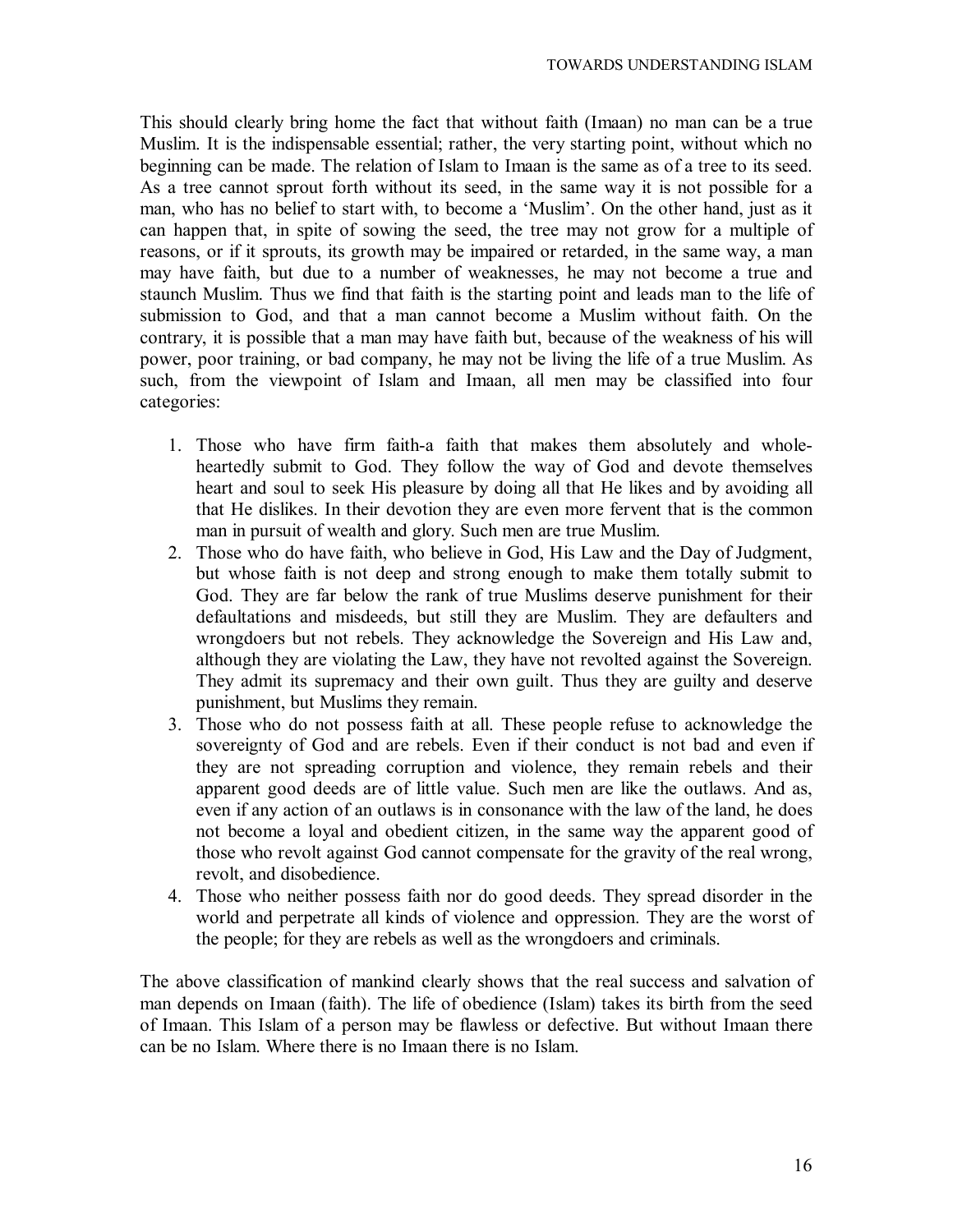Where there is no Islam there is Kufr. Its form and nature may be different, but in any way it would be Kufr and nothing but Kufr.

This brings home the importance of Imaan vis-à-vis life of true and total submission to God?

### **HOW TO ACQUIRE THE KNOWLEDGE OF GOD?**

Now the question arises: How to acquire the know-ledge and belief in God, His attributes, His Law, and the Day of Judgment?

We have already referred to countless manifestations of God around us and in our own selves, which bear witness to the fact that there is one and only one creator and Governor of this universe and it is He Who controls and directs it. These witnesses reflect the divine attributes of the creator: His great wisdom, His all-embracing knowledge, His omnipotence, His mercy, His all-sustaining power, His force major-in short, His attributes can be traced everywhere in His work. But man's intellect and his capacity to attain knowledge have erred in observing and understanding them. These are all manifest and clear and our eyes are open to read what is writ large on the creation. But here men have erred. some have declared that there are two gods others began to profess belief in trinity, and still others succumbed to polytheism. Some began nature-worship and others divided into multifarious deities: gods of rain, air, fair, death, etc. As such, although the manifestations of God were quite clear, human reason has faltered on various counts and failed to see the reality in its true perspective. It met deception after deception and resulted in nothing but confusion of thought. We hardly need dilate here on these errors of human judgment.

Similarly, with regard to life after death men have put forward many erroneous notions; for instance, that man is reduced to dust after death and will not rise to life again; or that man is subject to a process of continuous regeneration in this very world and is punished or rewarded in the oncoming cycles of life.

Even greater difficulty arises when we come to the question of the code of life. To formulate a complete and balanced code of life that should conform to God's pleasure merely with the help of human reason, is an extremely difficult task. If a man is equipped with the highest faculties of reason and intellect and he possesses matchless wisdom and experience of many years of deliberation, even then the chances of his formulating right views on life and existence are not very promising. And even if, after a lifelong deliberation, he succeeds in that he will still lack in the confidence that he has really discovered the truth and adopted the right path.

Although the fullest and fairest test of man's wisdom, reason, and knowledge might have been to leave him to his own resources without any external guidance so that he those who, through their own sagacious siftings and strivings, might have reached truth and righteousness would have won success and salvation, while those not reaching them would have failed. God, how- ever, spared His human creatures such a hard test. Through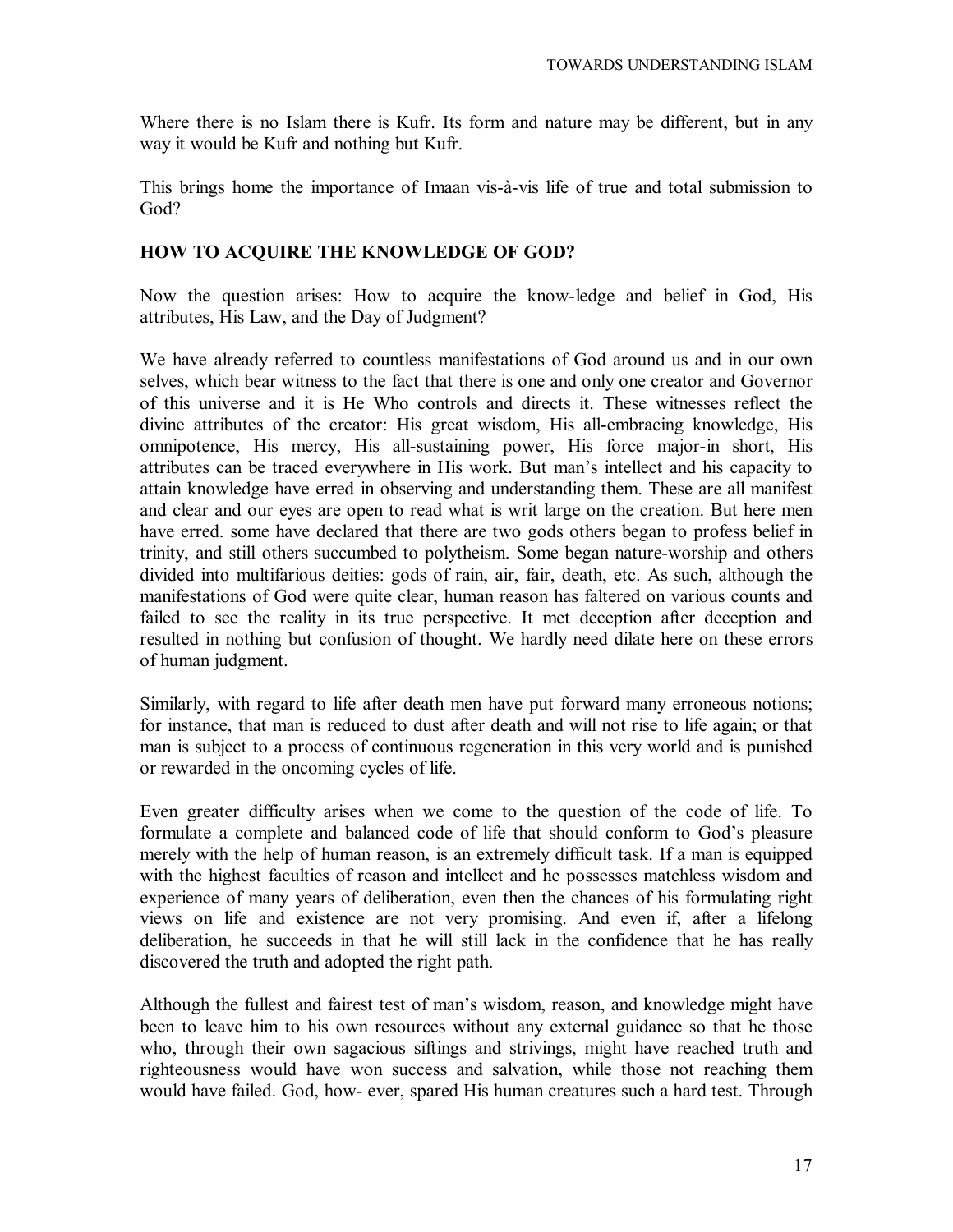His grace and benevolence He raised for mankind men from among themselves to whom He imparted the true knowledge of His attributes, revealed to them His Law and the Right Code of Living, gave them the knowledge of the meaning and purpose of life and of the life after death and thus showed them the way by pursuing which man can achieve success and eternal bliss. These chosen man are the Messengers of God-His prophets. God has communicated knowledge and wisdom to them by means of wahy (revelation), and the book containing the Divine communications is called the Book of God, or the word of God. Now the test of man's Wisdom and intellect lies in this: does he recognize God's Messenger after thoroughly observing his pure and pious life and carefully studying his noble and flawless teachings? The man who possesses right wisdom and sound common sense would verify truth and accept the instructions given by the Messenger of truth. If he denies the Messenger of God and his teachings, his denial would signify that he was devoid of the capacity to find out truth and righteousness. On account of this denial he would fail in his test. Such a man will never be able to discover the truth about God and His Law and the life after death.

# **FAITH IN THE UNKNOWN**

It is an everyday experience that when you do not know a thing, you look for somebody who knows it and

you repose faith in his word and follow him. If you get ill and you cannot treat and cure yourself, look for the doctor and accept and follow his instructions without question. Why because he is properly qualified to give medical advice, possesses experience, and has treated and cured a number of patients. You, therefore, stick to his advice, do whatever he asks you to do and avoid whatever he forbids. Similarly, in matters of Law you believe in whatever your legal advisers say and act accordingly. In educational matters you have faith in your teacher or instructor and you accept his instructions as true. When you want to go to some place and do not happen to know the way to it, you ask somebody who knows it, and follow the way he points out. In short, the reasonable course that you adopt in the whole of your life about matters which you do not or cannot know is that you approach one who knows them, accept his advice and act accordingly. As your own knowledge of that matter or problem is inadequate, you carefully search for One who knows that and then silently accept his word. You take every pain to select the proper person. But After selecting the right man, you accept his advice unquestioningly. This kind of belief is called 'belief in the unknown'. For here you have relied upon one who knows, in matters you do not know. This exactly is Iman-bil-ghaib. Thus believing or having faith in what was previously unknown to you is called 'faith in the UN-known' (Iman-bil-ghaib).

Iman-bil-ghaib, therefore, signifies that you achieve the knowledge of what was not known to you from one who knows. You do not know God and His real attributes. You are not aware that His angels are directing the machinery of the whole universe according to His orders, and that they surround you on all sides. You have not the proper knowledge of the way of life through which you can seek the pleasure of your Creator. And you are in the dark about the life that is to come. The knowledge of all these matters is given to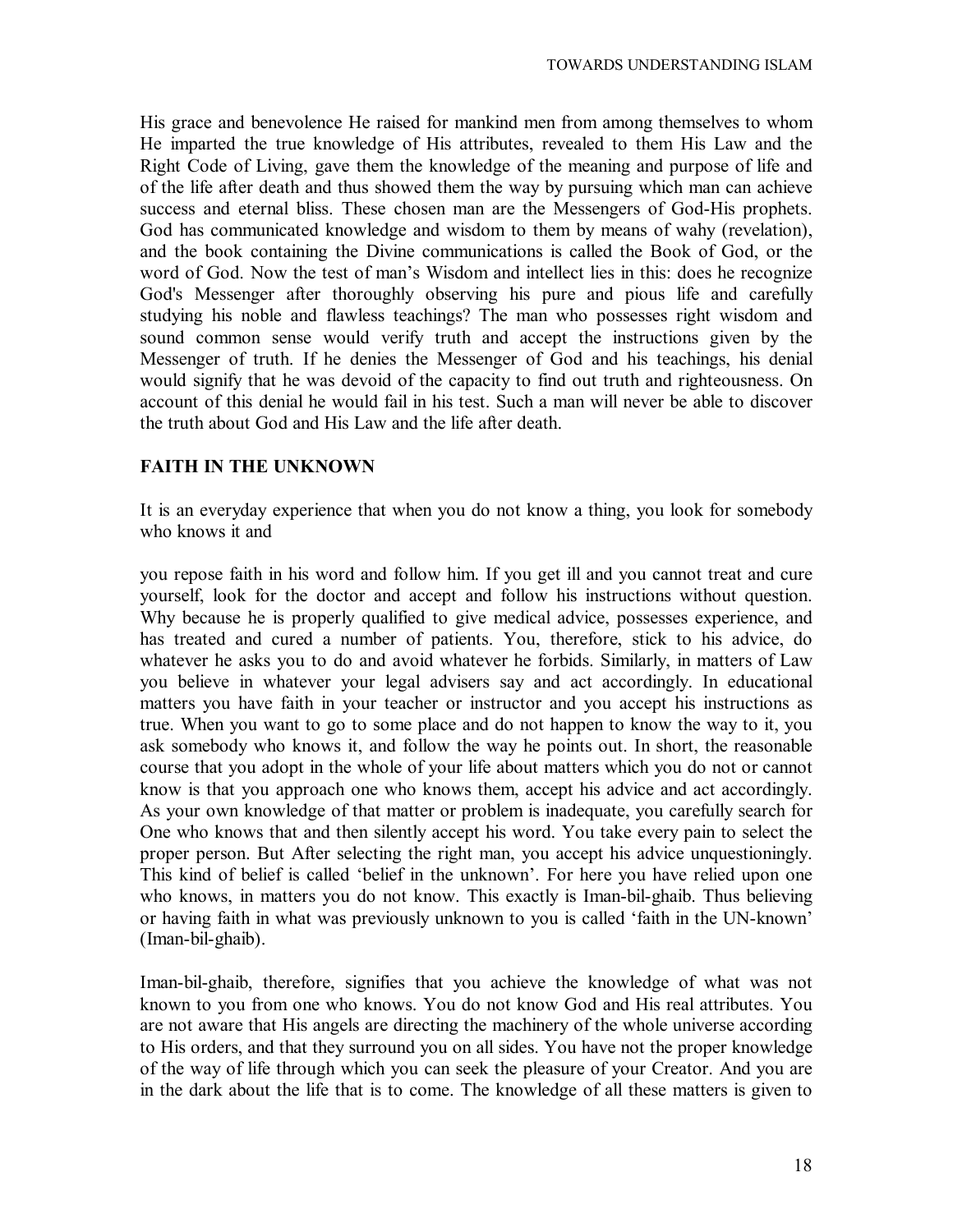you by the Prophets, who had direct contact with the Divine Being and had been endowed with the correct knowledge. And they are the persons whose sincerity, integrity, trustworthiness, godliness and the absolute purity of whose lives stand as irrevocable witness to the truth of their claim to know-ledge. And above all, the very wisdom and force of their message makes you admit that they speak the truth and their preaching deserve to be believed and followed. This conviction of yours is Iman-bil-ghaib. Such truth discerning and truth-acknowledging attitude (i.e. Iman-bil-ghaib) is essential for obedience to God and for acting in accordance with His pleasure, for you have no other medium than God's Messenger for the achievement of true knowledge, and without accurate and true knowledge you cannot proceed rightly on the path of Islam.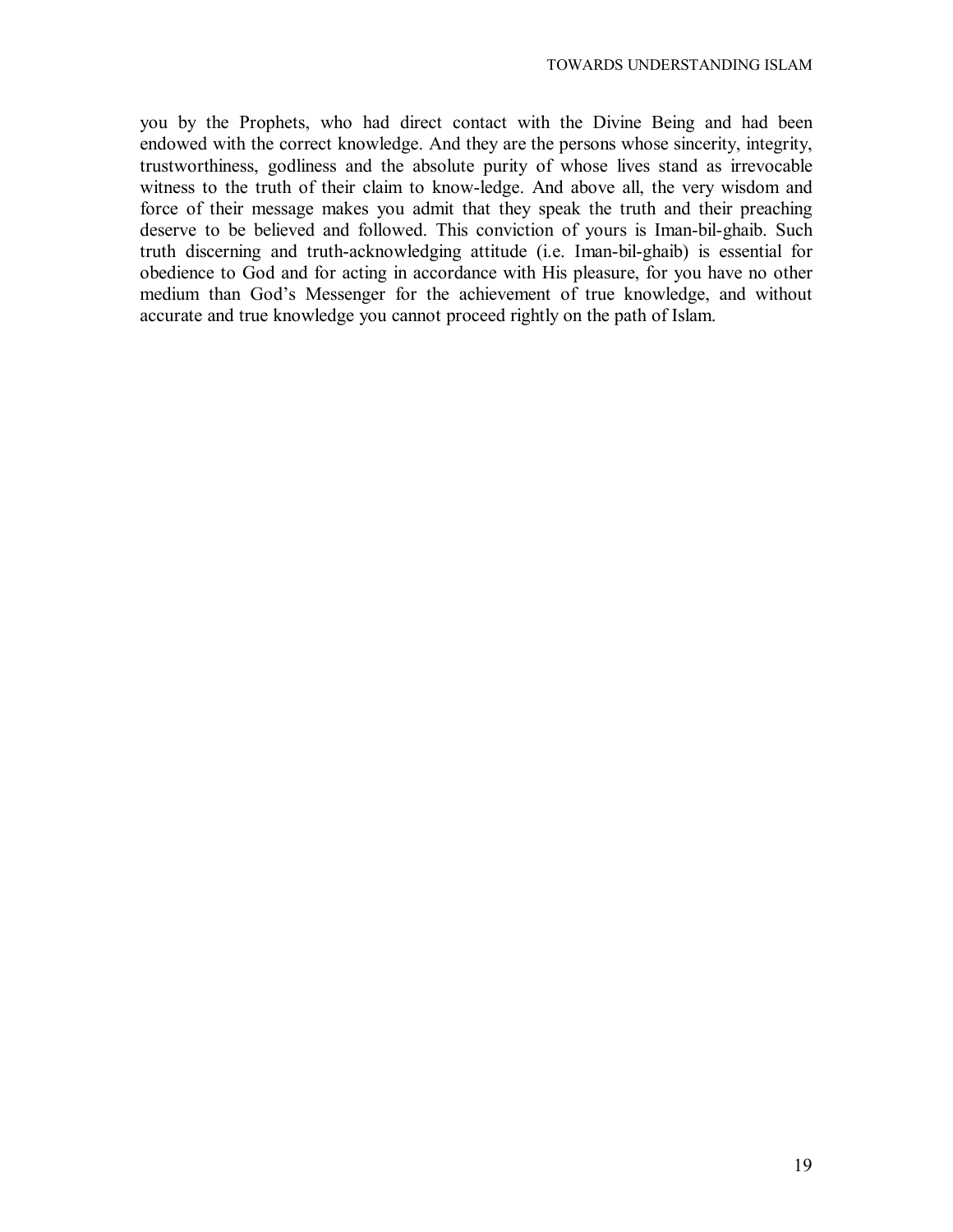### CHAPTER 3

# THE PROPHETHOOD

OUR earlier discussion brings home the following points:

- 1. The right course for man is to live in obedience to God, and for the observance of such a of obedience knowledge and faith are absolutely essential: knowledge Of God and His attributes, His likes and dislikes, His Chosen way and of the Day of Judgment; and unflinching faith in the truth and veracity of this knowledge: this is Iman
- 2. Secondly, God has graciously spared man the arduous task of acquiring this knowledge through his Personal effort alone. He has not put man to this difficult trail. Instead, He revealed this knowledge to the Prophets chosen from amongst men, commanding them to convey the Will of God to other human beings and Show them the right path. This has saved man from formidable misfortunes.
- 3. Lastly, the duty of the common men and women is to recognize a prophet and, after ascertaining that one Is the true prophet of God, to have faith in him and his footsteps. This is the road to salvation. In this chapter we shall discuss the nature, history, and other aspects of prophethood .

### **PROPHETHOOD: ITS NATURE AND NECESSITY**

You can see that God has most graciously provided man all that he needs in this universe. Every new-born child arrives in the world endowed with eyes to see, ears to hear, nose to smell and breathe, hands to touch, feet to walk, and mind to think and ponder. All those potentialities, powers, and faculties that a man needs or can need are most carefully provided and marvelously set in his tiny body. Every minute requirement is foreseen and Provided for. Nothing, which he needs, is left out.

Similar is the case with the world he lives in. Everything essential for life is provided here in abundance air, light, heat, et cetera. The child, on opening his eyes, finds his food in the mother's breast. Parents love him instinctively and in their has been Implanted an irresistible urge to look after him, to bring him up and to sacrifice their all for his welfare. Under the sheltering care of his system of sustenance the child grows to maturity and in every stage of his life obtains From nature all that he needs. All the material conditions of survival and growth are provided for and he finds that the whole universe is at his service and is serving him on every turn and pass.

Furthermore, man is blessed with all those powers, capacities, and faculties-physical, mental, and moral -which he enquires in his struggle for life. Here God has made a wonderful disposition. He has not distributed these gifts to men strictly equally. Their equal distribution would have made men totally independent of each other and marred the possibilities of mutual care and co-operation. Thus although mankind as a whole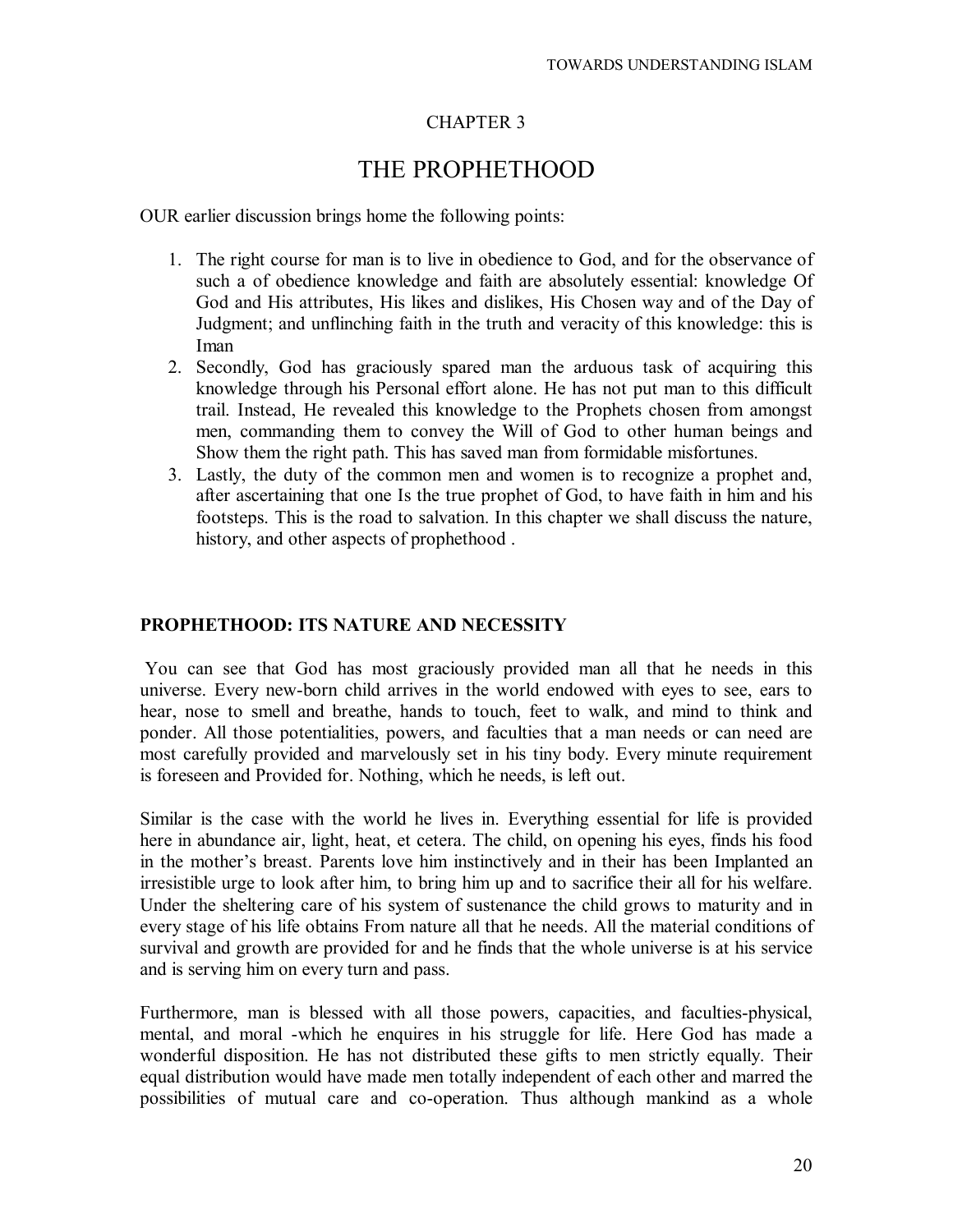possesses all that is needed, yet in between men capacities are distributed unequally and sparingly. Some possess physical strength and prowess, others distinguish them selves for their mental talents. Some are born with greater aptitude for arts, poetry, and philosophy, some possess sharpness of tongue, some others military acumen, commercial intelligence, mathematical keenness, scientific curiosity, literary observation, philosophic disposition, etc. These special aptitudes make a man disinters and enable him to grasp even those intricacies which elude the grip of the common man. These insights, aptitudes. and talents are the gifts of God. They are incarnated in the nature of those men whom God has destined to be thus distinguished. They are mostly inborn and cannot be acquired merely be education and training.

Careful reflection upon this disposition of God's gifts also reveals that the talents have been distributed amongst men in a marvelous way. Those capacities which are essential for the general maintenance of human culture have been endowed to the average human beings, while those extraordinary talents which are required only to a limited extent are given only to a small number of people. The number of soldiers, peasants, artisans, and workers is large; but military generals, scholars, statesmen, and intellectuals are comparatively fewer. Similar is the case with all professions, with all the arts and crafts of culture. The general rule seems to be: higher the capacity and greater the genius, the lesser the number of people who possess them. Super geniuses, who leave an indelible mark on human history and whose achievements guide humanity for ages, are few and far between. Their number is still less.

Here we are faced with another question: Is the fundamental need of human culture confined to the need of experts and specialists in the fields of law and politics, science and mathematics, engineering and mechanics, finance and economics and the like, or does it also need men who may show man the Right Path-the way to God and salvation? Other experts provide man with the knowledge of all that is in the world and of the ways and means to use that, but there must be someone to tell man the purpose of creation and the meaning of life itself. What man himself is and why has he been created? Who has provided him with all the powers and resources and why? What are the proper ends of life and how are they to be achieved? What are the proper values of life and how can they be attained? This is the most cardinal need of man and unless he knows this he cannot erect the edifice of culture on sound foundations and cannot succeed in life here and hereafter. And our reason refuses to believe that God Who has provided man with even the most trivial of his requirements would ignore to provide for this greatest, most paramount and most vital need. Nay, it can never be so. And it is not so. While God has produced men of distinction in arts and sciences. He has also raised men with deep vision, pure intuition, and highest faculties to know and understand him. To them, He Himself revealed the way of godliness, piety, and righteousness. He gave them the knowledge of the ends of life and values of morality and entrusted them with the duty to communicate the Divine Revelation to other human beings and to show them the Right Path. These men are the Prophets and Messengers of God.

The prophets distinguish themselves in the human life is not in accordance with his ideal. Neither his word nor his deed is prompted by any self-interest. He suffers for the good of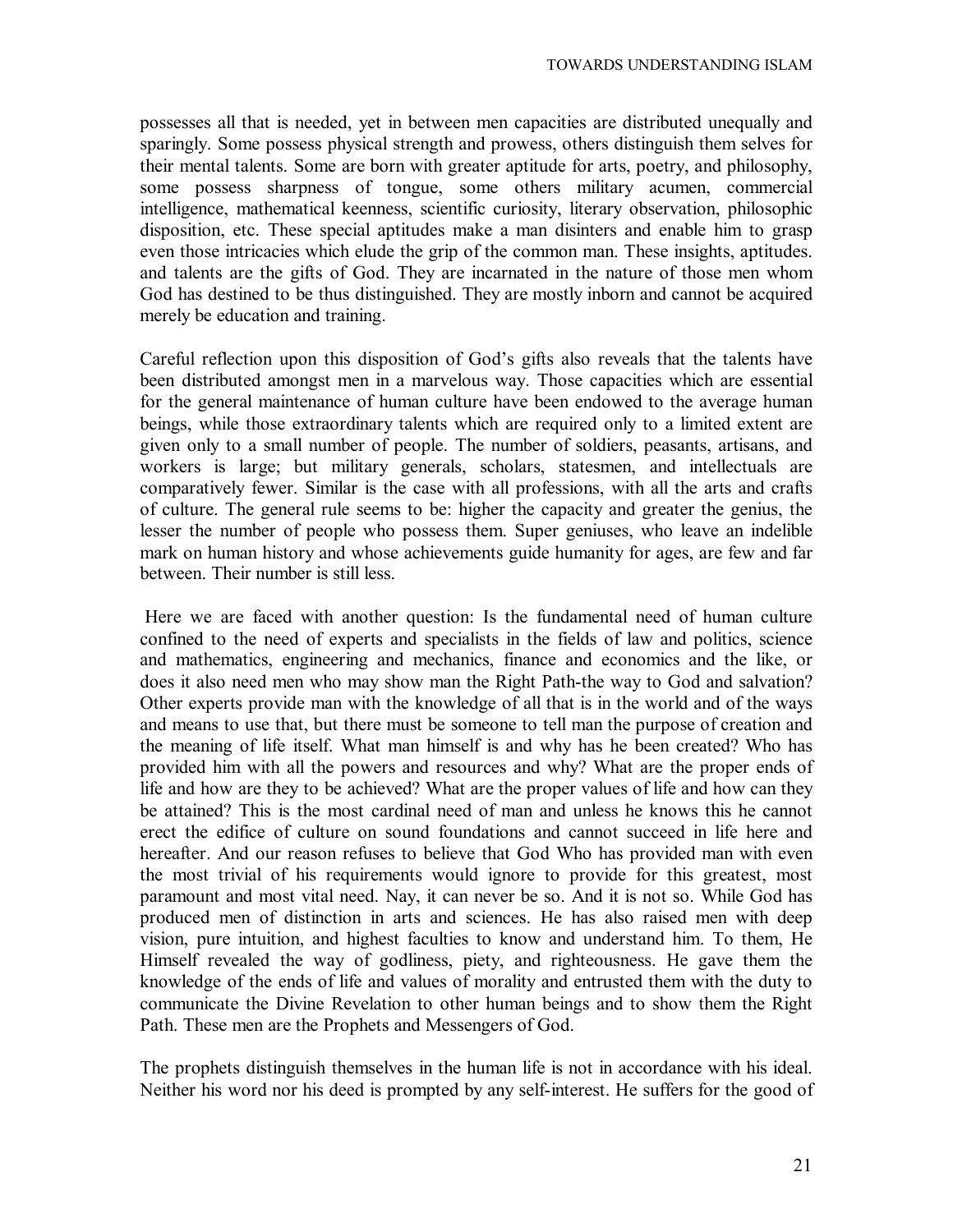others, and never makes others for his own good. His whole life is an example of truth, nobleness, purity of nature, high thinking, and the most exalted form of humanity. His character is without any blemish and even the minutest scrutiny fails to reveal any flaw in his life. And all these facts, all these attributes, make it evident that prophet of God and faith must be reposed in him.

When it becomes quite clear that such and such a person is the true prophet of God, the natural dictate of this realization is that his words should be accepted, his Instructions followed, and his orders. Obeyed. It is quite unreasonable to accept a man as God's true prophet, and yet not to believe in what he says or not to follow what he ordains; for your very acceptance of him as God's prophet means that you have acknowledged that what he says is from God, and that whatever he dose is in accordance with God's Will and pleasure. Now, disobedience to him is the disobedience of God-and disobedience of God leads to nothing but ruin and devastation. Therefore, the very acceptance of the prophet makes it incumbent on you to bow to his instructions and accept them without any demur whatsoever. You may not be able fully to grasp the wisdom and usefulness of this or that order, but the every fact that an instruction has emanated from the Prophet is sufficient guarantee for its truth, and there can be no room for doubt or suspicion. Your inability to understand it is no reason for its having flaw or defect; for a common man's understanding is not flawless. It has its own limitations and they cannot be ignored altogether. It is evident that one who dos not know some art thoroughly cannot understand it subtleties, but such a person would be a fool to eject what an expert says, merely on the plea that he himself dose not fully understand the expert, It is noteworthy that in every important worldly affair an expert is needed for advice, and when you turn to the expert you thereafter trust his advice and entirely depend upon it. You rather surrender your own right of judgment and inference and follow him carefully. Every ordinary man cannot be a master in all arts and crafts of the world. The proper way for an average human being is to do what he can and, in respect of things he cannot do, to use all his wisdom and shrewdness in finding out the proper man to guide and help him, and after finding out such a man to accept his advice and follow him. When you are sure that a certain person is the best man available for your purpose, you solicit his advice and guidance, and have complete trust in him. To interfere with him at every step and say, "Make me understand it before you proceed any further," is evidently imprudent. When you engage a solicitor in any legal case, you do not interfere with him on every turn and pass. You rather have faith in him and follow his advice. For your medical treatment you go to the doctor and follow his instructions. You neither poke your nose in medical matters nor test your skill in logic by debating with the doctor. This is the proper attitude in life. So must be done in case of religion. You need the knowledge of God; you require to know the mode of life according to God's pleasure; and you possess no means for obtaining this knowledge. It is incumbent upon you, therefore, to look for a true prophet of God; and you will have to use utmost care, discernment, and sagacity in your search for him, for if you choose a wrong man for a true prophet, he will put you on the wrong track. If, however, after properly weighing and measuring all considerations, you decide definitely that a certain person is really God's prophet, then you must trust him completely and obey all his instructions faithfully.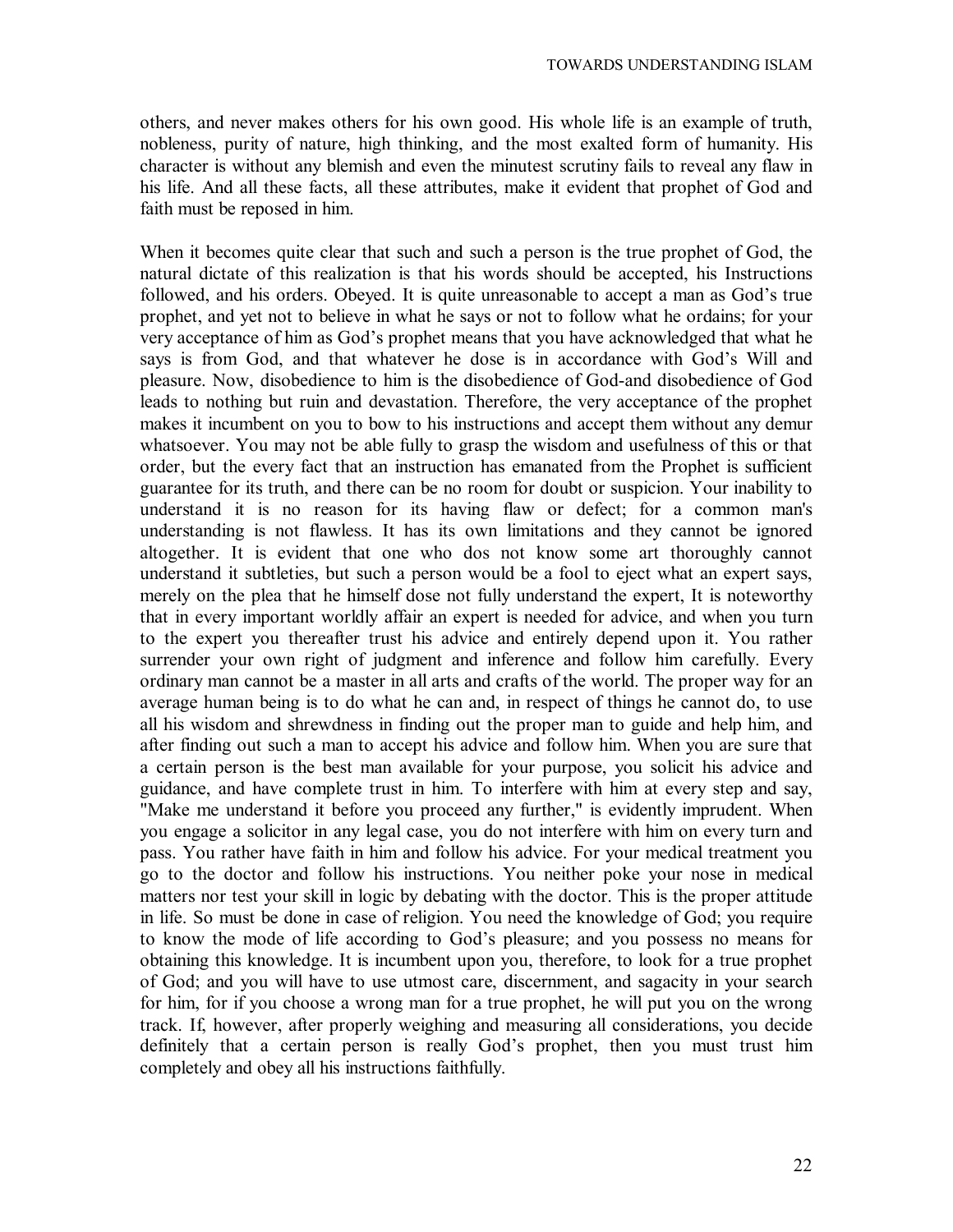Now it is clear that the Right Path for man is that and that alone which the prophet declares to be so and the correct way of life that only which he informs us to be from God. From this one can easily understand that to have faith in the prophet and to obey and follow him is absolutely necessary for all men, and that a man who puts aside the prophet's instructions and himself tries to carve out a way for himself, deviates from the Right Path and surely goes astray.

In this matter man guilty of strange errors. There are men who admit the integrity and truthfulness of the prophet, but do not repose Iman (faith) in him, nor do they follow him in the affairs of their life. Such men are not only Kafirs, but also behave in an imprudent and unnatural way: for not to follow the prophet after admitting him to be true means that one knowingly follows untruth. And what folly can be greater than that !

Some people declare, We do not need a prophet for our guidance and we can ourselves find out the way to truth. this too is a faulty view. You have probably learnt geometry, and you know that between two points there can be only one straight line, and all other lines must be crooked or will fail to touch the in point in view. The same is the case with way the to truth, which, in the Language of Islam, is called sirat-i-mustaqeem (the Straight Path). This path begins from man and goes straight up to God, and this Path can evidently be one only one; all other paths would be aberrations and will lead astray. Now this Straight path has been indicated by the Prophet, and there is and can be no straight oath besides that. The man who ignores that path and seeks other errands is only a dupe of his own imagination. He chooses a way and imagines it to be right, but he soon finds himself entangled and is lost in the mazes and meandering created by his own fancy. What can you think of a person who has lost his way and when a good man shows him the right one, he definitely ignores the guidance, declaring, "I will not take your guidance nor accept the way you have shown to me, but I will myself grope in this unknown region and try to reach the object of my search, in my own way"? This, in the presence of the clear guidance of the prophets, is sheer stupidity. If everybody tries to start UP again from the scratch, it would be gross waste of time and energy. We never do so in the field of sciences and arts; why here?

This is a common error, and even a little reflection reveals its flaws and weaknesses. But if you go a little deeper into the matter, you will notice that a person who denies to have faith in the true prophet cannot at all find any way straight or otherwise to reach God. This is so because a man who refuses to believe the advice of a truthful man adopts such a perverse attitude that the vistas of truth become estranged from him and he becomes a victim of his own obstinacy, arrogance, bias, and perversity.

Often this refusal is because of false arrogance, or blind conservatism and obstinate adherence to the way of the forefathers, or slavery of the lower desires of the self, whose gratification becomes impossible by submission to the teachings of the prophets. If a man is engrossed in any of the above conditions, the Path to truth becomes closed to him. He like a jaundiced person cannot look upon things in the encoloured light of reality. Such a man cannot find out any road to salvation. On the other hand, if a man is sincere and truth-loving and if he is not slave to any of the above complexes, the road to reality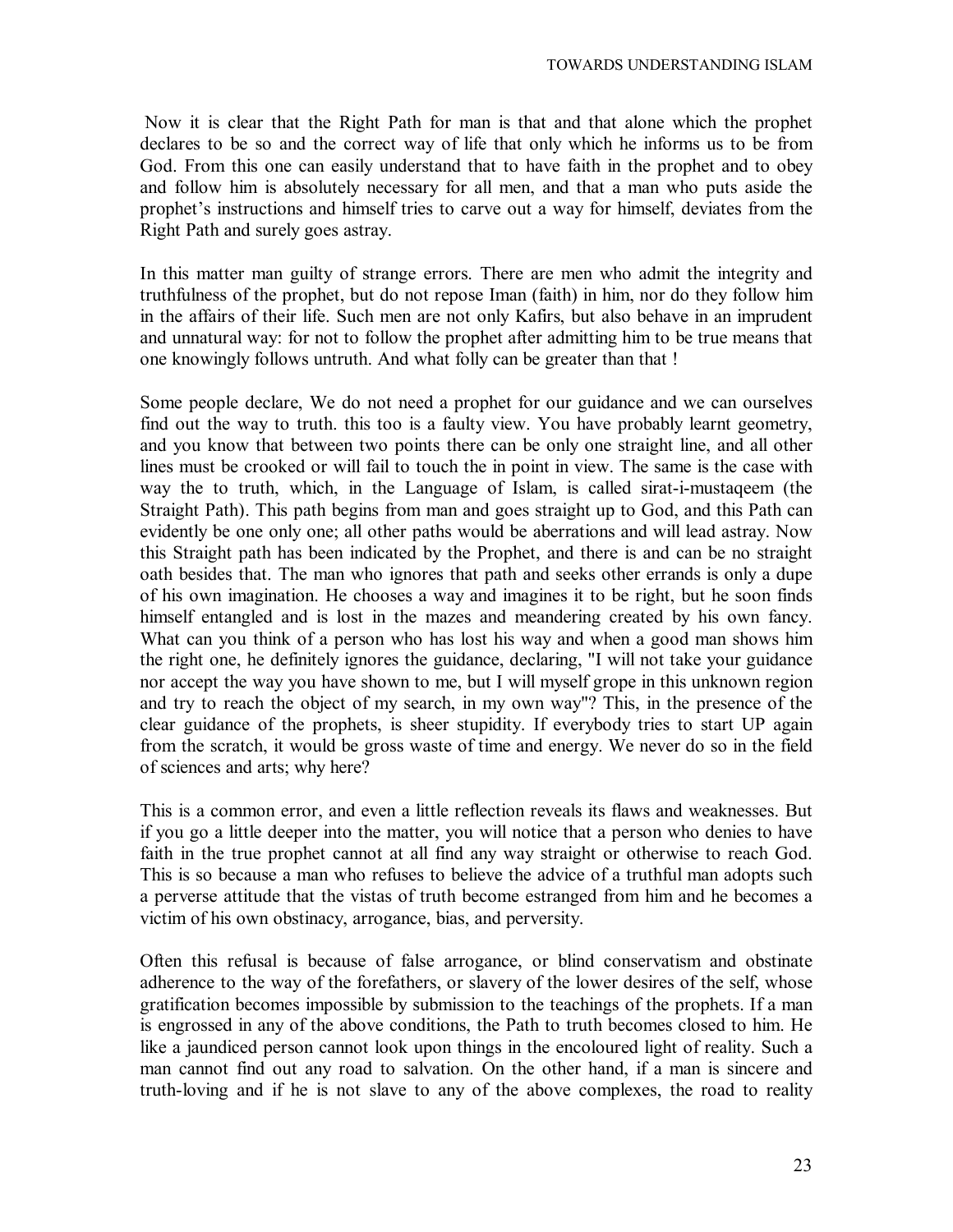becomes paved for him, and there is absolutely no ground for him to refuse to believe in the prophet. nay, he finds in the teachings of the prophet the very echo of his own soul and discovers himself by discovering the prophet.

And, above all, God Himself raises the true prophet. It is He who has sent him UP to mankind to convey His message to His people. It His Command to repose faith in the prophet and to follow him. Thus, one who refuses to believe in God's Messenger actually refuses to follow God's Commandments and becomes a rebel. There is no denying the fact that one who refuses to acknowledge the authority of the viceroy of a sovereign actually refuses the authority of the sovereign himself. This disobedience turns him into a rebel. God is the Lord of the universe, the true Sovereign, the King of kings, and it is the bounden duty of every man to acknowledge the authority of His Messengers and Apostles and to obey them as His accredited prophets. And one who turns away from the Prophet of God is surely a kafir, be he a believer God or a disbeliever.

# **BRIEF HISTORY OF PROPHETHOOD**

As Salam U Alekum,

Now let us cast a cursory glance at the history of prophethood. Let us see how this long chain began, how it gradually unfolded itself and finally culminated in the prophethood of the last of the prophet, Muhammad (peace be upon him).

The human race began from one man: Adam. It was from him that the family of man grew and the human race multiplied. All human beings born in this world have descended form that earliest pair: Adam and Eve.1 History and religion are agreed on this point. Scientific investigations about the origin of man too do not show that originally different man came into being, simultaneously or at different points of time, in different parts of the world. Most of the scientists also conjecture that one man would have been brought into existence first and the entire human race might have descended from the same one man.

Adam, the first man on earth, was also appointed as the first Prophet of God. He revealed His religion-Islam to him and enjoined him to convey and communicate it is him descendants: to teach them that Allah is One, the Creator, the Sustainer of the world that He is the Lord the universe and He alone should be Worshipped and obeyed; that to Him they will have to return one day and to Him alone they should appeal for help; that they should live good, pious, and righteous life in accordance with God's pleasure and that if they did so they would be blessed by God with goodly reward, and if they turned away from Him and disobeyed Him they would be losers here and in the hereafter and would be severely punished for this disbelief and disobedience.

Those of Adam's descendants who were good trod the right path shown to them by him, but those who were bad abandoned their father's teachings, and gradually drifted away into devious ways. Some began to worship the sun, the moon, and the stars; others took to the worship of trees, animals, and rivers. Some believed that air, water, fire health, and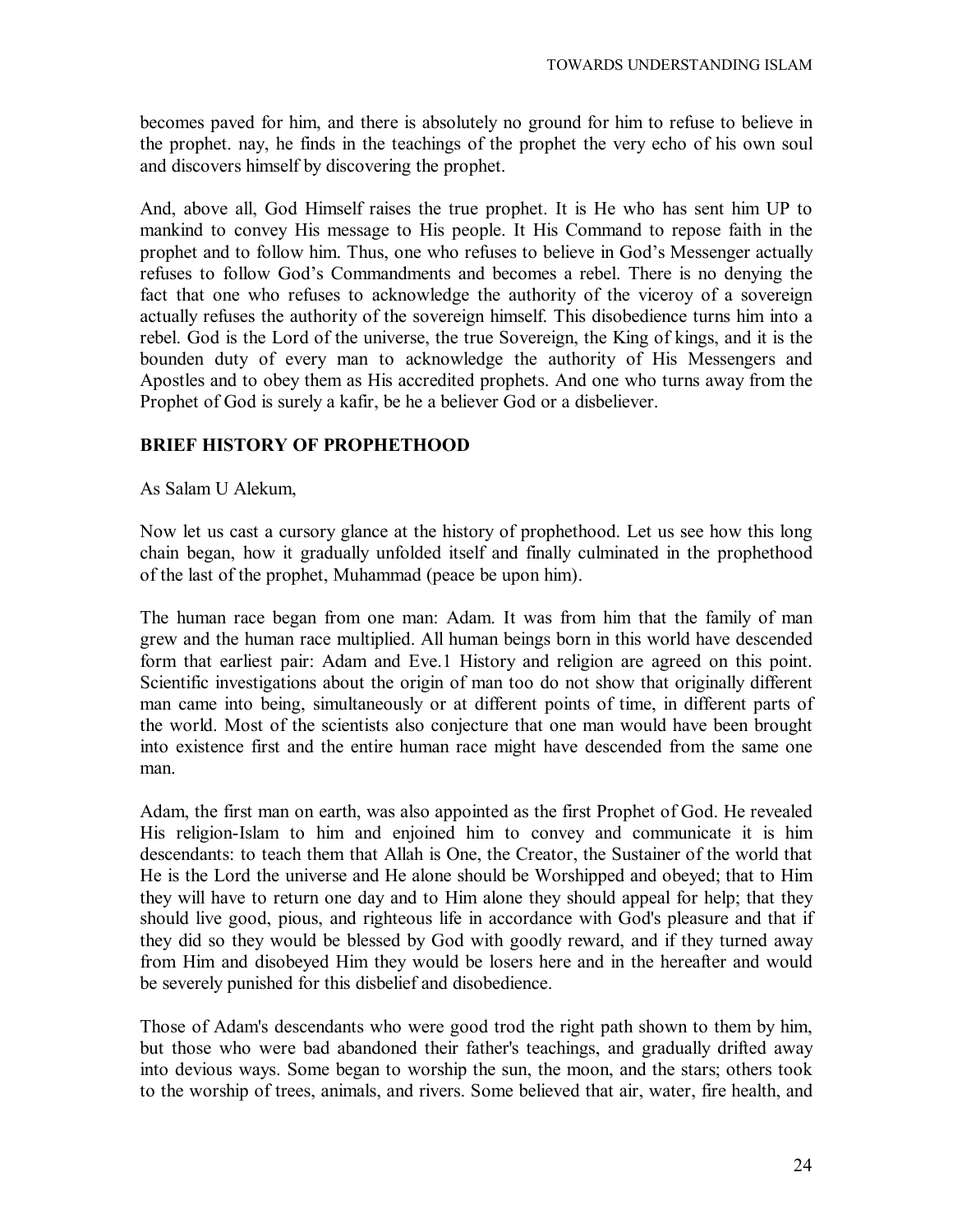all the blessings and forces of Nature were each under the control of a different god and that each one of them should be propitiated by means of worship. In this way ignorance gave rise to many forms of polytheism and idolatry, and scores of religions were formulated. This was the age when Adam's progeny had spread fairly over the globe, and formed different races and nations. Every nation had made a different religion for itself, each with formalities and rituals of its own. God the one Lord and Creator of mankind and the universe was altogether forgotten. Not only that; Adam's descendants forgot even the way of life which God had revealed for them and which their great progenitor had taught them. They had followed their own devices. Every kind of evil custom grew, and all sorts of notions of ignorance spread them. They began to err in discerning right from wrong: many evils began to be considered right and many right things not only ignored but dubbed as wrong.

At this stage God began to raise prophets among every people, who preached Islam to them. Each one reminded his people of the lesson they had forgotten. They taught them God-worship, put an end to idol-worship and the practice of *shirk,* i.e. associating other deities with God, did away with all customs of ignorance, taught them the right way of living in accordance with God's pleasure, and gave them life-giving laws to be followed and enforced in society. God's true Prophets were raised in all countries: in every land and people. They all possessed one and the same religion the religion of Islam. No doubt, the methods of teaching and the legal codes of different Prophets were a little different in accordance with the needs and the stage of culture of the people among whom they were raised. The particular teachings of each Prophet were determined by the kind of evils which he faced and endeavored to eradicate. The methods of reform differed as it suited to fight different notions and ideas. When the people were in the primitive stages of society, civilization and intellectual development, their laws and regulations were simple; they were modified and improved as the society evolved and progressed. These differences were, however, only superficial and apparent. The fundamental teachings of all the religions were the same, i.e. belief in the unity of God, adherence to a life of piety, goodness and peace, and belief in the life after death with its just mechanism for reward and Punishment.

Man's attitude to words God's Prophets has been strange. First he maltreated the Prophets and refused to listen and accept their teachings. Some of the Prophets were expelled from their lands; some were assassinated; some, in face of the people in difference, continued preaching the whole of their lives, and hardly won more than a few followers. In the midst of harassing opposition, derision, and indignity to which they were perpetually subjected, these Apostles of God, however, did not cease to preach. Their patient determination at last succeeded: their teachings did not remain without effect. Large groups of people and nations accepted their message, and were converted to their creed. The erring tendencies of the people, born of centuries of persistence in deviation, ignorance, and malpractice, now took another form. Though during the lives of their Prophets they accepted and practiced their teachings, yet after their death they introduced their old distorted notions in to their religions, and altered the Prophet's teachings. They adopted quite novel methods of worshipping God; some even took to the worship of their Prophets. Some made the Prophets the incarnations of God; some made their Prophets the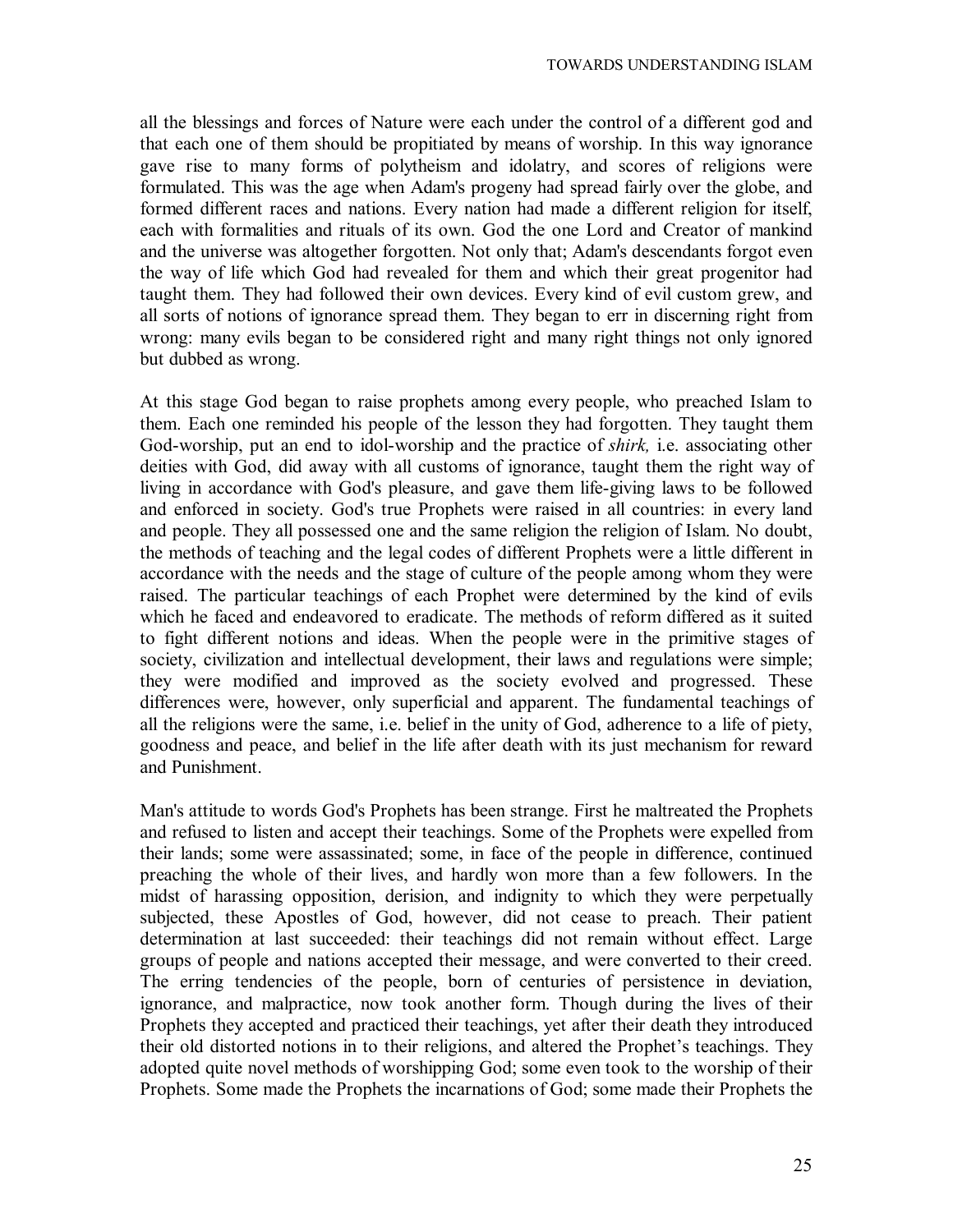sons of God; some associated their Prophets with God in His Divinity. In short, man's varied attitudes in this respect were a travesty of his reason and a mockery of himself; he made idols of those very persons whose holy mission was to smash idols to pieces. By intermixing religion, custom and rituals of ignorance, baseless and false anecdotes and man-made laws, man so changed and Perverted the ideology of the Prophets that after the lapse of centuries it became a hotchpotch of the real and the fictitious and the teachings of the Prophets were lost in a conglomeration of fictions and perversities so much so that it become impossible to distinguish the grain from the chaff. And, not content with this corruption of the Prophet, they further attached fictitious anecdotes and unworthy traditions to the lives of their Prophets and so polluted their life histories that a real and reliable account of their lives becomes impossible to be discerned. Despite these corruption by the followers, in the work of the Prophets has not been altogether in vain. Among all nations, in spite of all interpolation and alteration, some traces of Truth have survived. The idea of God and of the life after death was definitely assimilated in some form or other. A few principles of goodness, truth goodness and morality were commonly admitted throughout the whole world. The Prophets, thus, prepared the mental attitude of their respective People in such a way that a universal religion could be safely introduced a religion, which is quite in consonance with the nature of man, which embodies all that was good in all other creeds and societies, and which is naturally and commonly acceptable to the entire mankind.

As we have said above, in the beginning separate Prophets used to appear among different nations or groups of People, and the teachings of each Prophet were meant specially and specifically for his each people. The reason was that at that stage of history, nations were situated separately and were so cut off from each other that one was bound up within the geographical limits of its own territories and the facilities for mutual intercourse were just non-existent. In such circumstances it was very difficult to propagate a common World Faith with its accompanying system of the life of this world. Besides, the general conditions of the early nations were widely different from one another. Their ignorance was great, and among the different Peoples it had given different forms to their moral aberration and distortions of Faith. It was, therefore, necessary that different Prophets be raised to preach the Truth to them and win them over to God's ways to gradually eradicate evils and aberrations; to root out the ways and modes of ignorance and teach them to Practice the noblest Principles of simple, Pious, and righteous life, and thus train and bring them up in the arts and crafts of life. God alone knows how many, and developing him mentally, morally, and spiritually. Anyhow, man continued to make Progress and at last the time came when he grew from his infancy, and entered the age of maturity.

With the progress and spread of commerce, industry, and arts, intercourse was established between nations. From China and Japan, as the distant lands of Europe and Africa, regular routes were opened both by sea and land. Many people learnt the art of writing; knowledge spread. Ideas began to be communicated from one country to the other and learning and scholarship began to be exchanged. Great conquerors appeared, extended their conquests far and wide, established vast empires, and knit many different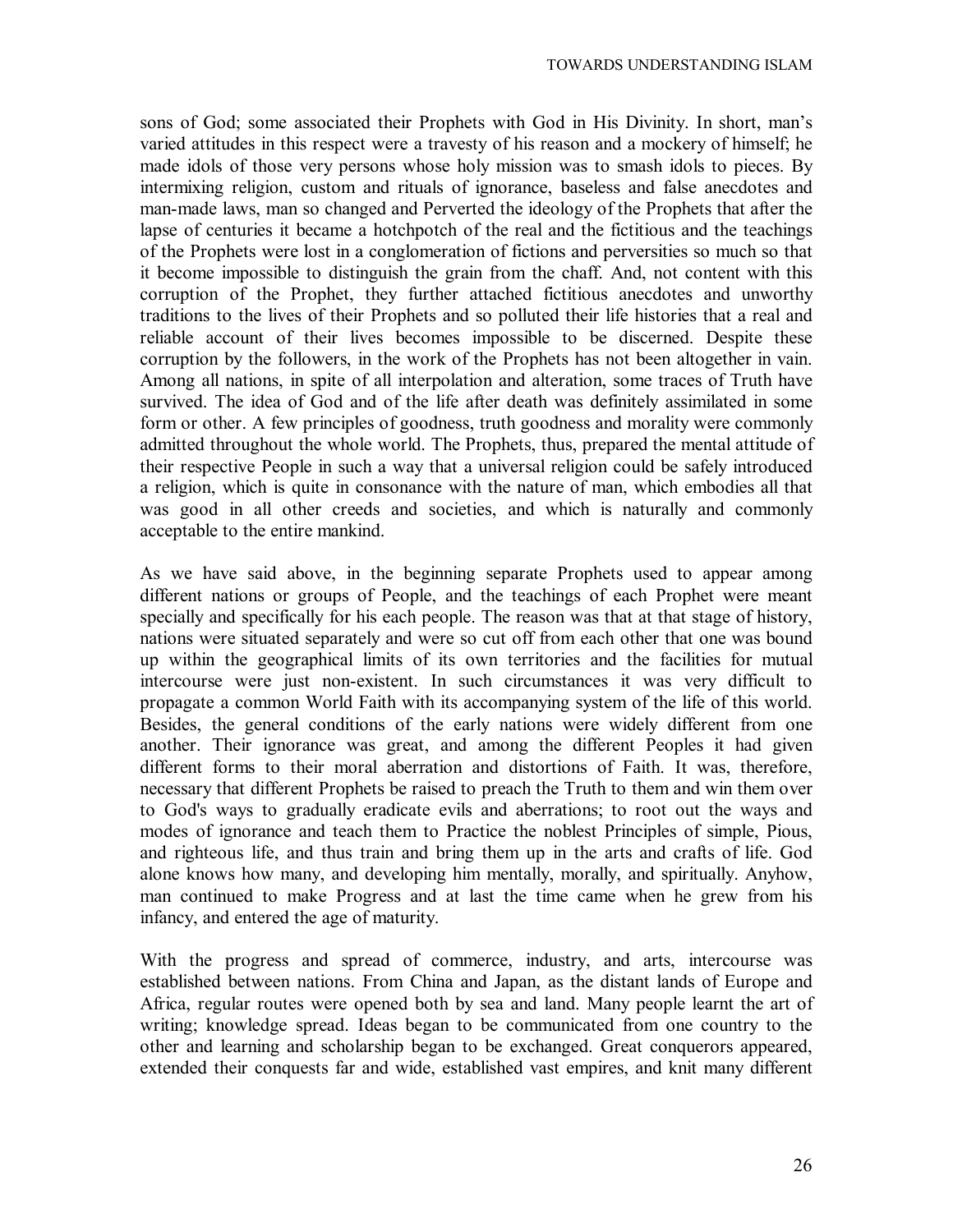nation under one Political system. Thus nations came closer and to one another, and their differences became less and less.

It became Possible under these circumstances that one and the same faith, envisaging a comprehensive and all-embracing way of life, catering to the moral, spiritual, social, cultural, political, economic, and all other needs of man and embodying both religious and seculars elements be sent by God for the entire mankind. More than two thousand years ago mankind had attained caliber that it all seemed to crave for a universal religion. Buddhism, though it consisted only of some moral principles and was not a complete system of life, emerged from India, and spread as far as Japan and Mongolia on one side, and to Afghanistan and Bokhara on the other. Its missionaries traveled far and wide in the world. A few centuries later, Christianity appeared. A although the religion taught by Jesus Christ (peace be upon him) was none but Islam, his followers reduced it into a hotchpotch called Christianity, and even this overt and Israelis religion was spread in the far- off places of Persia and Asia Minor and info the distant climes of Europe and Africa. From these events it is clearly inferred that the conditions of mankind in that age a demanded a common religion for the whole human race and they were so prepared for it that when they found no complete and true religion in existence, they began to propagate among the nations the prevalent religions, howsoever defective, incomplete, or unsatisfying they might be.

At such a crucial stage of human civilization, when the mind of man was itself craving for a world religion, a Prophet was raised in Arabia for the whole world and for all nations. The religion he was given to propagate was again Islam-but now in the form of a complete and full-fledged system, covering all aspects of individual and material life of man. He was made a Prophet for the entire human race and was deputed to propagate his mission to the whole world. He was Muhammad the Prophet of Islam (Peace be upon him).

# **THE PROPHETHOOD OF MUHAMMAD**

If we cast a glance at the world at the atlas, we find that the other country could have been more suitable for the much needed world religion than Arabia. It is situated right in the middle of Asia and Europe is not far away from it. At the time of Mohammed's appearance the central part of Europe was inhabited by civilized and culturally advanced nations; and thus these people were more or less at about the same distance from Arabia as were the people of India. This fact gave Arabia a central position.

And look at the history of that era and you will find that no other people were more suited for the endowment of this prophethood than the Arabs Great nations of the world had been struggling hard for world supremacy, and in this long struggle and incessant strife, they had exhausted all their resources and vitality. The Arabs were a fresh and virile people. The so-called social progress had produced bad habits among the advanced nations, while among the Arabs no such social organization existed, and they were, therefore, free form the inactivity, debasement and indulgences arising out of luxury and sensual satiety. The pagan Arabs of the fifth century had not been affected by the evil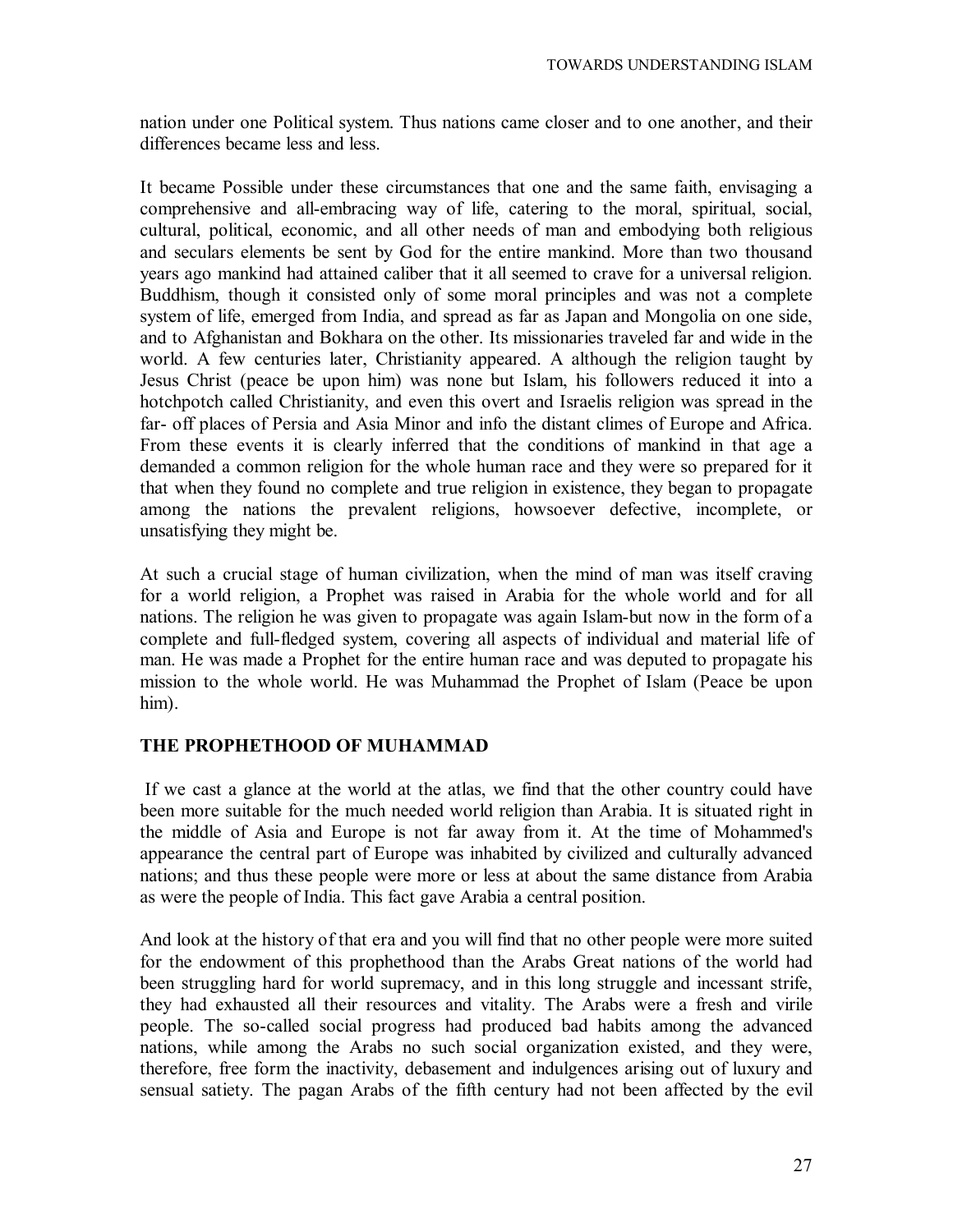influence of the artificial systems and civilization of the great nations of the world. They processed all the good human qualities, which the people untouched by the 'social progress' of the time, ought to possess. They were brave, fearless, generous, faithful to their promises, lovers of freedom, and were Politically independent -not subject to the hegemony of the imperial Powers. They lived a very simple life, and were strangers to the life of luxury and indulgence. No doubt, there were certain undesirable aspects of their life as well, as we shall maintain later on, but the reason for the existence of such aspects was that for thousands of years no prophet had risen among them, nor had there appeared a reformer who might have civilized them and purged their moral life of all evil impurities. Centuries of free and independent life in sandy deserts had bred and nourished extreme ignorance among them. Nor had there appeared a reform who might have civilized them and purged their moral life of all evil impurities. Centuries of free and independent life in sandy deserts had bred and nourished extreme ignorance among them. They had, therefore, become so hard-hearted and firm in their traditions of ignorance that to make them human was not the task of an ordinary man. At the same time, however, they did possess a capacity that if some person of extraordinary powers were to invite them for reform and gave them a noble ideal and a complete program they would accept his call and readily rise to act effectively for the achievement of such a goal, and spare no strife for or sacrifice in the cause. They would be prepared to face without the least scruple even the hostility of the entire world in the cause of their mission. And verily it was such a young, forceful, and virile people that were needed for disseminating the teachings of the World Prophet: Muhammad (Peace be upon him)

And then look to the Arabic language. If you study that language and fathom deep into its literature, you will be convinced that there is no other language than Arabic which is more suited to give expression to high ideals, to explain the most delicate and subtle problems of Divine knowledge, and to impress the heart of man and mould it into God's submission. Small phrases and brief sentences express a world of ideas, and at the same time they are so forceful that they steal into the heart, their every sound moves man to tears and ecstasy. They are so sweet that it is felt as if honey were being poured into the ears; they are so full of harmony that every fiber of the listener's body is moved by their symphony. It is such a rich and powerful language that was needed for the Qur'an, the Great Word of God. It was, therefore, the manifestation of God's great wisdom that He chose the land of Arabia for the birth place of the World Prophet. Let us now see how unique and extraordinary was the blessed personality chosen by God for the mission of the World Prophet.

#### **MUHAMMAD'S PROPHETHOOD: A RATIONAL VINDICATION**

If one were to close one's eyes and imagine oneself in the world of 1400 years ago, one would find that it was a world completely different from ours, having not even the least semblance to the rough and tumble that we find around ourselves. How few and far between were the opportunities for the exchange of ideas! How limited and undeveloped were the means of communication! How little and meager was man's knowledge! How narrow was his outlook! How enveloped was he in superstition and wild and sophisticated ideas!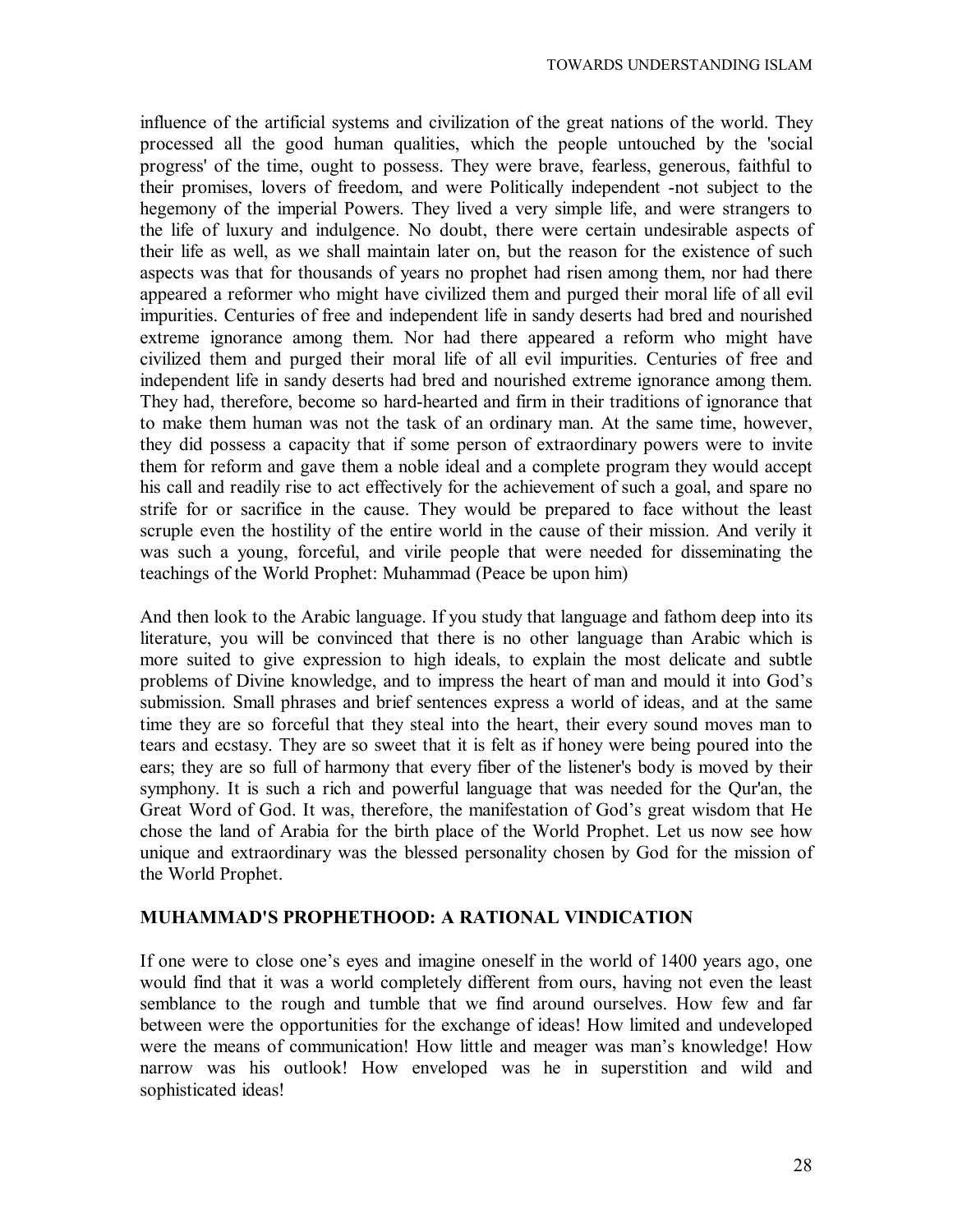Darkness held the sway. There was only a faint glimmer of learning, which could hardly illumine the horizon of human knowledge. There was neither wireless nor telephone, neither television nor cinematography. Railways and motor cars and airplanes were undreamed of, and printing presses and publishing concerns were unknown. Hand-written books or copyists alone supplied whatever scanty literary material was there to be transmitted from generation. Education was a luxury, meant only for the most fortunate, and educational institution were every few and between.

The store of human knowledge was scanty, man's out look was narrow, and his ideas of man things were confined to his limited surroundings. Even a scholar of that age lacked in certain respects the knowledge possessed by a layman of today, and the most cultured person was less refined than our own man in the street. Indeed, humanity was steeped in ignorance and superstition. Whatever light of learning there was seemed to be fighting a losing battle against the darkness prevailing all around. What are considered to be matters of common knowledge today could hardly be acquired in those days even after years of calculated thought and patient research. People used to undertake hazardous journeys and spent a whole lifetime in acquiring that modest information which is everybody's heritage in the present age of learning. Things, which are classed as 'myth' and 'superstition' today, were the unquestionable truths of that age. Acts, which we now regard as heinous and barbarous, were then the order of the day.

Methods whish appear obnoxious to our moral sense today constituted the very soul of morality, and one different way of life also. Incredulity had assumed such mighty proportions and had become so wide- so read that people refused to consider anything as lofty and sublime unless it the garb of the supernatural, the extraordinary, the uncanny, and even the untenable. They had developed such an inferiority complex that they could never imagine a human being to possess a godly soul and the saint to human.

# **ARABIA-THE ABYSS OF DARKNESS**

In that benighted era, there was a territory where darkness lay heavier and thicker. The neighboring country of Persia, Byzantium and Egypt possessed a glimmer of civilization and a faint light of learning. But Arabia could receive no share from their cultural Influences. It stood isolated, cut off by vast oceans of sand. Arab traders plodding great distances, which took them months, carried their wares to and from these countries, but they could hardly acquire any grain of knowledge on their journeys. In their own country, they did not have a single educational institution or library. None seemed to be interested in the cultivation and advancement of knowledge. The few who were literate were not educated enough to have anything to do with the existing arts and sciences. They did possess a highly developed language capable of expressing the finest shades of human thought in a remarkable manner. They also possessed a literary taste of high order. But the study of the remnants of their literature reveals how limited was their knowledge, how low was their standard of culture and civilization, how saturated were their minds with superstitions, how barbarous and ferocious were their thoughts and customs, and how uncouth and degraded were their moral standards and conceptions.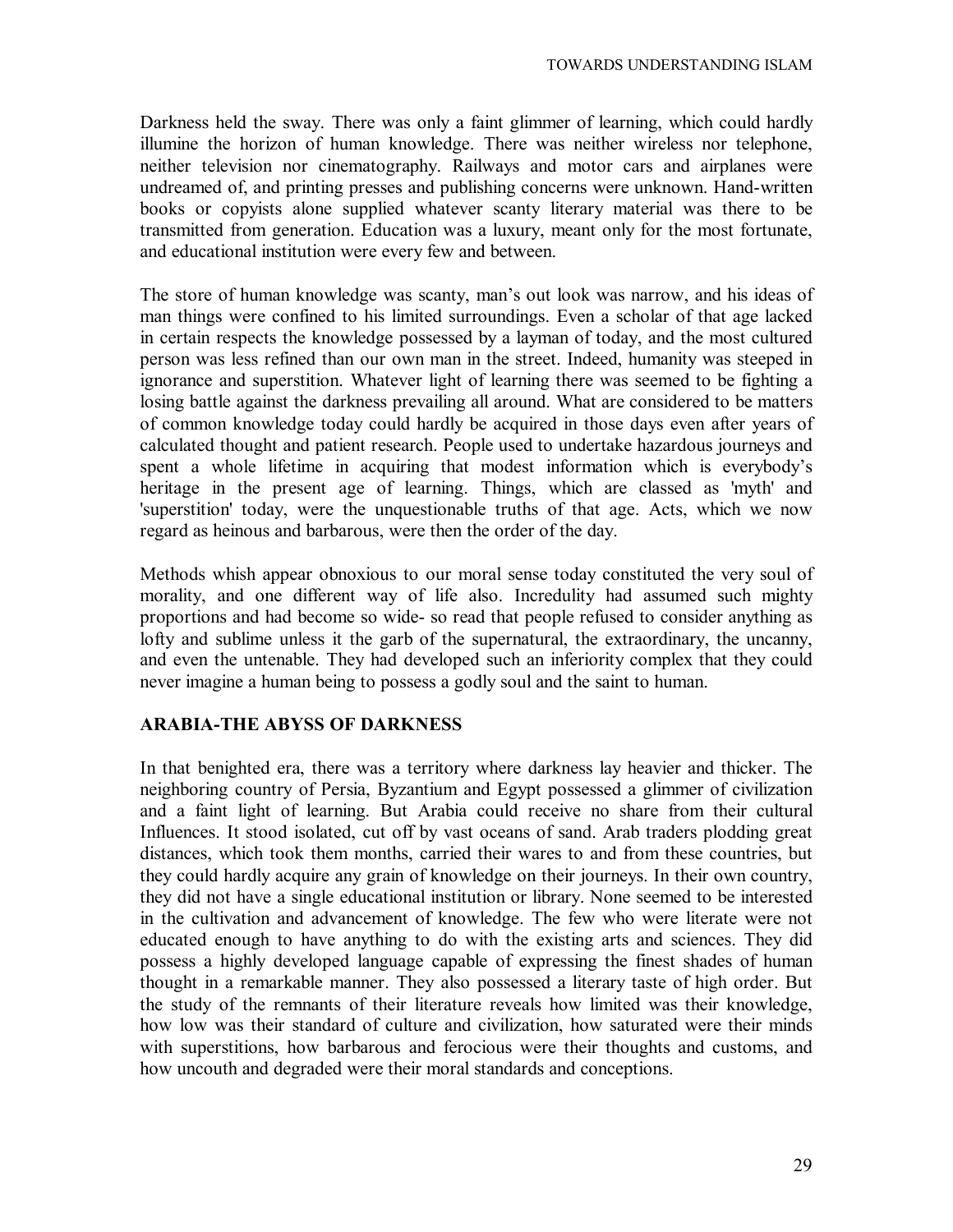It was a country without a government, every tribe claimed sovereignty and considered to be an independent unit. There was no law except the law of the jungle. Loot, arson, and murder of innocent and weak People was the order of the day. Life, Property, and honour were constantly at stake. Different tribes were al ways at daggers drawn with one another. Any trivial incident was enough to cause blaze out in ferocious fury, which sometimes even developed into a countywide conflagration ceaselessly continuing for several decades. Indeed, a Bedouin could not understand why he should let off a person of another tribe, whom, he thought, he had every right to kill and plunder.

What ever nations they had of morals, culture, and civilization, were primitive and uncouth. They could hardly discriminate between pure and impure, lawful and unlawful, civil and uncivil. Their life was wild, their methods were barbaric. They reveled in adultery, gambling and drinking. Loot and plunder was their motto, murder and rapine their very habits. They would stand stark naked before each other without any qualms of conscience. Even their womenfolk would become nude at the ceremony of circumambulating the Ka'ba. Out of sheer foolish nations of Prestige, they would bury their daughters alive lest anyone should become their son-in-law, They would marry their stepmothers after the of their fathers. They were ignorant of even the rudiments of everyday routine of eating, dressing, and washing.

As regards their religious beliefs, they suffered from the same evils, which were playing havoc with the rest of the world.

They worshipped stones, trees, idols, stars, and spirits: in short, everything conceivable except God. They did not know anything about the teaching of the Prophets of old. They had an idea that Abraham and Ishmael were their forefathers, but they know next to nothing about their religious preaching and about the God Whom they worshipped. The stories of 'Ad and humbed were to be found in their folklore, but they contained no traces of the teachings of Prophets Hud and Sail. The Jews and the Christians had transmitted to them certain legendary folktales relating to the Israelite Prophets. They presented a harrowing picture of those noble souls. Their teachings were adulterated with the figments of their own imagination and their lives were tarred black. Even today, an idea can be had of the religious conceptions of those people by casting a cursory glance at those Israelite traditions which Muslim commentators of the Qur'an have conveyed to us. Indeed, the picture which has been presented there of the institution of prophethood and of the Israelite Prophets is the very antithesis of all that those noble followers of truth had stood for.

# **THE SAVIOUR IS BORN**

In such a Dark Age and in such a benighted country a man is born. In his very childhood his parents die and, a few years later, the sad demise of his grandfather also occurs. Consequently, he is deprived even of that scant training and upbringing which an Arab child of his time could get. In his boyhood he tends he flock of sheep and goats in the company of Bedouin boys. When of age, he takes to commerce. All his association and all his dealings are with the Arabs alone condition has just been described. Education has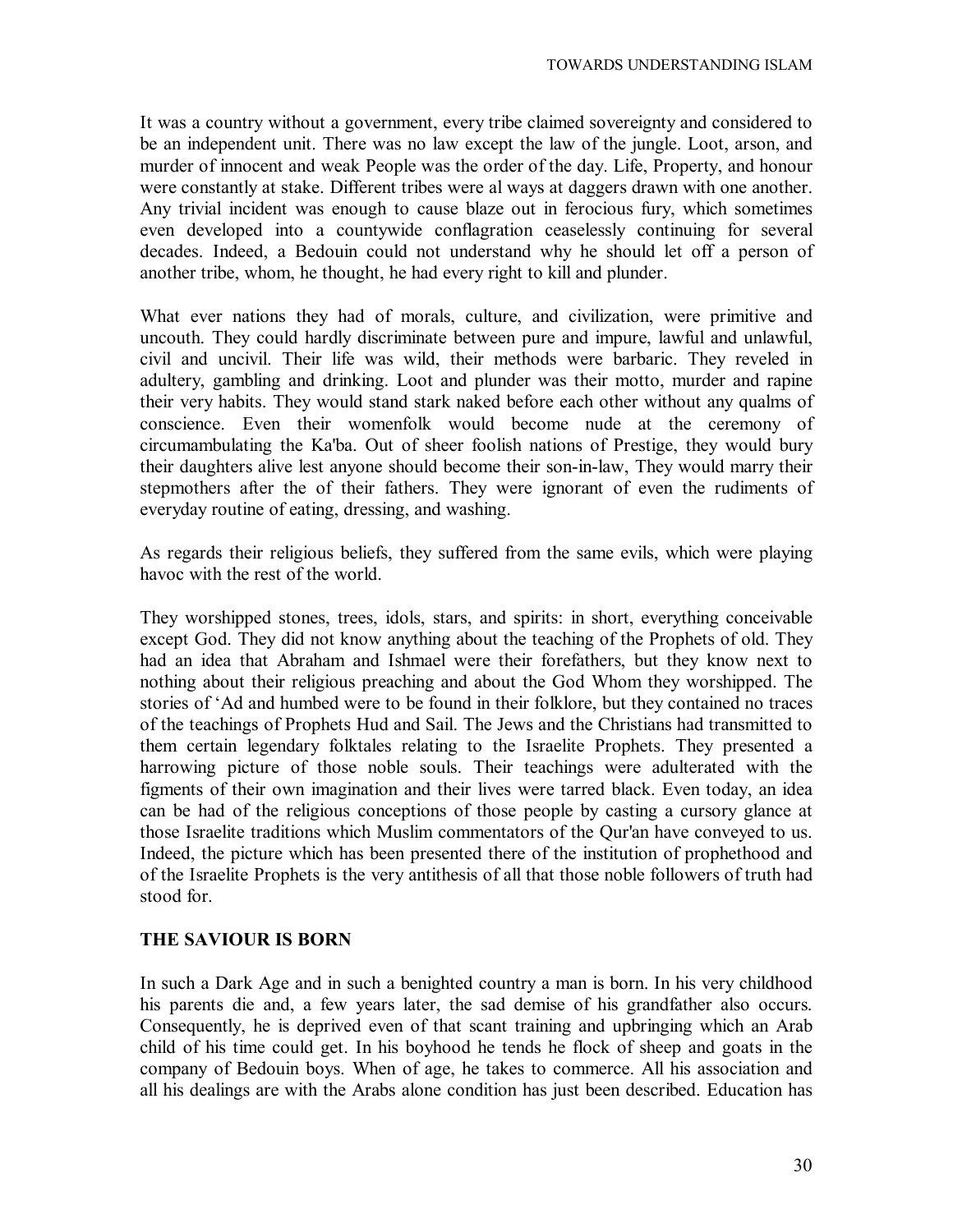not even touched him; he is completely unlettered and unschooled. He never gets a chance to sit in the company of learned of learned man, for such men were totally nonexistent in Arabia. He dose have a few opportunities to go out of his country, but those journeys are confined to Syria and are nothing more than the usual business trips undertaken by Arab trade caravans. If he men there or has the occasion to observe any aspects of culture and civilization, those random meeting and stray observations cannot be given any place in the making of his personality. For such things can never have that profound influence on anyone which may lift him to tally out of his environment transform him completely, and raise him to such heights of originality and glory that there remains no affinity between him and society he is born. Nor can they be the means of the acquisition of that profound and vast knowledge which may transform an unlettered Bedouin into a leader not only of his own country and age but of the world at large and of all ages to come. Indeed, whatever the measure of the intellectual and cultural influence of those journeys one might suppose, the fact remains that they could in no case impart to him those conception and principles of religion, ethics, culture, and Civilization which were to tally nonexistent in world of those days, and they could in no way create that sublime and perfect pattern of human character which was nowhere to be found in those days.

# **DIAMOND IN A HEAP OF STONES**

We may now look at the life and work of this noble man in the context not only of the Arabian society but also of the entire world as it stood in that period.

He is totally different form the people among whom he is born and with whom he passes his youth and early manhood, attaining finally his full stature. He never tells a lie. His whole nation is unanimous in testifying to his truthfulness. Even his worst enemies never accuse him of telling a lie on any occasion whatsoever during his entire life. He talks politely and uses obscene and abusive language. He has a charming personality and winsome manners with him.

In his dealings with the people he always follows the principles of justice and fair play. He remains in trade and commerce for years, but he never enters into any dishonest transaction. Those who deal with him in business have full confidence in his integrity. The entire nation calls him "*Al-Ameen" (the* Truthful and the Trustworthy). Even his enemies deposit their costly belongings with him for safe custody and he scrupulously fulfils their trust. He is the very embodiment of midst of a society which is immodest to the core. Born and bred among a people who regard drunkenness and gambling as virtues, he never touches alcohol and never indulges in gambling. His people are uncouth, uncultured and unclean, but he personifies in himself the highest culture and the most refined aesthetic outlook. Surrounded on all sides by heartless people, he himself has a heart overflowing with the milk of human kindness. He helps the orphans and widows. He is hospitable to travelers. He harms no one; rather, he goes all out to suffer hardships for others' sake. Living among those for whom war is bread and butter, he is such a lover of peace that his heart melts for them when they take up arms and cut each other's throats. He keeps aloof form the feuds of his tribe, and is foremost in bringing about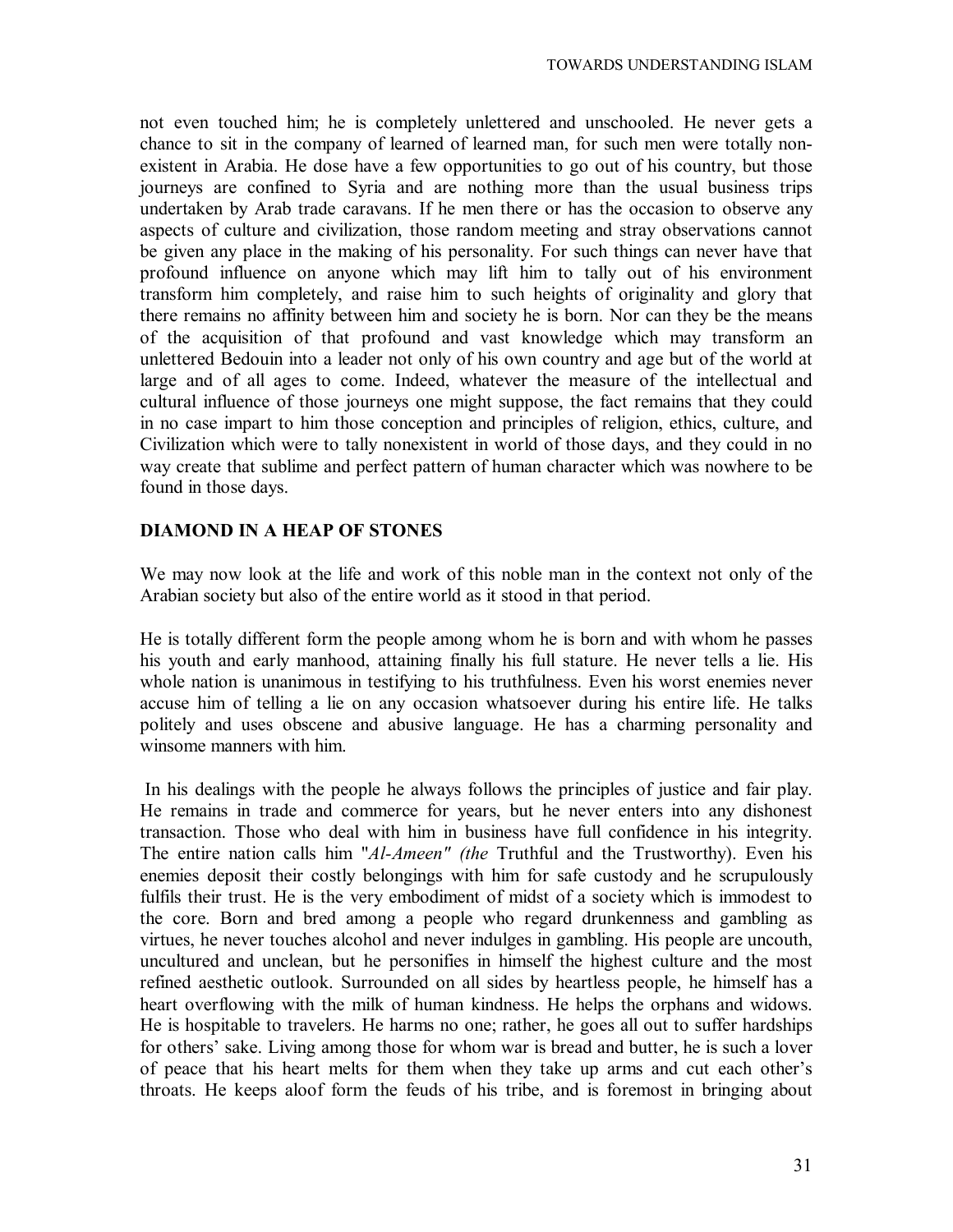reconciliation. Bred up in an idolatrous race, he is so clear-minded and possesses such a pure soul that he regards nothing in the heavens and the earth worth worshipping except the One True God. He dose not bow be fore any created thing and dose not partake of the offerings made to idols, even in his childhood. Instinctively he hates all kinds of worship of all creatures and beings besides God. In brief, the towering and radiant personality of this man in the midst of such a benighted and dark environment, may be likened to a beacon-light illumining a pitch-dark night or to a diamond shining in a heap of dead stones.

### **A REVOLUTION COMES**

After spending a great part of his life in such a chaste, pure, and civilized manner there comes a revolution in his being. He feels fed up with the darkness and ignorance massed around him. He wants to swim clear of the horrible sea of ignorance, corruption, immorality, idolatry and disorder which surround him on all sides. He finds everything around him out of harmony with his soul. He retires to the hills, away from the hum and drum of habitations. He spends days and night in perfect seclusion and meditation. He fasts so that his soul and his heart may become purer and nobler still.

He muses and ponders deep. He is in search of a light which might melt away the encompassing darkness. He wants to get hold of that power with which he might bring about the downfall of the corrupt and disorderly world of his day and lay the foundations of a new and better world.

Lo! A remarkable revolution comes over his person. All of a sudden his heart is illuminated with the Divine light, giving him the power he had yearned for. He comes out of the confinement of his cave, goes to the people, and addresses them in the following strain:

"The idols which you worship are a mere sham. Cease to worship them from now on ward. No mortal being, no star, no tree, no stone, no spirit, is worthy of human worship. Therefore, bow not you heads in worship before them. The entire universe with everything that it contains belongs to God Almighty alone. He alone is the Creator, the Nourisher, the Sustainer, and, consequently, the real Sovereign before Whom all should bow down and to whom all should pray and render obedience. Thus worship Him along and obey only His commands. Loot and plunder, murder and rapine, injustice and cruelty-all the vices in which you indulge are crimes in the eyes of God. Leave your evil ways. He hates them all. Speak the truth. Be just. Do not kill anyone. Do not rob anyone. Take your lawful share. Give that is due to other in a just Manner. You are human beings and all human beings are equal in the eyes of God. None is born with the slur of shame on his face, nor anyone has come into the world with the mantle of honour hung around his neck. He alone is high and honored who is God fearing and pious, true in words and deeds. Distinctions of birth and glory of race are no criteria greatness and honour. One who fears God and dose good deeds is the noblest. One who fears God and does good deeds is the noblest of human beings. One who is shorn of love of God and is steeped in bad manners is doomed. There is an appointed day after your death when you shall have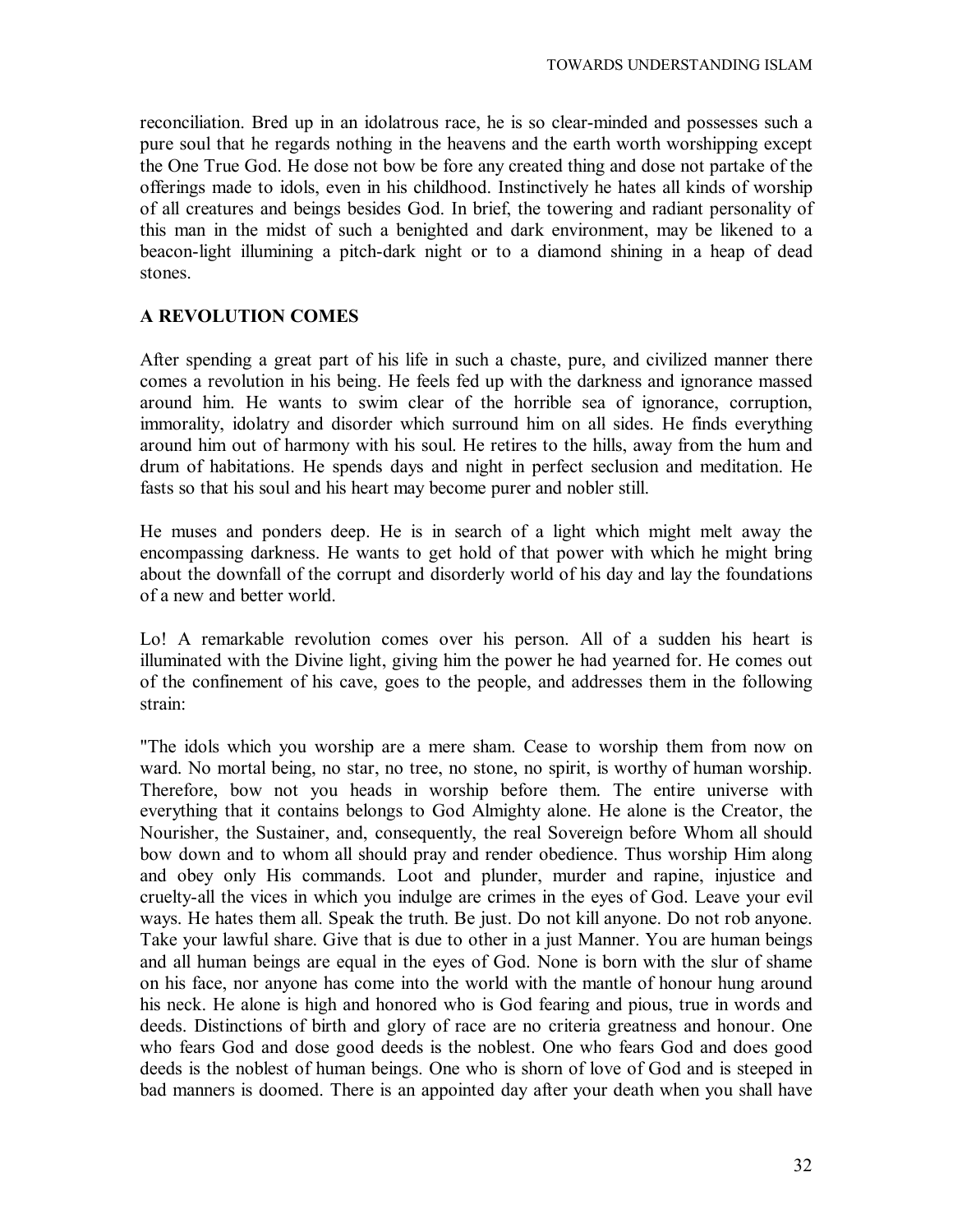to appear before your Lord. Your shall be called to account for all your deeds, good or bad, and you shall not be able then to hide anything. They whole record of life shall be an open book to Him. You fate shall be determined by your good or bad-actions. In the court of the true Judge-the omniscient does not arise. You shall not be able to bribe Him. No consideration will be given to your pedigree or parentage. *True faith and good deeds alone will stand you in good stead at that time.* He who will be fully equipped with them shall take his abode in the Heaven of eternal happiness; while one devoid of them shall be cast in the fire of Hell."

This is the message with which he comes. The ignorant nation turns against him. Abuses and stones are showered at his august person. Every conceivable torture and cruelty is perpetrated on him. And this continues not for a day or tow but uninterruptedly for thirteen long troublesome years. At last he is exiled. But he is not given respite even there. He is tormented in various ways in his abode of refuge. The whole of Arabia is incited against him. He is persecuted and hounded down continuously for full eight years there. He suffers it all, but doses not budge an inch from the stand he has taken. He is resolute firm and inflexible in his purpose and stand.

# **WHY ALL THAT ENMITY?**

One might inquire: how is it that his nation became his sworn enemy? Was there any dispute about gold and silver or other worldly possessions? Was it due to any blood feud? Did he ask for anything from them? No! The whole enmity was based on the fact that he had asked them to worship the One True God and to lead a life of righteousness, pity, and goodness. He had preached against idolatry and the worship of other beings besides God and had denounced their wrong ways of life. He had cut at the roots of priestcraft. He had inveighed against all distinctions of high and low between human beings, and had condemned the prejudices of clan and race as sheer ignorance; and he wanted to change the whole structure of society which had been handed down to them from time immemorial. In their turn, his countryman told him that the principles of his mission were hostile to their ancestral traditions and asked him either to up or to bear the worst consequences.

One might ask: what for did he suffer all those hardships? His nation offered to accept him as their king and to lay all the riches of the land at his feet if only he would leave preaching his religion and spreading his message. But he chose to refuse the tempting offers and to suffer for his cause, instead. Why? Was he to gain in any way if those people became pious and righteous?

Why was it that he cared not a jot for riches and luxury, kingship and glory, and ease and plenty? Was he playing for some higher material gains so that these blessings sank into insignificance in comparison with them? Were those so tempting that he could elect to go through fire and sword and bear tortures of the soul and torments of the body with equanimity for years? One has to ponder over it deeply to find an answer.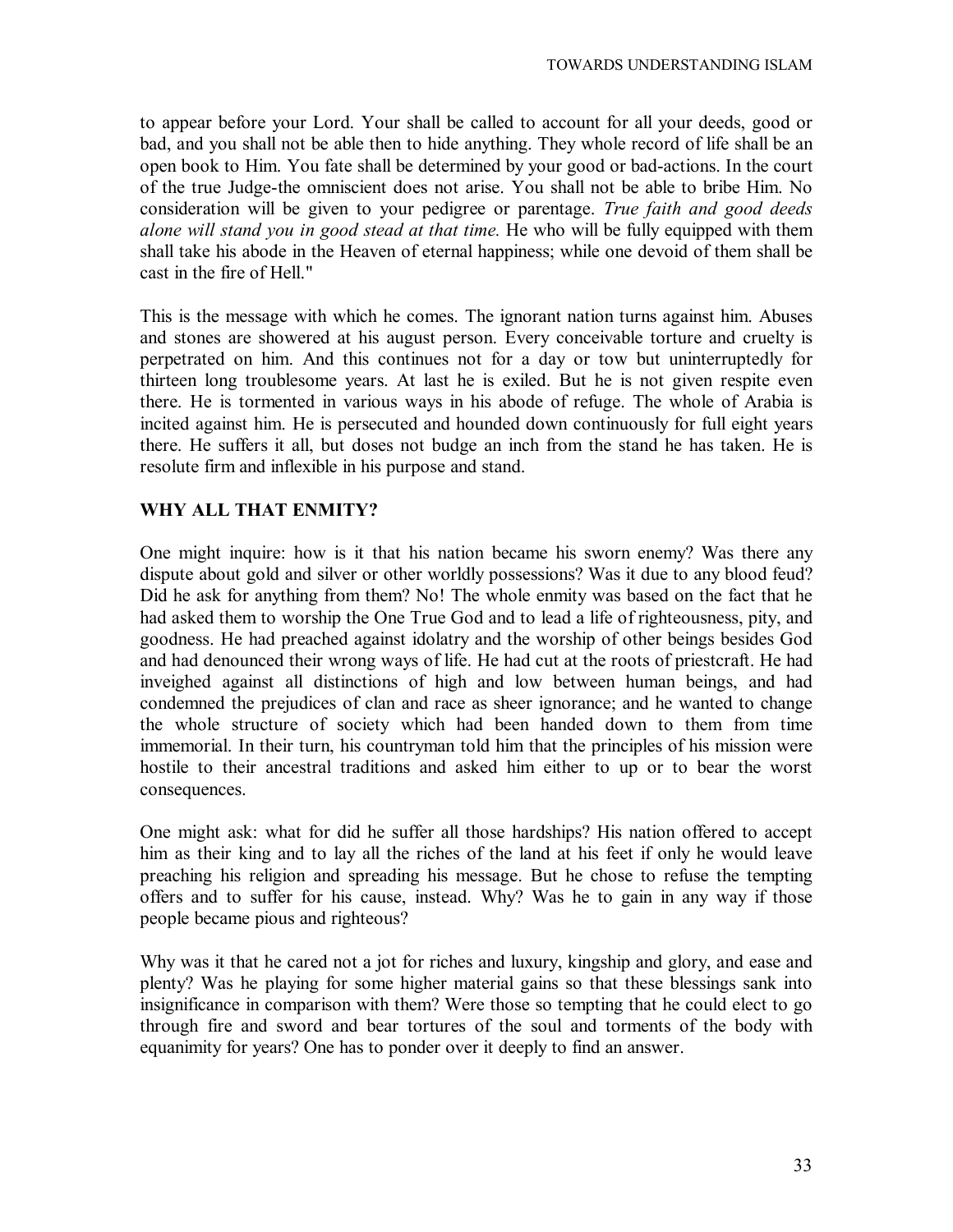Can anyone ever imagine a higher example of self-sacrifice, fellow-feeling and kindheartedness towards his fellow-beings that a man may ruin his own happiness for the good of others, while those very people for whose betterment he is striving his utmost should stone him, no quarter even in his exile, and that, in this all, he should refuse to refrain from striving for their will-being?

Can any insincere person undergo so much suffering for a false cause? Can any dishonest speculator and visionary exhibit such firmness and determination for his ideal as to stick to his guns to the very last and remain unruffled and unperturbed in the face of dangers and tortures of every conceivable description when a whole country rises up in arms against him?

This faith, this perseverance, and this resolution, with which he led his movement to ultimate success, is, therefore, an eloquent proof of the supreme truth of his cause. Had there been the slightest touch of doubt and uncertainty in his heart, he could never have been able to brave the storm which continued in all its fury for twenty-one long years.

This is one side of the revolution wrought in his being. The other is even more wonderful and remarkable.

# **A CHANGED MAN AT FORTY-WHY?**

For forty years he lived as an Arab among Arabs. In that long period he was not known as a statesman, a preacher, or an orator. None had heard him imparting gems of wisdom and knowledge as he began to do hereafter. He was never seen discoursing upon the principles of metaphysics, ethics, law, politics, economics, and sociology. Not to speak of being a great general, he was not even known as an ordinary soldier. He had uttered no word about God, the Angels, the revealed Book, the early prophets, the bygone nations, the Day of Judgment, the Life after, Death, Hell and Heaven. No doubt he possessed an excellent character and charming manners, and was highly cultured; yet there was nothing so deeply striking and so radically extraordinary in him which could make men expect something great and revolutionary from him in future. He was know among his acquaintances as a sober, calm, gentle, law-abiding citizen of good nature. But when he came out of the cave with a new message he was completely transformed.

When he began preaching his Message the whole of Arabia stood in awe and wonder and was bewitched by his wonderful eloquence and oratory. It was so impressive and captivating that his worst enemies were afraid of hearing it, lest it should penetrate deep into the recesses of their hearts or the very marrow of their beings and carry them off their feet and make them bid goodbye to their old religion and culture. It was so matchless that the whole legion of Arab poets, preachers, and orators of the highest calibre failed to bring forth its equivalent in beauty of language and splendour of diction when he threw the challenge to his opponents to put their heads together and produce even a single line like the one he recited.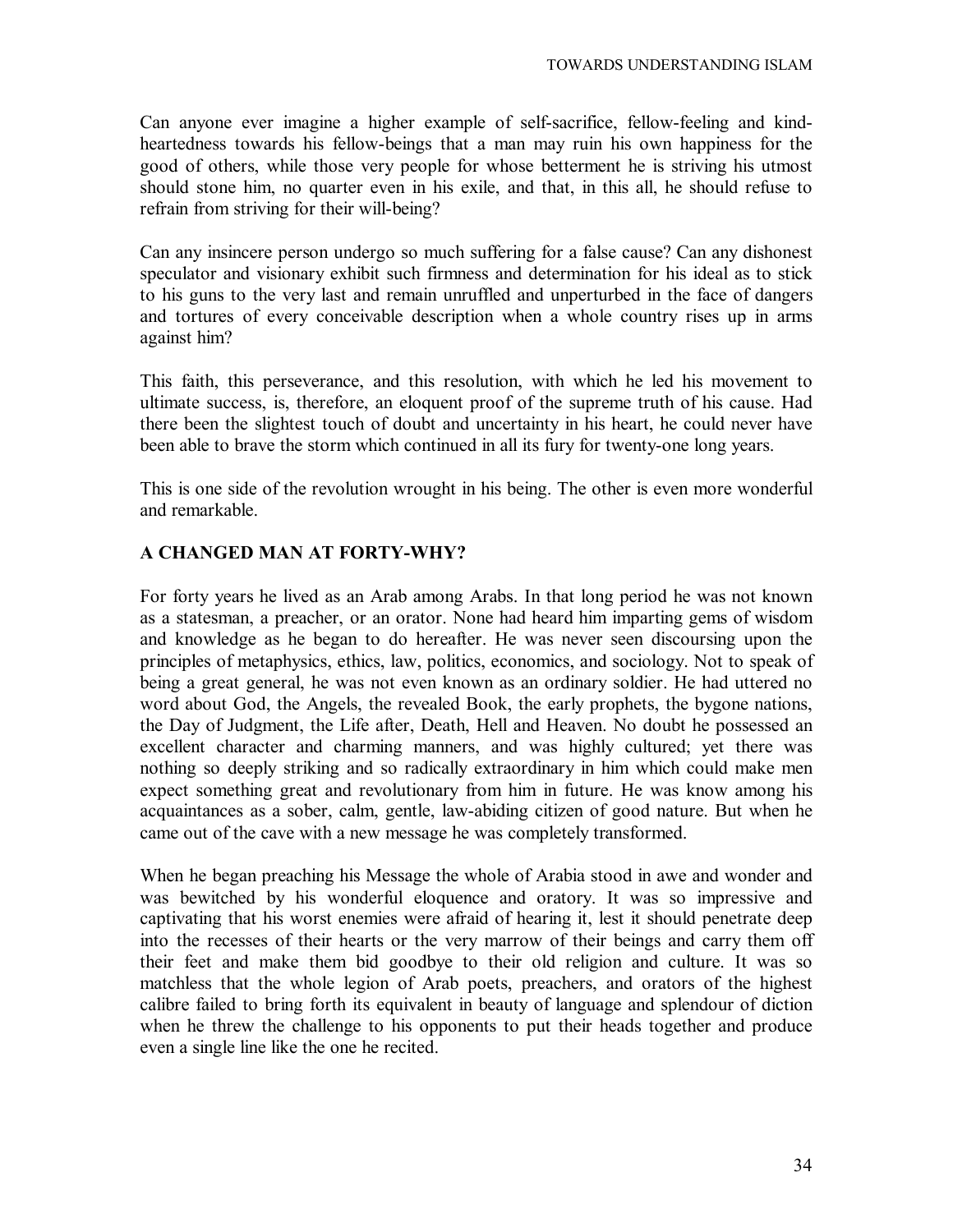# **HIS ALL-EMBRACING MESSAGE**

Along with this, he now appeared before his people as a unique philosopher, a wonderful reformer, a renowned moulder of culture and civilisation, an illustrious politician, a great leader, a judge of the highest eminence and an incomparable general. This unlettered Bedouin, this dweller of the desert, spoke with such learning and wisdom the like of which none had said before and none could say after him. He expounded the intricate problems of metaphysics and theology. He delivered speeches on the principles of the decline and fall of nations and empires, supporting his thesis by the historical data of the past. He reviewed the achievements of the old reformers, passed judgments on the various religions of the world, and gave verdicts on the differences and disputes between nations. He taught ethical canons and principles of culture. He formulated such laws of social culture, economic organisation, group conduct, and international relations that even eminent thinkers and scholars can grasp their true wisdom only after life-long research and vast experience of men and thing. Their beauties, indeed, unfold themselves progressively as man advances in theoretical knowledge and practical experience.

This silent and peace-loving trader who had never handled a sword before, who had no military training, who had but once participated in a battle and that also just as a spectator, turned suddenly into such a brave soldier that he did not even once retreat in the fiercest battles. He become such a great general that he conquered the whole of Arabia in nine years, at a time when the weapons of war primitive and the means of communication poorest. His military acumen and efficiency developed to such a high pitch and the military spirit which he infused and the military training which he imparted to motley crowd of Arabs (who had no equipment worth the name) wrought such a miracle that within a few years they overthrew the two most formidable military powers of the day and became the masters of the greater part of the then known world.

This reserved and quiet man who, for full forty years, never gave indication of any political Interest or activity, appeared suddenly on the stage of the world as such a great political reformer and statesman that, without, the aid of radio and wireless and press, he brought together the scattered inhabitants of a desert of twelve hundred thousand square miles, -a people who were warlike, ignorant, unruly, uncultured, and plunged in internecine tribal warfare-under one banner, one law, one religion, one culture, one civilisation, and one form of government.

He changed their modes of thought, their very habits and their morals. He turned into the cultured, the barbarous into the civilised, the evildoers and bad characters into pious, God-fearing, and righteous persons. Their unruly and stiff-necked natures were transformed into models of obedience and submission to law and order. A nation which had not produced a single great man worth the name for centuries gave birth, under his influence and guidance, to thousands of noble souls who went forth to far-off corners of the world to preach and teach the principles of religion, morals and civilisation.

He accomplished this feat not through any worldly lure, oppression or cruelty, but by his captivating manners, his endearing moral personality, and his convincing manners, his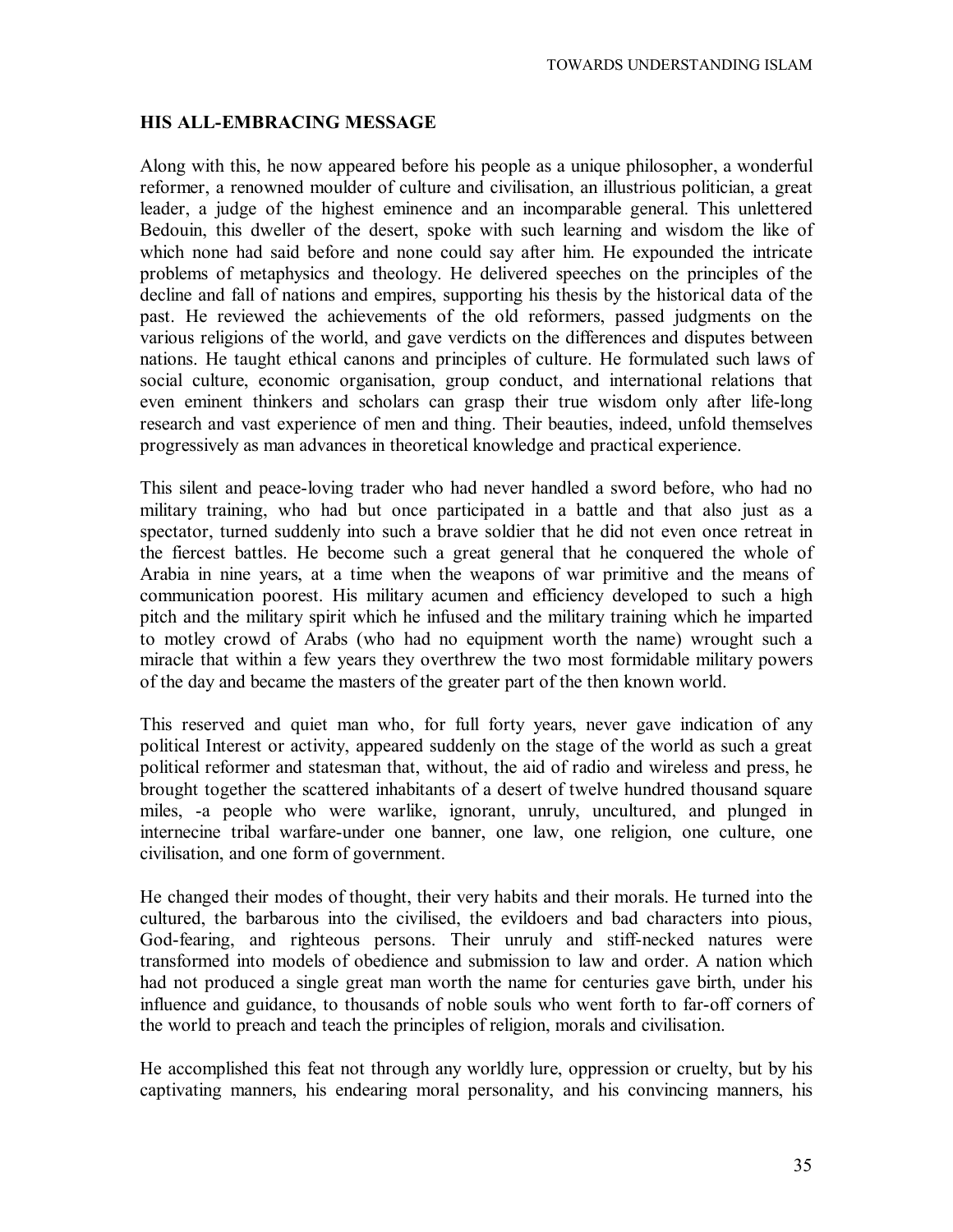endearing moral personality, and his convincing teaching. With his noble and gentle behaviour he befriended even his enemies. He captured the hearts of the people with his unbounded sympathy and the milk of human kindness. He ruled justly. He did not swerve from truth and righteousness. He did not oppress even his deadly enemies who were after his life, who had pelted him with stones, who had turned him out of his native place, who had pitched the whole of Arabia against him nay, not even those who had chewed raw the liver of his dead uncle in a frenzy of vengeance. He forgave them all when he triumphed over them. He never took revenge from anyone for his personal grievances or the wrongs perpetrated on his person.

In spite of the fact that he became the ruler of his country, he was so selfless and modest that he remained very simple and sparing in his habits. He lived poorly, as before, in his humble thatched mud-cottage. He slept on a mattress, wore coarse clothes, ate the simplest food of the poor, and sometimes went without any food at all. He used to spend whole nights standing in prayer before his Lord. He came to the to the rescue of the destitute and the penniless. He felt not the least humility in working as a labourer. Till his last moments there was not the slightest tinge of kingly pomp and show or hauteur of the high and the rich in him. Like an ordinary man he would sit and walk with people and share their joys and sorrows. He would so mix up and mingle with the crowd that a stranger, an outsider, would find it difficult to point out the leader of the people and the ruler of the nation from the rest of the company.

In spite of his greatness, his behaviour with the humblest person was that of an ordinary human being. In the struggles and endeavours of his whole life he did not seek any reward or profit for his own person, not left any property for his heirs. He dedicated his all to *Millat.* He did not ask his adherents to earmark anything for him or his descendants, so much so that he forbade his progeny from receiving the benefit of Zakat (or poor-tax), lest his follower at any future time may dole out the whole share of Zakat to them.

# **HIS CONTRIBUTION TO HUMAN THOUGHT**

The achievements of this great man do not end here. In order to arrive at a correct appraisal of his true worth one has to view it in the background of the history of the world as a whole. That would reveal that this unlettered dweller of the desert of Arabia, who was born in the 'dark ages' some 1400 years ago, was the real pioneer of the modern age and the true leader of humanity. He is not only the leader of those who accept his leadership but of those also who do not acclaim him as such: even of those who denounce him! the only difference being that the latter are unaware of the fact that his guidance is still imperceptibly influencing their thoughts and their actions and is the governing principle of their lives and the very spirit of the modern times.

It was he who turned the course of human thought from superstition-mongering, love for the unnatural and the inexplicable, and monasticism towards rational approach, love for reality, and a pious, balanced worldly life. It was he who, in a world which regarded only supernatural happenings as miracles and demanded them for the verification of the truth of a religious mission, inspired the urge for rational proof and the faith in them as the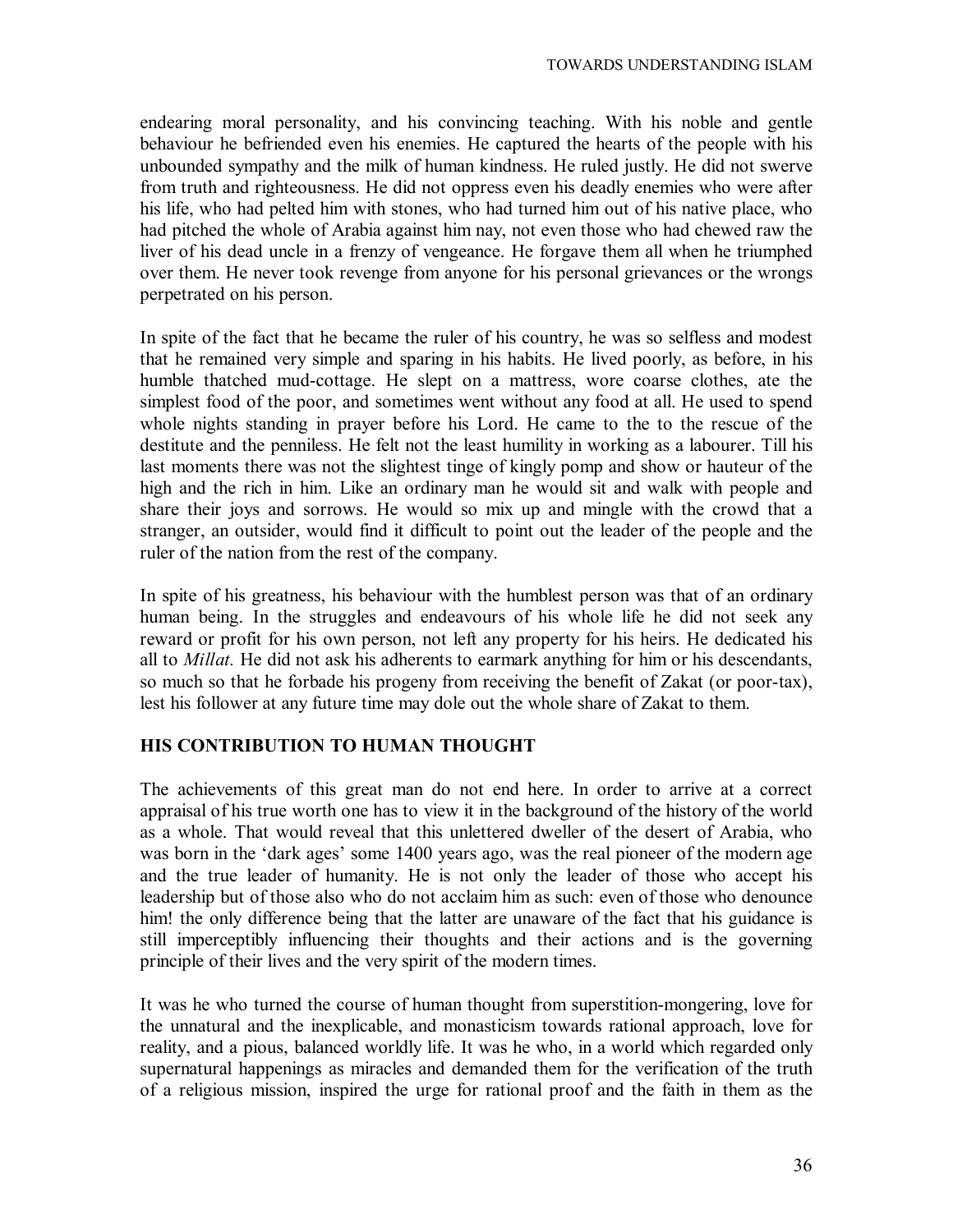criterion of truth. It was he who opened the eyes of those who had been accustomed till then to look for the signs of God in the natural phenomena. It was he who, in place of baseless speculation, led human beings to the path of rational understanding and sound reasoning on the basis of observation, experiment, and research. It was he who clearly defined the limits and functions of senseperception, reason, and intuition. It was he who brought about a *rapprochement* between the spiritual and the material values. It was he who harmonised Faith with Knowledge and Action. It was he who created the scientific spirit with the power of religion and who evolved true religiosity on the basis of the scientific spirit.

It was he who eradicated idolatry, man-worship and polytheism in all forms so thoroughly and created such a firm faith in the Unity of God that even those religions which were based entirely on superstitions and idolatry were compelled to adopt a monotheistic theme. It was he who changed the basic concepts of ethics and spirituality. To those who believed that asceticism and self- annihilation alone formed the standard of moral and spiritual purity –that purity could not be achieved except by running away from worldly life, disregarding all the urges of the flesh and subjecting the body to all types of tortures-it was he who showed the path or spiritual evolution, moral emancipation, and attainment of salvation through active participation in the practical affairs of the world around them.

It was he who brought home to man his true worth and position; those who acknowledged only a God incarnate or a son of God as their moral preceptor or spiritual guide were told that a human being like them having no pretension to Godhead could become the vicegerent of God on earth; those who proclaimed and worshipped powerful personages as their gods were made to understand that their false lords were mere. It was he who stressed the point that no person could claim holiness, authority, and overlordship as birthright and that none was born with the stigma of untouchability, slavery, or serfdom on his person. It was he and his teaching which inspired the thoughts of the unity of mankind, equality of human beings, true democracy and real freedom in the world.

Leaving aside this realm of thought and moving a bit further one will find countless practical results of the leadership of this unlettered person firmly impressed on the laws and ways of the world. So many principles of good behaviour, culture and civilisation, purity of thought and deed, which are prevalent in the world today, owe their origin to him. The social laws which he gave have infiltrated deep into the structure of human social life, and this process continues up to this day. The basic principles of economics which he taught have ushered in many a movement in world history and hold out the same promise for the future. The laws of governance which he formulated brought about many an upheaval in the political notions and theories of the world and continue to assert their influence even today. The fundamental principles of law and justice which bear the stamp of his genius have influenced to a remarkable degree the administration of justice in the courts of nations, and form a perpetual source of guidance for all legists to come. This unlettered Arab was the first person who set on foot for the first time practically the whole framework of international relations, and regulated the laws of war and peace. For no one had previously even the remotest idea that there could be an ethical code of war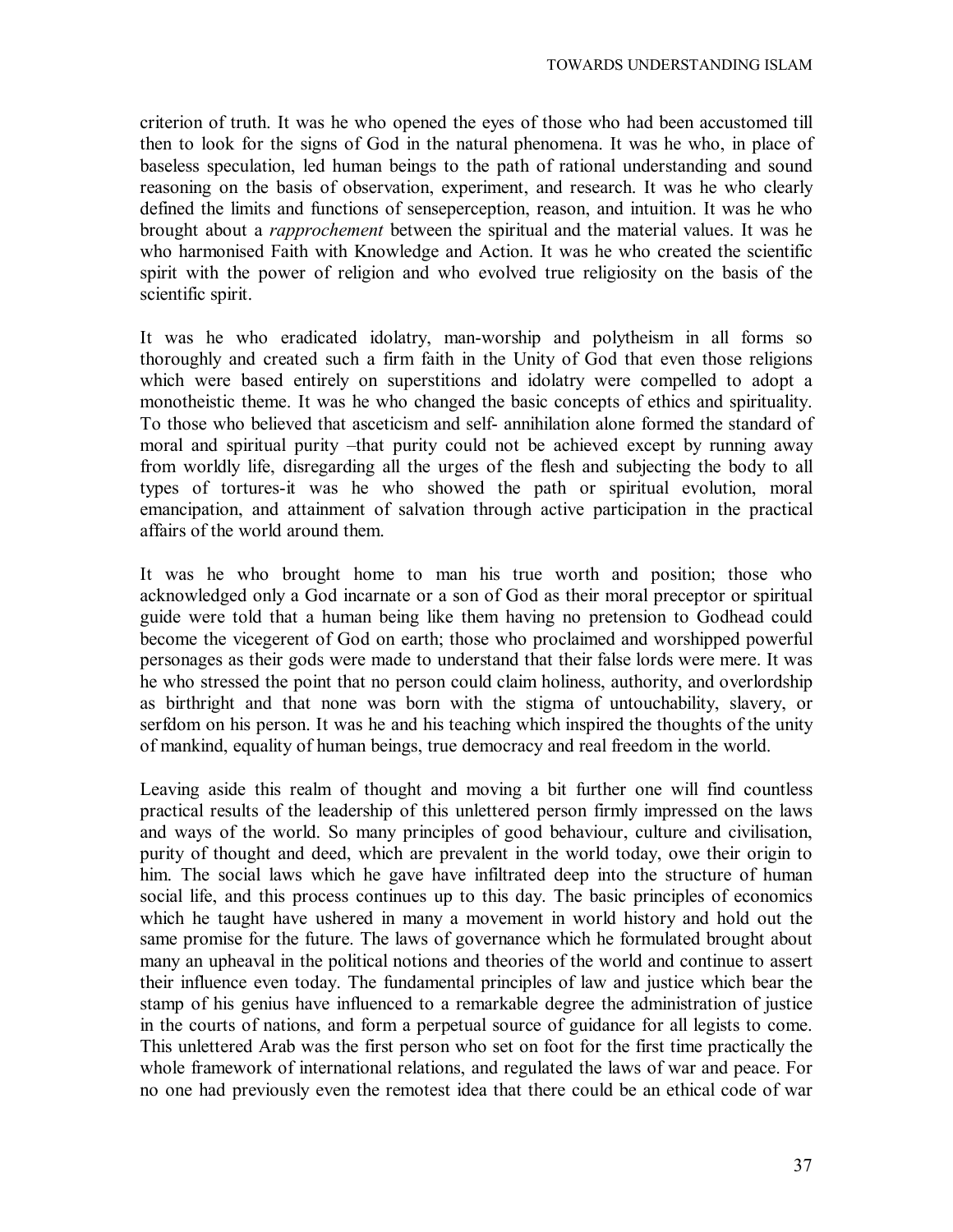also and that relation between different nations could be regulated on the ground of common humanity.

## **THE GREATEST REVOLUTIONARY**

In the cavalcade of world history the sublime figure of this wonderful person towers so high above all the great men of all times who are famous as heroes of nations, that they appear to be dwarfs when contrasted with him. None of them possessed a genius capable of making any deep impression on more than one or two aspects of human life. Some are the exponents of theories and ideas but are deficient in practical action. Some others are men of action but suffer from paucity of knowledge. Some are renowned as statesmen only; others are masters of strategy and manoeuvring. Some have concentrated on one aspect of social life in a manner that other aspects have been overlooked. Some others have devoted their energies to ethical and spiritual verities but have ignored economics and politics. Some other have taken to economics and politics, but neglect morals and the spiritual side of life. In short, one comes across heroes who are adepts and experts in one walk of life only. His is the only example where all the excellences have been blended into one personality. He is a philosopher and a seer and also a living embodiment of his own teachings. He is a great statesman as well as a military genius. He is a legislator and also a teacher of morals. He is a spiritual luminary as well as a religious guide. His vision penetrates every aspect of life and there is nothing which he touches and does not adorn. His orders and commandments cover a vast field from the regulation of international relations down to the habits of everyday life like eating, drinking, and cleanliness of the body. On the foundations of his theories he established a civilisation and a culture and produced such a fine equilibrium in the conflicting aspects of life that there is to be found not even the slightest trace of any flaw, deficiency, or incompleteness. Can anyone out any other example of such a perfect and all-round personality?

Most of the famous personalities of the world are said to be the products of their environment. But his case is unique. His environment seems to have played no part in the making of his personality. It also cannot be proved that historically his birth synchronised with the order of things in Arabia at that time. What one can say at the most is that the circumstances in Arabia cried aloud for the appearance of such a person who could weld together the warring tribes into one nation and lay the foundation of their economic solidarity and well-being by bringing other countries under their sway-in short, a national leader who would have all the traits of an Arab of those days and, through cruelty, oppression, bloodshed, deceit, and hypocrisy, or by any other fair or foul means, could have enriched his own people, and left a kingdom as a heritage for his successors. One cannot prove any other crying need of the history of Arabia of that time.

What one can say at the most in the light of Hegel's philosophy of history or Marx's historical materialism is that the time and environment demanded the emergence of a leader who could create a nation and build up an empire. But the Hegelian or Marxian philosophy cannot explain how such an environment could produce a man whose mission was to teach the best morals, to purify humanity of all dross, and to wipe out prejudices and superstitions of the days of ignorance and darkness, who looked beyond the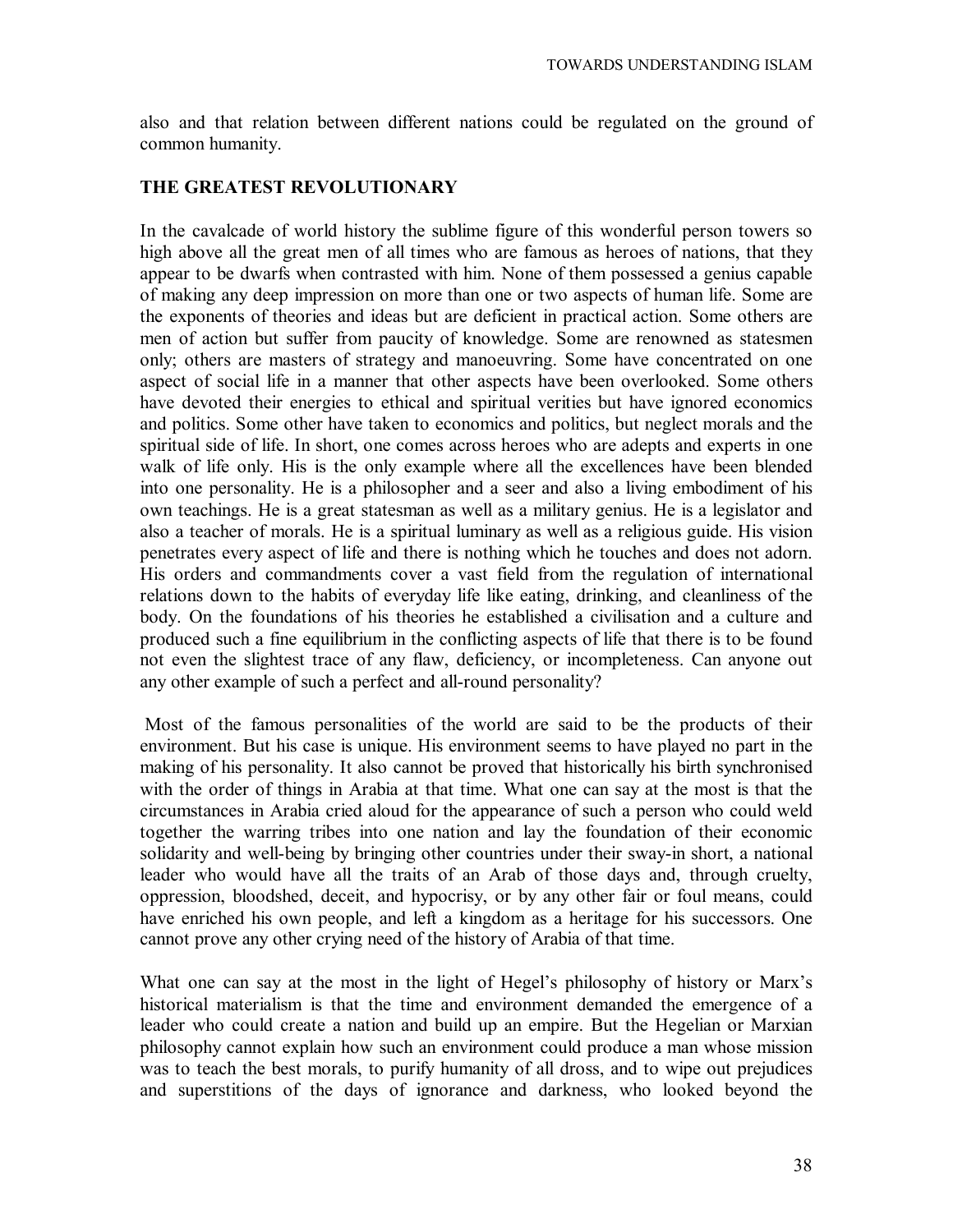watertight compartments of race, nation, and country, who laid the foundations of a moral, spiritual, cultural and political superstructure for the good of the world and not for his country alone, who practically, not theoretically, placed business transactions, civics, politics, and international relations on moral grounds and produced such a balanced and temperate synthesis between worldly life and spiritual advancement that even to this day it is considered a masterpiece of wisdom and foresight exactly in the same way as it was considered in his lifetime. Can anyone honestly call such a person as the product of the all-pervading darkness of Arabia?

He does not only appear to be independent of his environment. Rather, when we look at his achievements we are irresistibly drawn to the conclusion that he actually transcends all limitation of time and space. His vision breaks through all temporal and physical barriers, passes beyond centuries and millenniums and comprehends within itself entire human activity and the whole of human history.

He is not one of those whom history has cast into oblivion, and he is not praised only because he was just a good leader in his own time. He is that unique and incomparable leader of humanity who marches with the time, who is modern in every age and in every era, as he was in his own age of history. Truly, his teachings are as modern as tomorrow morn.

Those whom people style as makers of history' are only 'creatures of history'. In fact, in the whole history of mankind, he is the unique example of a 'maker of history'. One may scan the lives and circumstances of the great leaders of the world who brought about revolutions and one will find that on each such occasion the forces of revolution were gathering momentum for the destined upheaval, were taking their course in certain directions and were only waiting for propitious moment to burst out. In harnessing these forces in time for action the revolutionary leader played the part of an actor for whom the stage and the role is set beforehand. One the other hand, amidst all 'makers of history' and revolutionary figures of all times, he is the only person who had to find ways and means to bring together the wherewithal of revolution, who had to mould and produce the kind of men he wanted for his purpose because the very spirit of revolution and its requisite paraphernalia were nonexistent in those people among whom his lot was cast.

He made an indelible impression on the hearts of thousands of his disciples by his forceful personality and moulded them according to his liking. By his iron will he prepared the ground for revolution, moulded its shape and features, and directed the currents into a channel as he wished and desired. Can anyone cite another example of a maker of history of such brilliance and splendour?

## **THE FINAL TESTIMONY**

One may ponder over this matter and wonder how, in the dark ages 1400 years back in a benighted region of the earth like Arabia, an unlettered Arab trader and herdsman came to possess such light, such knowledge, such power, such capabilities, and such finelydeveloped moral virtues?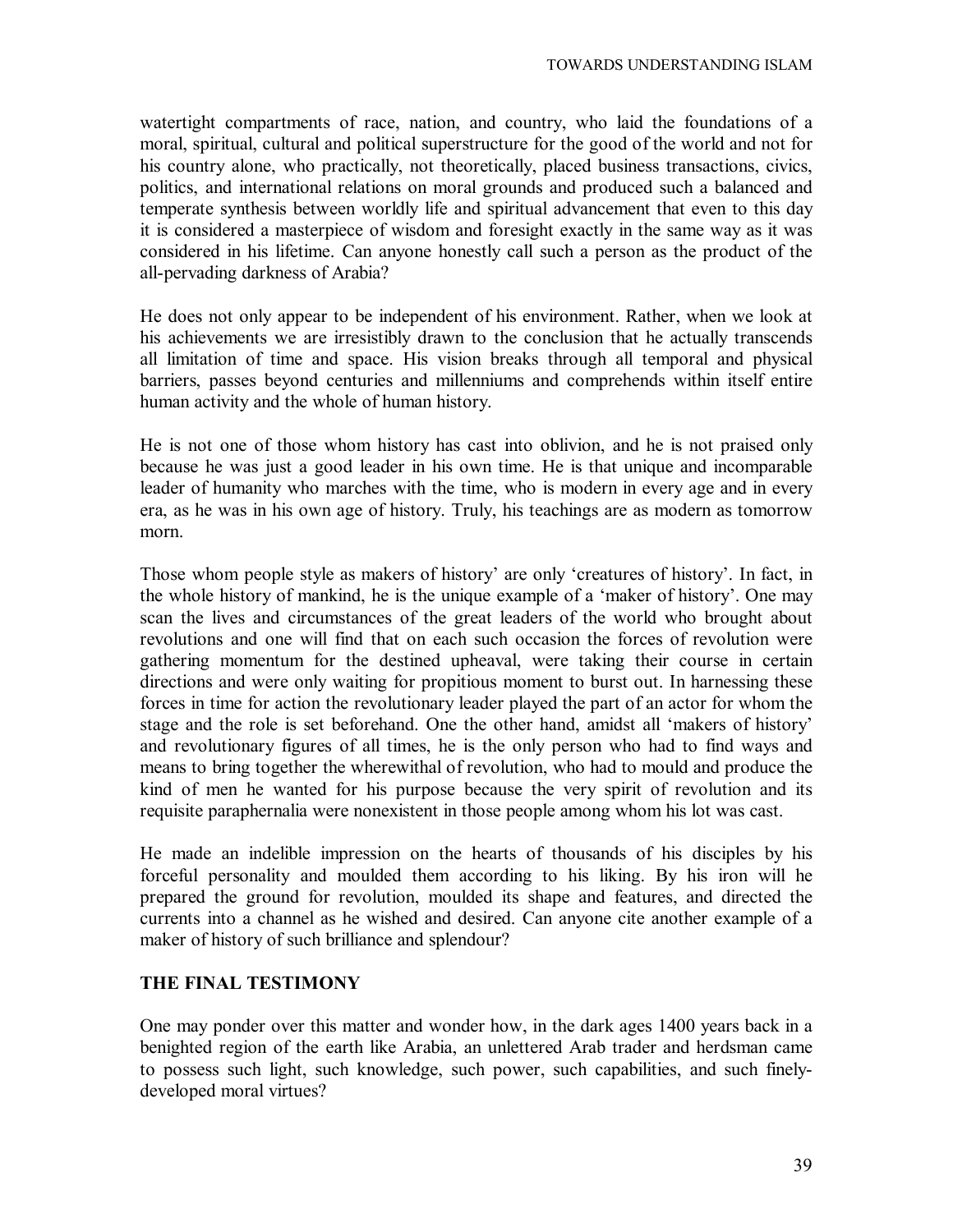One may say that there is nothing peculiar about his Message. It is the product of his own mind. If it is so, then he should have proclaimed himself as God. And if he had made such an assertion at that time, the peoples of the earth who did not hesitate in calling Krishna and Buddha as gods and Jesus as the Son of God, just out of their own fancy, and who could without compunction worship even the forces of nation like fire, water and air would have readily acknowledged such a wonderful person as the Lord God Himself.

*But lo! His assertion is just to the contrary. For he proclaimed that: I am a human being like yourselves. I have not brought any thing to you of my own accord. It has all revealed*  to me by God. Whatever I possess belongs to Him. This message the like of which the *whole humanity is not able to produce, of my own mind. Every word of it has been sent*  down by Him and all glory to Him Whose Message it is. All the wonderful achievements, *which stand to my credit in your eyes, all the laws which I have given, all the principles which I have enunciated and taught-none of them is from me. I find myself thoroughly incompetent for producing such things out of my sheer personal ability and capabilities. I*  look to Divine Guidance in all matters. Whatever He wills I do, what He directs I *proclaim.*

*Hearken! What a wonderful and inspiring example of honesty, truth, and honour it is! A*  liar and a hypocrite generally tries to ascribe to himself all the credit for the deeds of *others also, even when the falsehood of his statement can be easily proved. But this great man does not appropriate the credit of any of these achievements to his own person even when none could contradict him, as there was no method of finding out the source of his inspiration.*

What more proof of perfect honesty of purpose, uprightness of character, and sublimity of soul can there be! Who else can be a more truthful person than he who received such unique gifts and embellishments through a secret channel and still he outrightly points out the source of all his enlightenment and inspiration? All these factors lead to the irresistible conclusion that such a man was the true Messenger of God.

Such was our Holy Prophet Muhammad (peace be upon him). He was a prodigy of extraordinary merits, a paragon of virtue and goodness, a symbol of truth and veracity, a great apostle of God, His Messenger to the entire world. His life and thought, his truth and straightforwardness, his piety and goodness, his character and morals, his ideology and achievements-all stand as unimpeachable proofs of his prophethood. Any human being who Studies his life and teachings without bias will testify that verily he was the true prophet of God and the Qur'an-the Book he gave to mankind-the Book of God. No unbiased and serious seeker after truth can escape this conclusion.

Furthermore, this must also be clearly understood that, now, through Muhammad (peace be upon him) alone can we know the straight path of Islam. The Qur'an and the only reliable sources that are available to mankind to learn God's Will in its totality. Muhammad (peace be upon him) is the Messenger of God for the whole of mankind and the long chain of prophets has come to an end with him. He was the last of the prophets and all the instructions which it was God's will to impart to mankind through direct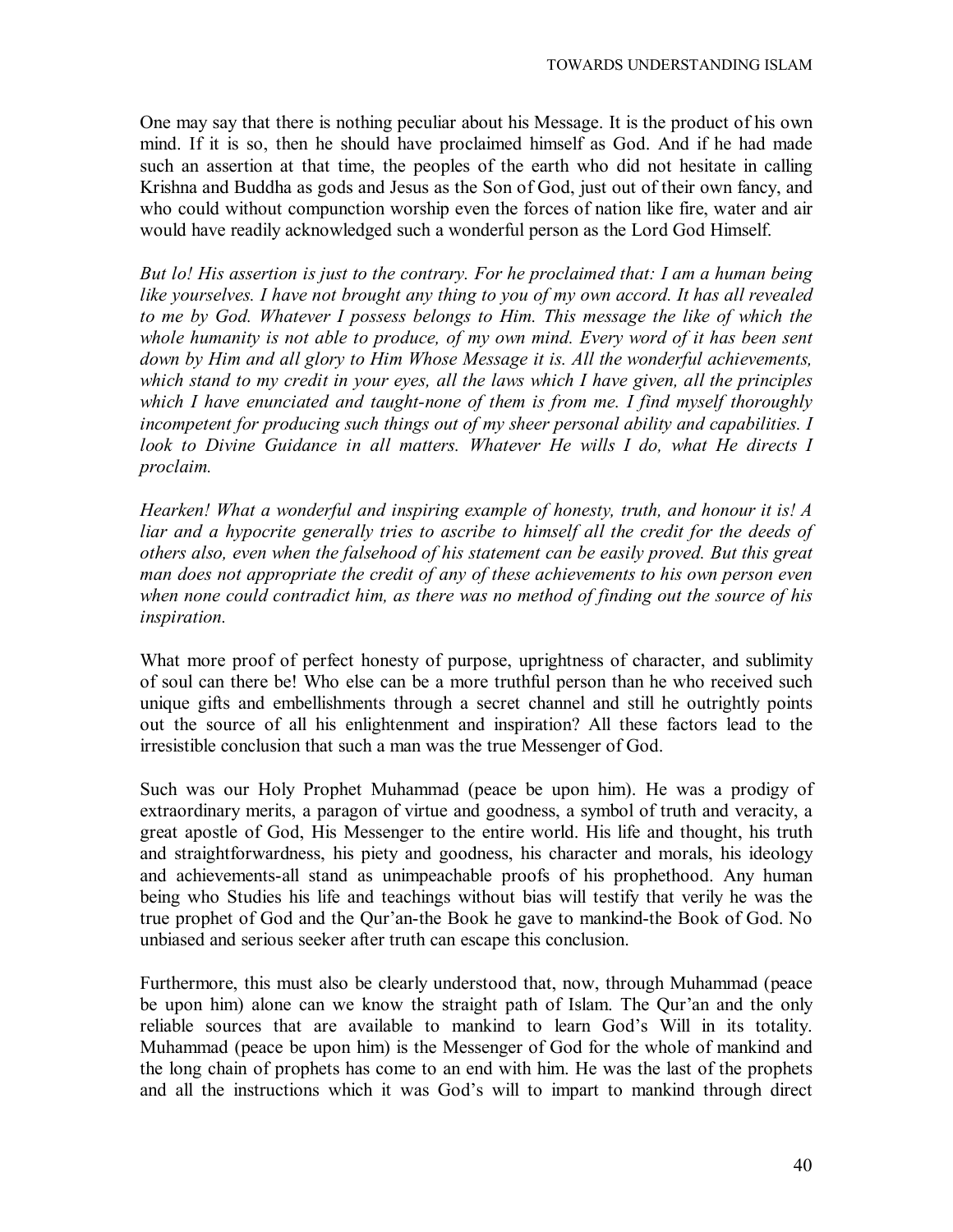revelation were sent by Him through Muhammad (peace be upon him) and are enshrined in the Qur'an and the Sunnah. Now, whoever be a seeker of truth and enxious to become an honest Muslim, a sincere follower of the way of God, it is incumbent upon him to have faith in God's last prophet, accepted his teachings and follow the way he has he pointed out to man. This is the real road to success and salvation.

## **THE FINALITY OF PROPHETHOOD**

This brings us to the question of the finality of prophethood. Let us now consider this aspect of the prophethood of Muhammad (peace be upon him).

We have already discussed the nature of prophethood and this discussion makes it clear that the advent of a prophet is not an everyday occurrence. Nor is the presence in person or the prophet essential for every land, people, and period. The life and teachings of the prophet are the beacon-light to guide a people to the Right path and as long as his teachings and his guidance are alive he is, as it were, himself alive. The real death of a prophet consists not in his physical demise but in the mitigation of his teachings and the interpolation of his guidance. The earlier prophets have died because their followers have adulterated their teachings, interpolated their instructions, and besmirched their lifeexamples by attaching fictitious events to them. Not one of the earlier books-*Torah,*  Zabur (psalms of David), injeel (Gospel of Jesus), etc-exists to day in its original text and even the followers of these books confess that they do not possess the original book. The life histories of the earlier prophets have been so mixed up with fiction that an accurate and authentic account of their lives has become impossible. Their lives have become tales and legends and no trustworthy record is a available anywhere. Not only that the records have been lost and their life precepts forgotten but even this cannot be said with certainty as to when and when and where a certain prophet was born and bred, how he lived and what code he gave to mankind. In fact, the real death of a prophet consists in the death of his teachings.

Judging the facts on this criterion no one can deny that Muhammad (peace be upon him) and his teachings are alive. His teachings stand uncorrupted and are uncorruptible. The Qur'an-the book he gave to mankind-exists in its original text, without the slightest alteration of letter, syllable, jot, or title. The entire account of his life-his sayings, instructions and actions-is preserved with complete accuracy, so much so that even after the lapse of thirteen centuries its delineation in history is so clear and complete that it seems as if we are seeing him with the eyes under our brows. The biography of no other human being is so well preserved as that of Muhammad, the prophet of Islam (peace be upon him). In each and every matter of life we can seek the guidance of Muhammad (peace be upon him) and take a lesson from his life-example. That is why there is no need of any other prophet after Muhammad, the last prophet (peace be upon him).

Furthermore, there are three things which necessitate the advent of a new prophet; it not just the replacement of a departed prophet. These may be summed up as follows: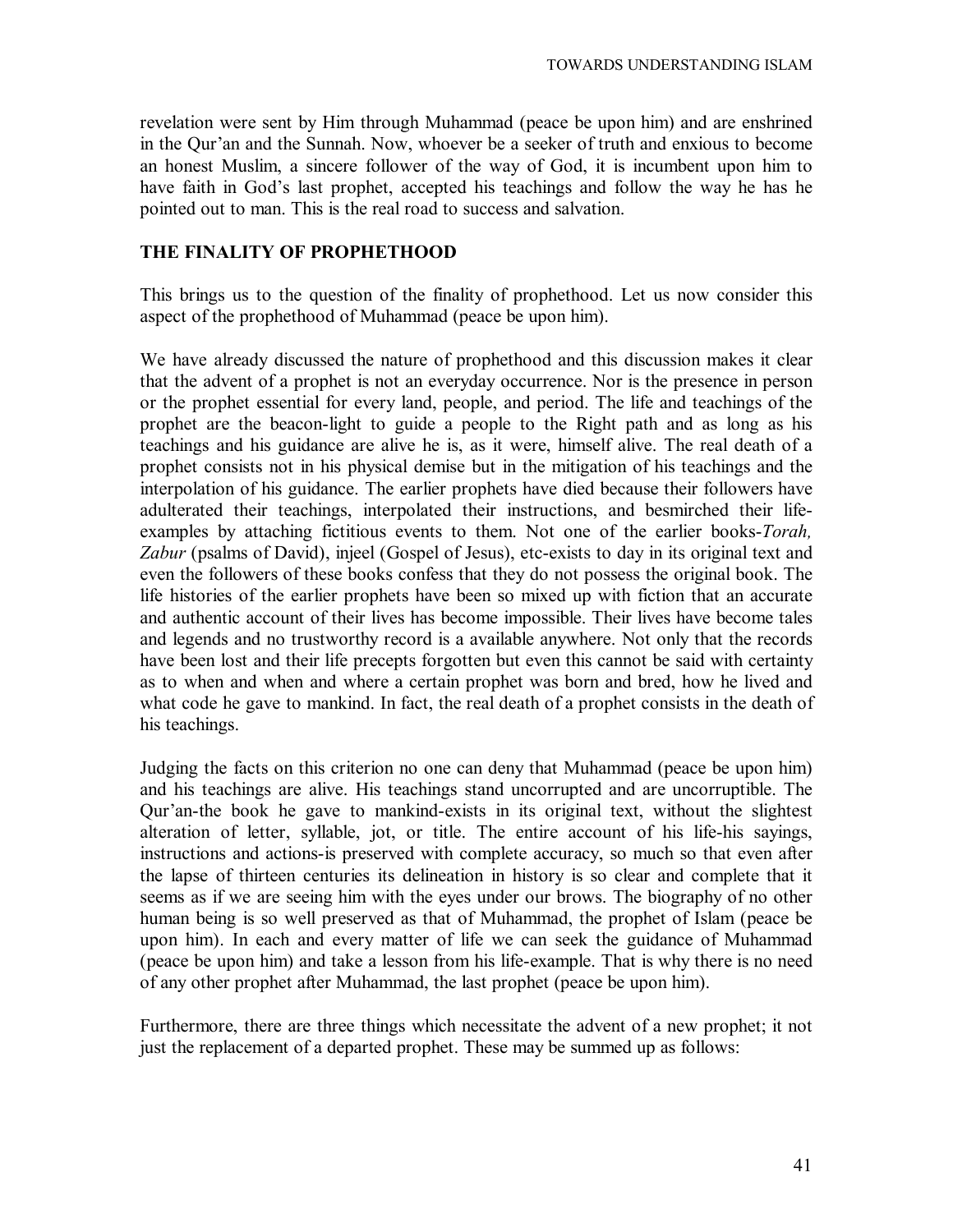- 1. That the teachings of the earlier prophets have been interpolated or corrupted or they have died and their revival is needed. In such a case a new prophet is raised so that he may purge the impurities from the lives of the people and restore religion to its pristine form and Purity, or
- 2. That the teachings of a prophet who has passed away were incomplete and it is necessary to amend them, improve upon them, or add something to them, when a new prophet is sent is sent to effect these improvements or
- 3. That the earlier prophet was raised particularly for a certain nation or territory and a prophet for another nation, people, or country be required.

These are the three fundamental conditions which necessitate the raising of a new prophet. A careful perusal of the facts shows that none of these conditions exists today. The teachings of the last prophet, Muhammad (peace be upon him), are alive, have been fully preserved, and made immortal. The guidance he has shown unto mankind is complete and flawless, and is enshrined in the Holy Qur'an. All the sources of Islam are fully intact and each and every instruction or action of the Holy Prophet can be ascertained without the least shadow of doubt. Thus as his teachings are totally intact, there is no need of any of new prophet on this count.

Secondly, God has completed His revealed guidance through Prophet Muhammad (peace be upon him) and Islam is the complete religion for mankind. God has said that, "Today I have perfected your Faith-religion-for you, and have completed My bounty upon you," and a thorough study of Islam as a complete way of life proves the truth of these Qur'anic words. Islam gives guidance for life in this world and in the hereafter and nothing essential has now been perfected and there is no ground for new prophethood on the plea of imperfection.

Lastly, the Message of Muhammad (peace be upon him) was not meant for any particular people, place, or period. He was raised as the world prophet-the messenger of the truth for the entire mankind. The Qur'an has commanded Muhammad (peace be upon him) to declare: "O mankind, I am God's Messenger to all of you." He has been described as "a blessing for all (the people of) the worlds" and his approach has been universal and human. That is why after him there remains no need for new prophethood and he has been described by the Qur'an as *khatam-un-Nabiyyin* (the last of the chain of the true prophets). Now there fore, the only source for the knowledge of God and His Way is Muhammad (peace be upon him). We can know of Islam only through his teachings which are so complete and so comprehensive that world does not need any new prophet; it needs only such people as have full faith in Muhammad (peace be upon him) who become the standard-bearers of his message, propagate it to the world at large, and endeavour to establish the culture which Muhammad (peace be upon him) gave to Man. The World needs such men of character as can translate his teachings into practice and establish a society which is governed by Divine Law, whose supremacy Muhammad peace be Muhammad (peace be upon him) and on its success hinges the success of Man.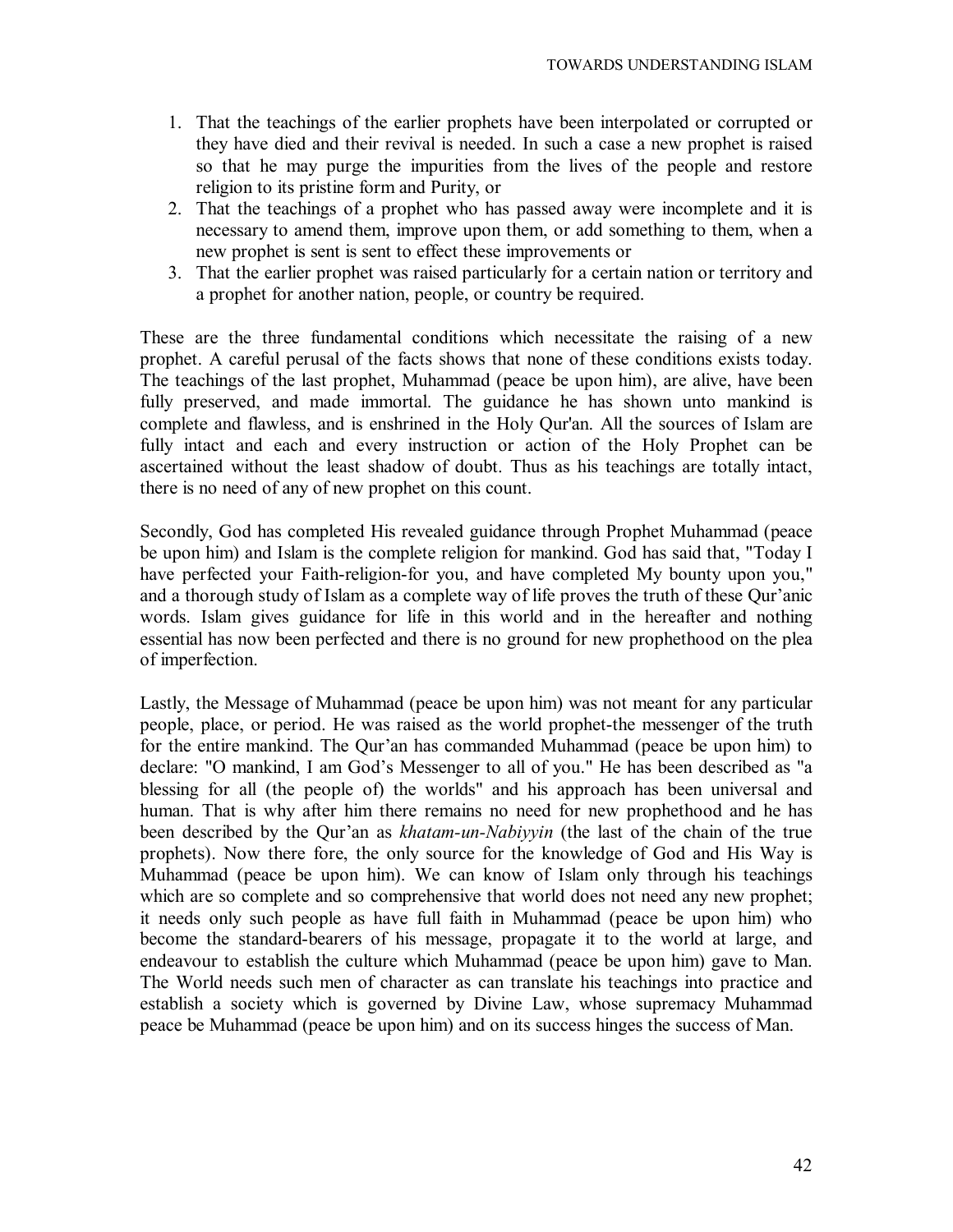#### CHAPTER 4

# THE ARTICLES OF FAITH

BEFORE we proceed further, it would be advisable to recapitulate the former discussions and sum up their substance. We can summaries them as follows:

- 1. Although Islam consists of submission and obedience to Allah Lord of the universe, yet as the only authentic and reliable source of knowing Him and His Will and Law is the teaching of the true prophet, we may define Islam as that religion which stands for complete faith in the teachings of the prophet and unflinching obedience to his ways of life. Consequently, one who ignores the medium of the prophet and claims to follow God directly is not a 'Muslim'.
- 2. In the earlier epochs there had been separate prophets for different nations, and the history of prophethood shows that even in one and the same nation several prophets appeared one after the other. In that age Islam was name of that religion which was taught to a nation by its own prophet or prophet. Though the nature and substance of Islam was the same in every age and country, the modes of worship, codes of law, and other detailed rules and regulations of life were a bit different according to the local and particular conditions of every people. It was not, therefore, necessary for any nation to follow another nation's prophet and its responsibility was confined only to following the guidance given by its own prophet.
- 3. This period of poly-prophetism came to an end with the advent of Muhammad (peace is upon him). The teachings of Islam were made complete through him; one basic law formulated for the whole world and he was made a prophet unto the entire humanity. His prophethood was not meant for any particular nation or country or period; his message is for all peoples and for all ages. The earlier codes were abrogated by the advent of Muhammad (peace be upon him) who gave the world a complete code of life. Now, neither any prophet is to appear in the future nor is any new religious code going to be revealed till the Last Day. Muhammad's (peace be upon him) teachings are meant for all the children of Adam, the entire human race. Now Islam consists in following Muhammad, viz. To acknowledge his prophethood, to believe in all that he has asked to his believe in, to follow him in letter and spirit, and to submit to all his commands and injunction of God. This is Islam.

This automatically brings us to the question: What has Muhammad (peace be upon him) asked us to believe in? What are the articles of Islamic faith? Now we shall try to discuss these articles and see how simple, how true, how lovable and how valuable they are and to what high pinnacle they raise the status of Man in this world and the life to come!

#### **TAWHEED: FAITH IN THE UNITY OF ALLAH**

The most fundamental and the most important teaching of Prophet Muhammad (peace be upon him) is faith in the prophet Muhammad (peace be upon him) is faith in the unity of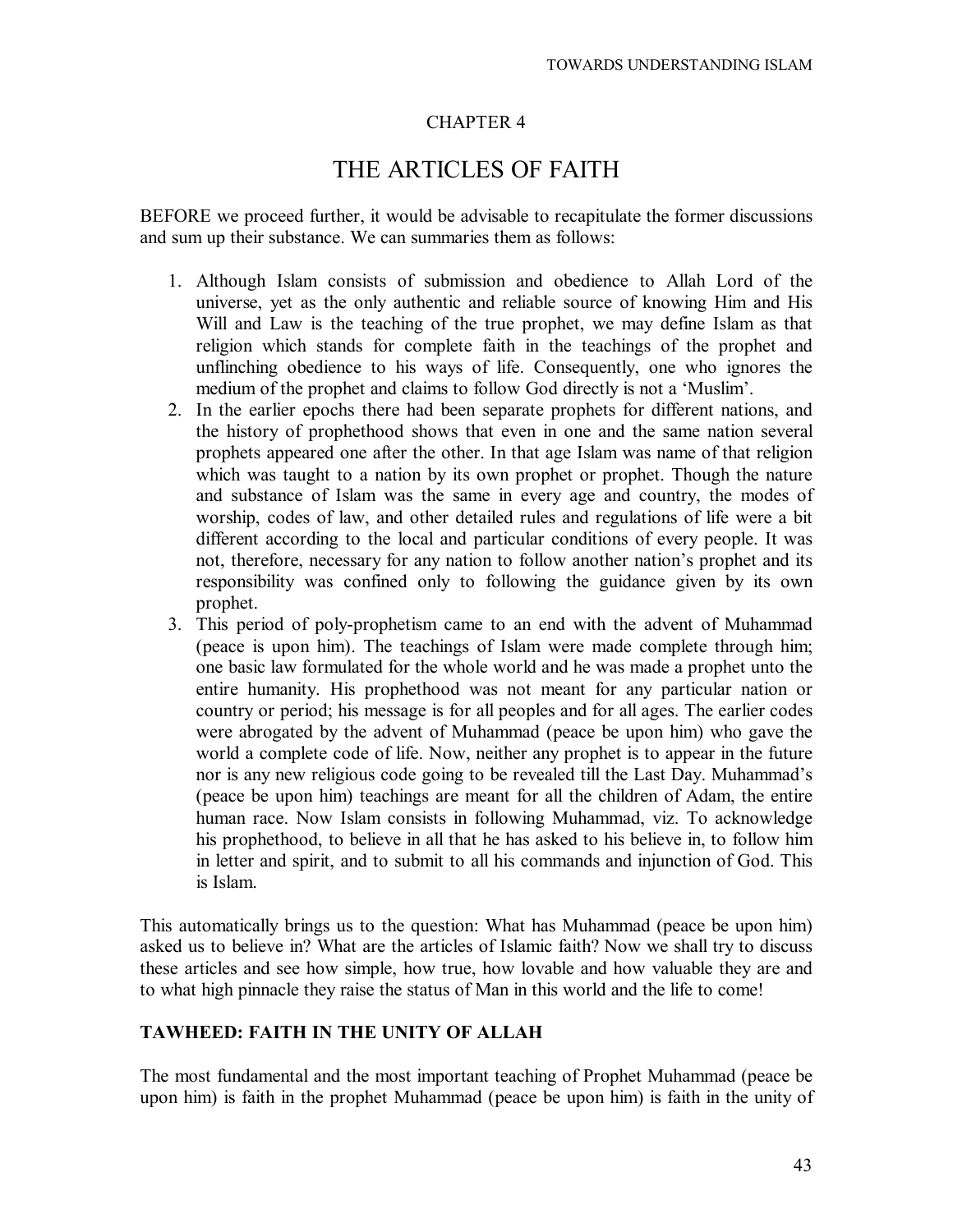God. This is expressed in the primary *kalima* of Islam as *La ilaha illallah* "There is no deity but Allah". This beautiful phrase in the bedrock of Islam, its foundation and its essence. It is the expression of this belief which differentiates a true Muslim from a *kafir* (unbeliever), a Mushrik (one who associates others with God in His divinity), or a Dahriya (atheist). The acceptance or denial of this phrase produces a world of difference between man and man. The believers in it become one single community and those who do not believe in it form the opposite group. For the believers there is unhampered progress and resounding success in this world and in the hereafter, while failure and ignominy are the ultimate lot of those who refuse to believe in it.

But the difference which occurs between the believers and the unbelievers is not the result of mere chanting of a few words. Evidently the mere utterance of mere chanting of a few words. Evidently the mere utterance of a phrase or two cannot bring about such a mighty difference. The real force lies in the conscious acceptance of this doctrine and its stipulations and complete adherence to it in practical life. Unless you know the real meaning of the phrase "there is no deity but Allah" and the bearing of its acceptance on human life, you cannot realise the real importance of this doctrine. It would never become effective unless these essentials are achieved. Mere repeating of the word 'food' cannot dull the edge of hunger; mere chanting of a medical prescription cannot heal the disease. In the same way if the Kalima is re0peated without any understanding of its meanings and dictates, it cannot work the revolution which its meanings and dictates, it cannot work the revolution which it is meant to bring about. The revolution in thought and life can occur only if a person grasps the full meaning of the doctrine, realises its significance, reposes true belief in it, and accepts and follows it in letter and spirit. Unless this grasp of the Kalima is developed it cannot become fully effective. We avoid fire because we have a realisation that it burns; we keep away from poison because we believe that its use kills a man. Similarly, if the real meanings of *Tawheed* are fully grasped, it should necessarily make us avoid, in belief as well as in action, every form and shade of disbelief, atheism, and polytheism. This is the natural dictate of belief in the Unity of God.

## **THE MEANING OF THE 'KALIMA'**

In the Arabic language the word ilah means 'one who is worshipped', i.e. a being which on account of its greatness and power be considered worthy to be worshipped, to be bowed to in humility and submission. Anything or any being possessing power too great to be comprehended by man is also called ilah. The conception of ilah also includes the possession of infinite powers: that may astonish others. It also conveys the sense that others are dependent upon ilah and that he is not dependent upon anyone else. The word ilah also carries a sense of concealment and mystery, that is, ilah would be a being unseen and unperceptible. The word khuda in Persian, deva in Hindi, and god in English bear, more or less, similar signification. Other languages of the world also contain words with a like sense.

The word *Allah*, on the other hand, is the essential personal name of God. *La ilaha illallah* would literally mean "There is no ilah other than the One Great being known by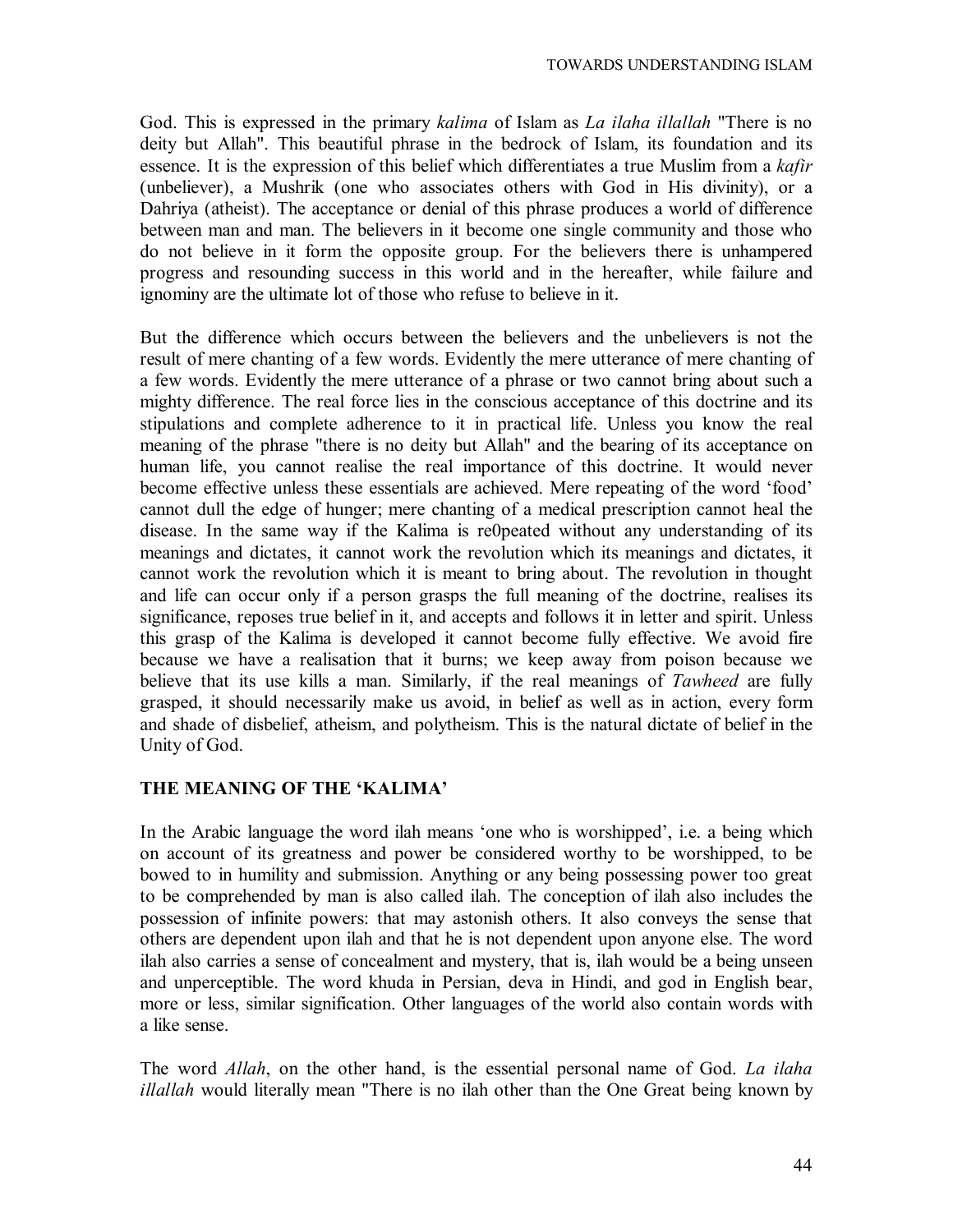the name "Allah". It means that in the whole of the universe, there is absolutely no being worthy to be worshipped other than Allah, that it is only to Him that heads should bow in submission and adoration, that He is the only Being possessing all powers, that all powers, that all are in need of His favour, and that all are obliged to solicit His help. He is concealed from our senses, and our intellect fails to perceive what He is.

Having known the meanings of these worlds, let us now find out their real significance.

From the most ancient known history of man as well as from the oldest relics of antiquity that we have been able to obtain, it appears that in every age man had recognised some deity or deities and had worshipped them. Even in the present age every nation on the face of the earth, from the most primitive to the most civilised, dose believe in and worship some deity. It shows that the idea of having a deity and of worshipping him is ingrained in human nature. There is do so.

But the question is: What that thing is and why man feels impelled to do to do so? The answer to this question can be discovered if we try to look into the position of man in this huge universe. A perusal of man and his nature from this view-point shows that he is not omnipotent. Neither he is self-sufficient and self-existing nor are his powers without limitations. In fact, he is weak, frail, needy, and destitute. He is dependent upon a multitude of forces and without their assistance he cannot make a headway. There are countless things necessary to maintain his existence, but all of them are not essentially and totally within his powers. Sometimes they come to his possession in a simple and natural way, and at times he finds himself deprived of them. There are many important and valuable things which he endeavors to get, but sometimes he succeeds in getting them, while sometimes he does not, for it is not completely in his own power to obtain them. There are many important and valuable things which he endeavors to get, but sometimes he succeeds in getting them, while sometimes he dose not, for it is not completely in his won power to obtain them. There are many things injurious to him; chances bring his hops to a sudden end; disease, worries, and calamities, always threaten him and mar his way to happiness. He attempts to get rid of them, and success and failure both visit him in this quest. There are many things whose greatness and grandeur overawe him mountains and rivers, gigantic animals and ferocious beasts. He experiences earthquakes, storms, and other natural calamities. He observes clouds over his head and sees them becoming thick and dark, with peals of thunder, flashes of lightning and continuous fall of heavy rain. He sees the sun, the moon, and the stars in their constant motion. He reflects how great, powerful, and grand these bodies are, and, in contrast to them, how frail and insignificant he himself is! The vast phenomena, on the one hand, and the consciousness of his own frailty, on the other, impress him with a deep sense of his own weakness, humbleness, and helplessness. And it is quite natural that the preliminary idea of divinity coincides with this sense. He thinks of those hands which are wielding these great forces. The sense of their powerfulness makes him seek their help. He tries to please them so that they may be beneficent to him, and he dreads them and tries to escape their wrath so that he may not may not be destroyed by them.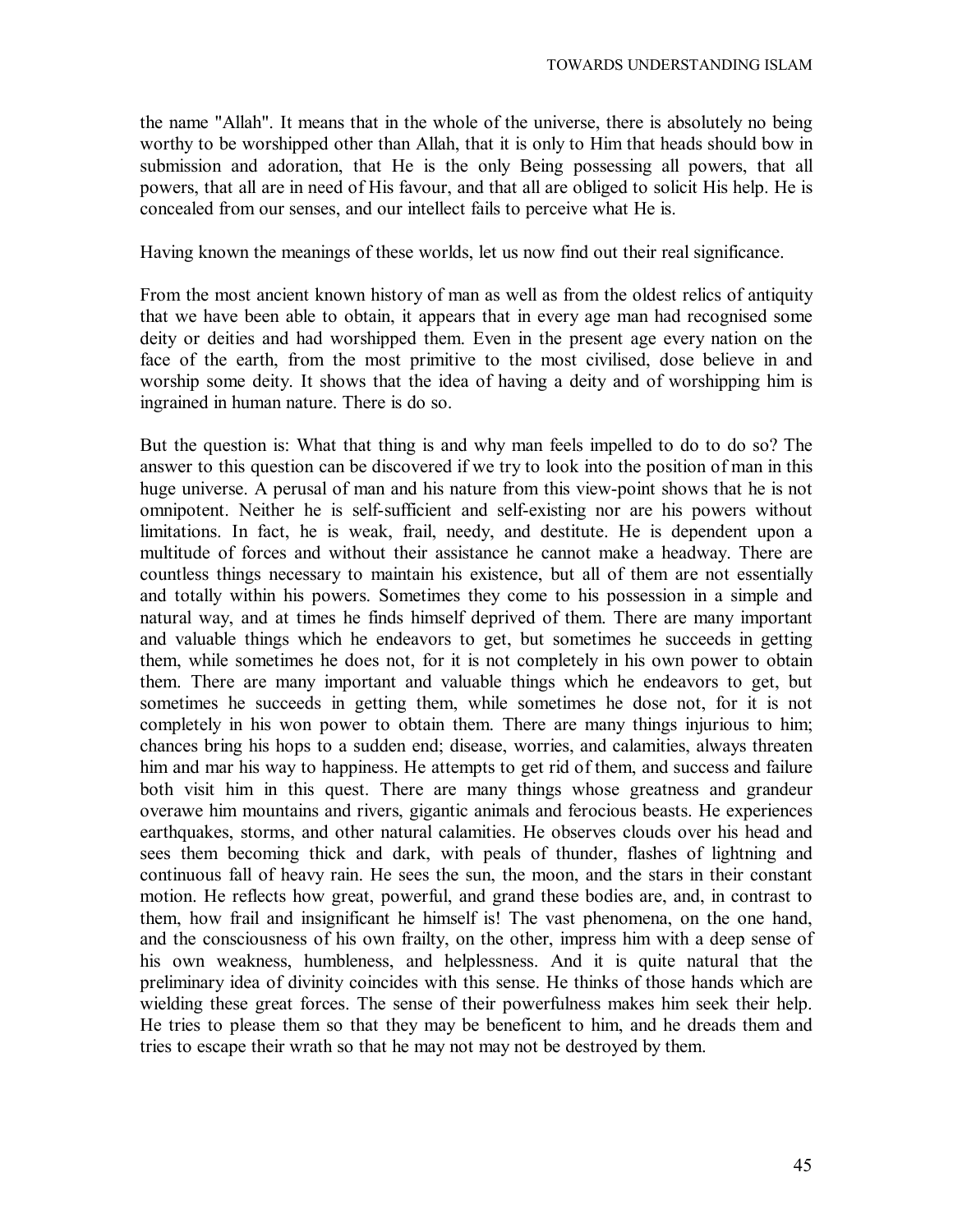In the most primitive stage of ignorance, man thinks that the great objects of nature whose grandeur and glory are visible, and which appear to be injurious or beneficent to him, hold in themselves the real power and authority, and therefore, they are diving. Thus he worship trees, and numerous other objects. This is the worst form of ignorance.

When his ignorance dissipates to some extent and some glimmers of light and knowledge appear on his intellectual horizon, he comes to know that these great and powerful objects are in themselves quite helpless and dependent and are in no way better placed than man rather they are still more dependent and helpless. The biggest and the strongest animal dies like a tiny germ, and loses all his power; great rivers rise and fall and become dry; the high mountains are blasted and shattered by man himself; the productiveness of the earth is not under earth's own control-water makes it prosperous and lack of water makes it barren. Even water is not independent. It depends on air which brings the clouds. Air too is powerless and its usefulness depends on other causes. The moon, the sun, and the stares also are bound up by a powerful law outside whose dictates they cannot make the slightest movement. After these considerations his mind turns to the possibility of some great mysterious power of divine nature which controls the objects he sees and which may be the repositories of all authority. These reflection give rise to belief in mysterious powers behind the natural phenomena, numberless gods are supposed to be governing various parts and aspects of nature such as air, light, water, etc, and some suggestive material forms or symbols are constructed to represent them. And he begins to worship those forms and symbols. This too is a form of ignorance, and reality remains hidden from the human eye even at this stage of intellectual and cultural pilgrimage.

As man progresses still further in knowledge and learning, and as he reflects more and more deeply on the fundamental problems of life and existence, he finds an all-powerful law and an all-encompassing control in the universe. What a complete regularity control in the universe. What a complete regularity is observed in sunrise and sunset, in winds and rains, in the motions of stars and the changes of seasons! How in a wonderfully harmonious way countless different forces are working jointly, and what a highly potent and supremely wise Law it is, according to which all the various causes in the universe are made to work together at an appointed time to produce an appointed event! Observing this uniformity, regularity, and complete obedience to a firm law in all fields of believe that there must be a deity greater than all others, exercising supreme authority. For, if there were separate, independent deities, the whole machinery of the universe would be upset. He calls this greatest deity by different names, such as 'Allah' '*Permeshwar,*' 'God,' *Khuda-I-Khudaigan,*' etc. but as the darkness of ignorance still persists, he continues worshipping minor deities along with the Supreme One. He imagines that the Divine Kingdom of God may not be different form earthly kingdoms. Just as a ruler has many ministers, trusted associates, governors, and other responsible officers, so the minor are like so many responsible officers, under the Great God who could not be approached without pleasing and propitiating the officers under Him. So they must also be worshipped and appealed to for help, and should in no case be offended. Can be made to the Great God.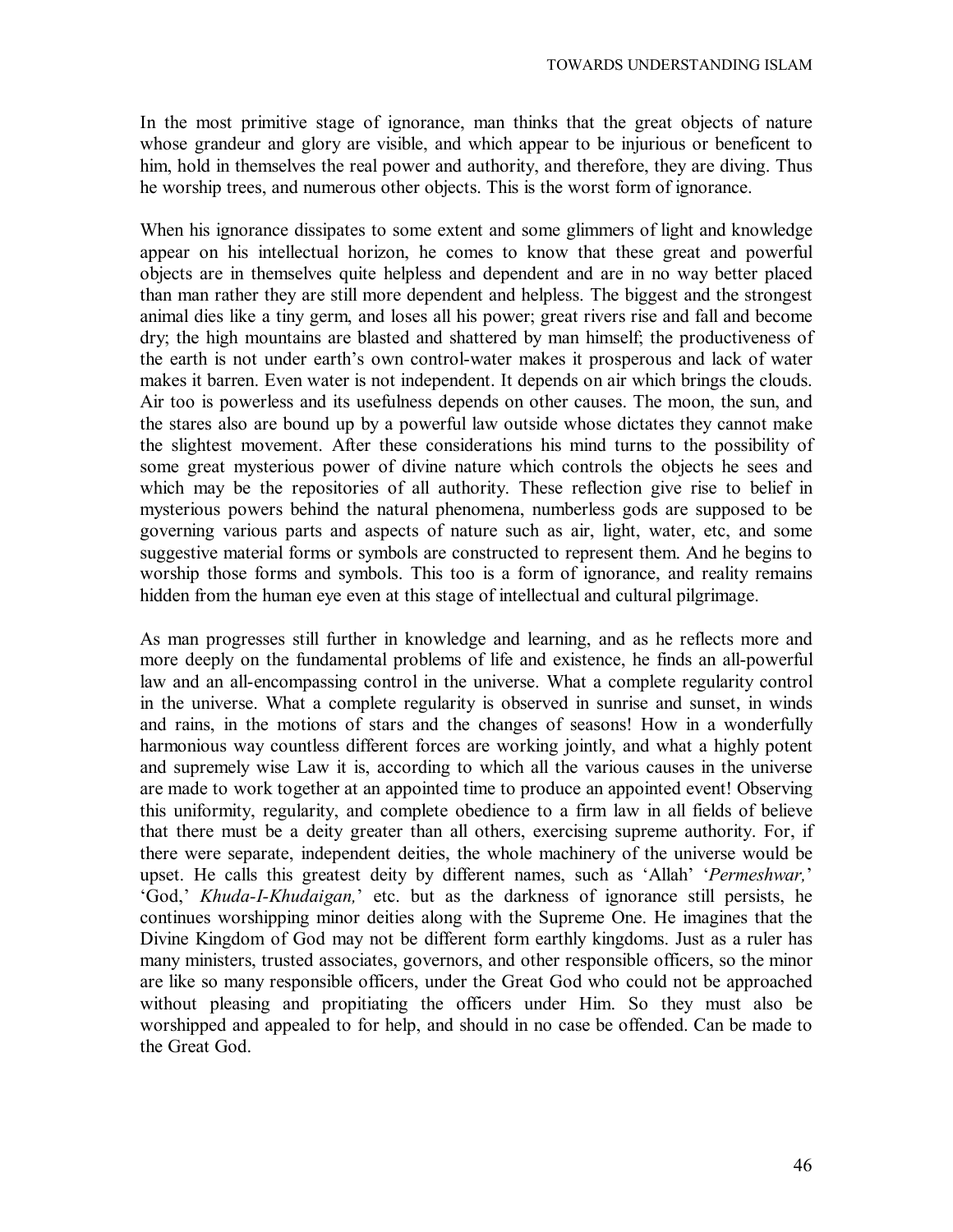The more man increases in knowledge, the greater become his dissatisfaction with the multiplicity of deities. So the number of minor deities begins to decrease. More enlightened men bring each one of them under the searchlight of scrutiny and ultimately find that none of these man-made deities has any divine character; they themselves are creatures like man, rather more helpless. They are thus dropped out by one until only one God remains. But the concept of one God still contains some remnants of the elements of ignorance. Some people imaging that has a body as man have, and is settled in a particular place. Some believe that God came down to the earth in human form; others think that God after settling the affairs of the universe has retired and is now taking rest. Some believe that it is necessary to approach God through the media of saints and spirits, and nothing can be achieved without their intercession. Some imagine God to have a certain form or image and they regard it necessary to keep that before them for the purposes of worship. Such distorted notions of godhead have persisted and lingered, and many of them are prevalent among different people even in the present age.

*Tawheed* is the highest conception of godhead, the knowledge of which God has sent to mankind in all ages through His prophets. It was this knowledge with which, in the beginning, Adam had been revealed to Noah, Abraham, Moses and Jesus (God's blessings be upon them all). It was this very knowledge which Muhammad (God's blessings be upon him) brought to mankind. It is The Knowledge, pure and absolute, without the least shade of ignorance. Man because he guilty of shirk, idol-worship and kufr, only because he turned away from the teachings of the prophets and depended upon his own faulty reasoning, false perceptions or biased interpretations. *Tawheed* dispels all the clouds of ignorance and illumines the horizon with the light of reality. Let us see what significant realities this concept of *Tawheed-*this little phrase: *'la ilaha illallah'*-points out: what truth it conveys and what beliefs it fosters. This we can grasp if we ponder over the following points.

First of all we are faced with the question of divinity. We are face to face with a grand, limitless universe. Man's mind fails to discern its beginning and visualise its end. It is moving on in its chartered course from time immemorial and is continuing its journey in the vast vista of the future. Creatures beyond number have appeared in it-and go on appearing every day. The phenomena are so bewildering that a thinking mind finds itself aghast and wonderstruck. Man is unable to understand and grasp the reality by his unaided vision. He cannot believe that all this has appeared just by chance or accident. The universe is not a fortuitous mass of matter. It is not a jumble of uncoordinated objects. It is not a conglomeration of thing chaotic and meaningless. All this cannot be without a Creator, a Designer, a Controller, a Governor. But who con create and control this majestic universe? Only He can do so master of all; who is infinite and eternal; who is all-powerful, all wise, omnipotent, and omniscient; who is all-knowing and all-seeing. He must have supreme authority over all that exists in the universe. He must possess limitless powers, must be the lord of the universe and all that it contains, must be free from every flaw and weakness and none may have the power to interfere with His work. Only such a being can be the Creator, the Controller and the Governor of the universe.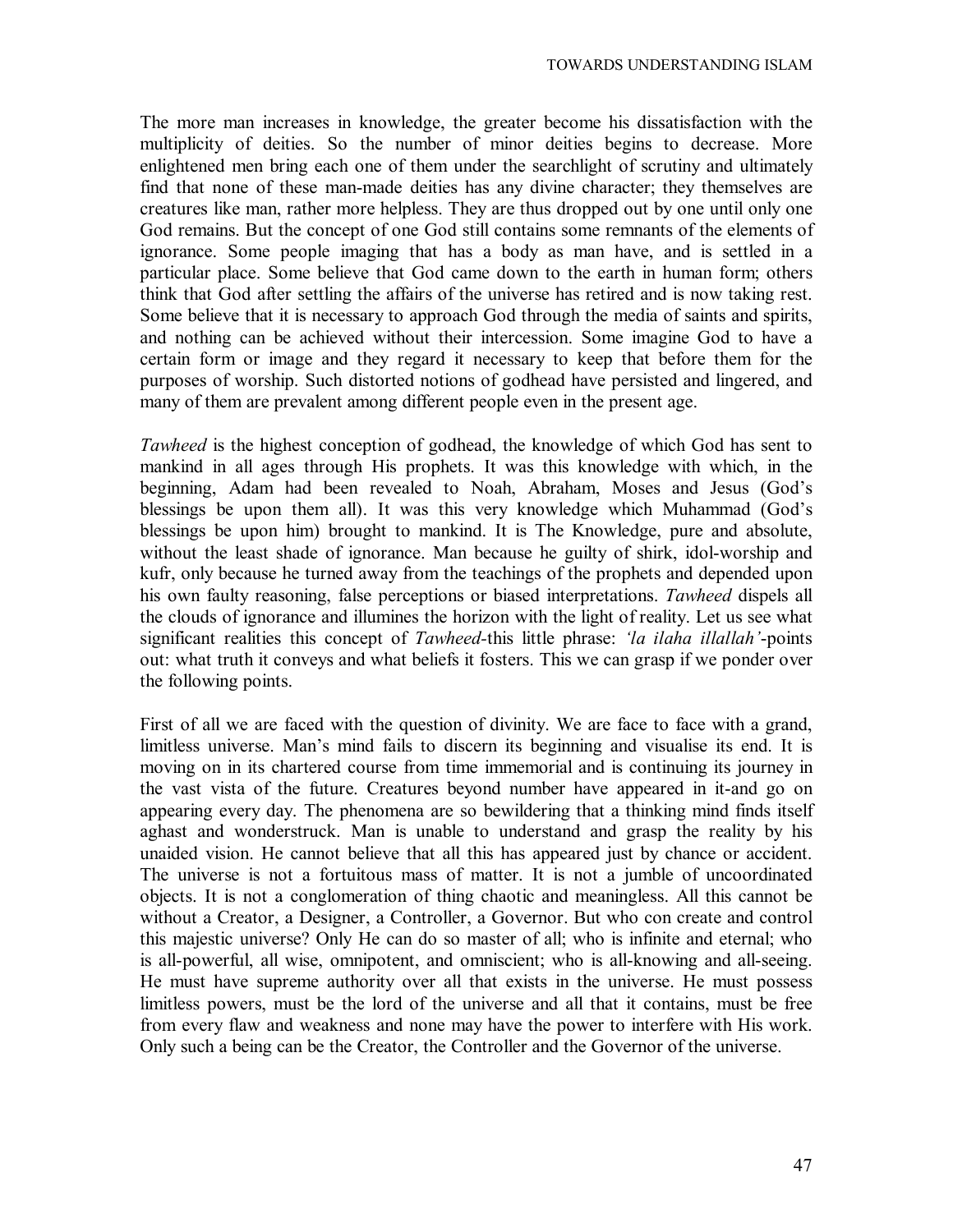Secondly, it is essential that all these divine attributes and powers must vest in one beingit is virtually impossible for two or more personalities having all the powers and attributes equally to co-exist. They are bound to collide. Therefore there must be one and only one Supreme Being having control over all others. You cannot think of two governors for the same province or two supreme commanders of the same army! Similarly, the distribution of these powers among different deities, for instance, that one of them is all knowledge, the other all providence and still another life-giver-and each having independent domain in his own field-is unthinkable. The universe is an indivisible whole and each one of such deities will be dependent upon others in bound to occur. And if this happens, the world is destined to go to pieces. These attributes are also untransferable. It is not possible that a certain attribute might be present in a certain deity at one time and at another time it be found in another deity. A divine being who is incapable of remaining alive himself cannot give life to others. The one who cannot protect his own divine power is definitely unsuited to govern the vast limitless universe. Thus the greater you reflect upon the problem, the firmer would be your conviction that all these divine powers and attributes must exist in one end the same Being alone. Thus polytheism is a form of ignorance and cannot stand rational scrutiny. It is a practical impossibility. The facts of life and nature do not fit into that explanation. They automatically bring man to Reality, i.e. Tawheed (the Unity of God).

Now keeping in view this correct and perfect conception of God, cast a searching glance at this vast universe. Exert yourself to the utmost and say if you find among all the objects that your see, among all the things that you perceive, among all that you can think, feel, or imagine-all that your knowledge can comprehend-anyone possessing these attributes. The sum, the moon, the stars, animals, birds or fishes, matter, any man or a group of men-does any of them possess these attributes? Certainly none! For everything in the universe is created, is controlled and regulated, is dependent on others, is mortal and transitory, is not elf-acting and self-propelling-its slightest movements are controlled by an inexorable law and it cannot deviate from that law. Their helpless condition proves that the attire of divinity cannot fit their body. They do not possess the slightest trace of divinity and have absolutely nothing to do with it. They are simply without the godly powers and it is a travesty of truth and a folly of the highest magnitude to attribute to them the divine status. This is the meaning of 'La ilaha,' i.e. there is no god ; no human and material object possesses the divine power and authority deserving worship and obedience.

But this not the end of our quest. We have found that divinity does not vest in any material or human element of the universe, and that none of them possesses even the slightest trace of it. This very inquiry leads us to the conclusion that there is a Supreme Being, over and above all that our unwary eyes see in the universe, who possesses the Divine attributes who is the Will behind all phenomena, the Creator of this grand universe, the Controller of its superb Law, the Governor of its serene rhythm, the Administrator of all its working: He is Allah, the Lord of Universe and has none as associate in His Divinity. This is what "illallah" (but Allah) means.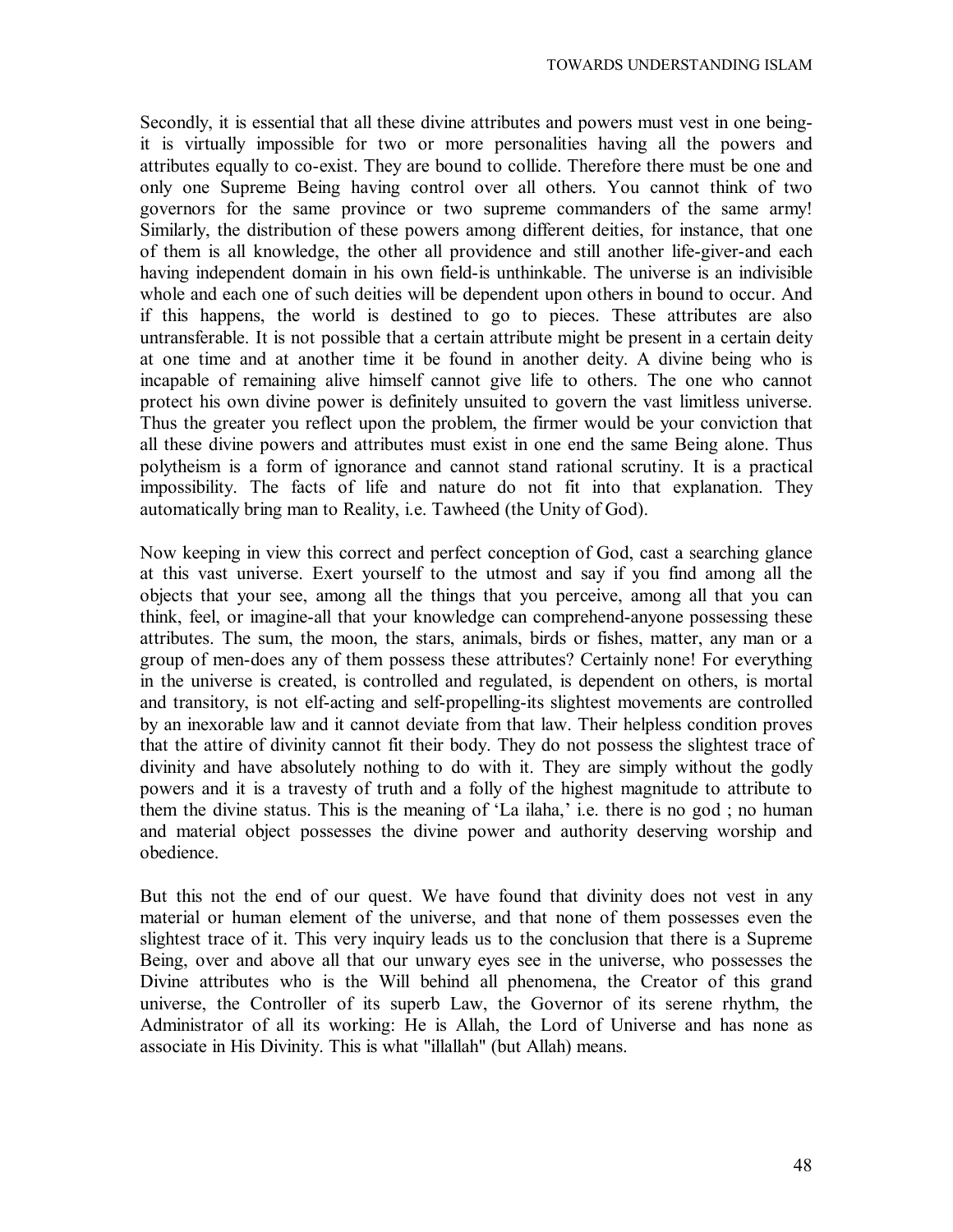This knowledge is superior to all other kinds of know ledge and the greater You exert, the deeper will be your conviction that this is the starting-point of all knowledge. In every filed of inquiry-may it be that of physics chemistry, astronomy, geology, biology, zoology, economics, politics, sociology, or humanities, you will find that the deeper you probe, the clearer become the indications of the truth of *La ilaha illallah,* in every field of knowledge and inquiry. It is this concept which opens up the doors of knowledge with the light of reality. And if you deny or disregard this reality, you will fins that at every step you meet disillusionment, for the denial of this primary truth robs everything in the universe of its real meaning and true significance. The universe becomes meaningless and the vistas of progress get blurred and confused.

## **THE EFFECTS OF TAWHEED ON HUMAN LIFE**

Now let us study effects which the belief in *La ilaha illallah* brings forth upon the life of a man and see why he should always be a success in life, here and in the hereafter.

- a. A believer in this *Kalima* can never be narrow-minded or shriveled in outlook. He believes in a God who is Creator of the heavens and the earth, the Master of the East and the West and Sustainer of the entire universe. After this belief he does not regard anything in the world as a stranger to himself. He looks upon everything in the universe as belonging to the same Lord whom he himself belongs to. He is not partisan in his thinking and behaviour. His sympathy, love, and service do not remain confined to any particular sphere or group. His vision is enlarged, his intellectual horizon widens, and his outlook become liberal and as boundless as is the Kingdom of God. How can this width of vision and breadth of mind be achieved by an atheist, a polytheist, or one who believes in a deity supposed to possess limited and defective powers like a man?
- b. This belief produces in man the highest degree of self-respect and self-esteem. The believer knows that Allah alone is the possessor of all power, and that none besides Him can benefit or harm a person, or provide for his need, or give and take away life, or wield authority or influence. This conviction makes him indifferent to, and independent and fearless of, all powers other than those of God. He never bows his head in homage to any of God's creatures, nor does he stretch his hand before anyone else. He is not overawed by anybody's greatness. This quality or attitude of mind cannot be produced by any other belief. For it is necessary that those who associate other beings with God, or who deny God, should bow in homage to some creatures, regard them able to benefit or harm them, and repose all their hopes in them.
- c. Along with self-respect this belief also generates in man a sense of modesty and humbleness. It makes him unostentatious and unpretending and unpretending. A believer never becomes proud, haughty or arrogant. The boisterous pride of power, wealth and worth can have no room in his heart, because he knows that whatever he possesses has been given to him by God, and can take away just as He can give. In contrast to this, an unbeliever, when he achieves some worldly merit, becomes proud and conceited because he believes that his merit is due to his own worth. In the same way pride and self-concept are a necessary outcome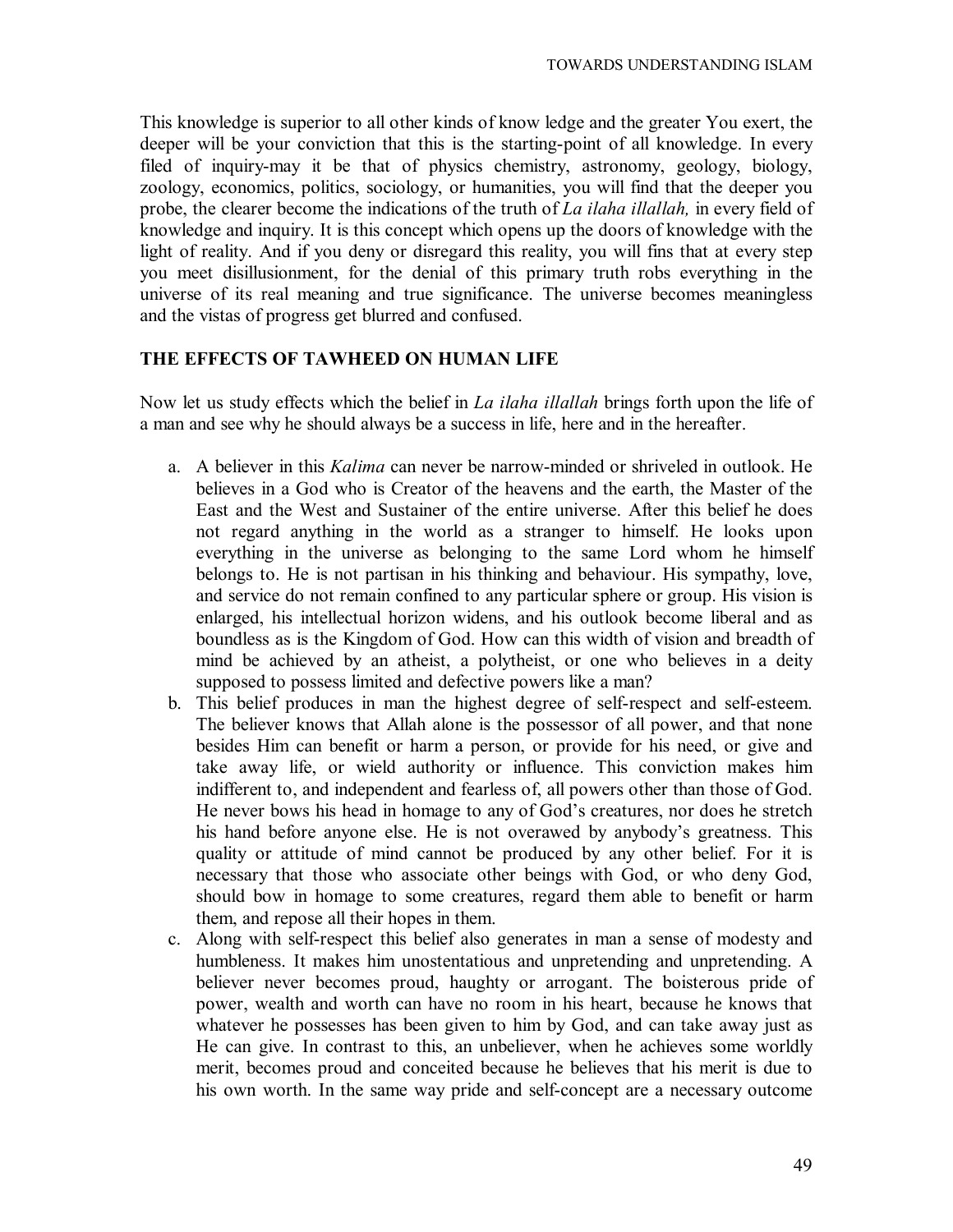and concomitant of shirk (association of others with God in His divinity), because a mushrik believes that he has a particular relation with the deities which does exist between them and other people.

- d. This belief makes man virtuous and upright. He has the conviction that theirs is no other means of success and salvation for him except purity of soul and righteousness of behaviour. He has perfect faith in God who is above all need, is related to none, is absolutely just, and none has any hand or influence in the exercise of His divine powers. This belief creates in him the consciousness that, unless he lives rightly and acts justly, he cannot succeed. No influence or underhand activity can save him from ruin. As against this, the kefirs and the mushriks always live on false hopes. Some of them believe that God's son has atoned for their sins; some think that they are God's favourites, and will not be punished, others believe that their saints will intercede with God on their believe that their deities and believe that by so bribing the deities they have acquired a license for all frivolities and ill-deeds s and depending upon their deities, they do not live pure and good lives. As to the atheists, they do not believe that there is any Being having power over them, to whom they would be responsible for their good or bad action; therefore they consider themselves altogether independent to act in whatever way they like in this world. Their own fancies become their gods and they live like slaves of their wishes and desires.
- e. The believer does not become despondent and broken-hearted under any circumstances. He has firm faith in God who is the Master of all the treasures of the earth and the heavens, whose grace and bounty have no limit and whose powers are infinite. This faith imparts to his heart extraordinary consolation, fills it with satisfaction and keeps it filled with hope. In this world he might meet with rejection from all doors, nothing herein might serve his ends,. All means amight, one after another, desert him; but faith in and dependence on God never leave him; and upon their strength he goes on struggling. Such a profound confidence can result from no other belief than belief in one God. Mushirks, kafirs, and atheists have small hearts; they depends upon limited powers; therefore in hours of trouble they are soon overwhelmed by despair and, frequently, they commit suicide.
- f. This belief produces in man a very strong degree of determination, patient perseverance, and trust in God. When he makes up his mind and devotes his resources to fulfil the Divine Commands in order to secure God's pleasure, he is sure he has the support and backing of the Lord of the universe, this certainty makes him firm and strong like a mountain, and no amount of difficulties, impediments, and hostile opposition can make him give up his resolution. *Shirk, Kufr*, and atheism have no such effect.
- g. On account of man's interference and interpolation, many things have been inserted in those books, which are against reality, revolting to reason, and affronting to every instinct of justice. There are thing which are cruel and unjust and vitiate man's beliefs and action. Furthermore, unfortunately, things have been inserted that are obscene, indecent, potently immoral. The Qur'an is free from all such rubbish. It contains nothing against reason, and nothing that can be proved wrong. None of its injunctions is unjust; nothing in it is misleading. Of indecency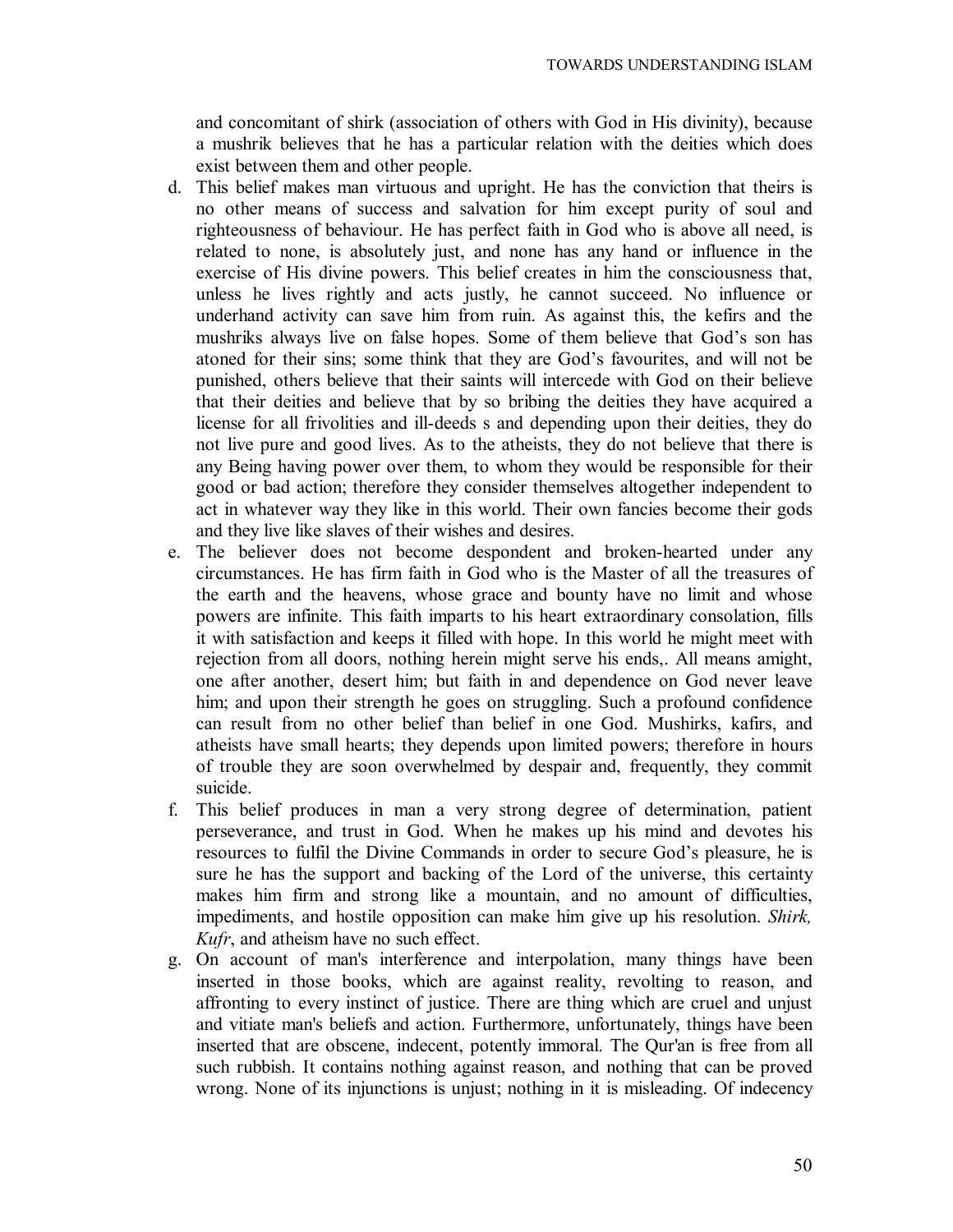and immorality not a trace can be found in it. From the beginning to the end the whole Book is full of wisdom and truth. It contains the best of philosophy ad the choicest of law for human civilisation. It points out the right path and guides man to success and salvation. It is on account of these special features of the Qur'an that all the peoples of the world have been direct to have faith in it, to give up all other Books, and to follow it alone, because it contains all that is essential for living in accordance with God's pleasure, and after it there remains absolutely no need for any other divine Book.

The study of the differenced between the Qur'an and other divine Books makes one easily understand that the nature of faith in the Qur'an and that of belief in the former Books is not similar.

Faith in the former divine Books should be limited to the confirmation that they were all from God, were true, and had been sent down to fulfil, in their time, the same purpose for which the Qur'an has been sent. On the other hand, belief in the Qur'an should be of the nature that *it is purely and absolutely God's own words,* that *it is perfectly true,* that *every word of it is preserved, that everything mentioned therein is right,* that *it is the bounden duty of man to carry out in his life each and every command of it;* and that *whatever be against it must be rejected.*

## **FAITH IN PROPHETS**

In the last chapter we discussed that God's Messengers had been raised among every people, and that they all brought essentially that very religion-Islam-which Prophet Muhammad (peace be upon him) propagated. In this respect all the Messengers of God belong to the same category and stand on a stand on a par with each other. If a man confirms and believes in one of them, he must and ought to confirm all. The reason is quite simple. Suppose ten men make one and the same statement; if you admit one of them to be true, you *ipso facto* admit the remaining nine of them as true, and if you belie anyone of them, by implication you belie all of them. It is for this reason that in Islam it is necessary to have implicit in anyone of the prophet would be a *Kafir*, though he might profess faith in all the other Prophets.

It occurs in traditions that the total number of all the prophets sent to different peoples at different times is 124,000. If you consider the life of the world since it was first inhabited and the number of different peoples and nations that have passed on it, this number will not appear too great. We have to believe positively in those of the prophets whose names have been mentioned in the Qur'an Regarding the rest we are instructed to believe that all Prophets sent by God for the guidance of mankind were true. Thus we believe in all the prophets raised in India, China, Iran, Egypt, Africa, Europe, and other countries of the world, but we are not in a position to be definite about a particular person outside the list of prophets named in the Qur'an, whether or not he was a Prophet, for we have not been told anything definite about him. Nor are we permitted to say anything against the holy men of other religions. It is quite possible that some of them might have been God's Prophets that some of them might have been God's Prophets, and their followers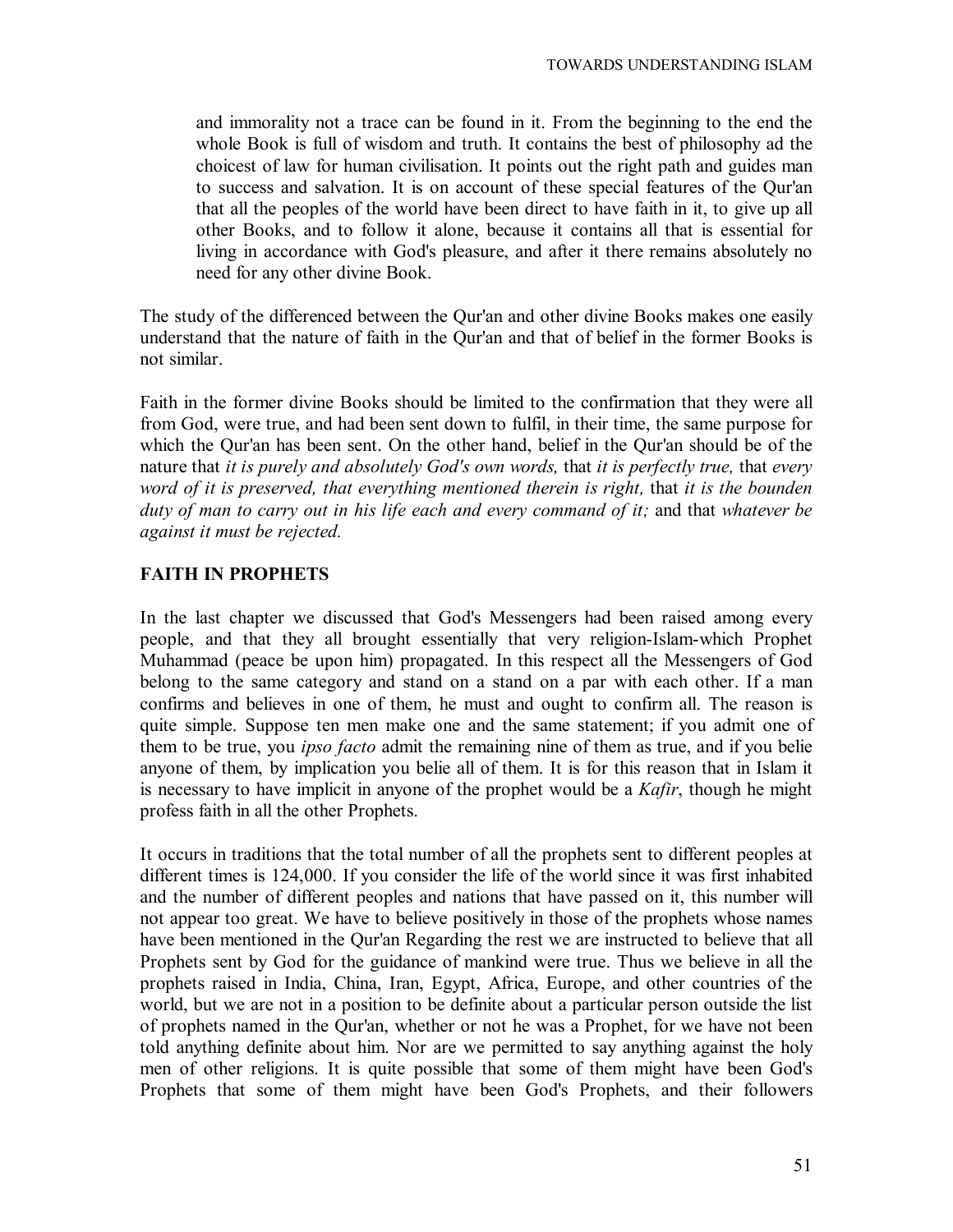corrupted their teachings after their demise, just as the followers of Moses and Jesus (God's blessings be upon them) have done. Therefore, whenever we express any opinion about them, it would be about the tenets and rituals of their religions; as for the founders of those religions, we will remain scrupulously silent, lest we should become guilty of irreverence towards a Prophet.

As for the fact of being Prophets of God and having been deputed by Him for teaching the same straight path of 'Islam,' there is no difference between Muhammad and other Prophets (God's blessings be upon them all), we have been ordered to believe in all of them alike. But in spite of their equality in this respect, there are the following three differences between Muhammad and other Prophets (God's blessings be upon them all):

- 1. 1. The Prophets of the past had come to certain people for certain periods of time, while Muhammad (God's blessings be upon him) has been sent for the whole world and for all times to come.
- 2. The teachings of those Prophets have either disappeared altogether from the world, or whatever of them remains is not pure, and is found intermingled with many erroneous and fictitious statements. For this reason even if anyone wishes to follow their teachings, he cannot do so. In contrast to this, the teachings of Muhammad (God's blessings be upon him), his biography, his discoursed, his ways of living, his morals, habits, and virtues, in short, all the details of his life and work, are preserved. Muhammad (God's blessings be upon him), therefore, is the only one of the whole line of Prophets who is a living personality, and in whose footsteps it is possible. To follow correctly and confidently.
- 3. The guidance imparted through the Prophets of the past was not complete and allembracing. Every Prophet was followed by another who effected alterations and additions in the teachings and injunctions of his predecessors and, in this way, the chain of reforms and progress continued. That is why the teachings of the earlier Prophets, after the lapse of a certain period of time, were lost in oblivion. Obviously there was no need of preserving former teachings when amended and improved guidance had taken their place. At last the most perfect code of guidance was imparted to mankind through Muhammad (God's blessings be upon him) and all previous codes were automatically abrogated, for it is futile and imprudent to follow an incomplete code while the complete code exists. He who follows Muhammad (God's blessings be upon him) follows all the Prophet, for whatever was good and eternally workable in their teaching has been embodied in his teachings. Whoever, therefore, rejects and refuses to follow Muhammad's teachings and chooses to follow some other Prophet, only deprives himself of that vast amount of useful and valuable instruction and guidance in Muhammad's teachings, which never existed in the books of the earlier Prophets and which was revealed only through the Last of the Prophets.

That is why it is now incumbent upon each and every human being to have faith in Muhammad (peace be upon him) and follow him alone. To become a true Muslim (a follower of the Prophet's way of life) it is necessary to have complete faith in Muhammad (peace be upon him) and to affirm that: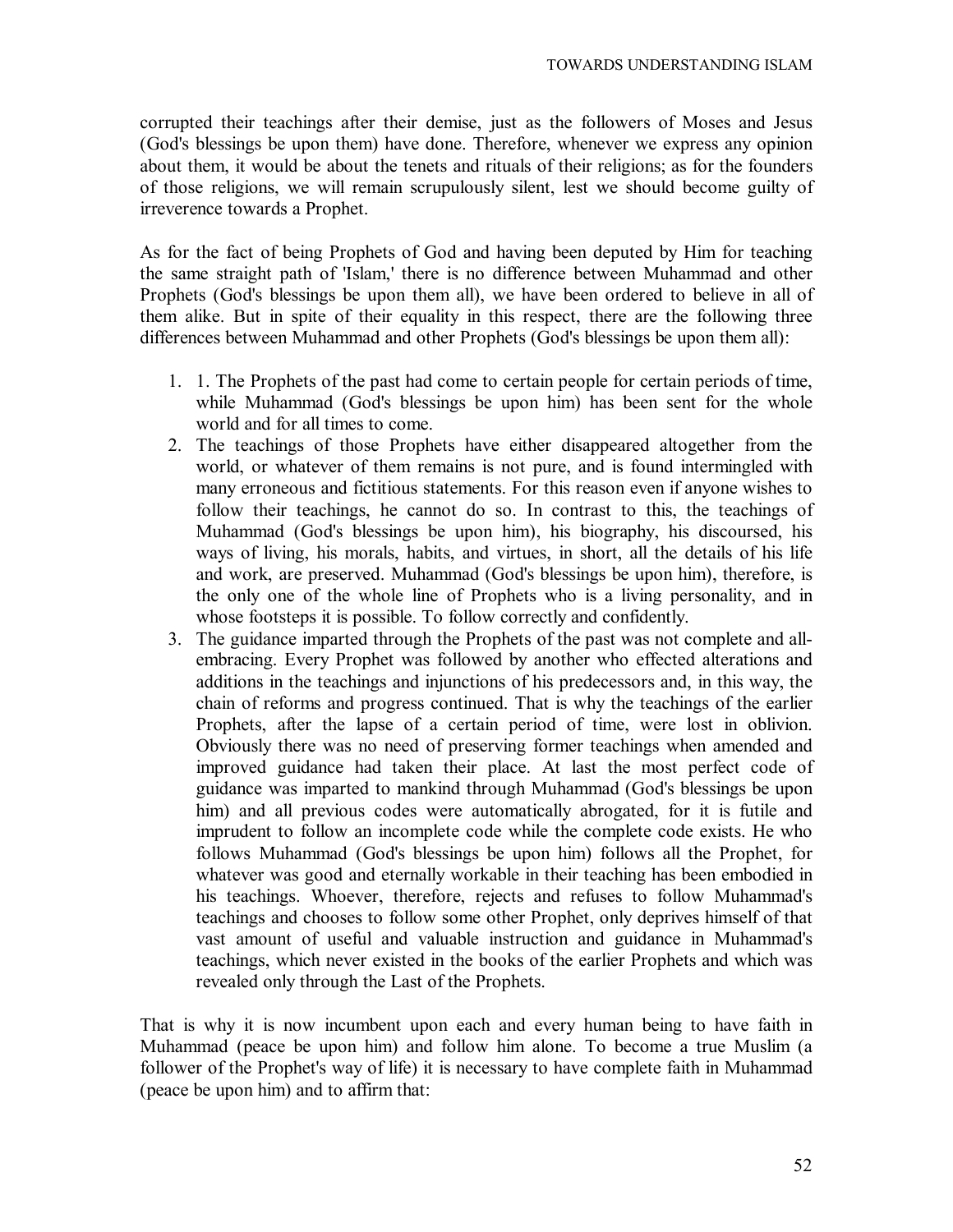- a. He is a true Prophet of God;
- b. His teachings are absolutely perfect, free from any defect or error;
- c. He is the Last Prophet of God. After him no Prophet will appear among any people till the Day of Judgment, nor is any such personage going to appear in whom it would be essential for a Muslim to believe

## **BELIEF IN LIFE AFTER DEATH**

The fifth article of Islamic Faith is belief in life after death. Prophet Muhammad (peace is upon him) has directed us to believe in resurrection after death and in the Day of Judgment. The essential ingredients of this belief, as the life of this world and of all that is in it will come to an end on an appointed day. Everything will be annihilated. That day is called *Qayamah,* i.e. the Last Day. That all the human beings who had lived in the world since its inception will then be restored to life and will be presented before God who will sit in court on that day. This is called *Hashr:* Resurrection.

That the entire record of every man and woman of all their doings and misdoings-will be presented before God for final judgment.

That God shall finally adjudge the reward of every person. He shall weigh everyone's good and bad deeds. One who excels in goodness will be rewarded a goodly reward; one whose evils and wrongs overweigh his good deeds, will be punished.

That the reward and punishment will be administered judiciously. Those who emerge successful in this judgment will go to paradise and the doors of eternal bliss will be opened upon them; those who are condemned and deserve punishment will be sent to Hell-the abode of fire and torture.

These are the essential constituents of belief in life after death.

## **THE NEED OF THIS BELIEF**

Belief in the life after death has always been a part and parcel of the teachings of the Prophets. Every Prophet asked his followers to believe in it, in the same way as the last of the Prophets, Muhammad (peace be upon him ), has asked us to do. This has always been an essential condition of being a Muslim. All Prophets have categorically declared that one who disbelieves in it, or casts doubts on it, is a *Kafir.* This is so, because denial of life after death makes all other beliefs meaningless. This denial also destroys the very sanction for good life and man is driven to a life of ignorance and disbelief. A little reflection would make this quite clear.

In your everyday life, whenever you are asked to do anything, you immediately think: what is the utility of doing it and what harm is involved in doing it? This is the very nature of man. He instinctively regards a useless action as totally unnecessary. You will never be willing to waste your time and energy in useless, wasteful, and unproductive jobs. Similarly, you won't be very eager to avoid a thing that is harmless. And the general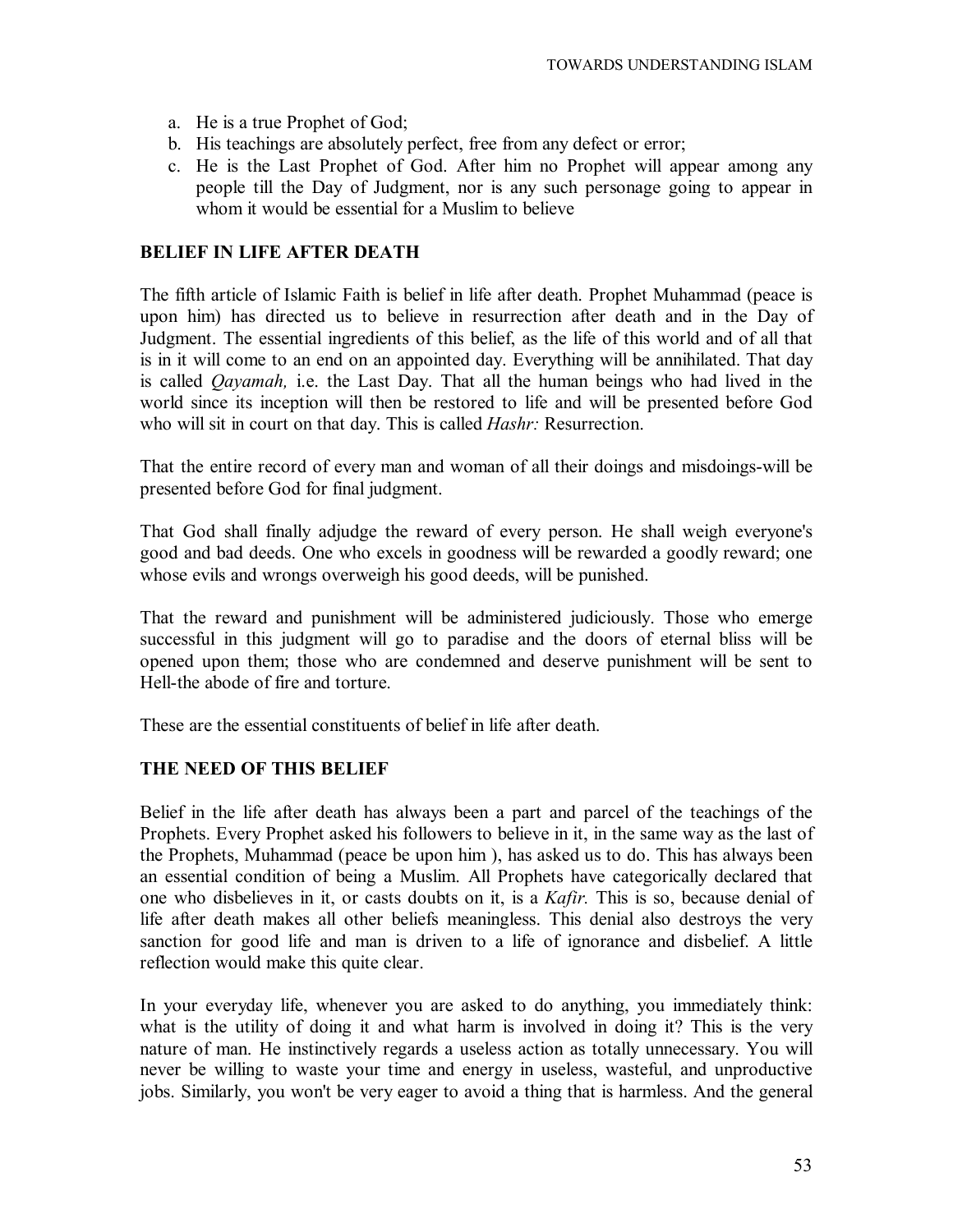rule is that the deeper your conviction about the utility of a thing, the firmer would be your response to it; and the more doubtful you are about its efficacy, the more wavering and shaky would be your attitude. After all, why does a child put his hand in fire? - Because he is not sure that fire burns. Why does he evade studying? -Because he does not fully grasp the importance and benefits of education and does not believe in what his elders try to impress upon his mind.

Now think of the man who does not believe in the Day of Judgment. Would he not consider belief in God and a life in accordance with His code of no consequence? What value will he attach to a life in pursuit of His pleasure? To him neither obedience to God is of any advantage, nor disobedience to Him of any harm. How, the injunctions of God, Him Prophet, and His Book? What incentive would remain there for him to undergo trials and sacrifices and to avoid worldly pleasures? And if a man does not follow the code of God and lives according to his own likes and dislikes, or what use is his belief in the existence of God, if any such belief he has?

That is not all. If you reflect still deeper, you will come to the conclusion that belief in life after death is the greatest deciding factor in the life of a man. Its acceptance or rejection determines the very course of his life and behaviour.

A man who has in view the success or failure of this world alone will be concerned with the benefits and harms that accrue to him in this life only. He will not be prepared to undertake any good act if he has no hope of gaining thereby some worldly interest, nor will he be keen to avoid any wrong act if that is not injurious to his interests in this world.

But a man who believes in the next world as well and has a firm conviction of the final consequences of his acts would look upon all world look upon all worldly gains and losses as temporary and transitory and would not stake his eternal bliss for a transitory and would his eternal bliss for a transitory gain. He will look upon things in their wider perspective and will always keep the everlasting benefit or harm in view. He will do the good, however costly it may be to him in terms of worldly gains, or however costly it may be to him in terms of worldly gains, or however injurious it may be to his immediate interests; and he will avoid the wrong, however charming it may look. He will judge the things from the viewpoint of their eternal consequences and would not submit to his whims and caprices.

Thus there is a radical difference between the beliefs, approaches, and lives of the two persons. One's idea of a good act is limited to its beneficence in this brief temporary life as a gain in the shape of money, property, public applause and similar other things which give him position, power, reputation, and worldly happiness. Such things become his objectives in life. Fulfilment of his own wishes and self-aggrandizement become the beall and end-all of his life. And he does not deter even from cruel and unjust means in their achievement. Similarly, his conception of a wrong act is that which may involve a risk of injury to his interests in this world like loss of property and life, spoiling of health, besmirching of reputation, or some other unpleasant consequence. In contrast to this man, the believer's concept of good and evil would be quite different. To him all that pleases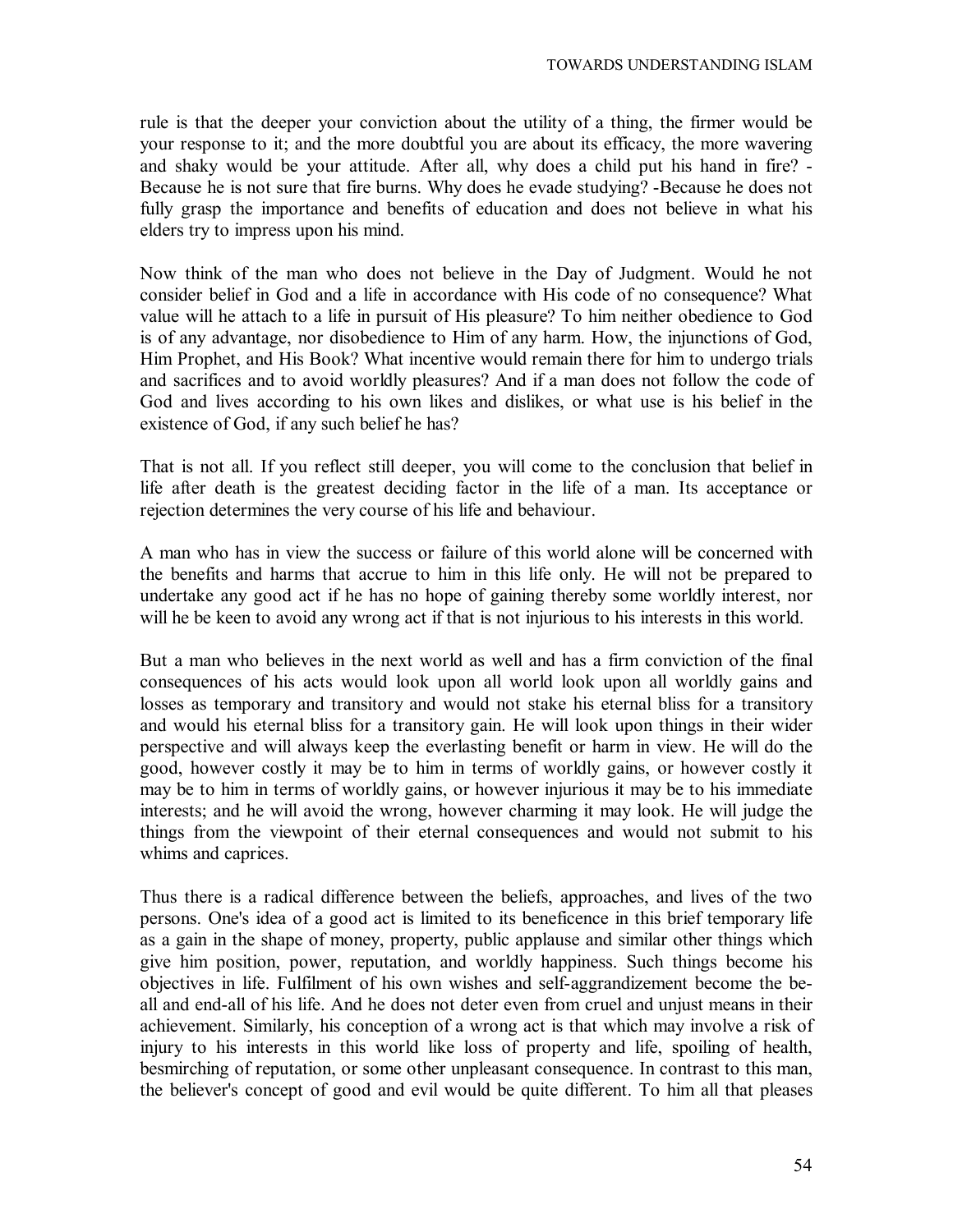God is good and all that invokes His displeasure and wrath is evil. A good act, according to him, will remain good even if it brings no benefit to him in this world, or even entails loss of some worldly possession or injury to his personal interests. He will be confident that God will reward him in the eternal life and that would be the real success. similarly, he will not fall a prey to evil deeds merely for some worldly gain, for he knows that even if he escapes punishment in his short worldly life, in would be the loser and would not be able to escape punishment by the court of God. He does not believe in the relativity of morals but sticks to the absolute standards revealed by God and lives according to them irrespective of gain or injury in this word.

Thus it is the belief or disbelief in life after death which makes man adopt different courses in life. For one who does not believe in the Day of Judgment it is absolutely impossible to fashion his life as suggested by Islam. Islam says: "In the way of God give *zakat* (charity) to the poor." His answer is: "No, *zakat* will diminish my wealth ; I will, instead, take interest on my money." And in its collection he would not hesitate to get attached each and everything belonging to the debtors, though they be poor or hungerstricken. Islam says: "Always speak the truth and shun lying, though you may gain ever so much by lying and lose ever so much by speaking the truth." But his reply would be: " Well, what shall I do with a truth which is of no use to me here, and which instead brings loss to me ; and why should I avoid lying where it can bring benefit to me without any risk, even that of a bad name?" He visits a lonely place and finds a precious metal lying there; in such a situation Islam says: "This is not your property, do not take it" ; but he would say: "This is a thing I have come by without any cost or trouble ; why should I not have it? There is no one to see this pick-up, who might report it to the police or give evidence against me in a court of law, to give me a bad name among the people. Why should I not make use of this valuable?" Someone secretly keeps a deposit with this man, and after that that he dies. Islam says: "Be honest with the property deposited with you and give it over to the heirs of the deceased." He says: "Why? There is no evidence of his property being with me; his children also have no knowledge about it. When I can appropriate it without any difficulty, without any fear of legal claim, or stain on my reputation, why should I not do so?" In short, at every step in life, Islam will direct him to walk in a course of behaviour; but he will take recourse to the opposite direction. For Islam Measures and values everything from the viewpoint of its everlasting consequence; while such a person always has in view only the immediate and earthly outcome. Now, you can understand why a man cannot be a Muslim without belief in the Day of Judgment. To be a Muslim is a very great thing; the fact is that one cannot even become a good man without this belief, for the denial of the Day of Judgment degrades man from humanity to a place even lower than that of the lowest of animals.

## **LIFE AFTER DEATH : A RATIONAL VINDICATION**

So far we have discussed the need and importance of belief in the Day of Judgment. Now let us consider how far the constituents of the belief are rationally understandable. The fact is that whatever Muhammad (peace be upon him) has told us about lift after death is clearly borne out by reason. Although our belief in the that Day is based upon our implicit in the Messenger of God, rational reflection not only confirms this belief but also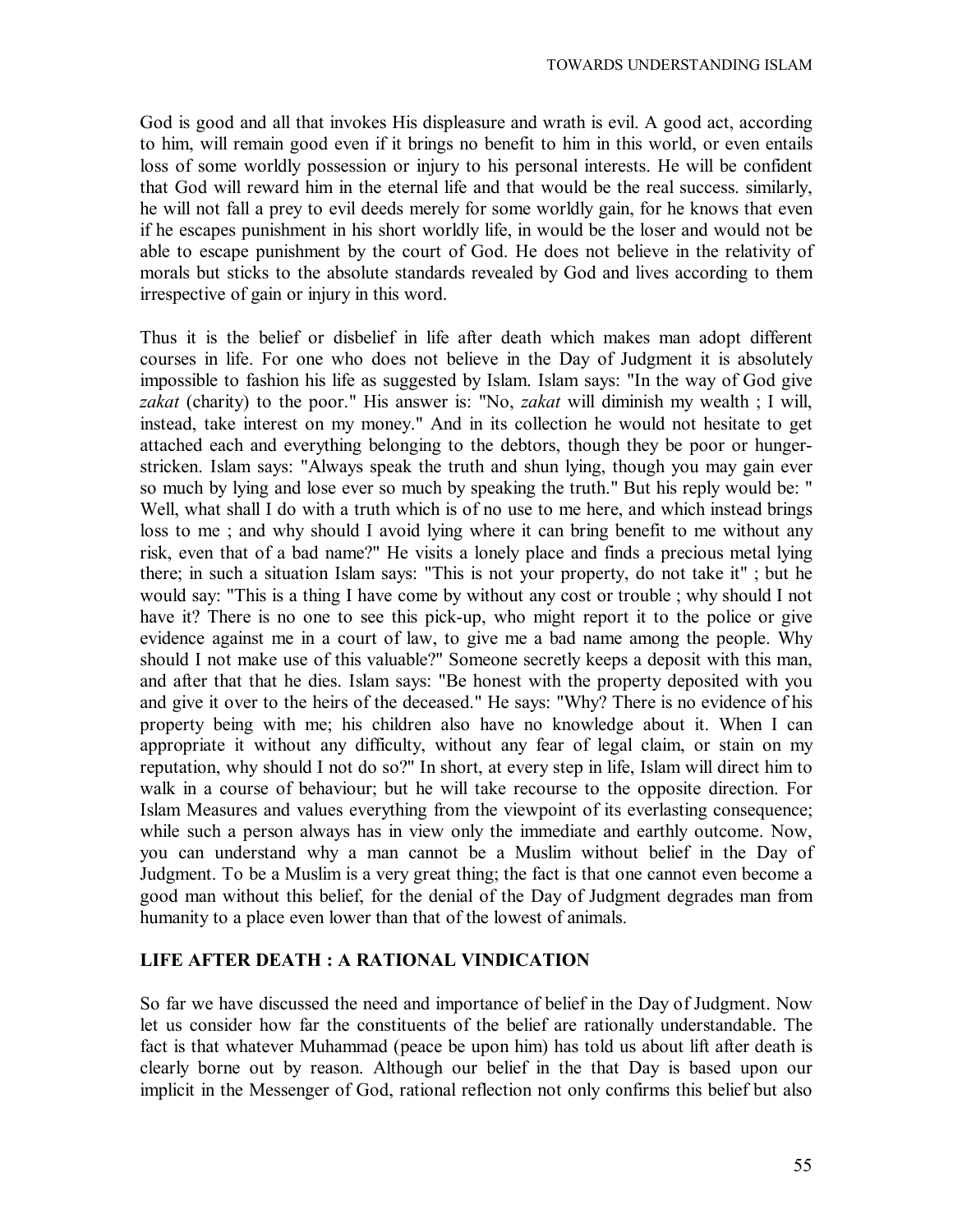reveals that Muhammad's (peace be upon him) teachings in this respect are much more reasonable and understandable than all other the following viewpoints are found in the world.

- 1. A section of the people says that there is nothing left of man after death, and that after this life-ending event, there is no other life. According to these people, this belief has no reality. They say that there is no possibility of it and such a belief is quite unscientific. This is the approach and bring in western science in their support.
- 2. Another section of the people maintains that man, in order to bear the consequences of his deeds, is repeatedly regenerated in this very world. If he lives a bad life, in the next generation he will assume the shape of an animal, like a dog or a cat, etc, or some tree or some lower kind of man. If his acts have been good, he will be reborn as a man into a higher class. This viewpoint is found in some Eastern religions.
- 3. There is a third viewpoint which calls for belief in the Day of Judgment, the Resurrection, man's presence in the Divine Court, and the administration of reward and punishment. This is the common belief of all the Prophets.

Now let us consider these viewpoints one by one. The first section, which arrogates to itself the authority and support of science, alleges that there is no reality in life after death. They say that they have never seen anybody coming back after his death. There is not a single case of revival. We see that after death a man is reduced to dust. Therefore death is the end of life and there is no life after death: But just think over this reasoning: is this really a scientific argument? Is the claim really founded on reason? If they have not seen any case of revival after death, they can only say that *they do not know what will happen after death.* But, instead of remaining within this limit, they declare that *nothing will happen after death* at the same time alleging that they speak out of knowledge! In fact they merely generalise on ignorance. Science tells us noting negative or positive in this respect and their assertion that life after death has no existence is totally unfounded. Their claim is not dissimilar to the claim of an ignoramus who has not seen an airplane and on that "knowledge" proclaims that airplanes have no existence at all! If anybody has not seen a thing, it does not mean that that thing has no existence. No man, not even the entire humanity, if it has not seen a thing, can claim that such a thing does not, or cannot, exist. This claim is illusionary and is out and out unscientific. No reasonable man can give it any weight.

Now look to belief of the second group. According to them, a human being is a human being because in his previous animal form he had done good deeds; and an animal is an animal because previously as a human being he had behaved badly. In other worlds to be a man or animal is the consequence of one's deed's in one's former form. One may well ask: "Which of them existed first, man or animal?" If they say man preceded animal, then they will have to accept that he must have been an animal before that, and given a human form for its good deeds. If they say it was animal they will have to concede that must have been a man before that who transformed into an animal for his bad deeds. This puts us into a vicious circle and the advocates of this belief cannot settle any from for the first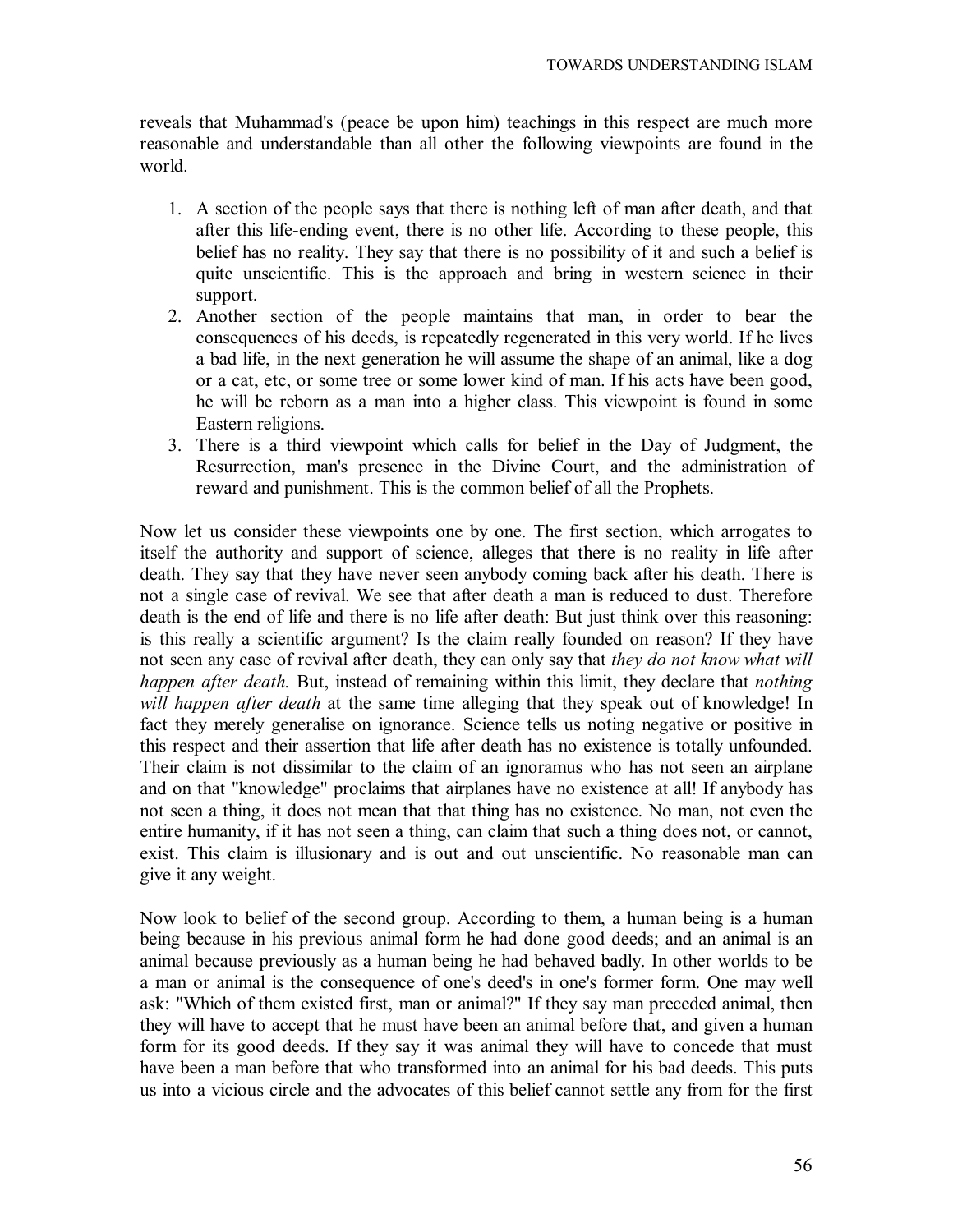creature, for every generation implies a preceding generation so that the succeeding generation may be considered as the consequence of the former. This is simply absurd.

Now consider the third viewpoint. Its first proposition is: "This world will one day come to an end.

God will destroy and annihilate the universe, and in its place will evolve another higher and far superior cosmos."

This statement is undeniably true. No doubt can be cast upon its veracity. The more we reflect on the nature of the cosmos, the more clearly it is proved that the existing system is not permanent and everlasting, for all the forces working in it are limited in their nature, and it becomes a certainty that one day they will be completely exhausted. That is why the scientists agree that one day the sun will become cold and will give up all its energy, the stars will collide with one another, and the whole system of the universe will be upset and destroyed. Moreover, if evolution is true in the case of the constituents of this universe, why it may not be true for the whole of it? To think of the universe becoming totally non-existent is more improbable than that it will pass into another evolutionary stage and another order of things will emerge in a much more improved and ideal order.

The second proposition of this belief is that "man will again be given life". Is it impossible? If so, how did the present life of man become possible? It is evident that God Who created man in this world can do so in the next. Not only is it a possibility, it is also a possibility, it is also a positive necessity, as will be show later.

The third proposition is that "the record of all the actions of man in this world is preserved and be presented on the Day of Resurrection". The proof of the truth of this proposition is provided here in these days by science itself. It was first understood that the sounds which we make produce slight waves in the air and die out. Now, it has been discovered that the sound leaves its impression on its surrounding objects and can be reproduced. Gramophone records are made on the same principle. From this it can be understood that the record of every movement of man is being impressed on all things which come into contact with the waves produced by the movements. This shows that the record of our entire deed is completely preserved and can be reproduced.

The fourth proposition is that "on the Day of Resurrection, God will hold His Court and with just judgment, reward or punish man for his good and bad deeds." What is unreasonable about it? Reason itself demands that God should hold His court and pronounce just judgment. We see here that a man does a good deed and thereby gains nothing in this world. We see another man who does a bad deed and does and does not suffer for it here. Not only this, we see thousands of cases of a good act bringing trouble on the doer, and of a bad deed and not suffer for it here. Not only this we see thousands of cases of a good act bringing trouble on the doer and of the guilty person. When we notice these events happening every day our reason and sense of justice demand that a time must come when the man who dose good must be rewarded and the one who does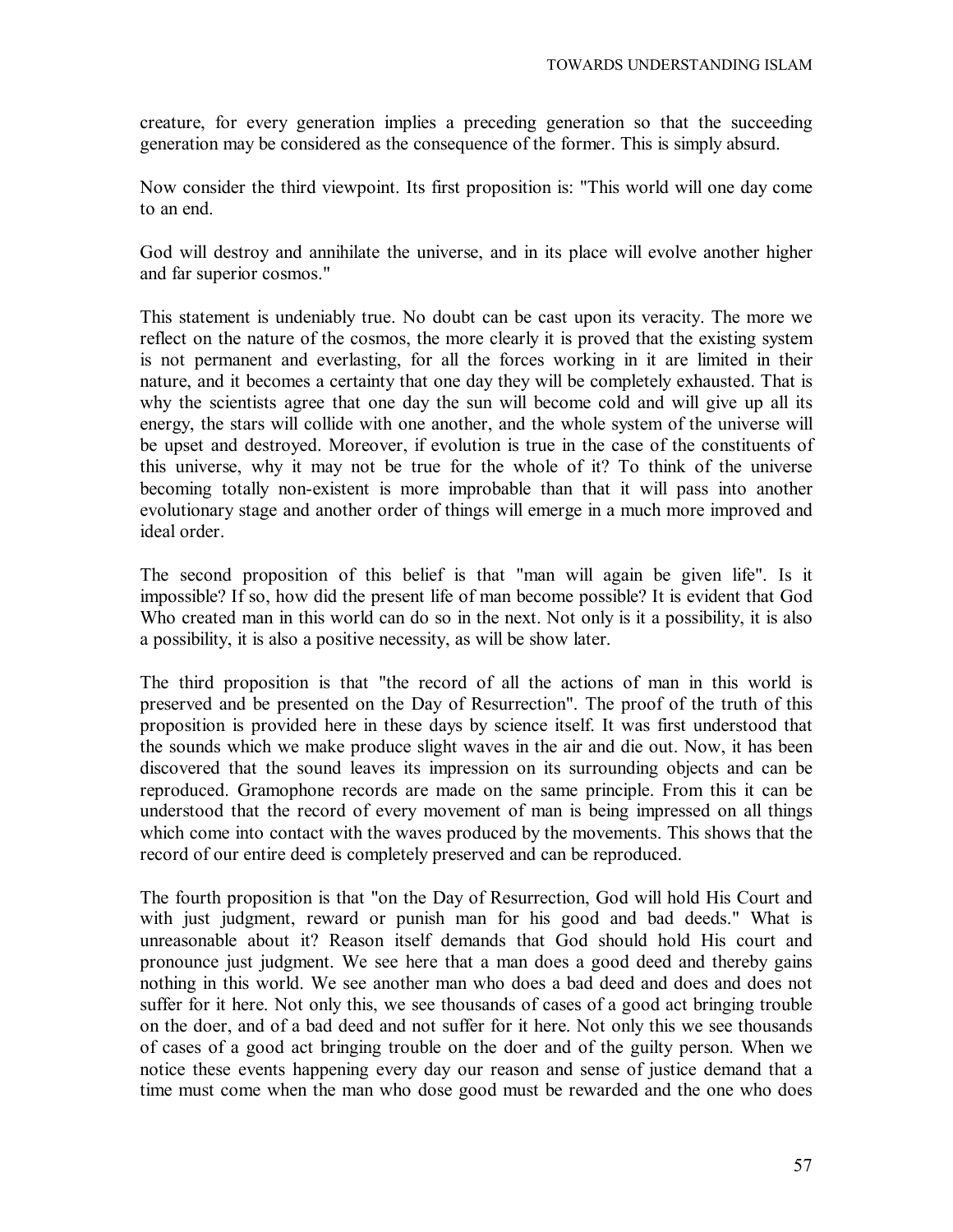evil must be punished. The present order of things as you can see yourself is subject to physical law according to which it is quite natural that a man who has got the means to do evil can do so if he chooses and it is not necessary that its evil consequences should react upon him wholly or partly. If you have a tin of petrol and a match-bow you can set fire to the house of your opponent and you can escape every consequence of this deed if the worldly forces are in your favour. Does it mean that such an offence has got no consequence at all? Certainly not! It means only that its physical result has appeared and the moral result is reserved. Do you really think it reasonable that it should never appear? If you say it should the question is where? Certainly not in this world because in the physical world only physical world only physical consequences of this higher category can appear only if there comes into existence another other of things wherein rational and moral laws reign supreme and occupy the governing poison and where the physical laws are made subject to them. That is the next world which as we have said before is the next evolutionary stage of the universe. It is evolutionary in this sense that it will be governed by moral laws rather than by physical laws. The rational consequences of man's action, which are reserved wholly or partly in this world, will appear therein. Man's status will be determined by his rational and moral worth adjudged in accordance with his conduct in this life of test and trial. There you will not find a worthy man serving under a fool or a morally superior man in a position inferior to a wretch, as is the case in this world.

The last proposition of this is the existence of Paradise and Hell, which is also not impossible. If God can make the sun, the moon the stars and the earth, why should He not be able to make Paradise and Hell? When He holds His Court and pronounces His judgment rewarding the meritorious and punishing the guilty there must be a place where the meritorious might enjoy their reward honour, happiness and gratification of all kinds and another place where the condemned might feel debasement pain and misery.

After considering all these questions no reasonable person can escape the conclusion that the belief in life after death is the most acceptable to reason and common senses, and that there is nothing in it which can be said to be unreasonable or impossible. Moreover, when a true Prophet like Muhammad (peace be upon him) has stated this to be a fact and it involves nothing but what is good for us wisdom lies in believing it implicitly and not in rejecting it without any sound reasons.

The above are the five articles of Faith which from the foundation for the superstructure of Islam. Their gist is contained in the short sentence know as *Kalima-e-tayyibah*. When you declare La ilaha illallah (there is no deity but Allah) you give up all false deities and profess that you are a creature of the One God and when you add to these words *Muhammad-ur-Rasulullah*, (Muhammad is Allah's Messenger) you confirm and admit the Prophethood of Muhammad (God's blessings be upon him). With the admission of his Prophethood it becomes obligatory that should believe in the divine nature and attributes of God, in His angels in His Revealed Books, and in life after death and earnestly follow that method of obeying God and worshipping Him which Prophet Muhammad (peace be upon him) has asked us to follow. Herein lies the road to success and salvation.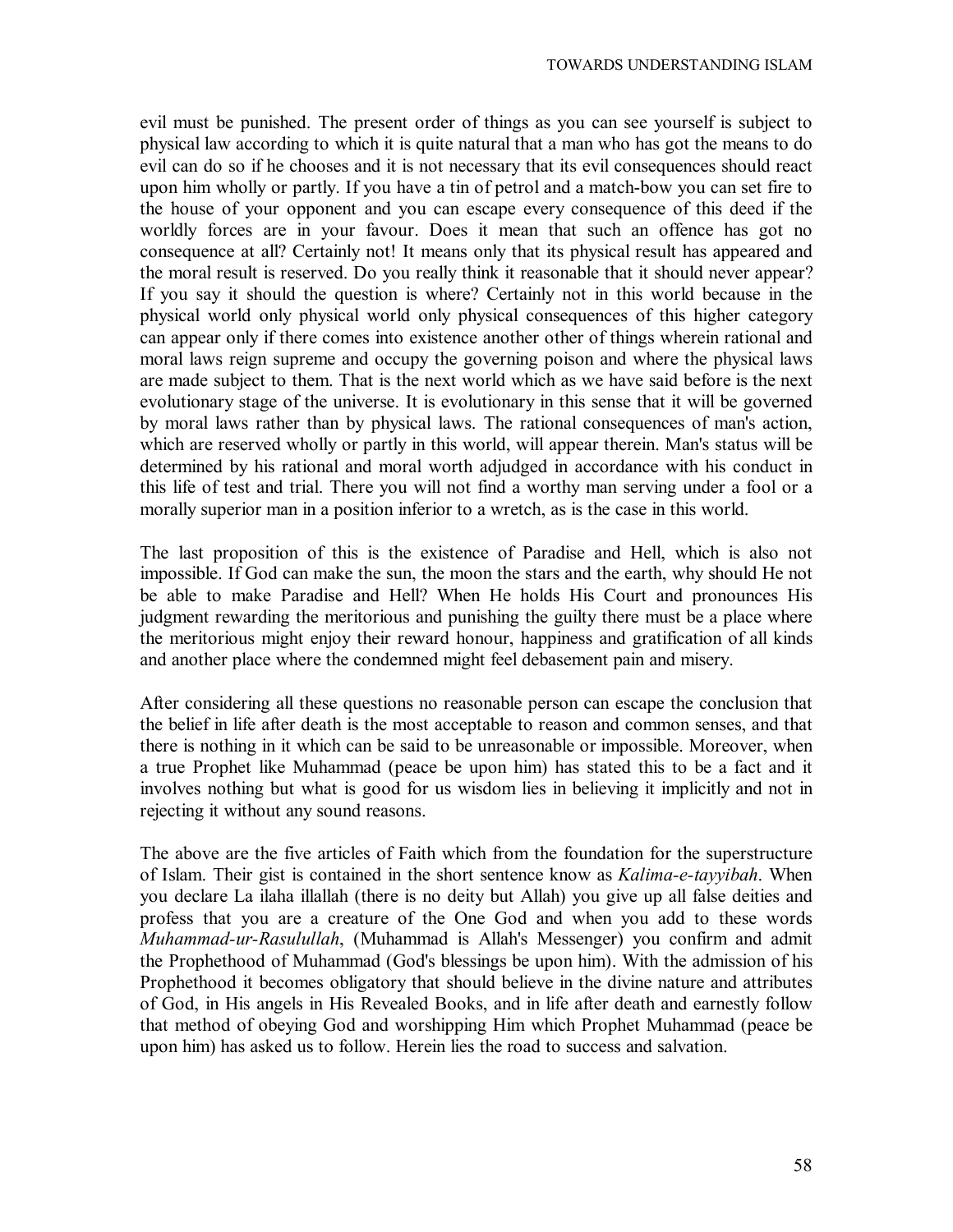## CHAPTER 5

# PRAYER AND WORSHIP

The earlier discussion has made it clear that the Prophet Muhammad (peace be upon him) has enjoined us to believe in five articles of Faith:

- 1. Belief in one God. Who has absolutely no associate with Him in His divinity.
- 2. Belief in God's Angels.
- 3. Belief in God's Books, and in the Holy Qur'an as His Last Book.
- 4. Belief in God's Prophet, and in Muhammad (God's blessing be upon him) as His Last and Final Messenger.
- 5. Belief in life after death.

These five articles make up the bedrock of Islam. One who believes in them enters the Muslim community. But by a mere verbal profession alone, one does not become a complete Muslim. To become a complete Muslim one has to fully carry out in practice the instruction given by Muhammad (peace be upon him) as ordained by God. For belief in God makes practical obedience to Him incumbent; and it is obedience to God which constitutes the religion of alone is your God, and this means that He is your Creator and you are His creature; that He is your Master, and you are His slave that He is your Ruler and you are His subject. After having acknowledged Him as your Master and Ruler, if you refuse to obey Him you are a rebel on your own admission. Along with faith in God you believe that the Qur'an is God's Book. This means that you have admitted all the contents of the Qur'an to be from God. Thus it become your bounden duty to accept and obey whatever is contained in it. Along with that you have admitted Muhammad (peace be upon him) to be God's Messenger, which means that you have admitted that each and every one of his orders and prohibitions are from God. After this admission obedience to him become your duty. Therefore you will be a full-fledged Muslim only when your practice is consistent with your profession otherwise your Islam will remain incomplete.

Now let us see what code of conduct Muhammad (peace be upon him) has taught as ordained by God Al-mighty. The first and foremost things in this respect are the *'Ibadat' the Primary Duties which must be observed by each and every person professing to belong to the Muslim community.*

## **THE SPIRIT OF "IBADAT" OR WORSHIP**

*'Ibadat'* is an Arabic word derived from *'Abd'* (a slave) and it means submission. It portrays that Allah is your Master and you are His slave and whatever a slave does in obedience to and for the pleasure of his Master is '*Ibadat*. The Islamic concept of 'Ibadat' is very wide. If you free your speech from filth, falsehood, malice and abuse and speak the truth and talk goodly things and do all these only because God has so ordained to do they constitute 'Ibadat, however secular they may look in semblance. If you obey the law of God in letter and spirit in your commercial and economic affairs and abide by it in your dealings with your parents relatives friend and all those who come in contact with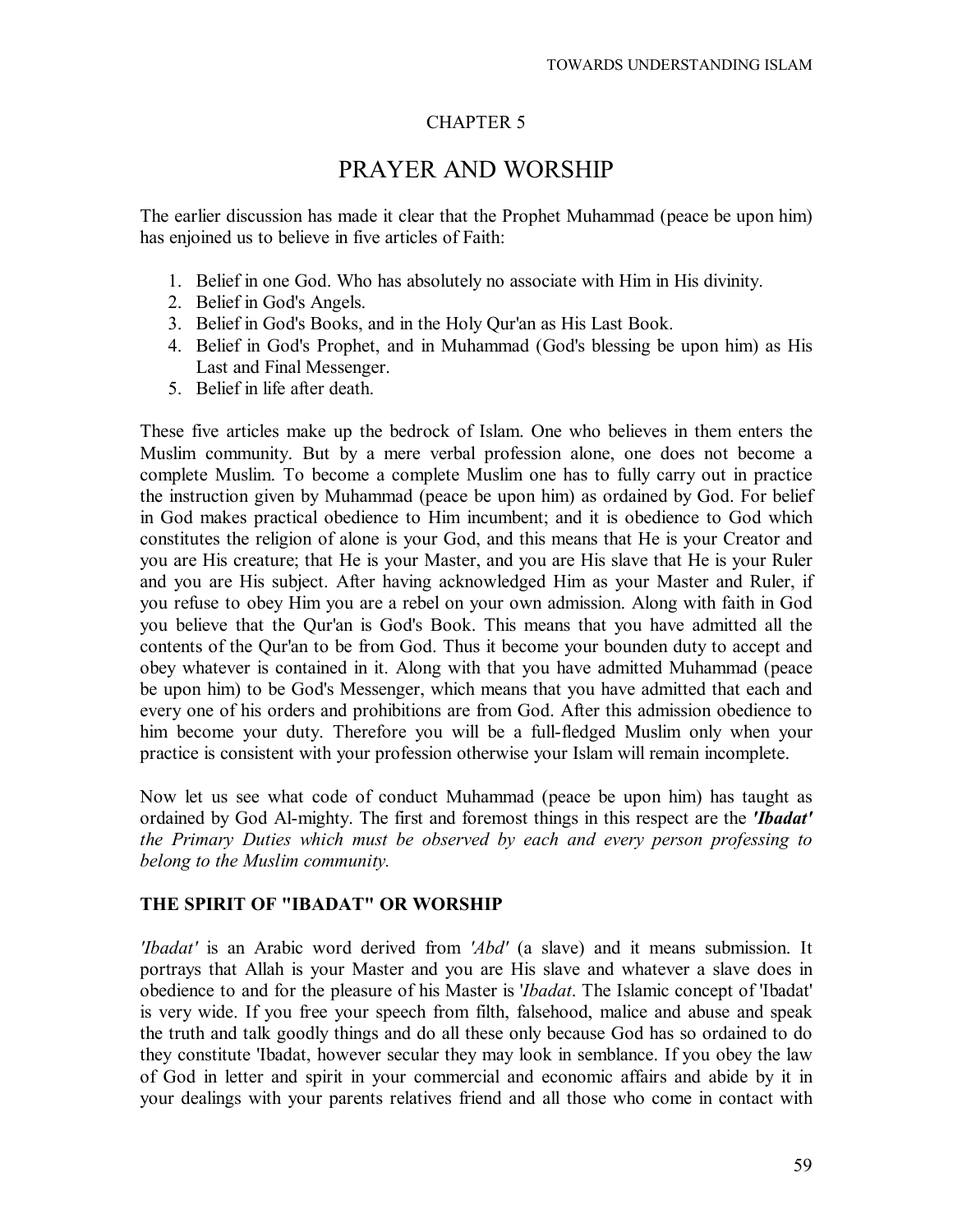you verily all these activities of yours are 'Ibadat. If you help the poor and the destitute give food to the hungry and serve the ailing and the afflicted persons and do all this not for any personal gain of yours but only to seek the pleasure of God, they are nothing short of *'Ibadat*. Even your economic activities the activities you undertake to earn your living and to feed your dependants are *'Ibadat* if you remain honest and truthful in them and observe the law of God. In short all your activities and your entire life are '*Ibadat* if they are in accordance with the law of God and your heart is filled with His fear and your ultimate objective in undertaking all theses activities is to seek the pleasure of God. Thus whenever you do good or avoid evil for fear of God, in whatever sphere of life and field of activity you are discharging your Islamic obligations. This is the true significance of 'Ibadat, viz. Total submission to the pleasure of Allah, the moulding into the patterns of Islam one's entire life, leaving out not even the most insignificant part thereof. To help achieve this aim a set of formal 'Ibadat (worships) has been constituted which serves as a course of training. The more assiduously we follow the training, the better equipped practices. The 'Ibadat are thus the pillars on which the edifice of Islam rests.

#### **SALAT**

Salat is the most primary and the most important of these obligations. And what is Salat? It is the prescribed daily prayers which consist in repeating and refreshing five times a day the belief in which you repose your faith. You get up early in the morning, cleanse yourself and present yourself before your Lord for prayer. The various poses that you assume during your prayers are the very embodiment of the spirit of submission; the various recitals remind you of your commitments to your God. You seek His guidance and ask Him again and again to enable you to avoid His wrath and follow His Chosen Path. You read out from the Book of the Lord and express witness to the truth of the Prophet and also refresh your belief in the Day of Judgment and enliven in your memory the fact that you have to appear before your Lord and give an account of your entire life. This is how your day starts. Then after a few hours the Muezzin calls you to prayers and you again submit to your God and renew your covenant with Him. You dissociate yourself form your worldly engagements for a few moments and seek audience with God. This once again brings to the fore of your mind your real role in file. After this rededication you revert to your occupations and again present yourself to the Lord after a few hours. This again acts as a reminder to you and you once more refocus your attention an the attention on the stipulations of your Faith. When the sun sets and the darkness of the night begins to shroud you, you again submit yourself to God in Prayers so that you may not forget your duties and obligation in the midst of the approaching shadows of the night. And then after a few hours you again appear before your Lord and this is your last prayer of the day. Thus before going to bed you once again renew your Faith and prostrate before your God. And this is how you complete your day. The frequency and timings of the prayers never let the object and mission of life be lost sight of in the maze of worldly activities.

It is but easy to understand how the daily prayers strengthen the foundations of your Faith prepare you for the observance of a life of virtue and obedience to God, and refresh that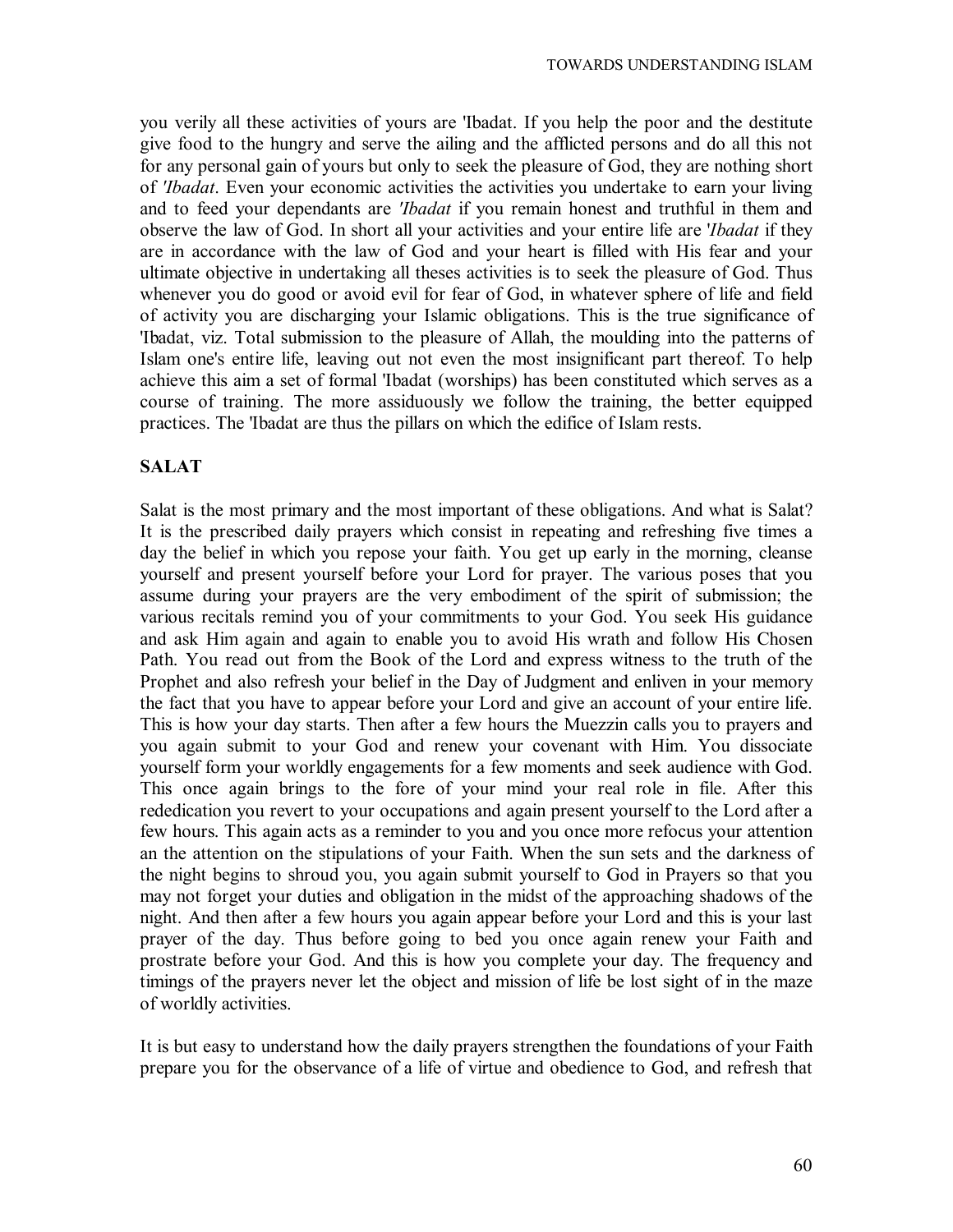belief from which spring courage, sincerity, purposefulness, purity of heart, advancement of the soul, and enrichment of morals.

Now see how this is achieved. You perform ablution and perform it in the way prescribed by the Holy Prophet (peace be upon him). You also say your prayers according to the instructions of the Prophet. Why do you do so? Simply because you believe in the prophethood of Muhammad (peace be upon him) and deem it our bounden duty to follow him ungrudgingly. Why don't you intentionally miss-recite the Qur'an? Isn't it so because you regard the Books as the Word of God and deem it a sin to deviate from its letter? In the prayers you recite many a thing quietly and if you do not recite them and make any deviation therefrom there is no one to check you. But you never do co intentionally. Why? Because you believe that God is ever watchful and He listens all that you recite and is aware of thing open and hidden. What makes you say your prayers at places where there is not one to ask you to offer them or even to see you offering them? Isn't it so because of your belief that God is ever looking at you? What makes you leave your important business and other occupations and rush to1wards the mosque for prayers? What makes you terminate your sweet sleep in the early hours of the morning to go to the mosque in the heat of the noon and to leave your evening entertainment's for the sake of prayers? Is it anything other than sense of duty-your realisation that you must fulfil your responsibility to the Lord, come what may? And why are you afraid of any mistake in prayer? Because your heart is filled with the fear of God and you know that you have to appear before Him on the Day of Judgment and give an account of your entire life. Now look! can there be a better course of moral and spiritual training than prayers? It is this training which makes a man a perfect Muslim. It remains him of his covenant with God, refreshes his faith in Him, and keeps the belief in the Day of Judgment alive and everpresent before his mind's eye. It makes him follow the Prophet and trains him in the observance of his duties.

This is indeed a strict training for conforming one's practice to one' ideals. Obviously if a man's consciousness of his duties towards his Creator is so acute that he prizes it above all worldly gains and keep it refreshing through prayers he would certainly be in visiting the displeasure of God which he all along striven to avoid. He will abide by the law of God in the entire gamut of life in the same way as he follows it in the five prayers ever day. This man can be relied upon in other fields of activity as well for if the shadows of sin or deceit approach him he will try to avoid them for fear of the Lord which would be ever present in his heart. And if even after such a vital training a man misbehaves himself in other fields of life and disobeys the law of God it can only be because of some intrinsic depravity of his self.

Then again you must say your prayers in congregation and especially so the Friday prayers. This creates among the Muslims a bound of love and mutual understanding. This arouses in them the sense of their collective unity and fosters among them national fraternity. All of them say their prayers in one congregation and this inculcate in them a deep feeling of brotherhood. Prayers are also a symbol of equality for the poor and the rich the low and the high the rulers and the ruled the educated and the unlettered, the black and the white all stand in one row prostrate before their Lord. They also inculcate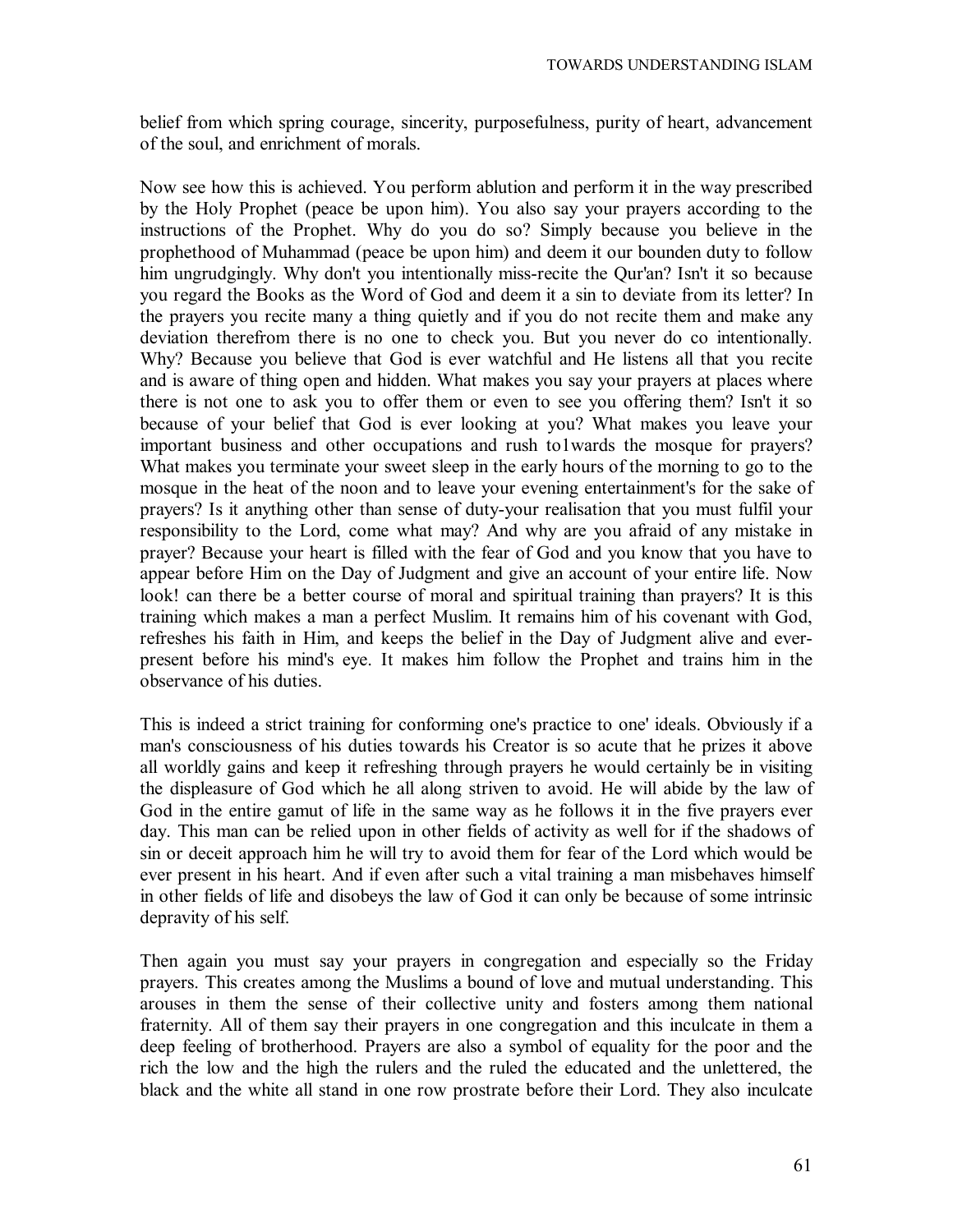in them a strong sense of discipline and obedience to the elected leader. In short prayers train them in all those virtues which make possible the development of a rich individual and collective life.

There are a few of the myriads of benefits we can derive from the daily prayers. If we refuse to avail ourselves of them we and only we are the losers. Our shirking the prayers can only mean one of the two things. Either we do not recognise prayers as our duty or we recognise them as our claim to Faith shall be a shameless lie, for if we refuse to take orders we no longer acknowledge the Authority. In the second case if we recognise the Authority and still flout His Commands then we are the most unreliable of the creatures that ever tread the earth. For if we can do this to the highest authority in the universe, what guarantee is there that we shall not do the same in our dealings with other human beings? And if double play overwhelms a society what a hell of discord it is bound to become!

## **FASTING**

What the prayers seek to serve five times a day fasting in the month of Ramadhan (ninth month of the lunar year) does once a year. During this period from dawn to dusk we eat not a grain of food nor drink a drop of water no matter how delicious the dish or how hungry or thirsty we feel. What is it makes us voluntarily undergo such rigours? It is nothing but faith in God and the fear of Him and of the Day of Judgment. Each and every moment during our fast we suppress our passions and desires and proclaim by our doing so the supremacy of the Law of God. This consciousness of duty and the spirit of patience that incessant fasting for full one month inculcates in us help us Strengthen our faith. Rigour and discipline during this month bring us face to face with the realities of life and help us make our life during the rest of the year a life of true subservience to His Will.

From yet another point of view fasting has an immense impact on society for all the Muslims irrespective of their status must observe fast during the same month. This brings to prominence the essential equality of men and thus goes a long way towards creating in then sentiments of love and brotherhood. During Ramadhan evil conceals itself while good come to the fore and the whole atmosphere is filled with piety and purity. This discipline has been imposed on us to our own advantage. Those who do not fulfil this relied upon in the discharge of their duties. But the worst are those who during this holy month does not hesitate to eat or drink in public. They are the people who by their conduct show that they care not a trifle for the commands of Allah in Whom they profess their belief as their Creator and Sustainer. Not only this, they also show that they are not loyal members of the Muslim Community rather they have nothing to do with it. It is evident that in so far as obedience to law and regard for a trust reposed in them goes, only the worst could be expected of such hypocrites.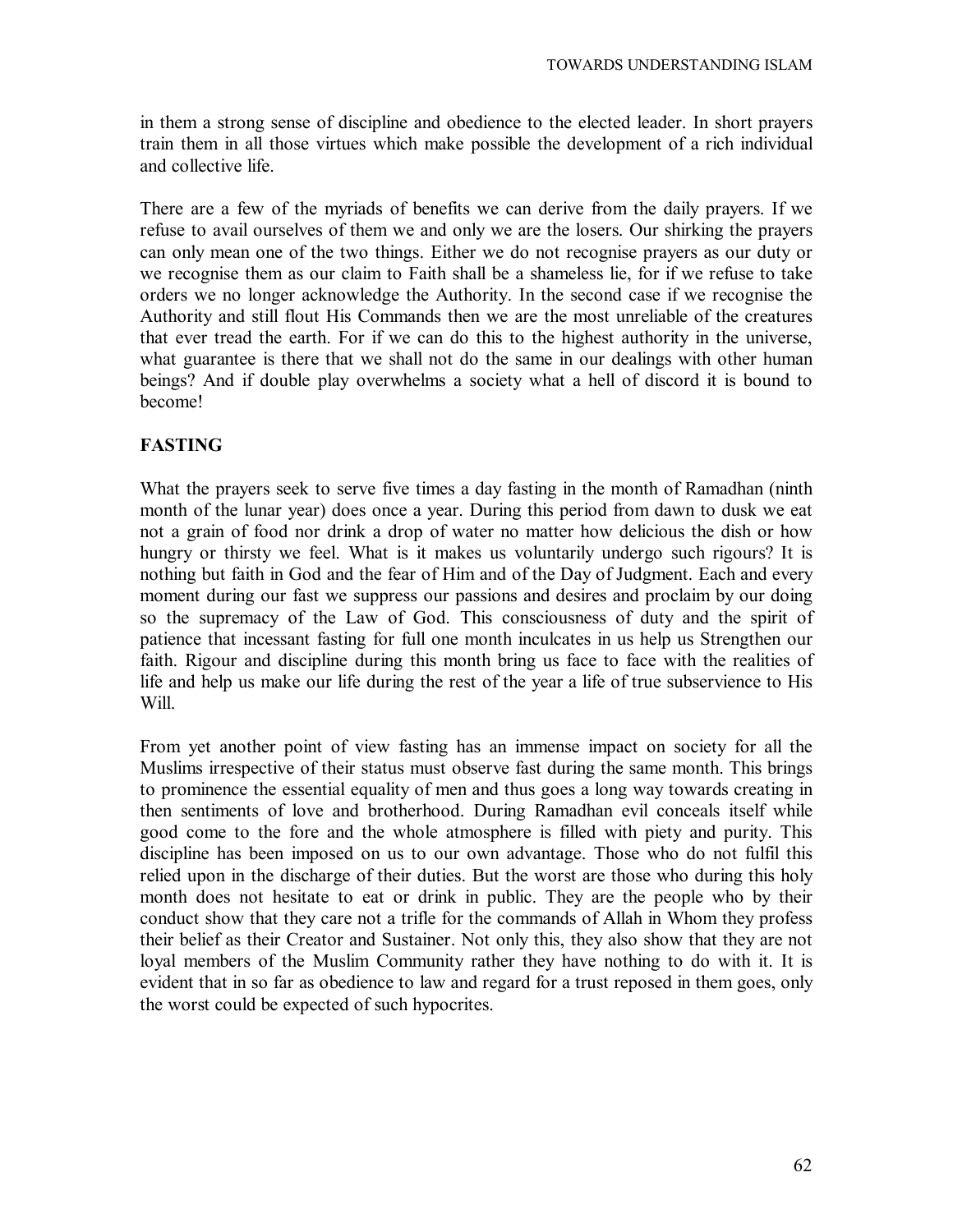## **ZAKAT**

The third obligation is *Zakat*. Every Muslim, whose financial conditions are above a certain specified minimum, must pay annually 21/2% of his cash balance to a deserving fellow being, a new covert to Islam, a traveler, or one involved in debts. This is the minimum. The more you pay the greater the reward that Allah shall bestow on you.

The money that we pay as *Zakat* is mot something Allah needs or receives. He is above any want and desire. He, in His benign Mercy, promises us rewards manifold if we help our brethren. But there in one basic condition for being thus rewarded. And it is this that when we pay in the name of Allah, we shall not expect nor demand any worldly gains from the beneficiaries nor aim at making our names as philanthropists.

Zakat is as basic to Islam as other forms of 'Ibadat salat (prayers) and saum (fasting). Its fundamental importance lies in the fact that it fosters in us the qualities of sacrifice and rids us of selfishness and plutolatry. Islam accepts within its fold only those who are ready to give away in God's way from their hard earned wealth willingly and without any temporal or personal gain. It has nothing to do with misers. A true Muslim shall, when the call comes, sacrifice al his belongings in the way of Allah, for Zakat has already trained him for such sacrifice.

The Muslim society has immensely to gain from the institution of Zakat. It is the bounden duty of every well to do Muslim to help his lowly placed poor brethren. His wealth is not to be spent solely for his own comfort and luxury there are rightful claimants on his wealth, and they are the nation's widows and orphans, the poor and the invalid those who have ability but lack the means by which they could seek useful employment, those who have the faculties and brilliance but not the money with which they could acquire knowledge and become useful members of the community. He who does not recognize the right on his wealth of such members of his own community is indeed cruel. For there could be no greater cruelty than to fill one's own coffers while thousands die of hunger or suffer the agonies of unemployment. Islam is a sworn enemy of such selfishness, greed and acquisitiveness. Disbelievers, devoid of sentiments of universal love, know only to preserve wealth and to add to it by lending it out on interest. Islam's teachings are the very antithesis of this attitude. Here one shares one's wealth with others and helps them stand on their own legs and become productive members of the society.

## **HAJJ OR PILGRIMAGE**

Hajj, or the Pilgrimage to Mecca, is fourth basic 'Ibadat. It is obligatory only on those who can afford it and that too only once in a lifetime.

Mecca today stands at site of a small house that the Prophet Abraham (God's blessings be upon him) built for the worship of Allah. Allah rewarded him by calling it His own House and by making it the center towards which all must face when saying prayers. He also made it incumbent on those who can afford to visit is not merely to be a courtesy call. Even this pilgrimage the its rites and conditions to be fulfilled which inculcate in us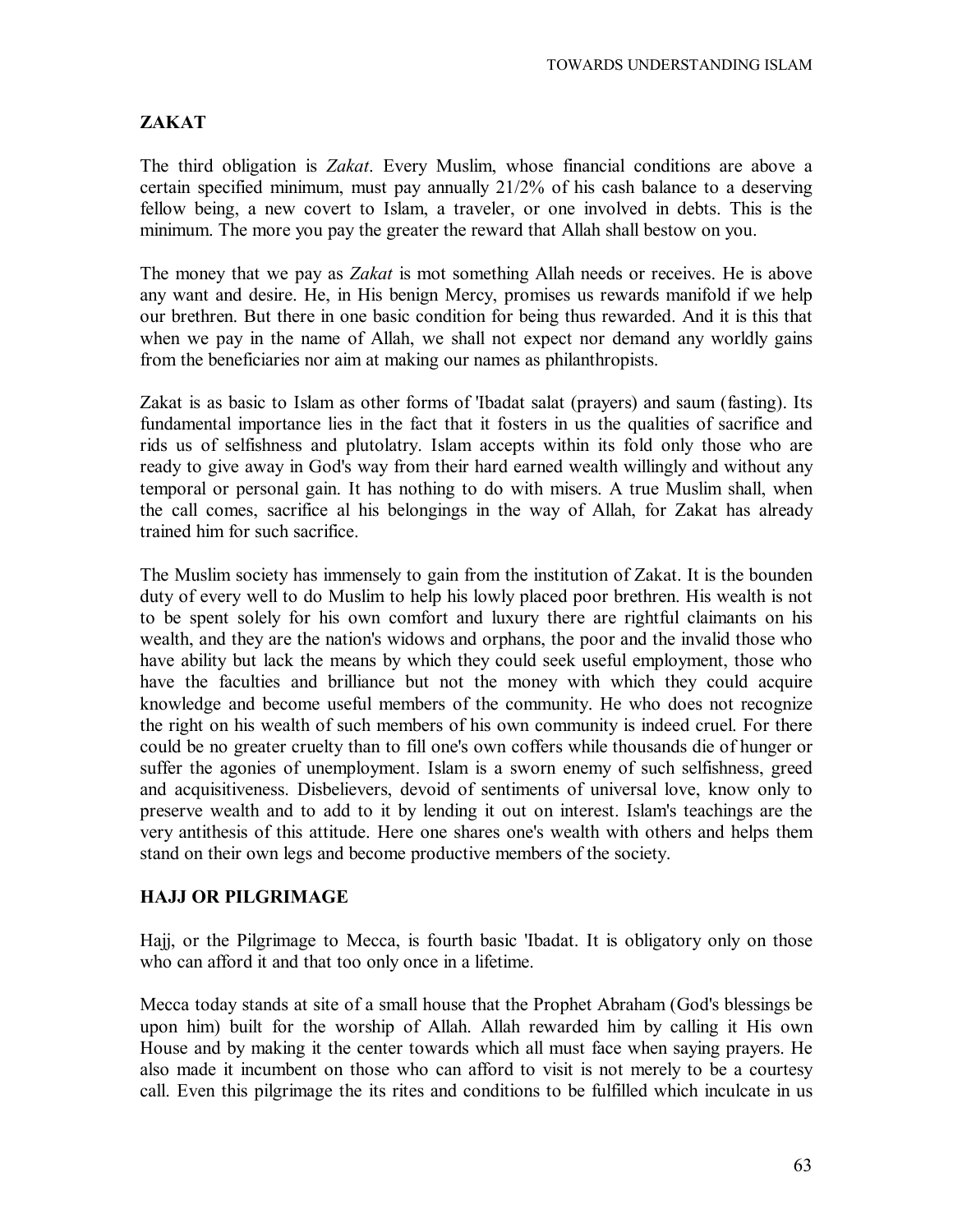piety and goodness. When we undertake the pilgrimage, we are required to suppress our passions, refrain from bloodshed, and be pure in word and deed. God promises rewards for our sincerity and submissiveness.

The Pilgrimage is, in a way the biggest of all Ibadat. For unless a man really loves God he would never undertake such a long journey all his near and dear ones behind him. Then this pilgrimage is unlike any other journey. Here his thoughts are concentrated on Allah, his very being vibrates with spirit of intense devotion. When he reaches the holy place, he finds the atmosphere laden with piety and godliness; he visits place which bear witness to the glory of Islam, and all this leaves an indelible impression on his mind, which he carries t o his last breath.

Then there are as in other *'Ibadat* many benefits that the Muslims can enjoy from this pilgrimage. Mecca is the center towards which the Muslims must converge once a year meet and discuss topics of common interest and in general create and refresh in then selves the faith that all Muslims are equal and deserve the love and sympathy of others irrespective of their geographical or cultural origin. Thus the pilgrimage unites the Muslims of the world into one international fraternity.

## **DEFENSE OF ISLAM**

Though the defense of Islam is not a fundamental tenet but its need and importance have been repeatedly emphasised in the Qur'an and the Hadith. It is in essence a test of our sincerity and truthfulness as believers in Islam. If we do not defend one whom we call our friend against intrigues or assaults from his foes, nor care for his interest and are guided solely by selfishness we are indeed false pretenders of friendship. Similarly if we profess belief in Islam we must jealously guard and uphold the prestige of Islam. Our sole guide in our conduct must be the interest of Muslim at large and the service of Islam in the face of which all our personal considerations must sink low.

## **JIHAD**

*Jihad* is a part of this overall defense of Islam. *Jihad* means struggle to the utmost of one's capacity. A man who exerts himself physically or mentally or spends his wealth in the way of Allah is indeed engaged in Jihad. But in the language of the Shari'ah this word is used particularly for the war that is waged solely in the name of Allah and against those who perpetrate oppression as enemies of Islam. This supreme sacrifice of lives devolves an all Muslims. If however a section of the Muslims offer themselves for participating in the *Jihad* the whole community is absolved of its responsibility. But if none comes forward everybody is guilty. This concession vanishes for the citizens of an Islamic State when it is attacked by a non-Muslim power. In that case everybody must come forward for the *Jihad*. If the country attacked has not strength enough to fight back then it is the religious duty of the neighbouring Muslim countries to help her if even they fail then the Muslims of the whole world must fight the common enemy. In all these cases *Jihad* is as much a primary duty of the Muslims concerned as are the daily prayers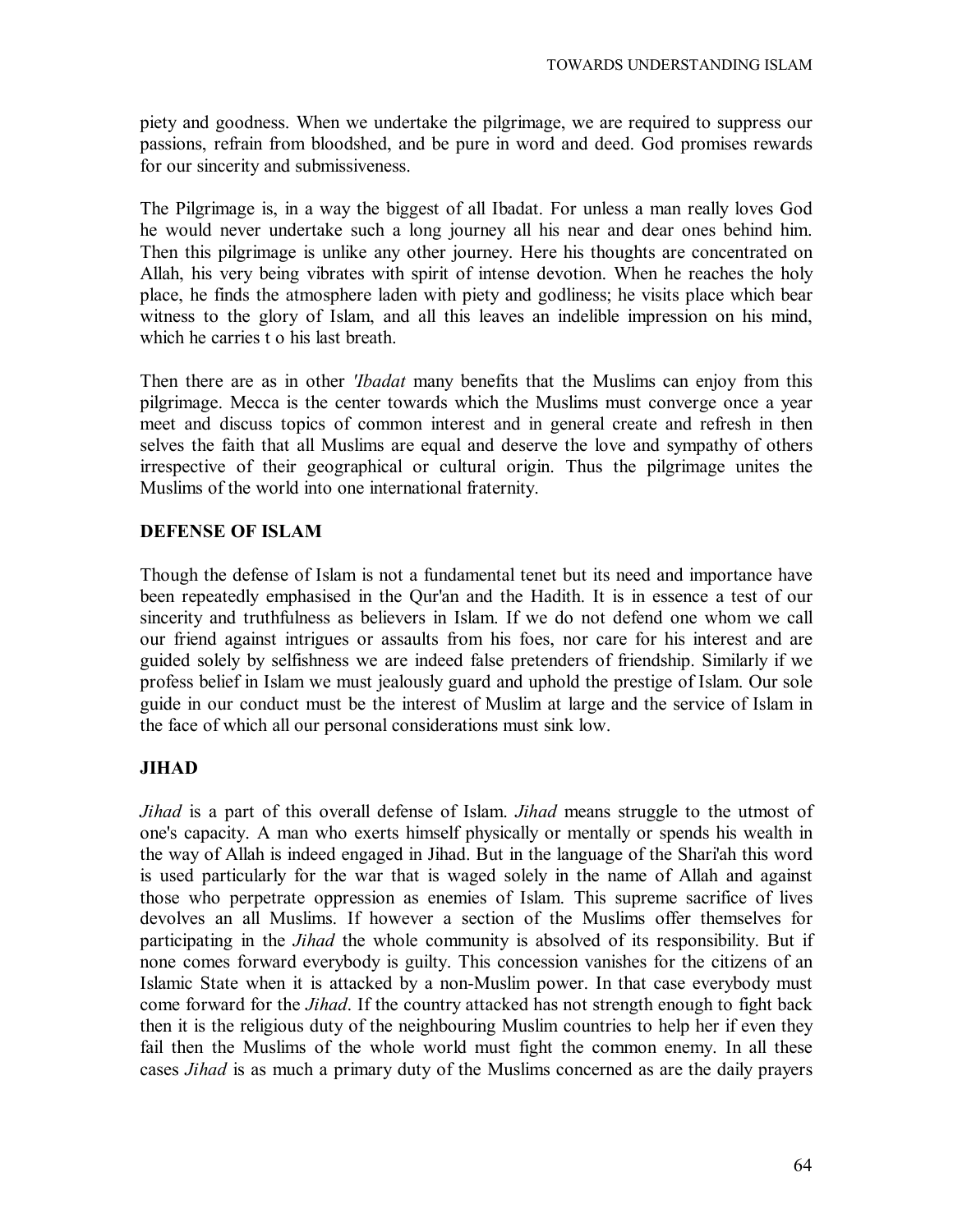or fasting. One who shirks it is a sinner. He is plainly a hypocrite who fails in the test of sincerity and all his *'Ibadat* and prayers are a sham a worthless hollow show of devotion.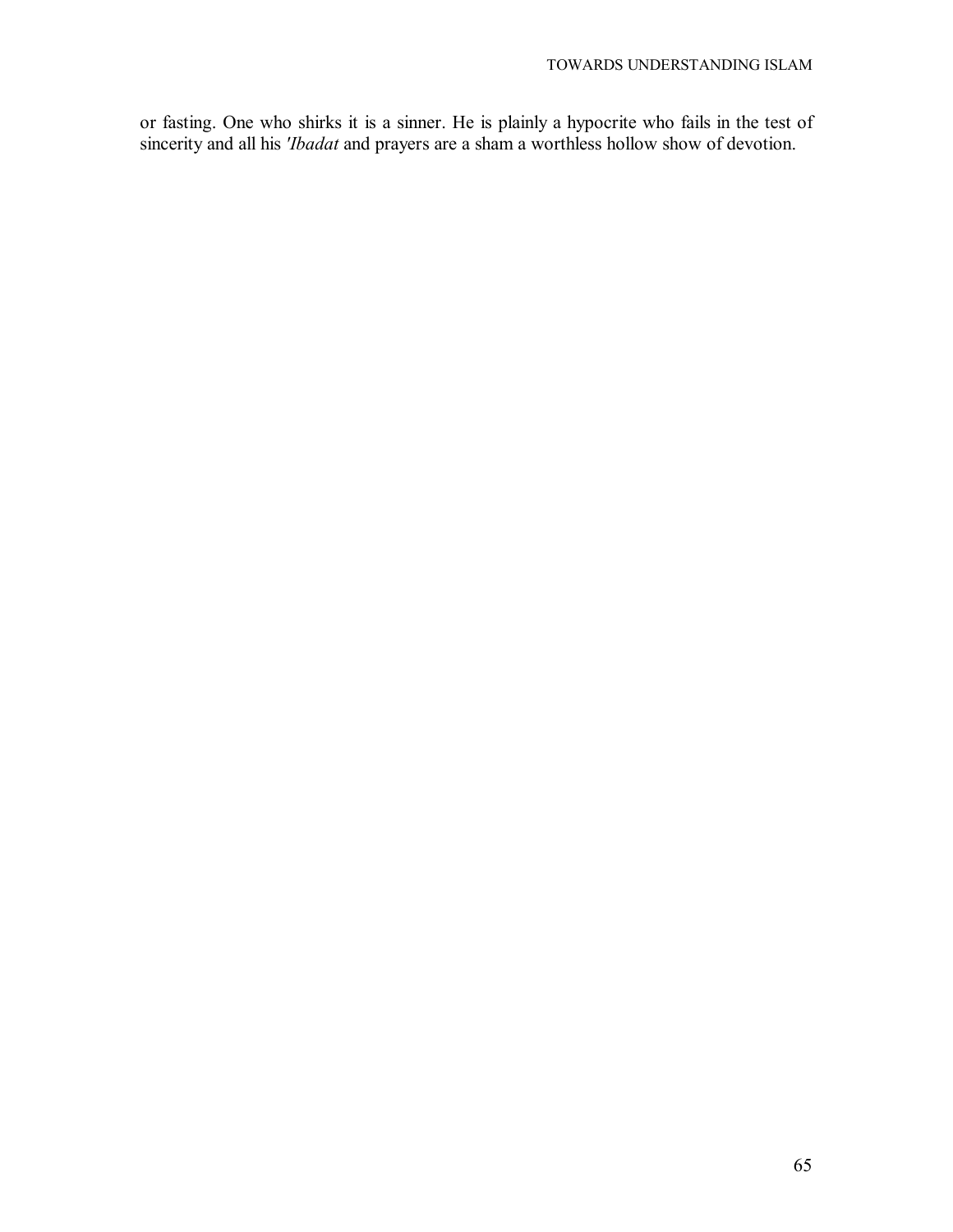## CHAPTER 6

# DIN AND SHARI'AH

Up till now we have been dealing with *Din* or *Faith*. we now come to a discussion of the *Shari'ah* of Prophet Muhammad (peace be upon him). But let us first be clear about the difference between Din and Shari'ah.

## **DISTINCTION BETWEEN DIN AND SHARI'AH**

In the foregoing chapters we have said that all the Prophets who made their appearance from time to time propagated Islam. This is a very basic fact. They propagated Islam that is a faith in God with all His attributes faith in the Day of Judgment faith in the Prophets and the Books and asked people consequently to live a life of obedience and submission to their Lord. This is what constitutes al-Din and it was common to the teaching of all the Prophets.

Apart from this Din there is the Shari'ah or the detailed code of conduct or the canons comprising ways and modes of worship standards of morals and life law that allow and prescribe that judge between right and wrong. Such canon law has been undergoing amendments from time to time and though each Prophet had the same Din he brought with him a different Shari'ah that would suit the conditions of his own people and time. This served the purpose of training different people over all ages for a better civilization and equipping them with better morals. The process ended with the advent of Muhammad the last Prophet (peace be upon him) who brought with him the final code which was to apply to all mankind for all times to come. Din has undergone no change but now all the previous *Shari'ah* stand abrogated in view of the comprehensive *Shari'ah* that Muhammad (peace be upon him) has brought with him. This is the climax or the final of the great process of training that was started at the dawn of the human era.

## **THE SOURCES OF THE SHARI'AH**

We draw upon two major sources in order to acquaint ourselves with the Shari'ah of Muhammad (peace be upon him), viz. the Qur'an and the Hadith. The Qur'an is a divine revelation each and every word of the instructions issued or the memoirs of the last Prophet's conduct and behaviour, as preserved by those who were present in his company or those to whom these were handed down by the first witness. These were later sifted and collected by divines and compiled in the form of books among which the collections made by Malik, Bukhari, Muslim, Tirmizi, Abu Dawud, Nasa'i and Ibn Majah are considered to be the most authentic.

## **FIQH**

Detailed law derived from the Qur'an and the Ahadith covering the myriads from of problems that arise in the course of man's life have been compiled by some of the leading legists in the past. Thus the Muslim Peoples shall for ever be grateful to those men of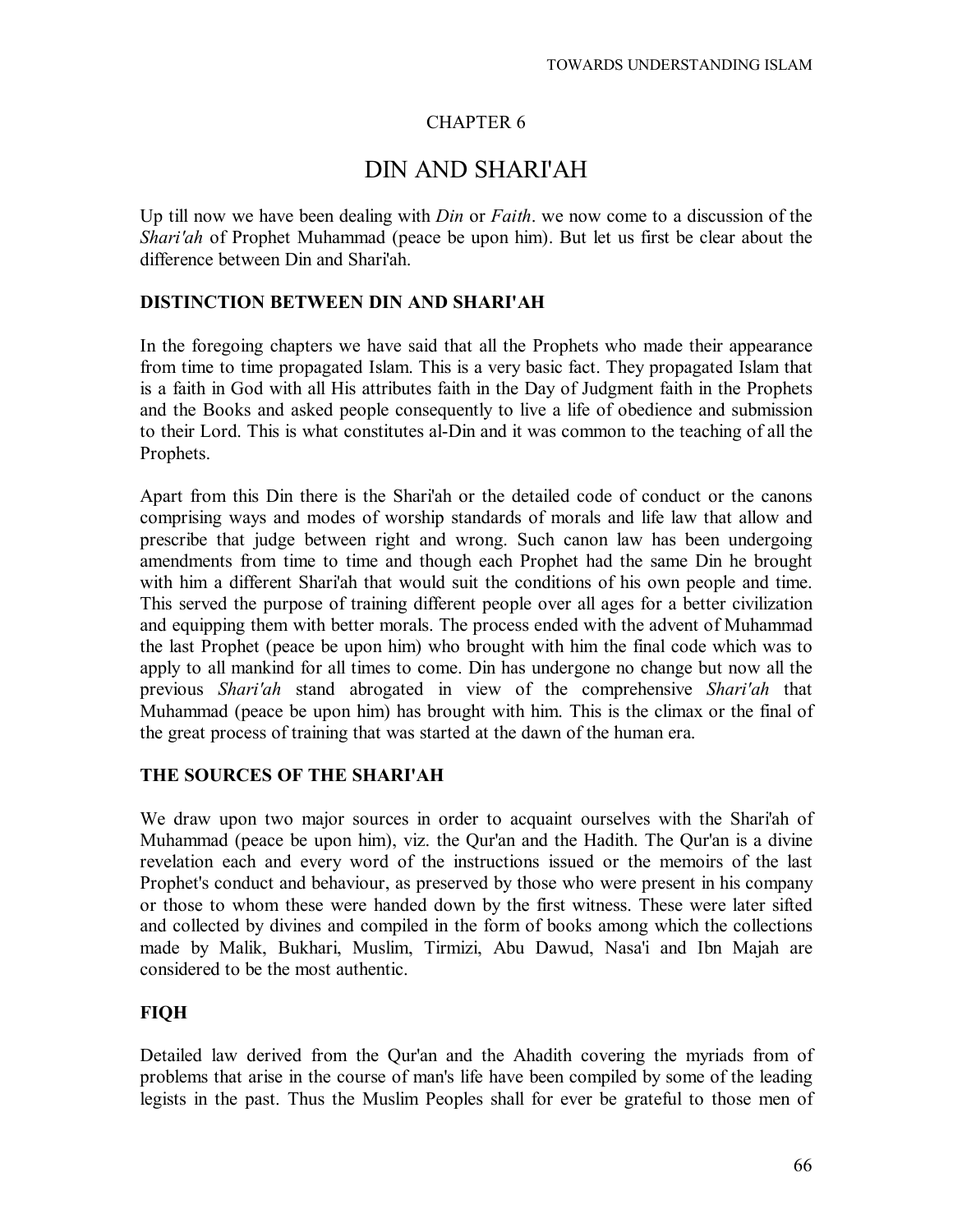leading and vision who devoted their lives to gaining a mastery of the Qur'an and the Hadith who made it easy for every Muslim to fashion his everyday affairs according to the requirements of the Shari'ah. It is due to them alone that the Muslims all over the world can follow the Shari'ah easily even though their attainments in religion are never such that they could themselves give a correct and authentic interpretation to the Qur'an or the Ahadith.

Though in the beginning a large number of religious leaders applied themselves to the task now only four major school of thought remain. They are:

- 1. *Fiqh-e-Hanafi:* This is the Fiqh compiled by Abu Hanifa Nu'man bin Thabit with the assistance and cooperation of Abu Yusuf, Muhammad, Zufar, and others all of whom had high religious attainments to their credit. This is known as the Hanafi School of Fiqh.
- 2. *Fiqh-e-Maliki:* This Fiqh was derived by Malik bin Anas Asbahi.
- 3. *Fiqh-e-Shafi'i:* Founded by Muhammad bin Idress al-Shafi'i.
- 4. *Fiqh-e-Hanbali:* Founded by Ahmed bin Hanbal.

All of these were given the final form within two hundred years of the time of the Prophet. The difference that appear in the four school are but the natural outcome of the fact that is many sided. When different persons employ themselves in interpreting a given event, they come out with explanations according to their own lights. What gives these various schools of thought the authenticity that is associated with them is the unimpeachable integrity of their respective founders and the authenticity of the method they adopted. That's why all Muslims, whatever school they may belong to regard all the four schools of Fiqh goes unchallenged, one can follow only one of them in one's life, though there is the group of Ahl-i-Hadith who believe that those who have the required knowledge and learning should directly approach the Qur'an and the Hadith for guidance and those who are not bestowed with such knowledge and faculties should follow whomsoever they may choose to in a particular matter.

## **TASAWWUF**

*Fiqh* deals with the apparent and the observable conduct the fulfilling of a duty in letter. What concerns itself with the spirit of conduct is known as *Tasawwuf*. For example, when we say our prayers Fiqh will judge us only by the fulfilment of the outward requirements such as ablution. Facing towards the Ka'ba, the timing and the number of Rak'ats, while *Tasawwuf* will judge our prayers by our concentration devotion purification of our souls and the effect of prayers on our morals and manners. Thus the true Islamic Tasawwuf is the means of our spirit of obedience and sincerity while Fiqh governs our carrying out commands to the last detail. An *'Ibadat* devoid of spirit, though correct in procedure is like a man handsome in appearance but lacking in character and an '*Ibadat* full of spirit but defective in execution is like a man noble in character but deformed in appearance.

The above example makes clear the relation between *Fiqh* and *Tasawwuf*. But it is to the misfortune of the Muslims that as they sank in knowledge and character with the passage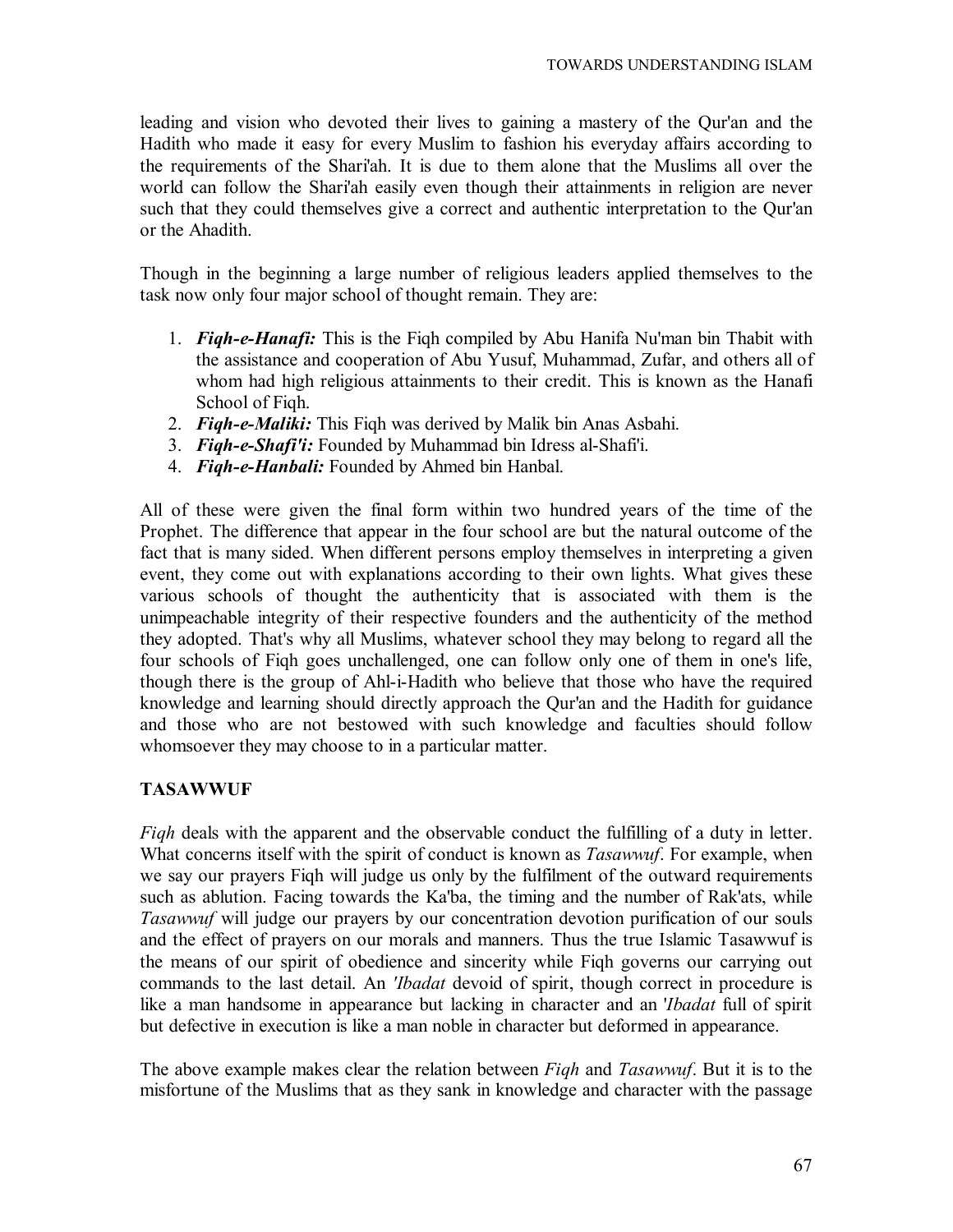of time they also succumbed to the misguided philosophies of nations which were then dominant partook of them and patched Islam with their perverted dogmas.

They polluted the pure spring of Islamic *Tasawwuf* with absurdities that could not be justified by any stretch of imagination on the basis of the Qur'an and the Hadith. Gradually a section of Muslims appeared who thought and proclaimed themselves immune to and above the requirements of the *Shari'ah*. These people are totally ignorant of Islam for Islam cannot admit of *Tasawwuf* that loosens itself out of the Shari'ah and takes liberties with it. No Sufi has the right to transgress the limits of the Shari'ah or treat the primary obligations (*Fara'iz*) such as *daily prayers fasting zakat* and the *hajj, Tasawwuf*, in the true sense is but an intense love of Allah and Muhammad (peace be upon him) and such love requires a strict obedience to their commands as embodied in the Book of God and the Sunnah of His Prophet. Anyone who deviates from the divine commands makes a false claim of his love for Allah and His Apostle.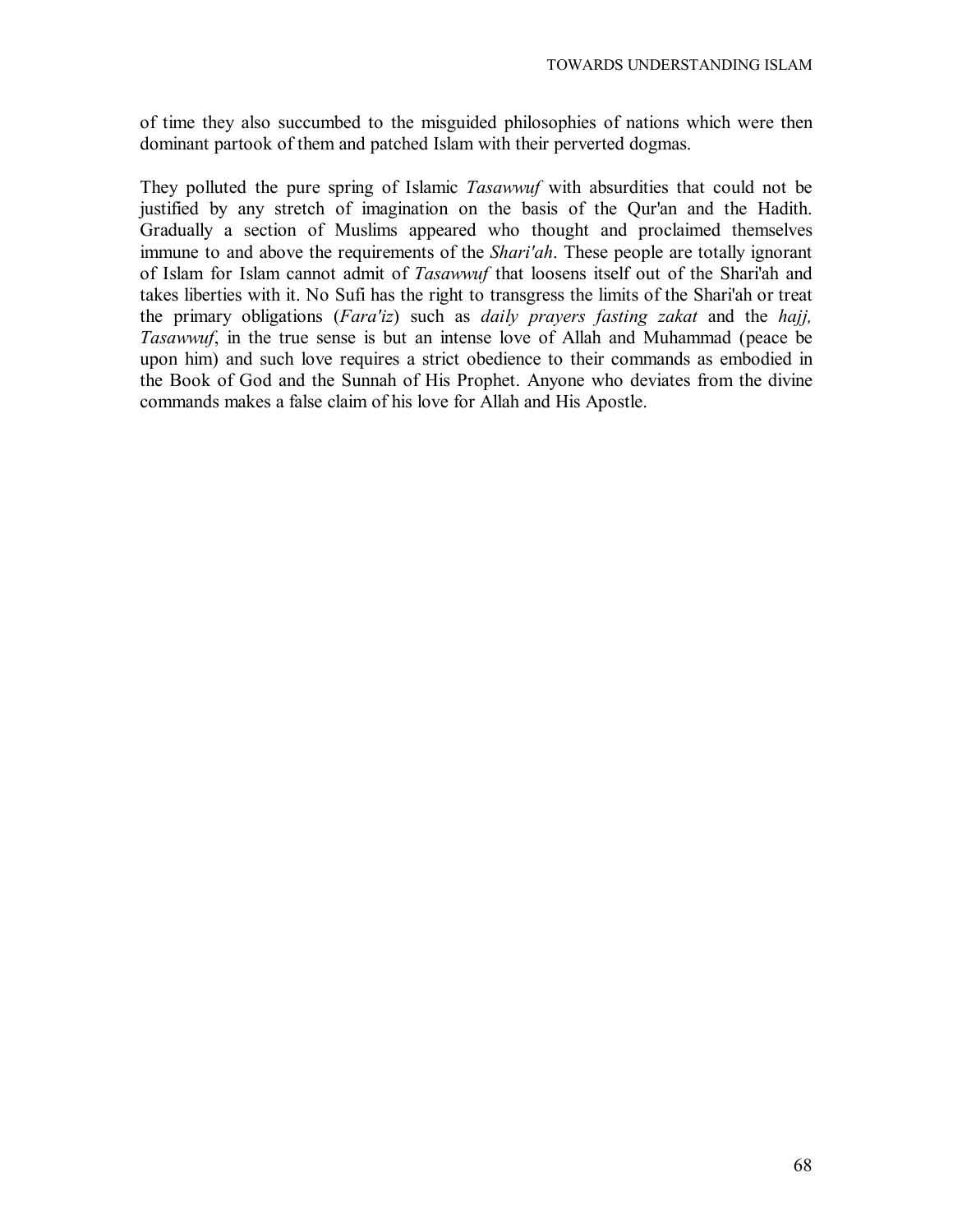## CHAPTER 7

## THE PRINCIPLES OF THE SHARI'AH

Our discussion of the fundamentals of Islam will remain incomplete if we do not cast a glance over the law of Islam, study its basic principles, and try to visualise the type of man and society, which Islam wants to produce. In this last chapter we propose to undertake a study of the principles of the *Shari'ah* so that our picture of Islam may become complete and we may be able to appreciate the superiority of the Islamic way of life.

#### **THE** *SHARI'AH —* **ITS NATURE AND PURPORT**

Man has been endowed with countless powers and faculties and Providence has been very bountiful to him in this respect. He possesses intellect and wisdom, will and volition, faculties of sight, speech, taste, touch and hearing, powers of hand and feet, passions of love, fear, anger and so on. These faculties have been bestowed on him because they are indispensable to him. His very life and success depend on the proper use of these powers for the fulfillment of his needs and requirements. These God-given powers are meant for his service and unless they are used in full measure life cannot become worth living.

God has also provided man with all those means and resources to make his natural faculties function and to achieve the fulfillment of his needs. The human body has been so made that it has become man's greatest instrument in his struggle for the fulfillment of his life's goal. Then there is the world in which man lives. His environment and surroundings contain resources of every description: resources, which he uses as a means for the achievement of his ends. Nature and all that belongs to it have been harnessed for him and he can make every conceivable use of them. And there are other men of his, own kind, so that they may co-operate with each other in the construction of a better and prosperous life.

These powers and resources have been conferred so that they may be used for the good of others. They have been created for your good and are not meant to harm and destroy you. The proper use of these powers is that which makes them beneficial to you; and even if there be some harm, it must not exceed the unavoidable minimum. That alone is the proper utilisation of these powers. Every other use, which results in waste or destruction, is wrong, unreasonable and unjustified. For instance, if you do something that causes you harm or injury, that would be a mistake, pure and simple. If your actions harm others and make you a nuisance to them, that would be sheer folly and an utter misuse of God-given powers. If you waste resources, spoil them for nothing or destroy them that too is a gross mistake. Such activities are flagrantly unreasonable, for it is human reason which suggests that destruction and injury must be avoided and the path of gain and profit be pursued. And if any harm be countenanced, it must be only in such cases where it is unavoidable and where it is bound to yield a greater benefit. Any deviation from this is self-evidently wrong.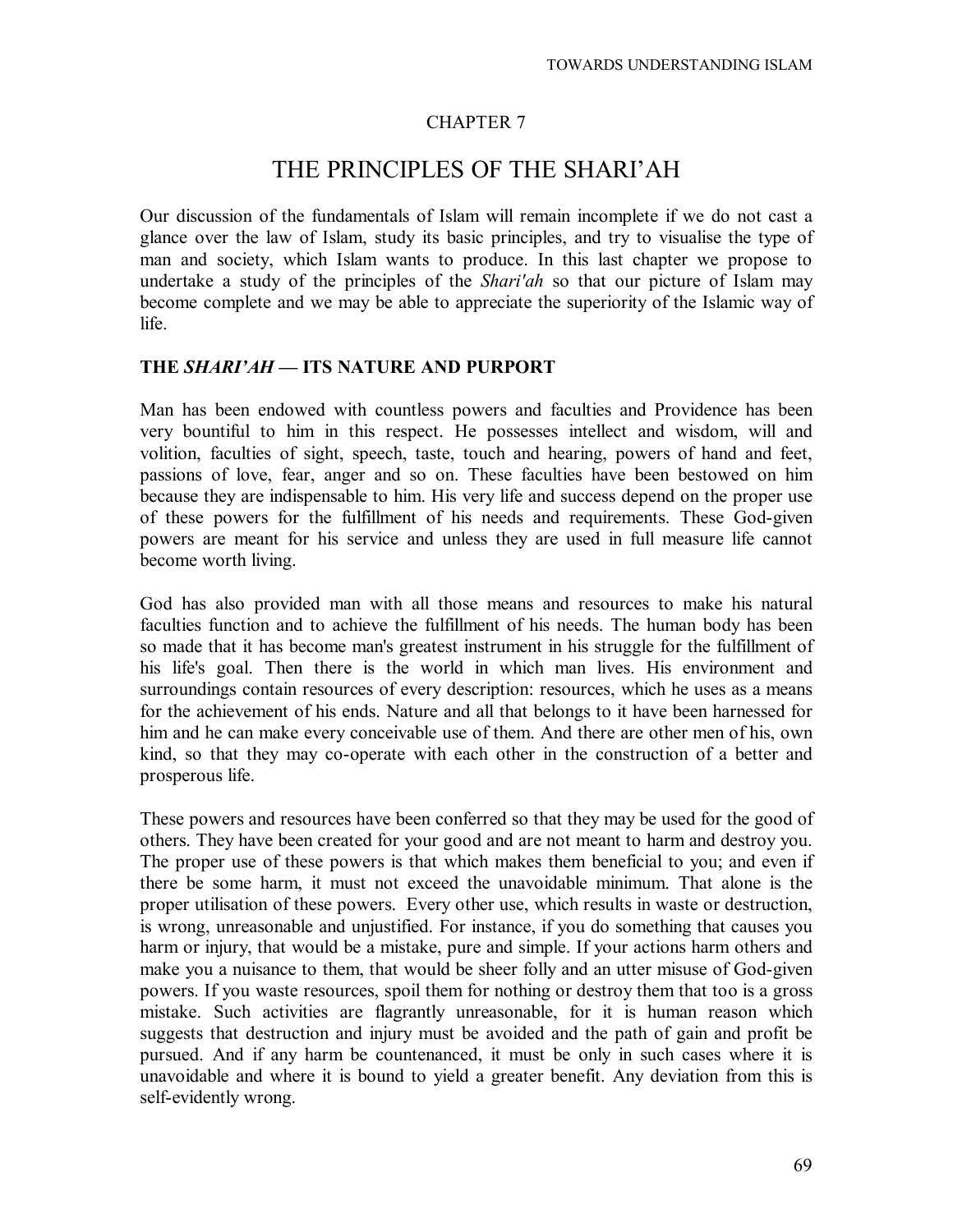Keeping this basic consideration in view, when we look at human beings, we find that there are two kinds of people: *first,* those who knowingly misuse their powers and resources and through this misuse waste the resources, injure their own vital interests, and cause harm to other people; and, *second,* those who are sincere and earnest but err because of ignorance. Those who intentionally misuse their powers are wicked and evil and deserve to feel the full weight of the law. Those who err because of ignorance need proper knowledge and guidance so that they see the Right Path and make the best use of their powers and resources. And the code of behaviour — the *Shari'ah —*, which God has revealed to man, meets this very need.

The *Shari'ah* stipulates the law of God and provides guidance for the regulation of life in the best interests of man. Its objective is to show the *best way* to man and provide him with the ways and means to fulfill his needs in the most successful and most beneficial way. The law of God is out and out for your benefit. There is nothing in it which tends to waste your powers, or to suppress your natural needs and desires, or to kill your moral urges and emotions. It does not plead for asceticism. It does not say: abandon the world, give up all ease and comfort of life, leave your homes and wander about on plains and mountains and in jungles without bread or cloth, putting yourself to inconvenience and self-annihilation. This viewpoint has no relevance to the law of Islam a law that has been formulated by God Who has created this world for the benefit of mankind.

The *Shari'ah* has been revealed by that very God Who has harnessed everything for man. He would hardly want to ruin His creation. He has not given man any power that is useless or unnecessary, nor has He created anything in the heavens and the earth which may not be of service to man. It is His explicit Will that the universe — this grand workshop with its multifarious activities — should go on functioning smoothly and graciously so that man — the prize of creation — should make the best and most productive use of all his powers and resources, of everything that has been harnessed for him on earth and in the high heavens. He should use them in such a way that he and his fellow human beings may reap handsome prizes from them and should never, intentionally or unintentionally, be of any harm to God's creation. The *Shari'ah* is meant to guide the steps of man in this respect. It forbids all that is harmful to man, and allows or ordains all that is useful and beneficial to him.

The fundamental principle of the Law is that man has the right, and in some cases the bounden duty, to fulfill all his genuine needs and desires and make every conceivable effort to promote his interests and achieve success and happiness — but (and it is an important 'but') he should do all this in such a way that not only are the interests of other people not jeopardized and no harm is caused to their strivings towards the fulfillment of their rights and duties, but there should be all possible social cohesion, mutual assistance and co-operation among human beings in the achievement of their objectives. In respect of those things in which good and evil, gain and loss are inextricably mixed up, the tenet of this law is to choose a little harm for the sake of greater benefit and sacrifice a little benefit, so avoiding a greater harm. This is the basic approach of the *Shari'ah.*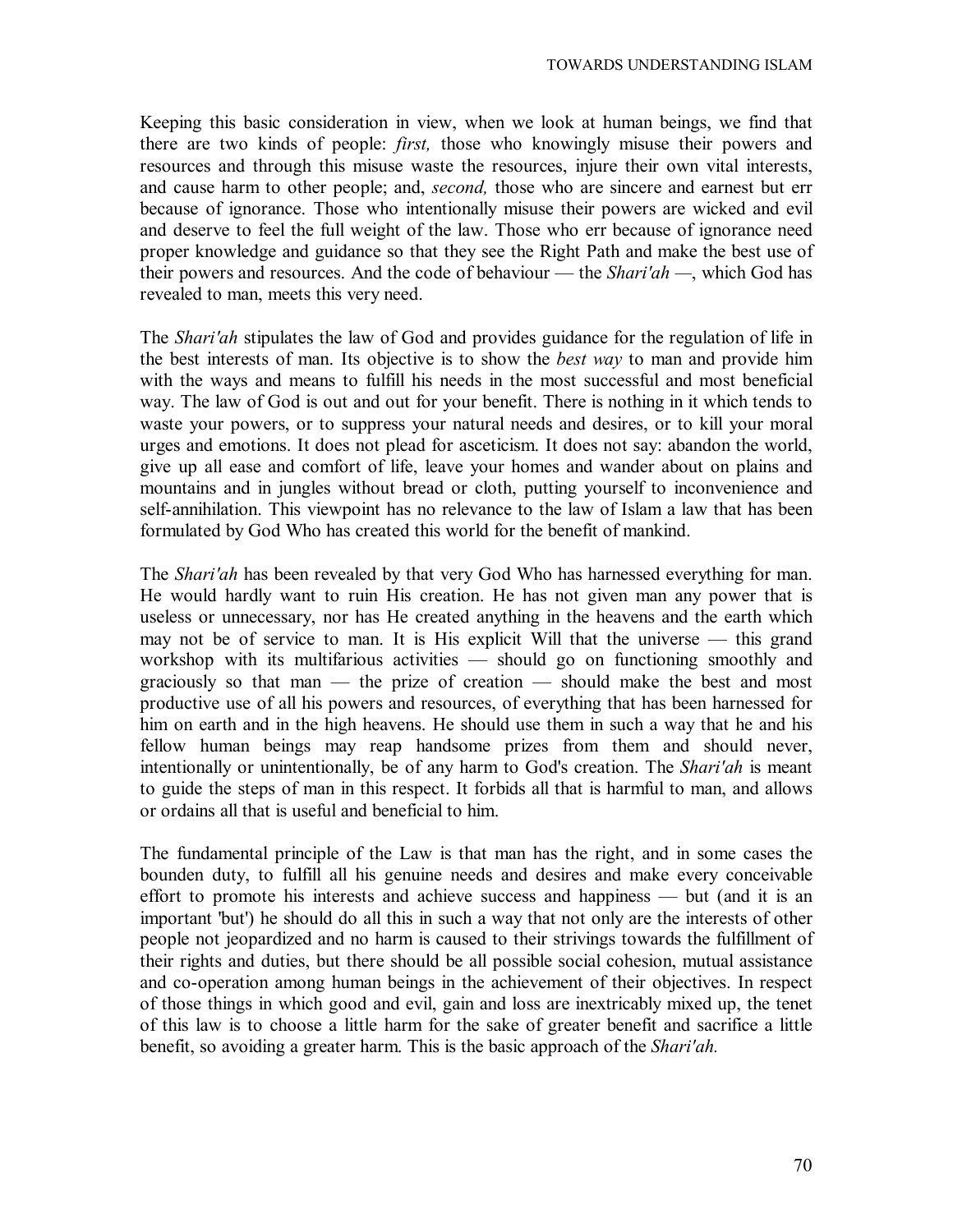Man's knowledge is limited. Every man in every age does not, by himself, know what is good and what is evil, what is beneficial and what is harmful to him. The sources of human knowledge are too limited to provide him with the unalloyed truth. That is why God has spared man the risks of trial and error and revealed to him the Law, which is the right and complete code of life for the entire human race. (*1. It would be instructive to refer here to an example. Look at the colour problem. The world has not yet been able to adopt a rational and human approach towards coloured people. Biology, for a time, was used to sanction colour discrimination. In the United States for the last two centuries the courts upheld the differentiation. Thousands of human beings were coerced, gagged and tortured for the "crime' that their skin was black. Separate laws were administered to the whites and the blacks. They' could not even study under the same roof in the same school or college. It was only on May 1". 1954 that the U.S. Supreme Court ruled that colour discrimination in universities was unjust and against the principle of equality of man. After committing heinous blunders for centuries man came to the view that such discriminations are unjust and should be abolished. But even now there are many who*  have not realized (he truth of this assertion and still stand for segregation, for instance, *the Government of the Union of South Africa and the Western population of the African continent. Even in the United States a large number of 'civilised' people have not as yet accepted desegregation. This is how the human mind has dealt with this problem. The Shari'ah, on the other hand, declared this discrimination unjust from the very first day. It showed the right path, the noble course and saved man from error and blunder. The Ho1y Qur'an says: "We have made all the children of Adam. i.e. all human beings, respectable and dignified." The Qur'an again declares: "0 ye people! Surely we have created you of a male and a female and made you tribes and families so that ye may identify each other. Surely the noblest of you in the sight of Allah is one who is most pious, most mindful of his duly. "Similarly, the Holy Prophet says: "0 people, verily your Lord is one and your Father is one. All of you belong lo Adam, and Adam was made of clay. There is no superiority for an Arab over a non-Arab nor for a non-Arab over an Arab: nor for a white-coloured\over a black-coloured nor for a black-skinned over a white-skinned, except in piety. Verily the noblest among you is he who is the most pious" (vide Oration of the Prophet on the occasion of the Farewell Pilgrimage). This is the clear truth, which the Shari'ah told to man more than thirteen centuries ago, but unguided reason has succeeded only in touching the fringe of it after centuries of waste, losses and blunders, after subjecting hundreds of thousands of people to indiscriminate segregation and after degrading men and corrupting human society. The Shari'ah gives the simplest and the shortest approach to reality and its disregard leads to utter waste and failure. – Editor.)*

The merits and the truths of this code are becoming more and more clear to man with the passage of time and of knowledge. Even today some people do not appreciate all the merits of this code, but further progress of knowledge will throw new light on them and bring their superiority into even clearer perspective. The world is willy-nilly drifting towards the Divine Code— many of those people who refused to accept it are now, after centuries of groupings and trials and errors, being obliged to adopt some of the provisions of this law. Those who denied the truth of the revelation and pinned their faith on unguided human reason, after committing blunders and courting bitter experience, are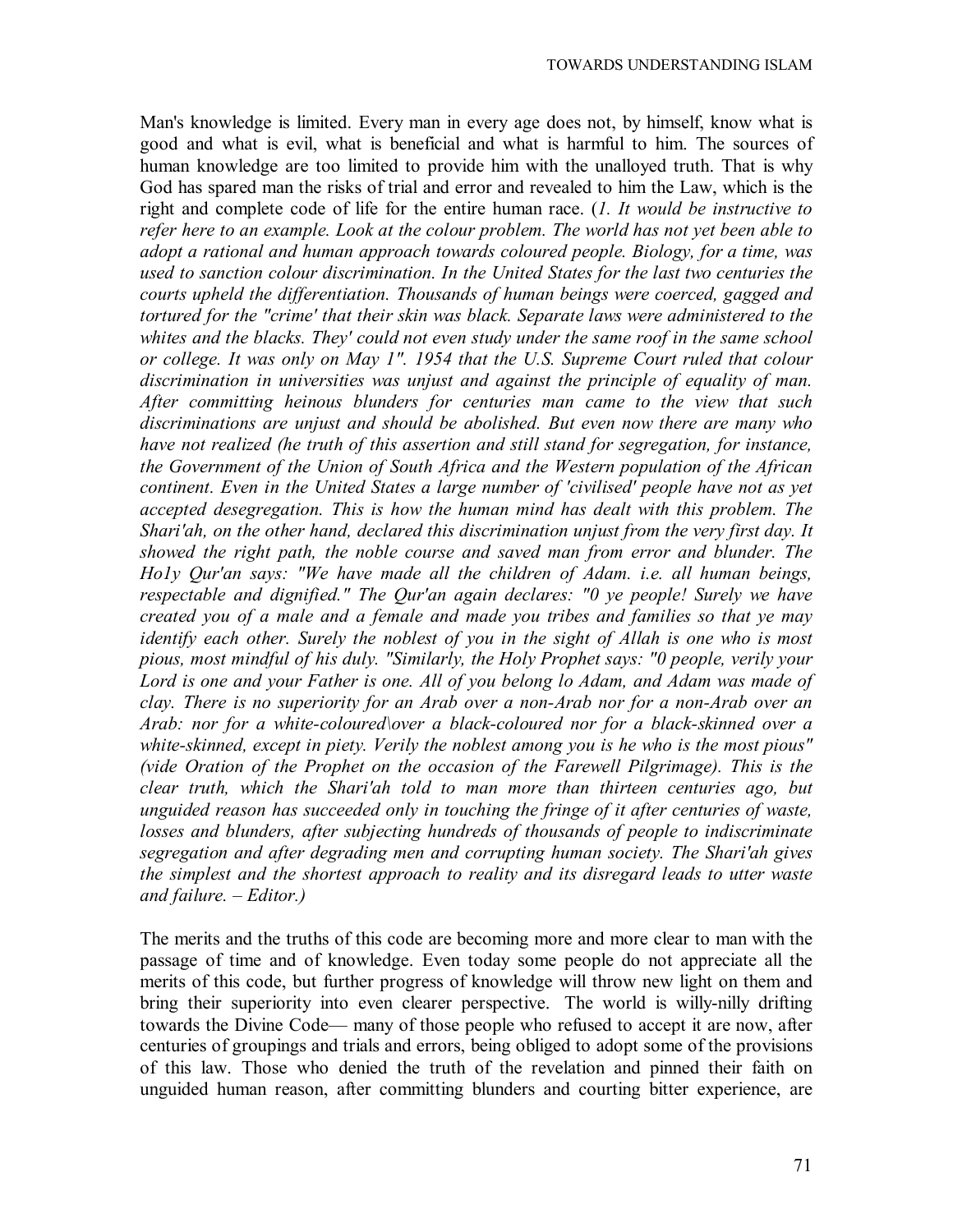adopting in one way or another the injunctions of *Shari'ah.* But after what loss! And even then not in their entirety! On the other hand, there are people who repose faith in God's Prophets, accept their word and adopt the *Shari'ah* with full knowledge and understanding. They may not be aware of all the merits of a certain instruction, but on the whole they accept a code which is the outcome of true knowledge and which saves them from the evils and blunders of ignorance and of trial and error. Such people are on the right path and are bound to succeed.

## **THE** *SHARI'AH —* **RIGHTS AND OBLIGATIONS**

The scheme of life, which Islam envisages, consists of a set of rights and obligations, and every human being, everyone who accepts this religion, is enjoined to live up to them. Broadly speaking, the law of Islam imposes four kinds of rights and obligations on every man: (i) the rights of God which every man is obliged to fulfill: (ii) his own rights upon his own self: (iii) the rights of other people over him; and (iv) the rights of those powers and resources which God has placed in his service and has empowered him to use for his benefit.

These rights and obligations constitute the corner stone of Islam and it is the bounden duty of every true Muslim to understand them and they them carefully. The *Shari'ah* discusses clearly each and every kind of right and deals with it in detail. It also throws light on the ways and means through which the obligations can be discharged — so that all of them may be simultaneously implemented and none of them violated or trampled underfoot.

Now we shall briefly discuss these rights and obligations so that an idea of the Islamic way of life and its fundamental values may be formed.

#### **1. The Rights of God**

First of all we must study the ground on which Islam bases the relationship of man to his Creator. The primary and foremost right of God is that man should have faith in Him alone. He should acknowledge His authority and associate none with Him. This is epitomized in the *Kalimah: La illaha illallah* (there is no god but Allah). 2 (*2. This point has already been discussed in detail in Chapter Four.)*

The second right of God on us is that man should accept wholeheartedly and follow His guidance *(Hidayah)* — the code He has revealed for man— and should seek His pleasure with both mind and soul. We fulfill the dictates of this right by placing belief in God's Prophet and by accepting his guidance and leadership.3 (*3. This has been" discussed in Chapter Three.)*

The third right of God on us is that we should obey Him honestly and unreservedly. We fulfill the needs of this right by following God's Law as contained in the Qur'an and the *Sunnah.4 (4. See Chapter four.)*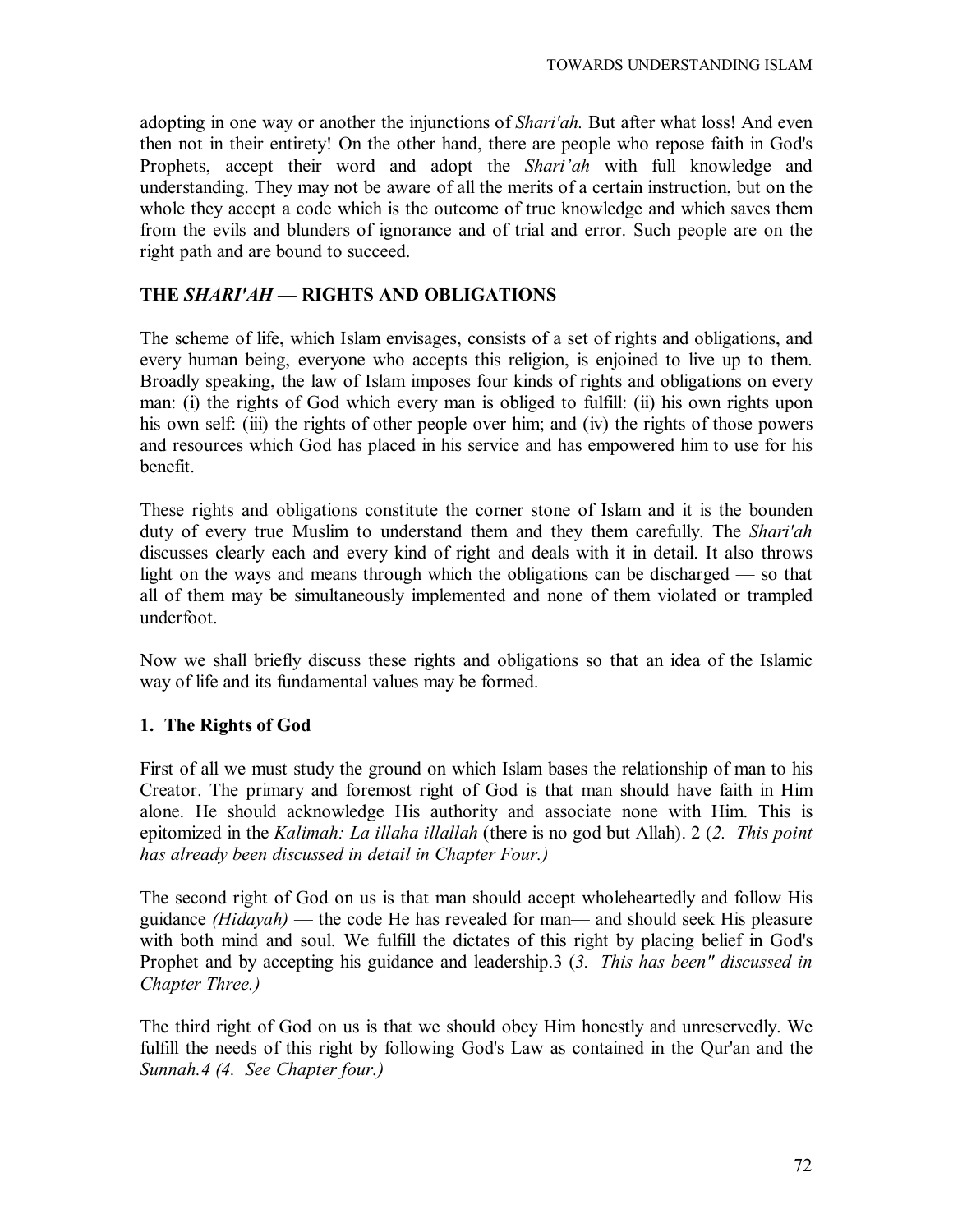The fourth right of God on us is to worship Him. This is rendered by offering prayers and other *lbadah* as described earlier. 5 (5. *See Chapter Five.)*

These rights and obligations precede all other rights and as such they are discharged even at the cost of some sacrifice of other rights and duties. For instance, in offering prayers and keeping fasts man has to sacrifice many of his personal rights. He has to get up early in the morning for his prayers and in so doing sacrifices his sleep and rest. During the day he often puts off important work and gives up his recreation to worship his Creator. In the month of *Ramadan* (the month of fasts) he experiences hunger and inconvenience solely to please his Lord. By paying *Zakah* he loses his wealth and demonstrates that the love of God is above everything else. In the pilgrimage he sacrifices wealth and takes on a difficult journey. And in *Jihad he* sacrifices money, material and all that he has — *even his own life.*

Similarly, in the discharge of these obligations one has to sacrifice some of the ordinary rights of others and thus injure one's own interests at large. A servant has to leave his work to worship his Lord. A businessman has to stop his business to undertake the Pilgrimage to Makka. In *Jihad* a man takes away life and gives it away solely in the cause of Allah. In the same way, in rendering God's rights one has to sacrifice many of those things which man has in his control, like animals, wealth, etc. But God has so formulated the *Shari'ah* that harmony and equilibrium are established in the different fields of life and the sacrifice of others' rights is reduced to the barest minimum.

This is achieved by the limits prescribed by God. He has allowed us every facility in the fulfillment of the obligation of *Salah.* If you cannot get water for ablution, or you are sick, you can perform *tayammum* (dry ablution). If you are on a journey, you can cut short the *Salah.* If you are ill and cannot stand in the prayer, you can offer it while sitting or lying. The recitation of the prayer is so manageable that they can be shortened or lengthened as one may wish; at times of rest and ease we may recite a long chapter of the Qur'an, at busy times we may recite a few verses only. The instruction is that in the congregational prayers and in those prayers, which occur during business hours, the recitation should be short. God is pleased with the optional devotions *(Nawafil),* but He disapproves our denying ourselves sleep and rest and the sacrifice of the rights of our children and of the household. Islam wants us to strike a balance between the various activities of life.

It is similar with fasts. In the whole year there is only one month of obligatory fasting. If you are travelling or ill you can omit it and observe it at some other convenient time of the year. Women are exempted from fasting when they are pregnant and during their menstrual or suckling periods. The fast should end at the appointed time and any delay is disapproved of. Permission is given to eat and drink from sunset to dawn. Optional fasts are highly valued and God is pleased at them. but He does not like you to keep fasts continuously and make yourself too weak to do your ordinary business satisfactorily.

Similarly, look at the case of *Zakah;* the minimum rate has been fixed by God and man has been left free to give as much more as he likes in the cause of Allah. If one gives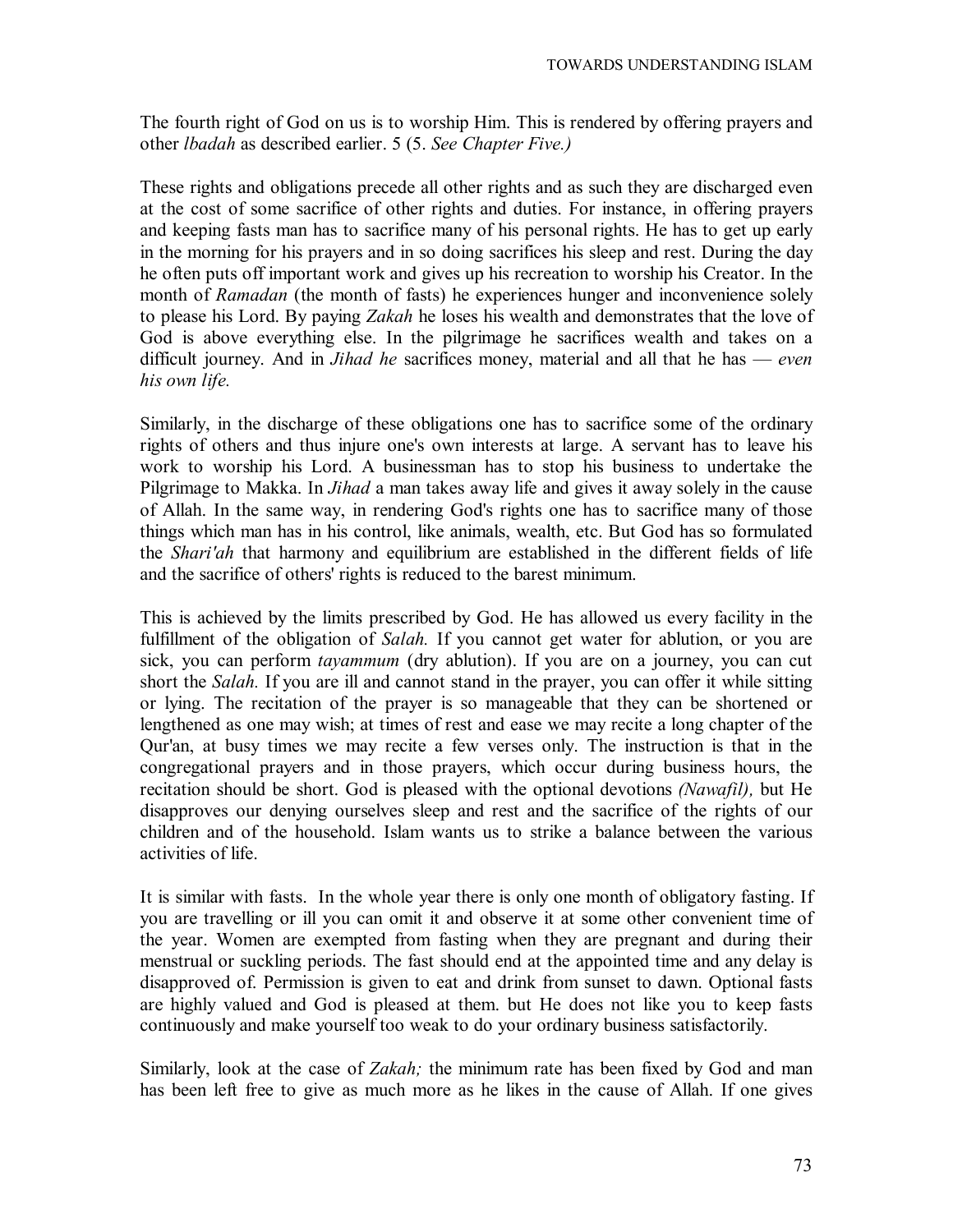*Zakah,* one fulfils one's duty, but if one spends more in charity, one seeks more and more of God's pleasure. But He does not like us to sacrifice all our belongings in charity or to deny our relatives and ourselves those rights and comforts, which they should enjoy. He does not want us to impoverish ourselves. We are commanded to be moderate in charity.

Then look at the pilgrimage. It is obligatory only for those who can afford the journey and who a physically fit to bear its hardships. Then it is obligatory to perform it only once in one's life, in any convenient year. If there is a war or any other situation «which threatens life, it can be postponed. Moreover, parental permission has been made an essential condition, so that aged parents may not suffer in one's absence. All these things clearly show what importance God has Himself given to the rights of others *vis-a-vis* His own rights.

The greatest sacrifice for God is made in *Jihad,* for in it a man sacrifices not only his own life and property in His cause but destroys those of others also. But, as already stated, one of the Islamic principles is that we should suffer a lesser loss to save ourselves from a greater loss. How can the loss of some lives -- even if the number runs into thousands be compared to the calamity that may befall mankind as a result of the victory of evil over good and of aggressive atheism over the religion of God. That would be a far greater loss and calamity, for as a result of it not only would the religion of God be under dire threat, the world would also become the abode of evil and perversion, and life would be disrupted both from within and without.

In order to escape this greater evil God has, therefore, commanded us to sacrifice our lives and property for His pleasure. But at the same time He has forbidden unnecessary bloodshed, injuring the aged, women, children, the sick and the wounded. His order is to fight only against those who rise to fight. He enjoins us not to cause unnecessary destruction even in the enemy's lands, and to deal fairly and honorably with the defeated. We are instructed to observe the agreements made with the enemy and to stop fighting when they do so or when they stop their aggressive and anti-Islamic activities.

Thus Islam allows only for the minimum essential sacrifice of life, property and other people's rights in the discharging of God's rights. It is eager to establish a balance between the different demands of man and adjust different rights and obligations so that life is enriched with the choicest of merits and achievements.

## **2. The Rights of One's Own Self**

Next come man's personal rights, that is, the rights of one's own self.

The fact is that man is more cruel and unjust to himself than to any other being. On the face of it this may seem astonishing: how can a man be unjust to himself, particularly when we find that he loves himself most? How can he be his own enemy? It seems unintelligible. But deeper reflection shows that it contains a large grain of truth.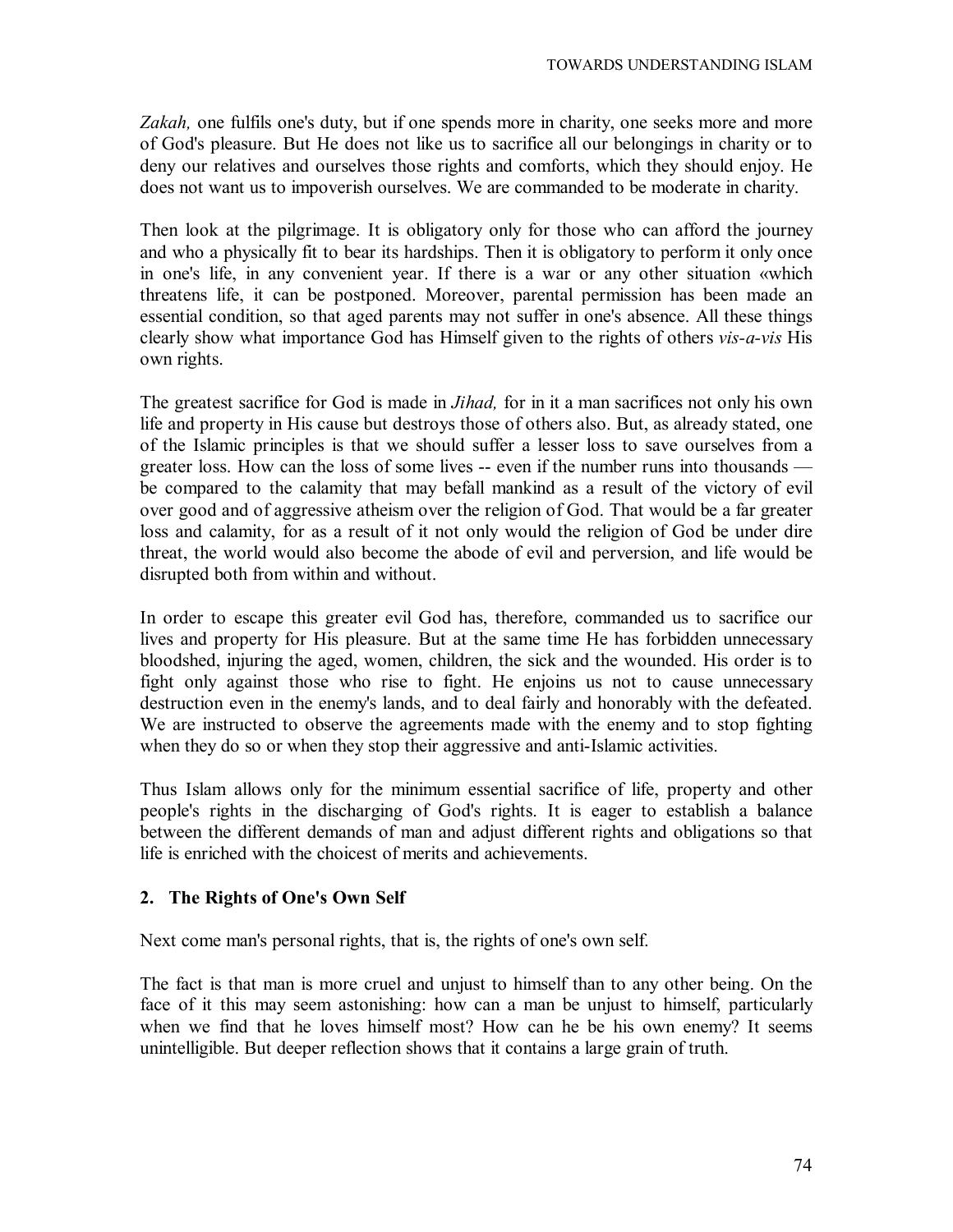The greatest weakness of man is that when he feels an overpowering desire, instead of resisting it, he succumbs to it, and in its gratification knowingly causes great harm to himself. There is the man who drinks: he cannot stop his craving for it and does it at the cost of money, health, reputation and everything that he has. Another person is so fond of eating that in his eating excesses he damages his health and endangers his life. Another person becomes a slave to his sexual appetites and ruins himself in overindulgence. Still another becomes enamored of spiritual elevations: he suppresses his genuine desires, refuses to satisfy the physical needs, controls his appetite, does away with clothes, leaves his home and retires into mountains and jungles. He believes that the world is not meant for him and abhors it in all its forms and manifestations.

These are a few of the instances of man's tendency to go to extremes. One comes across such instances of maladjustment and disequilibrium in one's everyday life and there is no need to multiply them here.

Islam stands for human welfare and its avowed objective is to establish balance in life. That is why the *Shari'ah* clearly declares that your own self also has certain rights upon you. A fundamental principle of it is: "there are rights upon you of your own person."

The *Shari'ah* forbids the use of all those things, which are injurious to man's physical, mental or moral existence. It forbids the consumption of blood, intoxicating drugs, flesh of the pig, beasts of prey, poisonous and unclean animals and carcasses; for all these have undesirable effects on the physical, moral, intellectual and spiritual life of man. While forbidding these things, Islam enjoins man to use all clean, healthy and useful things and asks him not to deprive his body of clean food, for man's body, too, has a right on him. The law of Islam forbids nudity and orders man to wear decent and dignified dress. It exhorts him to work for a living and strongly disapproves of him remaining idle and jobless. The spirit of the *Shari'ah* is that man should use for his comfort and welfare the powers God has bestowed on him and the resources that He has spread on the earth and in the heavens. Islam does not believe in the suppression of sexual desire; it enjoins man to control and regulate it and seek its fulfillment in marriage. It forbids him to resort to self-persecution and total self-denial and permits him, indeed, bids him, to enjoy the rightful comforts and pleasures of life and remain pious and steadfast in the midst of life and its problems.

To seek spiritual elevation, moral purity, nearness to God and salvation in the life to come, it is not necessary to abandon this world. Instead, the trial of man lies in this world and he should remain in its midst and follow the way of Allah in it. The road to success lies in following the Divine Law in the midst of life's complexities, not outside it.

Islam forbids suicide and impresses on man that life belongs to God. It is a trust, which God has bestowed for a certain period of time so that you may make the best use of it—it is not meant to be harmed or destroyed in a frivolous way.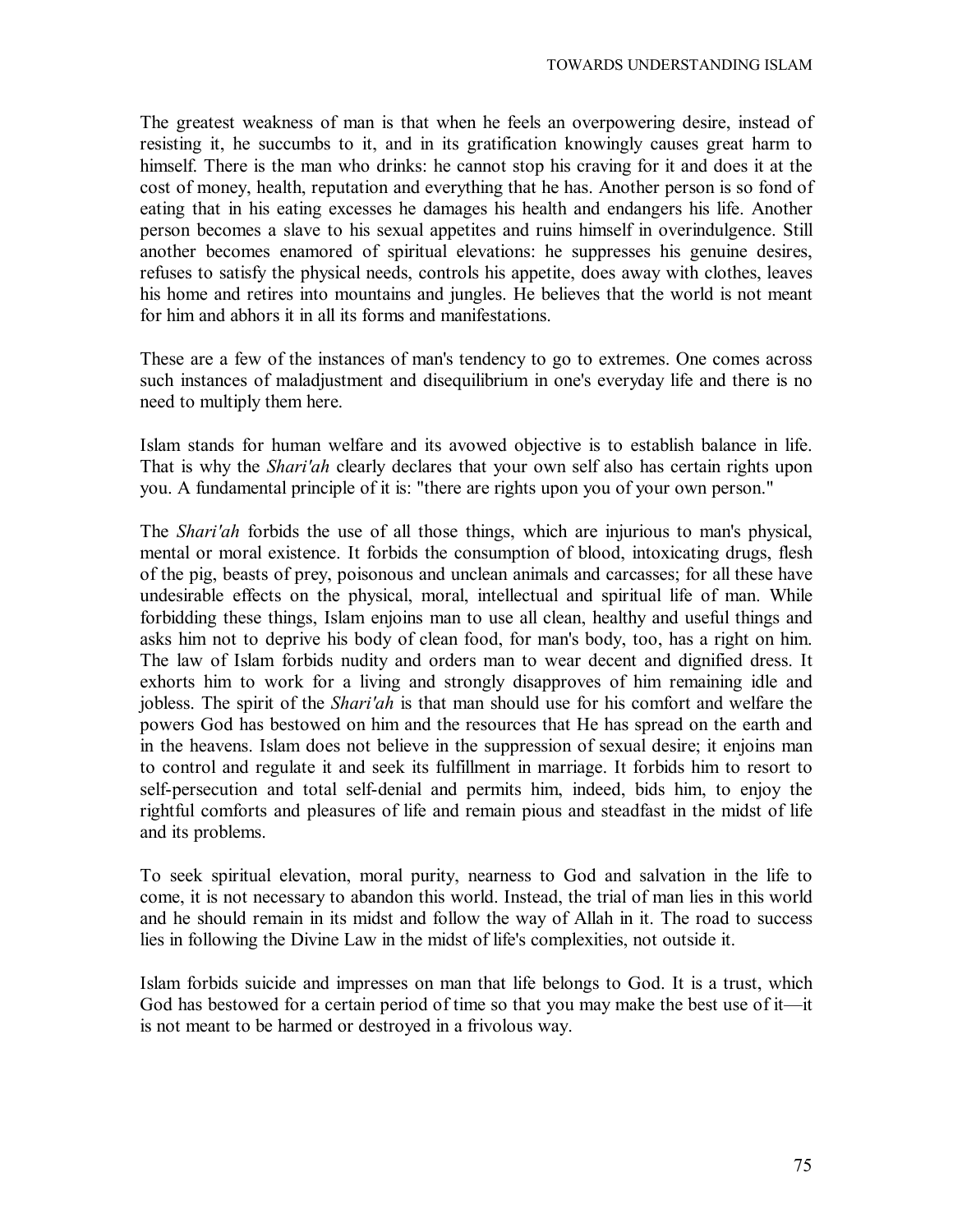This is how Islam instills in the mind of man that his own person, his own self, possesses certain rights and it is his obligation to discharge them as best he can, in the ways that have been suggested by the *Shari'ah.* This is how he can be true to his own self.

## **3. The Rights** *of* **Other Men**

*On* the one hand the *Shari'ah* has enjoined man to fulfill his personal rights and be just to his own self, and on the other, it has asked him to seek their fulfillment in such a way that the rights of other people are not violated. The *Shari'ah* has tried to strike a balance between the rights of man and the rights of society so that no conflict arises and there is co-operation in establishing the law of God.

Islam has strictly forbidden the telling of a lie in any shape or form, for lies sully the liar, harm other people and become a source of menace to society. It has totally forbidden theft, bribery, forgery, cheating, the levying of interest and usury, for whatever man gains by these means is obtained by causing loss and injury to others. Backbiting tale telling and slander have been forbidden. Gambling, lottery, speculation and all games of chance have been prohibited, for in all of them one-person gains at the expense of thousands of losers.

All those forms of exploitative commerce have been prohibited in which one party alone is to be the loser. Monopoly, hoarding, black marketing, holding of land from cultivation and all other forms of individual and social aggrandizement have been prohibited. Murder, blood spilling and spreading of mischief, disorder and destruction have been made crimes, for no one has a right to take away the life or property of other people merely for his personal gain or gratification.

Adultery, fornication and unnatural sexual indulgence have been strictly prohibited for they not only vitiate the morality and impair the health of the perpetrator but also spread corruption and immorality in society, cause venereal disease, damage both public health and the morals of the coming generations, upset relations between man and man and split the very fabric of the cultural and social structure of the community. Islam seeks to eliminate, root and branch, such crimes.

All these limitations and restrictions have been imposed by the law of Islam to prevent a man encroaching on the rights of others. Islam does not want a man to become so selfish and self-centered that for the attainment of a few desires of the mind and body he unashamedly assails the rights of others and violates morality. The law of Islam so regulates life that the welfare of one and all may be achieved. But for the attainment of human welfare and cultural advancement, negative restrictions alone are not sufficient. In a peaceful and prosperous society people should not only not violate the rights of others and injure their interests but should positively co-operate with each other and establish mutual relations and social institutions that contribute towards the welfare of all and the establishment of an ideal human society. The *Shari'ah* has guided us in this respect as well. We therefore propose to give here a brief summary of those injunctions of Islamic law, which throw light on this aspect of life and society. Family is the first cradle of man.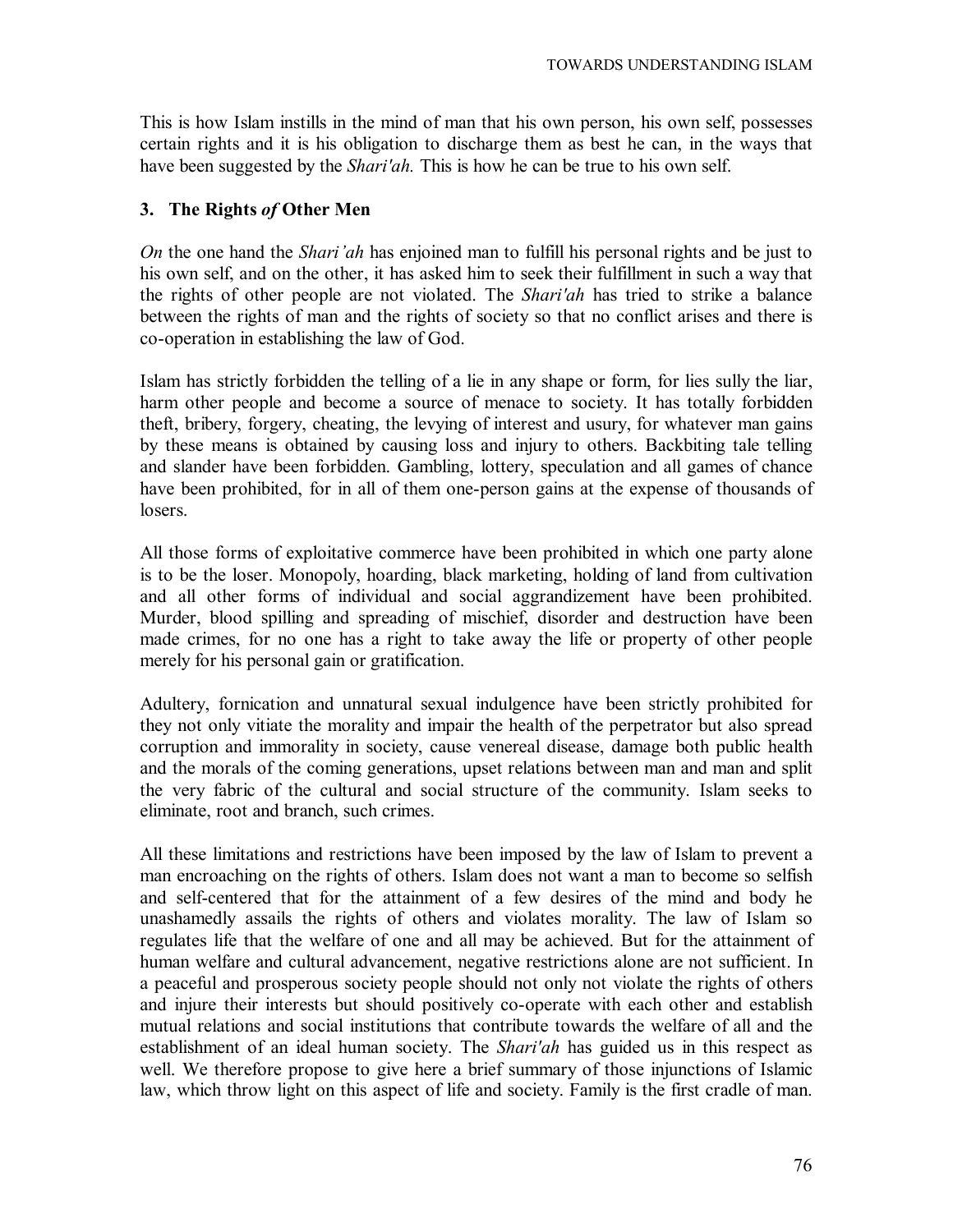It is here that the primary character-traits of man are set. As such it is not only the cradle of man but also the cradle of civilisation. Therefore, let us first consider the injunctions of the *Shari'ah* relating to the family.

A family consists of the husband, the wife and their children. The Islamic injunctions abort the family are very explicit. They assign to man the responsibility for earning and providing the necessities of life for his wife and children and for protecting them from all the vicissitudes of life. To the woman it assigns the duty of managing the household, training and bringing up children in the best possible way, and providing her husband and children with the greatest possible comfort and contentment. The duty of the children is to respect and obey their parents, and, when they are grown up, to serve them and provide for their needs. To make the household a well-managed and well-disciplined institution, Islam has adopted the following two measures:

a) The husband has been given the position of head of the family. No institution can work smoothly unless it has a chief administrator. You cannot think of a school without a headmaster or a city without an administrator. If there is nobody to control an institution, chaos results. If everybody in the family goes his own way, nothing but confusion will prevail. If the husband goes one way and the wife another, the future of the children will be ruined. There must be someone as the head of the family so that discipline may be maintained. Islam gives this position to the husband and in this way makes the family a well-disciplined primary unit of civilisation and a model for society at large.

b) The head of the family has responsibilities. It is his duty to work, and do all those tasks, which are performed outside the household. Woman has been freed from all activities outside the household so that she may devote herself fully to duties in the home and in the rearing of her children — the future guardians of the nation. Women have been ordered to remain in their houses and discharge the responsibilities assigned to them. Islam does not want to tax them doubly: to bring up their children and maintain the household, as well as to earn a living and do outdoor jobs would be a clear injustice. Islam, therefore, effects a functional division of labour between the sexes6. (6. After tasting the bitter consequences of destroying this functional distribution, even some Western thinkers are talking in terms of women going back to their homes. Here are the views of two leading thinkers: Dr. Fulton J. Sheen writes in *Communism and the Conscience of the West:* "The disturbance of family life in America is more desperate than at any other period in our history. The family is the barometer of the nation. What the average home is that is America: if the average home is living on credit, spending money lavishly, running into debt, then America will be a nation which will pile national debt on national debt until the day of the Great Collapse. If the average husband and wife are not faithful to their marriage vows, then America will not insist on fidelity to the Islamic Charter and the Four Freedoms. If there is a deliberate frustration of the fruits of love, then the notion will develop economic policies of growing undue cotton, throwing coffee into the sea and frustrating nature for the sake of economic prices. If the husband and wife live only for themselves and not for each other, if they fail to see that their individual happiness is conditional on mutuality, then we shall have a country where capital and labour fight like husband and wife, both making social life barren and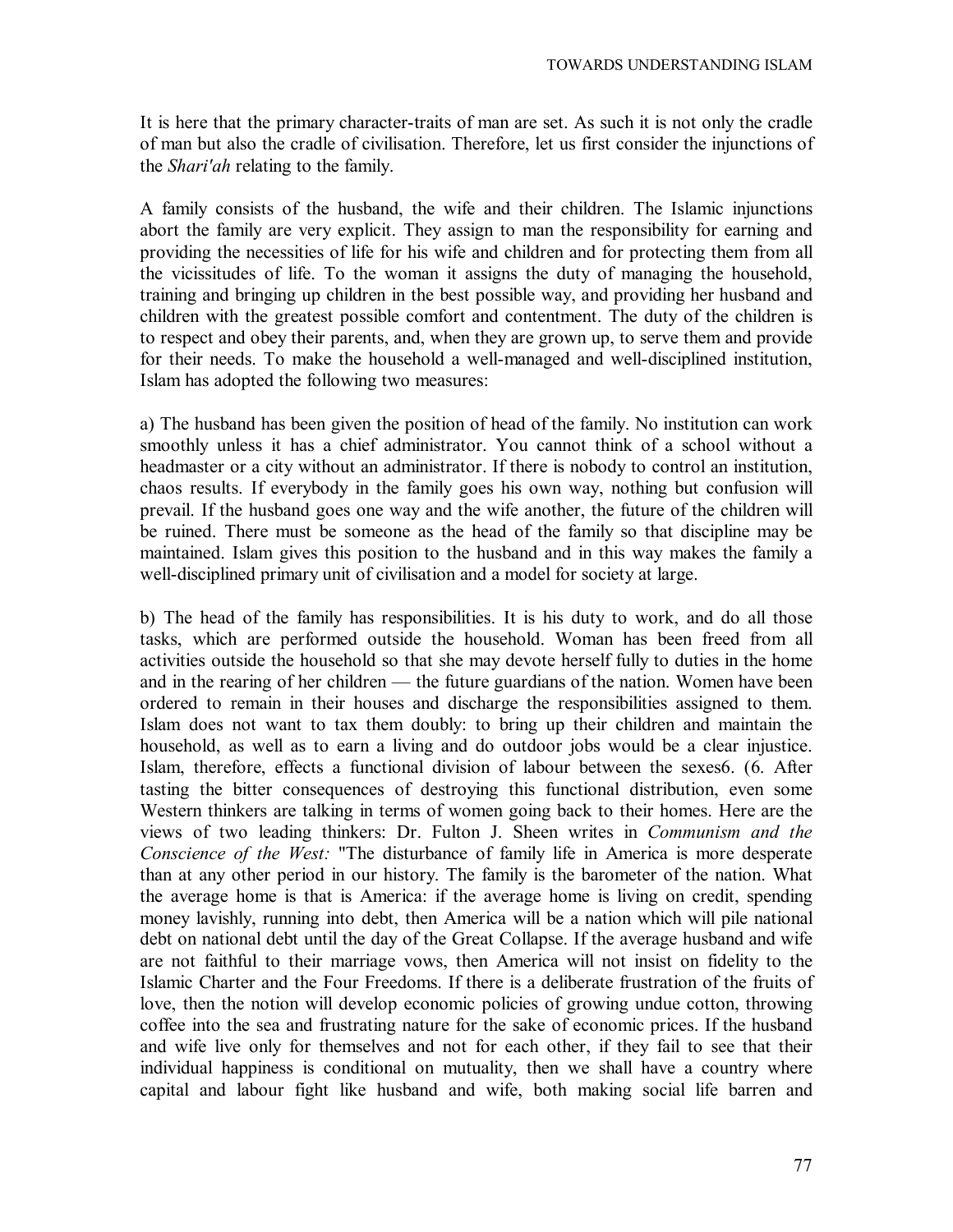economic peace impossible. If the husband or wife permits outside solicitations to woo one away from the other, then we shall become a nation where alien philosophies will infiltrate, as Communism sweeps away that basic loyalty which was known as patriotism. If husband and wife live as if there is no God, then America shall have bureaucrats' pleading for atheism as a national policy repudiating the Declaration of Independence and denying that all our rights and liberties come to us from God. It is the home, which decides the nation. What happens in the family will happen later in the Congress, the White House and the Supreme Court. Every, country gets the kind of Government it deserves. As we live in the house, so shall the nation live" Professor Cyril Joad goes to the extent of clearly saying that: "I believe the world would be a happier place if women were content to look after their homes and their children, even if some slight lowering of the standards of living were involved thereby." (Variety*,* December 1. 1952.)

But this does not mean that the woman is not allowed to leave the house at all. She is, when necessary. The law has specified the home as her special field of work and has stressed that she should attend to the improvement of home life. Whenever she has to go out, certain formalities should be observed.

It is a general rule that the sphere of the family widens through blood relations and marriage connections. To bind together the members of the family into a unity, to keep their mutual relations close and healthy, and to make each one of them a source of support, strength and contentment to the other, the law of Islam has formulated certain basic laws and rules, which embody the wisdom of the ages. They may be summed up as follows:

**2.** Marriage between those persons who have naturally and circumstantially the closest association and affiliations with each other has been prohibited. Marriage is forbidden between: mother and son, father and daughter, step-father and step-daughter, step-mother and step-son, brother and sister, foster-brother and foster-sister, paternal uncle and his niece, aunt (father's or mother's sister) and her nephew, maternal uncle and his niece, mother-in-law and her son-in-law, and father-in-law and his daughter-in-law. This prohibition strengthens the bonds of the family and makes relations between these relatives absolutely pure and unalloyed: and they can mix with each other without any restraint and with sincere affection.

**3.** Beyond the limits of the forbidden marriage relations given above, matrimonial relations can *be* effected between the members of kindred families, so that such relationship may bind them still closer. Marriage connections between two families, which are freely associated with each other, and which therefore know each other's habits, customs and traditions, are generally successful. Therefore the *Shari'ah* has not only permitted them but also encouraged and preferred relations with kindred families to those of entirely strange families (though this is not forbidden).

**4.** In a group of kindred families, there usually co-exist the rich and the poor, the prosperous and the destitute. The Islamic principle is that a man's relatives have the greatest right on him. Respect for the tie between relatives is technically called *Shah-al-*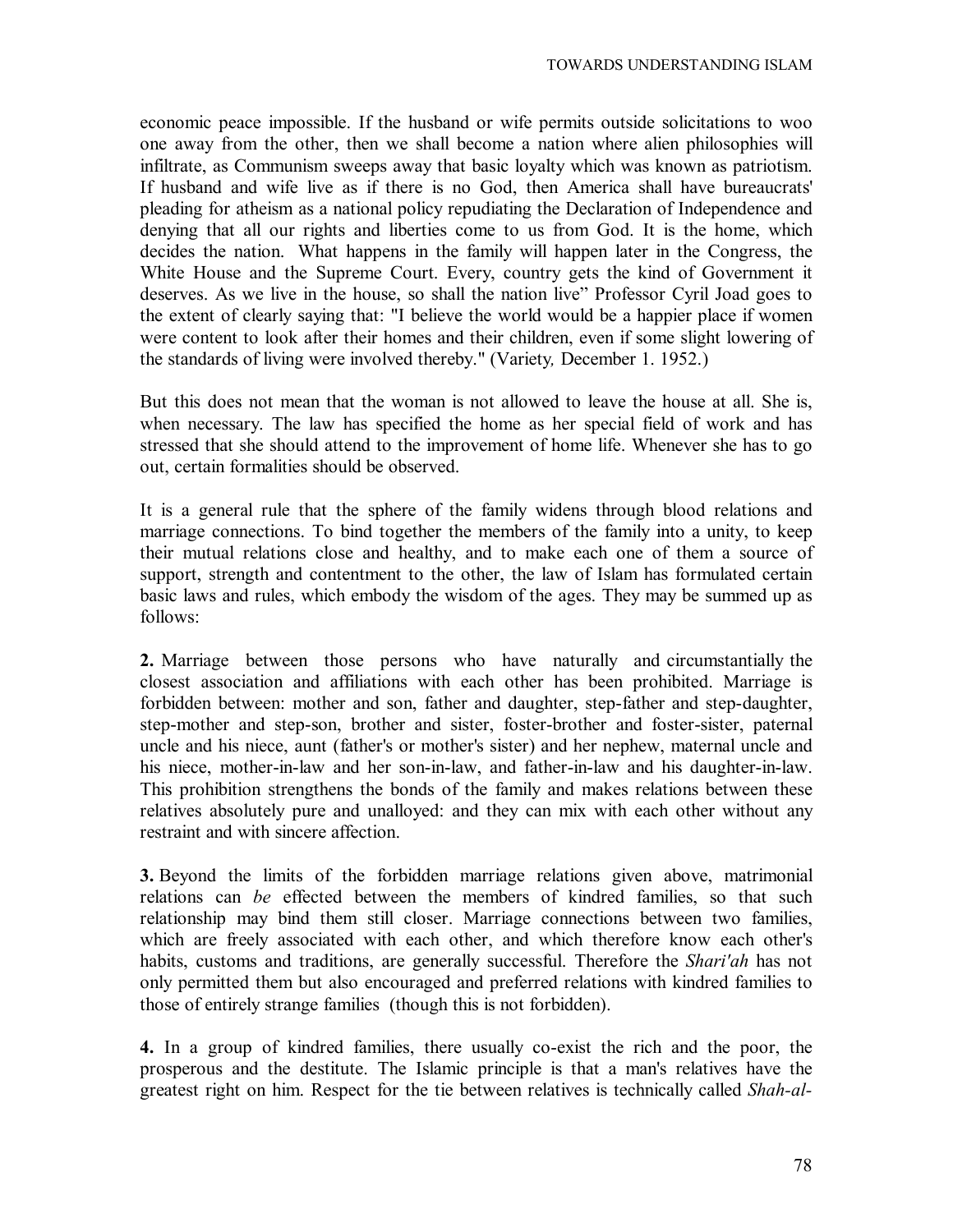*rahm.* Muslims are enjoined to respect this bond in every possible way. To be disloyal to one's relatives and to be negligent of their rights is a great sin and God has disapproved of it. If a relative becomes poor, or is beset by some trouble, it is the duty of his rich and prosperous relatives to help him. Special regard for the rights of relatives has been enjoined in *Zakah* and other charities.

**5.**The law of inheritance is so formulated in Islam that property left by the deceased cannot be concentrated in one place. It is distributed in such a way that all near relatives get their share. Son, daughter, wife, husband, father, mother, brother and sister are the nearest relatives and they get the first priority. If such near relatives do not exist, shares are given to the next nearest relatives. After the death of a man therefore, his wealth is distributed amongst his kith and kin and a fatal blow is struck against the capitalistic concentration of wealth. This law of Islam is of unique excellence, and other societies are now taking similar action. But the sad irony is that Muslims themselves are not fully aware of its revolutionary potentialities and some of them, through ignorance, are even avoiding it in practice. In several parts of the Indo-Pakistan subcontinent daughters are being deprived of their share of inheritance: this is a palpable injustice and a flagrant violation of the Qur'ans injunctions.

After the family and its connections come man's relations with his friends, neighbours, dwellers of his own locality, village or city and persons with whom he comes into constant contact. Islam recognises these relations and enjoins a Muslim to treat them all honestly, truthfully, equitably and courteously. It bids believers to respect others' feelings, to avoid indecent and abusive language, to help each other, to attend to the sick, to support the destitute, to assist the needy and the crippled, to sympathize with the trouble-stricken, to look after orphans and widows, to feed the hungry, to clothe the under-clad and to help the unemployed in seeking employment.

Islam says that if God has bestowed upon you wealth and riches, do not squander it on luxurious frivolities. It has prohibited the use of gold and silver vessels, the wearing of costly silk dresses, and the wasting of money on useless ventures and extravagant luxuries. This injunction of the *Shari'ah* is based on the principle that no man should be allowed to squander on himself wealth that could maintain thousands of human beings. It is cruel and unjust that money which can be used to feed teeming, starving humanity should be frittered away in useless ostentation. Islam does not want to deprive a man of his wealth and belongings. What one has earned or inherited is beyond doubt his, own property. Islam recognises his right and allows him to enjoy it and make the best use of it. It also suggests that if you arc wealthy, you should have better dress and good accommodation and a decent living. But Islam insists that the human element should not be lost sight of.

What Islam totally disapproves of is conceited self-centeredness, which neglects the welfare and well-being of others and gives birth to an exaggerated individualism. It wants society as a whole to prosper, and not merely a few individuals. It instills in the minds of its followers social consciousness and suggests that they live a simple and frugal life, that they avoid excesses and, while fulfilling their own needs, keep in mind the needs and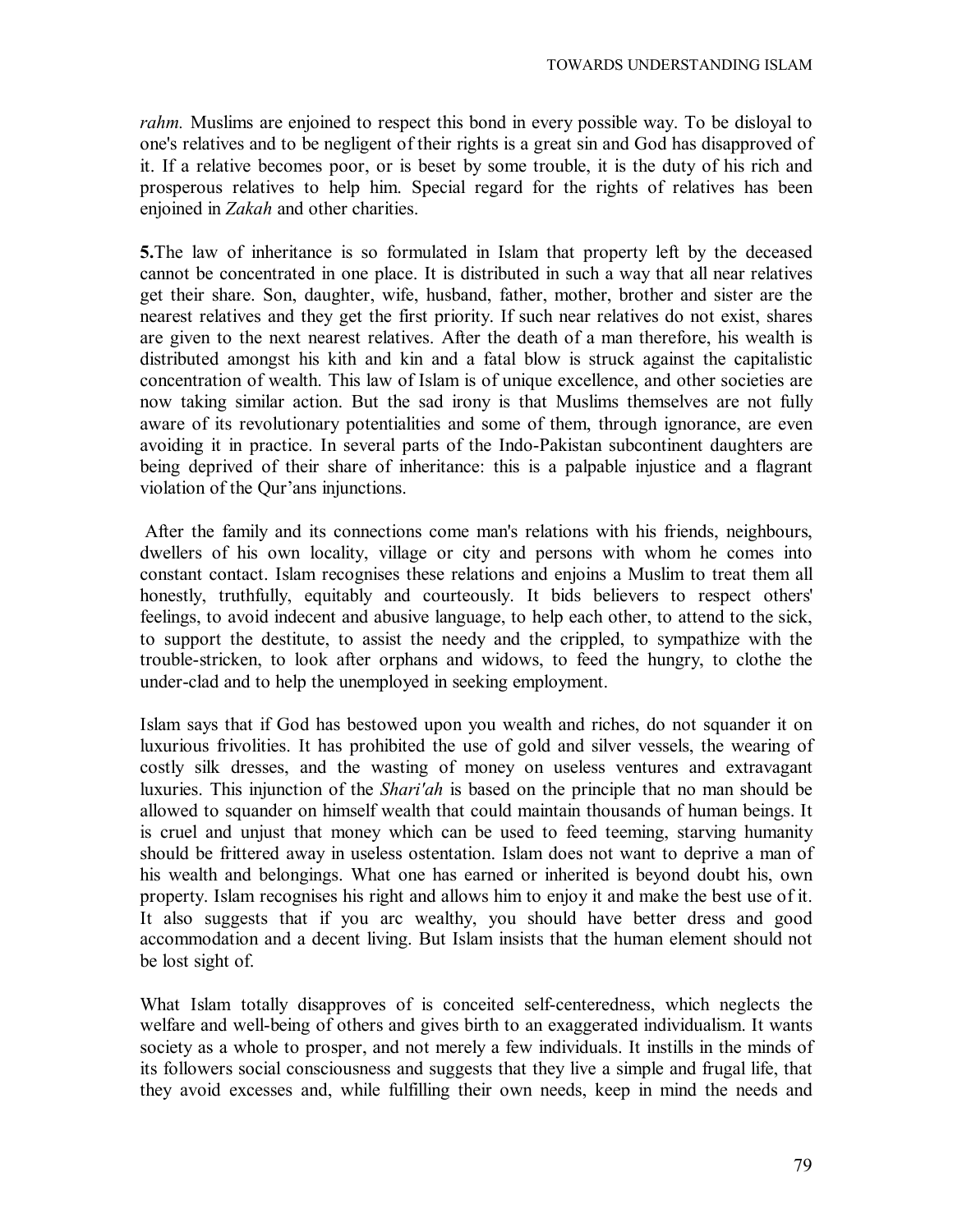requirements of their kith and kin, their near and distant relatives, their friends and associates, their neighbours and fellow-citizens7. (7. The Qur'an says: "In their wealth the needy, the beggar, and the destitute have their due." (l119). *–Editor)* This is what Islam wants to achieve.

So far we have discussed the nature of man's relations with his close relatives and friends. Now let us look at the wider perspective and see what kind of community Islam wants to establish. Everyone who embraces Islam not only enters the fold of the religion but also becomes a member of the Islamic community. The *Shari'ah* has formulated certain rules of behaviour for this as well. These rules oblige Muslims to help each other, to approve good and forbid evil, and to see that no wrong enters their society. Some of the injunctions of the law of Islam, in this respect, are as follows:

**1**.To preserve the moral life of the nation and to safeguard the evolution of society on healthy lines, free mingling of the sexes has been prohibited. Islam effects a functional distribution between the sexes and sets different spheres of activity for both of them. Women should in the main devote themselves to household duties in their homes and men should attend to their jobs in the socio-economic spheres. Outside the pale of the nearest relations between whom marriage is forbidden men and women have been asked not to mix freely with each other and if they do have to have contact with each other they should do so with *purdah.* When women have to go out of their homes, they should wear simple dress and be properly veiled. They should also cover their faces and hands as a normal course. Only in genuine necessity can they unveil, and they must re-cover as soon as possible.

Along with this, men have been asked to keep down their eyes and not to look at women. And if someone accidentally looks upon some woman, he should turn away his eyes. To try to see them is wrong and to try to seek their acquaintance is worse. It is the duty of both men and women to look after their personal morality and purge their souls of all impurities. Marriage is the proper form of sexual relationship and no one should attempt to overstep this limit or even think of any sexual license; the very thought and imagination of man should be purified from such perverse ideas.

**2**.For the same purpose it has been enjoined that proper dress should always be worn. No man should expose his body from the knees to the navel, nor should a woman expose any part of her body except her face and hands to any person other than her husband, however closely related to her he might be. This is technically called *satr* (cover) and to keep these parts covered is the religious duty of every man and woman. Through this directive Islam aims to cultivate in its followers a deep sense of modesty and purity and to suppress all forms of immodesty and moral deviation.

**3**.Islam does not approve of pastimes, entertainments and recreations, which tend to stimulate sensual passions and vitiate the canons of morality. They are a sheer waste of time, money and energy, and destroy the moral fiber of society. Recreation in itself is certainly a necessity. It acts as a spur to activity and quickens the spirit of life and adventure. It is as important to life as water and air; one particularly requires rest and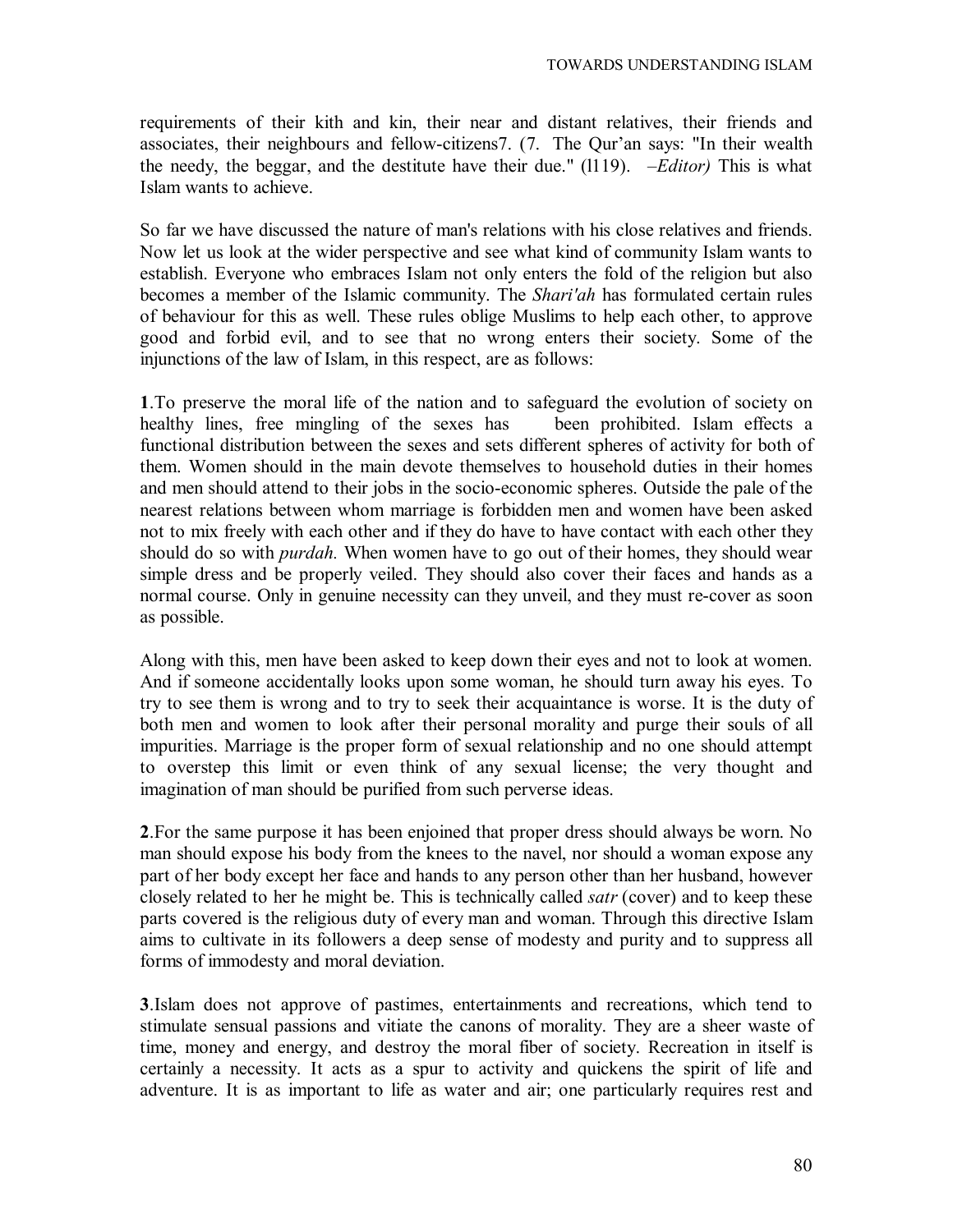recreation after hard work. But it must be recreation, which refreshes the mind and enlivens the spirit, and must not depress the spirit and deprave the passions. Absurd and wasteful entertainments wherein thousands of people witness depraving scenes of crime and immorality are the very antithesis of healthy recreation. Although they may be gratifying to the senses, their effect upon the minds and morals is horrifying. They can have no place in an Islamic society and culture.

**4**.To safeguard the unity and solidarity of the nation and to achieve the welfare and well being of the Muslim community, believers have been enjoined to avoid mutual hostility, social dissensions and sectarianism of all kinds. They have been exhorted to settle their differences and disputes in accordance with the principles laid down in the Qur'an and the *Sunnah,* and if the parties fail to reach a settlement, instead of fighting and quarrelling amongst themselves, they should bury their differences in the name of Allah and leave the decision to Him. In matters of common national welfare they should help each other, obey their leaders, and avoid wasting their energies in bickering over trivial things. Such feuds and schisms are a disgrace to the Muslim community and a potential source of national weakness. They must be shunned at all costs.

**5.**Islam regards knowledge and science as the common heritage of mankind and Muslims have absolute liberty to learn them and their practical uses from whatever source they can. But as far as the question of culture and the way of life is concerned, it forbids them to imitate the modes of living of other peoples. The psychology of imitation suggests that it springs from a sense of inferiority and abasement and its net result is the cultivation of a defeatist mentality. Cultural aping of others has disastrous consequences on a nation; an; it destroys its inner vitality, blurs its vision, befogs its critical faculties, breeds an inferiority complex and gradually but assuredly saps all the springs of culture and sounds its death-knell.

This is why the Holy Prophet (blessings of Allah and peace be upon him) has positively and forcefully forbidden Muslims to assume the culture and mode of life of non-Muslims. The strength of a nation does not lie in its dress, etiquette or fine arts; its power and growth owe themselves to right knowledge, science, discipline, organisation and energy for action. If you want to learn from others, take lessons from their will to action and social discipline, avail yourselves of their knowledge and technical accomplishments but do not lean towards those arts and crafts which breed cultural slavery and national inferiority. Muslims have been enjoined to guard against such influence.

Now we come to the relationship of Muslims with non-Muslims. In dealing with them, believers have *been* instructed not to be intolerant or narrow-minded. They have been commanded not to abuse or speak ill of their religious leaders or saints, nor to say anything insulting about their religion. They have been instructed not to seek disputes with them unnecessarily but to live in peace and amity. If the non-Muslims observe peace and conciliatory attitudes towards Muslims, and do not violate their territories and other rights, they also should keep congenial and friendly relations with them and deal with them fairly and justly.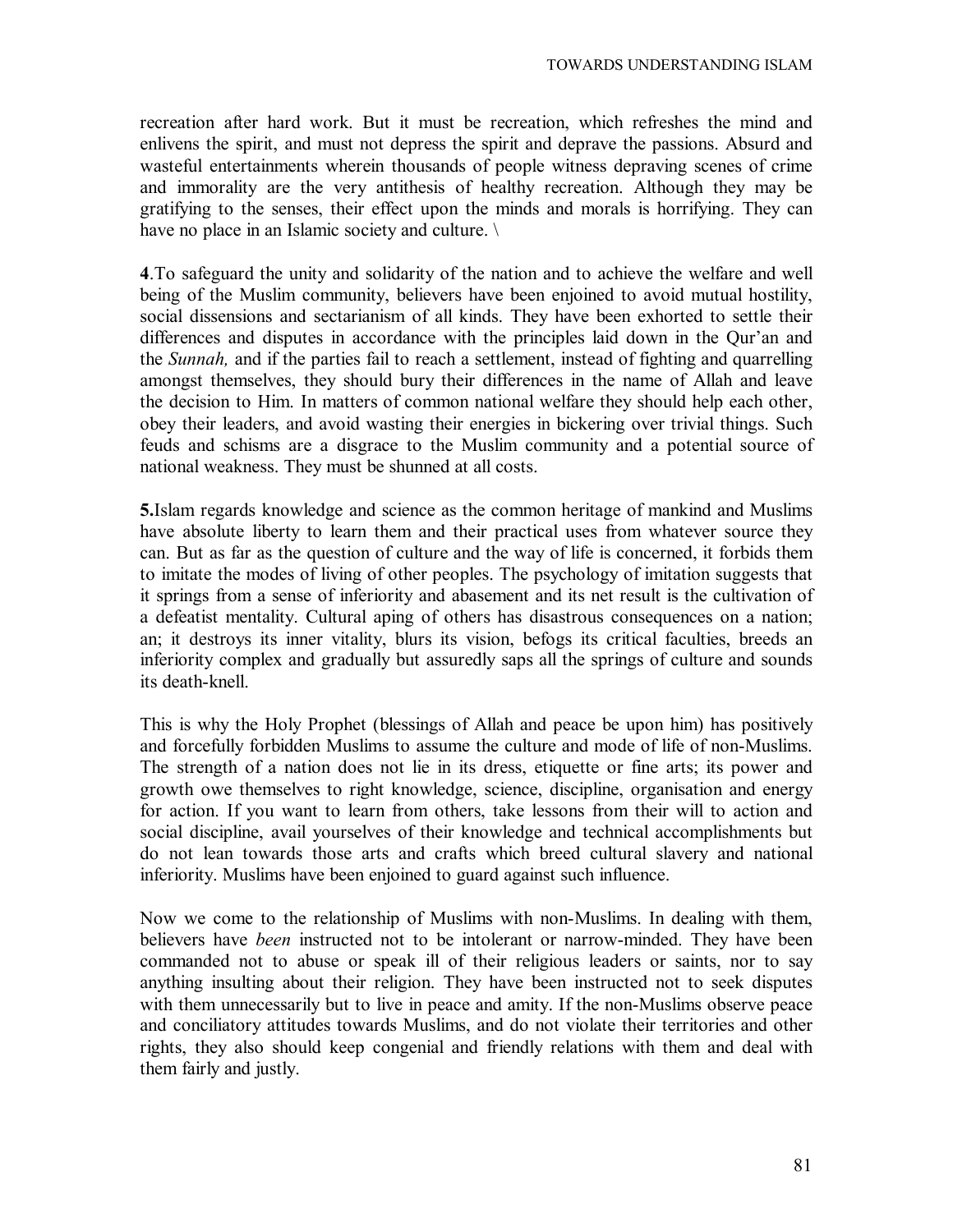It is the very dictate of our religion that we possess greater human sympathy and politeness than any other people, and behave in most noble and modest ways. Bad manners, ill behaviour, oppression and narrow-mindedness are against the very spirit of Islam. A Muslim is loom in the world to become a living symbol of goodness, nobility and humanity. He should win the hearts of people by his character and example. Then alone he can become a true ambassador of Islam.

## **4. The Rights of All C features**

Now we come to the last kind of rights. God has honoured man with authority over His countless creatures. Everything has been harnessed for him. He has been endowed with the power to subdue them and make them serve his objectives. This superior position gives man authority over them and he enjoys the right to use them as he likes. But that does not mean that God has given him unbridled liberty. Islam says that all creation has certain rights on man. They are: he should not waste them on fruitless ventures nor should he unnecessarily hurt them or harm them. When he uses them for his service he should cause them the least possible harm, and should employ the best and the least injurious methods of using them.

The law of Islam embodies many injunctions about these rights. For instance, we are allowed to slaughter animals for food but have been forbidden to kill them merely for fun or sport. To slaughter them, the method of *dhabh* (slaughtering) has been fixed, the best possible method of obtaining meat from animals. Other methods are either more painful or spoil the meat and deprive it of some of its useful properties. Similarly, killing an animal by causing continuous pain and injury is considered abominable in Islam. Islam allows the killing of dangerous and venomous animals and of beasts of prey only because it values man's life more than theirs. But here, too, it does not allow their killing by resort to prolonged painful methods.

Regarding the beasts of burden and animals used for riding and transport, Islam distinctly forbids man to keep them hungry, to put intolerable burdens on them and to beat them cruelly. To catch birds and imprison them in cages without any special purpose is considered abominable. Islam does not approve even of the useless cutting of trees and bushes. Man can use their fruits and other produce, but he has not the right to destroy them. Vegetables, after all, possess life. Nor does Islam allow waste among even lifeless things; so much so that it disapproves of the wasteful flow of too much water. Its avowed purpose is to avoid waste in every conceivable form and to make the best use of all resources — living and lifeless.

## *SHARI'AH —* **THE UNIVERSAL AND ETERNAL LAW**

In the foregoing pages we have given a very brief *resume* of the law of Islam — the law which Prophet Muhammad (blessings of Allah and peace be upon him) delivered to mankind for all times to come. This law admits of no difference between man and man except in faith and religion. Those religious and social systems and political and cultural ideologies which differentiate between men on grounds of race, country or colour can